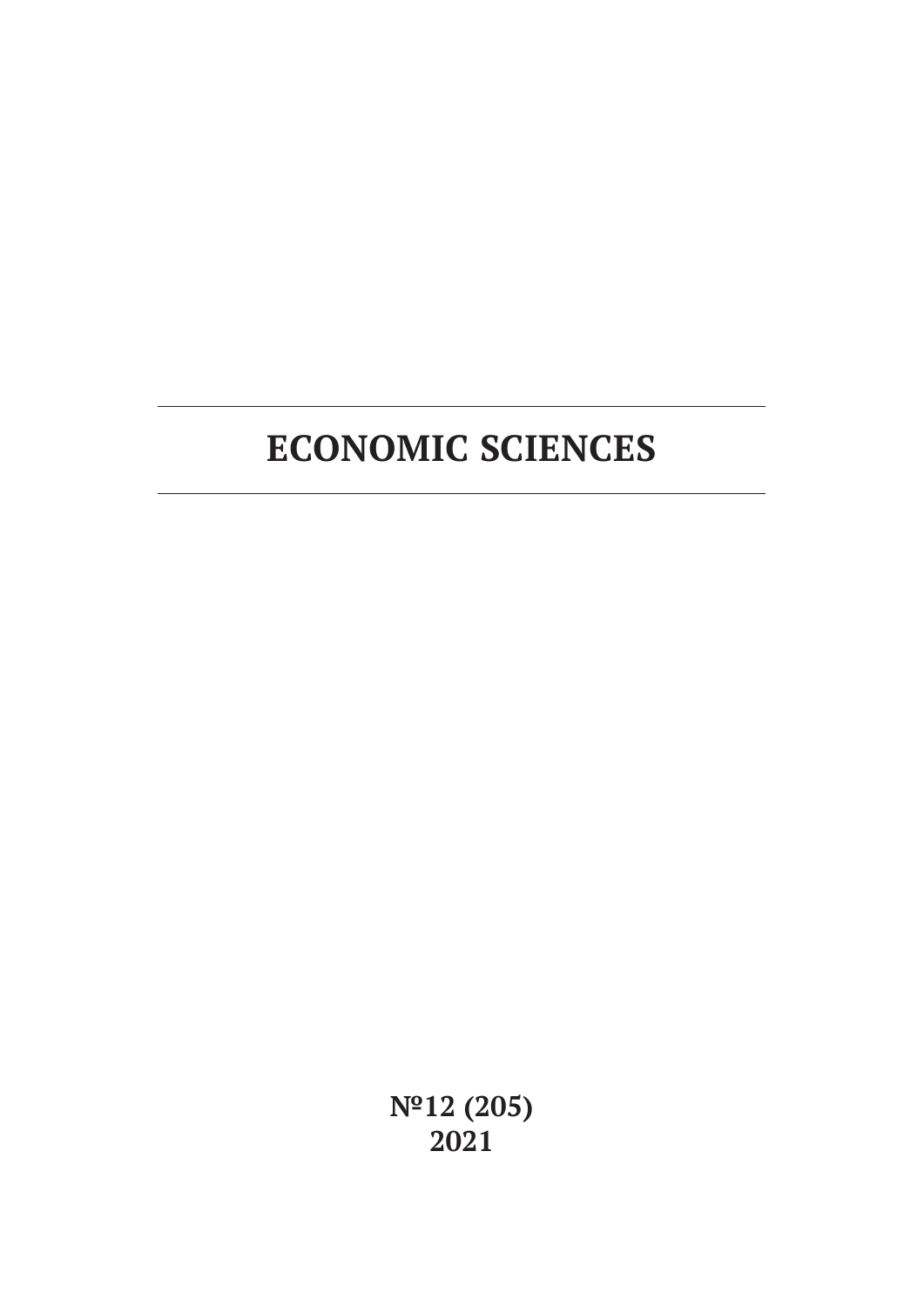#### **Editorial Council**

**V.V. Artiakov** — Doctor of Economics, Member of Russian Academy of Engineering

**R.S. Grinberg** — Doctor of Economics, Professor, Institute of Economy of Russian Academy of Sciences,

**A.G. Griaznova** — Doctor of Economics, Professor, President of Financial University under the Government of the Russian Federation

**A.G. Zeldner** — Doctor of Economics, Professor, Institute of Economy of Russian Academy of Sciences

**N.G. Kuznetsov** — Doctor of Economics, Professor, Rostov State University of Economics

**V.N. Ovchinnikov** — Doctor of Economics, Professor, Southern Federal University

**A.L. Porokhovski** — Doctor of Economics, Professor, Moscow State University named after M.V. Lomonosov

**S.N. Silvestrov** — Doctor of Economics, Professor, Financial University under the Government of the Russian Federation

**A.N. Shokhin** — Doctor of Economics, Professor

**M.A. Eskindarov** — Doctor of Economics, Professor, Rector of Financial University under the Government of the Russian Federation

The journal is included in the list of the Higher Accreditation Committee of The Ministry of Education and Science of Russia of the leading scientific journals and publications issued in the Russian Federation, where the main scientific results of the scientific theses for the degrees of Doctor and Candidate of Science can be found

Founder: LLC "Economic Sciences" Address: 125057, Moscow, Chapaevskii per., 3-775 E-mail: info@ecsn.ru WWW: http://ecsn.ru

The Certificate of registration of mass media: ПИ № ФС77–21147 from 28.06.2005

Subscription index 20387

ISSN 2072–0858

Issue date 31.12.2021 Format 60х84/8 Printed signatures 67.31 500 copies Printed by "24 Print" Ltd

#### **Editorial Board**

**V.A. Meshcherov** — Doctor of Economics, Professor, Chief Editor of the Journal «Economic Sciences»

**F.F. Sterlikov** — Doctor of Economics, Professor, Moscow State University of Technologies and Management named after K.G. Razumovskiy

**A.G. Zeldner** — Doctor of Economics, Professor, Institute of Economy of Russian Academy of Sciences

**E.V. Zarova** — Doctor of Economics, Professor, Plekhanov Russian University of Economics

**A.E. Karlik** — Doctor of Economics, Professor, St.-Petersburg State University of Economy and Finance

**N.G. Kuznetsov** — Doctor of Economics, Professor, Rostov State University of Economics

**V.N. Ovchinnikov** — Doctor of Economics, Professor, Southern Federal University

**S.N. Silvestrov** — Doctor of Economics, Professor, Financial University under the Government of the Russian Federation

**K.N. Korischenko** — Doctor of Economics, Professor, Russian Presidential Academy of National Economy and Public Administration

**A.A. Bakulina** — Doctor of Economics, Professor, Financial University under the Government of the Russian Federation

**V.A. Savinova** — Doctor of Economics, Professor, Samara State University of Economics

**E.N. Valiyeva** — Doctor of Economics, Professor, Samara State University of Economics

**G.D. Fainshtein** — PhD in Economics, Tallinn University of Technology

**V.A. Piskunov** — Doctor of Economics, Professor, Samara State University of Economics

**A.M. Petrov** — Doctor of Economics, Professor, Financial University under the Government of the Russian Federation

**P.V. Pavlov** — Doctor of Economics, Associate Professor, Southern Federal University

**O.A. Khokhlova** — Doctor of Economics, Professor, East-Siberian University of Technology and Management

**K.N. Ermolaev** — Doctor of Economics, Professor, Samara State University of Economics

**O.E. Ryazanova** — Doctor of Economics, Professor, Head of the Department of Economic Theory, MGIMO

**N.V. Kuznetsov** — Doctor of Economics, Financial University under the Government of the Russian Federation

**V.S. Osipov** — Doctor of Economics, MGIMO University

#### **Chief Editor:**

**V.A. Meshcherov** — Doctor of Economics, Professor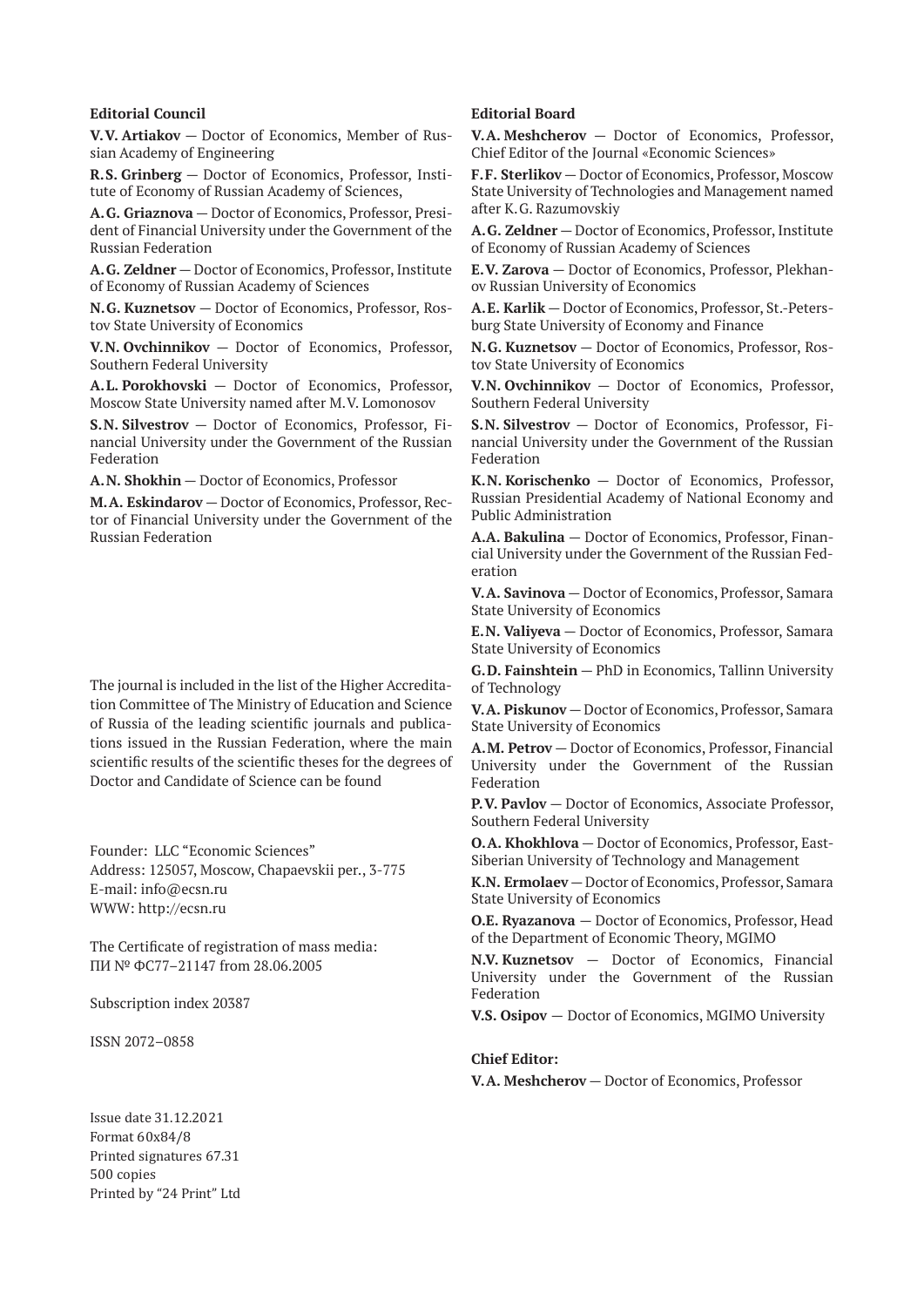### **CONTENTS**

# **ECONOMICS AND MANAGEMENT OF NATIONAL ECONOMY**

| <b>Afanasyeva E.A.</b> Improving risk management practices in product development                                                                                                                                                                                       |
|-------------------------------------------------------------------------------------------------------------------------------------------------------------------------------------------------------------------------------------------------------------------------|
| Akhmetshina A.R., Salikhov I.F. On assessing the effectiveness of strategic planning                                                                                                                                                                                    |
| Bogatyr V.M., Mikhailyuk M.V. FMCG-retail: peculiarities of category management<br>under conditions of updating behavioral consumption patterns, growing online sales,<br>complications of product differentiation and changes in business models trading business  521 |
| Guzikova L.A., Radwan Yuunan Prerequisites for restoring international tourism                                                                                                                                                                                          |
| Dmitriev N.D., Zaitsev A.A. Information capital as part of the enterprise intellectual capital  522                                                                                                                                                                     |
| Izzuka T.B., Kulazhenkova A.Y. Assessment of the impact of the pandemic on the financial                                                                                                                                                                                |
| Izzuka T.B., Ryazantseva V.D. Analysis of the financial stability of the oil and gas sector                                                                                                                                                                             |
| Karzhanova N.V., Zabaznova N.M., Muradova I.Y., Nikitin A.S. On analysis of Covid-19                                                                                                                                                                                    |
| Koshkarev M.V. Analysis of the main indicators of mining of stone coal in the territories                                                                                                                                                                               |
|                                                                                                                                                                                                                                                                         |
| Mikhailyuk M.V. Online trade and logistics of russian e-commerce in the current phase<br>of market development: the economy of digital platform growth in 2020–2025 527                                                                                                 |
| Mikhailuk M.V., Ivshin S.Y. Balancing supply chains in the post-shaped development phase<br>of pulp and paper products segments: From outsourcing delivery to vertical integration                                                                                      |
| Mihel E.A. Financial and economic aspects of the strategic development of entrepreneurial<br>528                                                                                                                                                                        |
| Pashintseva V.S. Analysis of the implemented state measures to support non-profit                                                                                                                                                                                       |
| Popova O.S., Ivanov M.D., Yakimchuk N.N., Ivanova M.V. Features of interaction<br>between legislative and executive authorities in a parliamentary monarchy: the experience                                                                                             |
| Radwan Younan, Guzikova L.A. Satellite accounts as a tool for macroeconomic management                                                                                                                                                                                  |
| Rodionov D.G., Tenishev T.V., Konnikov E.A. The role of the informational background                                                                                                                                                                                    |
| Rodionov D.G., Shadrov K.S., Konnikov E.A. Modeling the value characteristics<br>of cryptocurrencies based on the quantification of the information environment 531                                                                                                     |
| Burkov A.V. Designing a package of smart contracts to ensure the economic security<br>of mortgage cluster entities using WalletAPI methods of the Sberbank blockchain network  531                                                                                      |
| Salikhov I.F. On the development of alternative energy in the Russian Federation 532                                                                                                                                                                                    |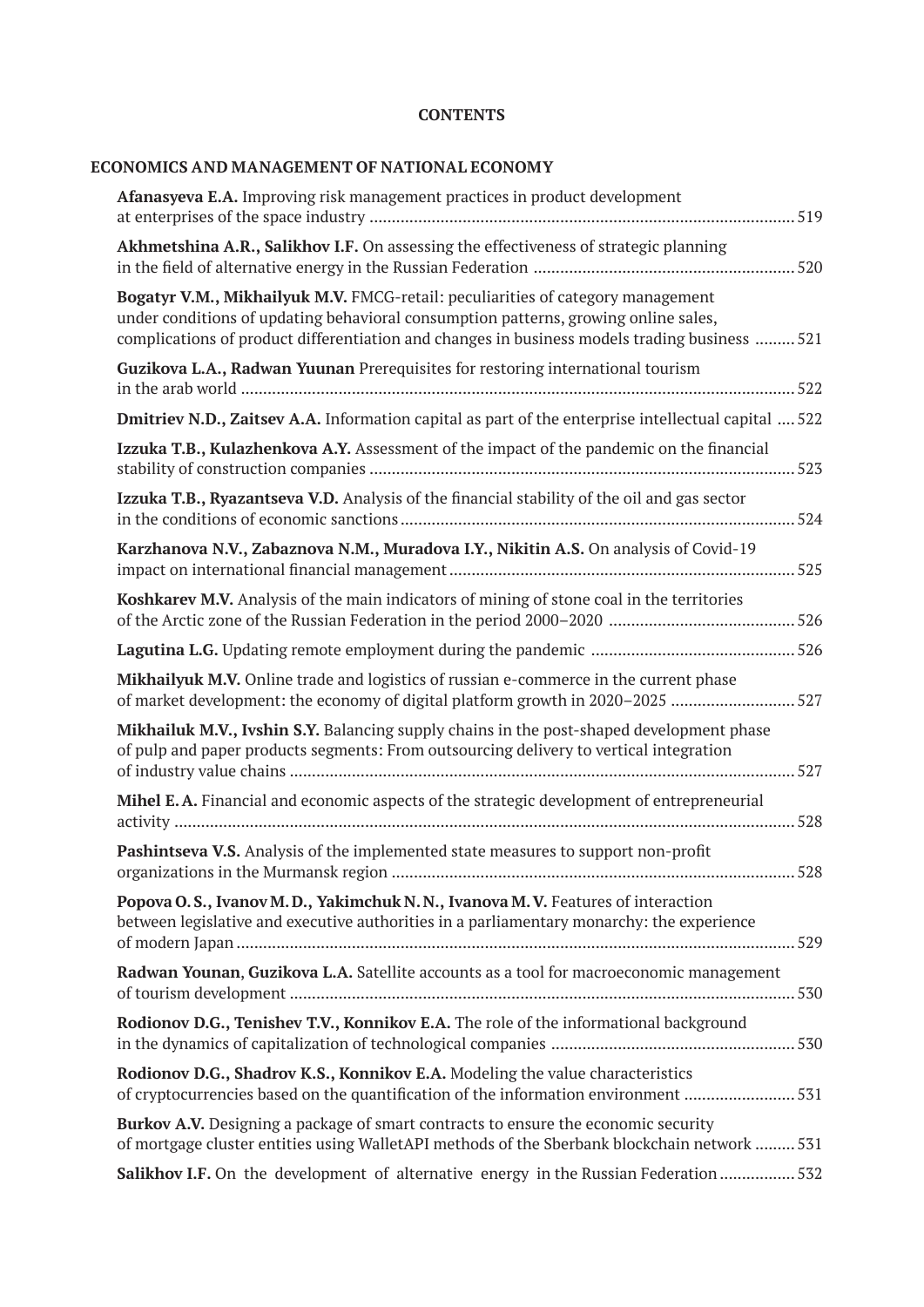| Gayzatullina D.S. Education as a tool for implementing a sustainable development strategy  533                                                                                                     |
|----------------------------------------------------------------------------------------------------------------------------------------------------------------------------------------------------|
| Zvyagintsev P.S. Effectiveness of implementation of the State Program «Federal Property                                                                                                            |
| Sitov A.N., Dudakov G.S., Sevastyanov N.V., Kirillov M.A. Implementation of "Lean<br>Manufacturing" technologies in the sphere of public administration on the example                             |
| <b>Sukhareva E.V.</b> Methodology of price formation of released capacity of a WPP on the WECM  536                                                                                                |
| Tibilova Z.V. Bank loan pricing as an element of stimulating credit activity in the economy:                                                                                                       |
| Yazev Y.V., Pavlyukov A.V., Volkov A.R., Pavlova E.A., Kanunnikova K.I. The role<br>of the national project «Ecology» in changing the adverse environmental situation in Russia  537               |
| Gusev V.V., Ryabova T.F., Anichkina O.A., Egorov E.S. Comparative analysis of the level<br>of clustering of socio-economic systems in the Russian Federation and foreign countries  538            |
| Ryzhaya A.A., Shpak A.S., Belyakov S.A. State support for the development of scientific<br>research in universities and their participation in scientific and technological development 538        |
| Ivanova N.A. Mechanism of efficiency management of socio-economic development of regions 539                                                                                                       |
| Maksimova M.N., Miftakhova M.E. Analysis of citizens' proposals in the selection of public<br>goals of the Ministry of Labor, Employment and Social Protectionof the Republic of Tatarstan<br>540  |
| Shitikov N.V., Zaitseva N.V., Petrova S.N., Dolgopolova N.V., Trutaeva N.N., Zyukin D.A.<br>Economic efficiency of sunflower cultivation under conditions of local application of fertilizers  540 |
| <b>Iskakov M.R., Yangirova E.I.</b> Assessment of human development in the Russian Federation  541                                                                                                 |
| Nikolaeva E.A., Kazimirova I.S., Kuznetsova Y.A., Panchenko E.Y. On the problem<br>of readiness of higher education institutions for the implementation of the program                             |
| Abdulganiev F.S., Maratkanova E.M. Features of the economy of knowledge and its influence                                                                                                          |
| Abdulganiev F.S., Orlov I.Yu. Information potential as a development factor of the Russian                                                                                                         |
| Valeev E.R., Gilyazov T.R. Supply with energy resources as a factor of the quality of life                                                                                                         |
| Valeev E.R., Ryzhova A.S., Shakiryanova A.I. Topical issues of the formation of informal                                                                                                           |
| Valeev E.R., Salakhova Z.R. Features of the implementation of state housing programs                                                                                                               |
| Gavrilyuk A.V., Khvorostyanaya A.S. Strategic priorities of innovative activities of high-tech                                                                                                     |
| Ganeev A.M. Specifics of attracting investments in innovative activities of pharmaceutical                                                                                                         |
| Ganibaev G.R., Khairullin R.K., Tufetulov A.M., Balabanova Y.N. The impact of information                                                                                                          |
| Guly I.M. Evaluation of the multiplier of digital investments in the project for the introduction<br>of paperless interaction technology for participants in the international transit of goods    |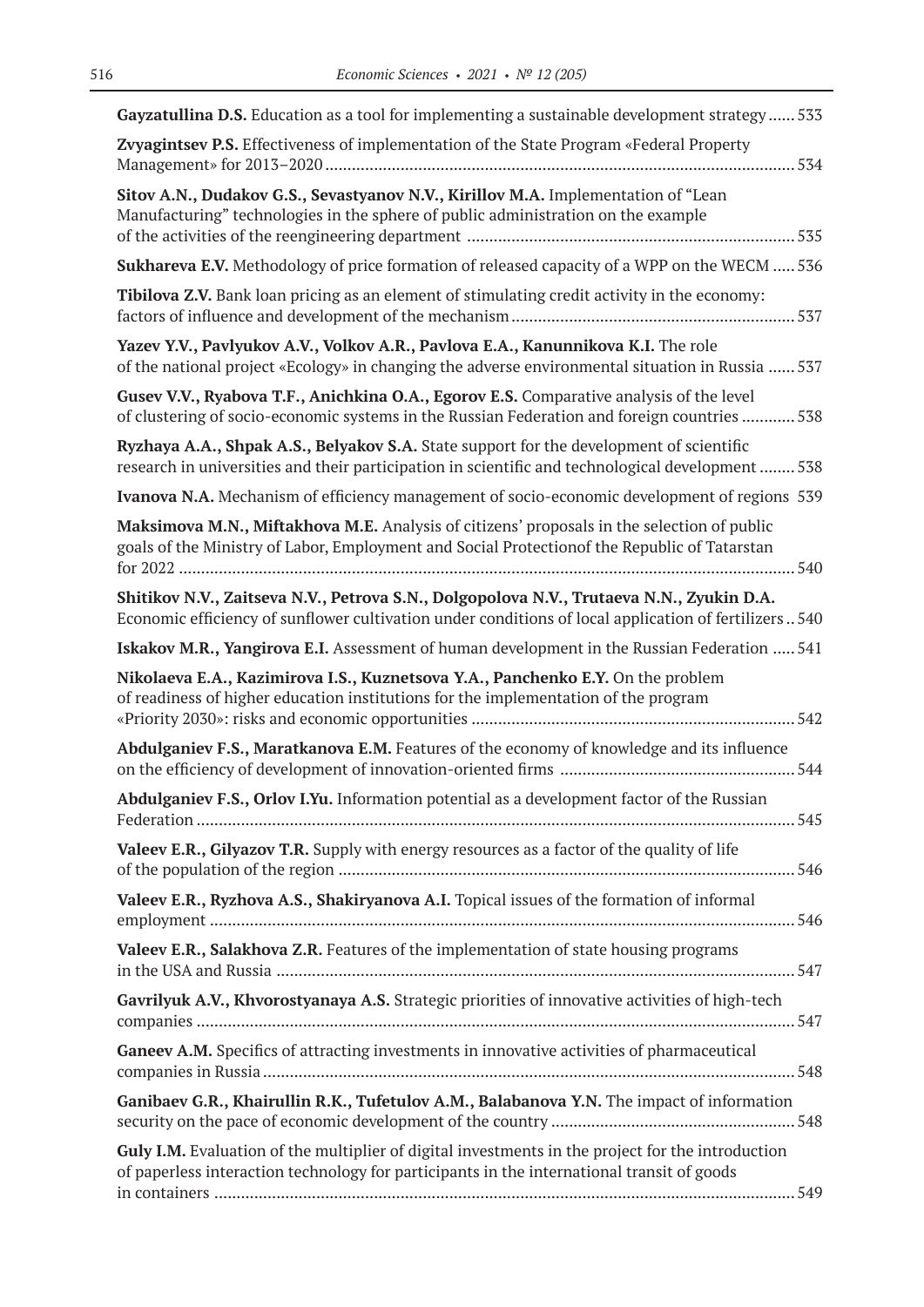| Eliseeva M.D., Manokhina E.E. Development of research and production capacity                                                                                                   |
|---------------------------------------------------------------------------------------------------------------------------------------------------------------------------------|
| Ivashina N.V., Oleinik E.B. Estimation of migration flows in the Far Eastern region                                                                                             |
| Ierzati Salik Strategic outlook analysis of economic interaction between Russia and China  551                                                                                  |
| Karasik E.A., Karasik O.S., Seregina Y.V. The role of the implementation of CRM-systems                                                                                         |
| Kolesnikova Y.S., Bychkov G.A., Shafigullin I.I. The demand of higher education                                                                                                 |
| Koshelev B.S., Astashova E.A. Zonal efficiency of placement and specialization of grain crops                                                                                   |
| Kramin T.V., Khanbikov A.V. Evaluation of services of cultural objects as a factor                                                                                              |
| Kuznetsova A.M. Study of the production of intangible capital «health» in the socio-economic                                                                                    |
| Kuznetsova A.M., Kamasheva A.V., Ryzhova A.S. Factors of sustainable development                                                                                                |
| Nalbandyan H.G., Khovalova T.V. Analysis of the current state of the spread of Industry 4.0                                                                                     |
| Orlov I.Yu., Ibragimov L.G. Features and factors of information and communication sector                                                                                        |
| Pashkeev A.V. Specificity of formal analytic methods application on Russian stock market  559                                                                                   |
| Poltorikhina S.V. Modernization processes in the regional economyas a problem of elite                                                                                          |
| Salakhova Z.R. Institutional regulation of interaction between participants in housing                                                                                          |
| Sapegina K.Z. Development of internet marketing in pandemic conditions on the example                                                                                           |
| Safiullin L.N., Guliyev E.A. Cluster as a method of effective management 560                                                                                                    |
| Syrova T.N. Dynamic indicators of an organization in innovation risk management                                                                                                 |
| Udaltsova N.L. Problems and prospects of innovative entrepreneurship in Russia 561                                                                                              |
| Fakhrutdinova E.V. Transformation of the category of quality of life of the population during                                                                                   |
| Fakhrutdinova E.V., Grudina S.I. Intangible capital as the basis for the transformation                                                                                         |
| Fakhrutdinova E.V., Grudina S.I., Ivanov S.E. Signs of the development of regional                                                                                              |
| Fomenko N.M., Zhuravlev P.V., Busalova A.D. Planning and management: experience,                                                                                                |
| Shakiryanova A.I., Zhelaeva D.I., Khalikov A.L. On the issue of ensuring personnel security<br>in human resource management in organizations of various forms of ownership  564 |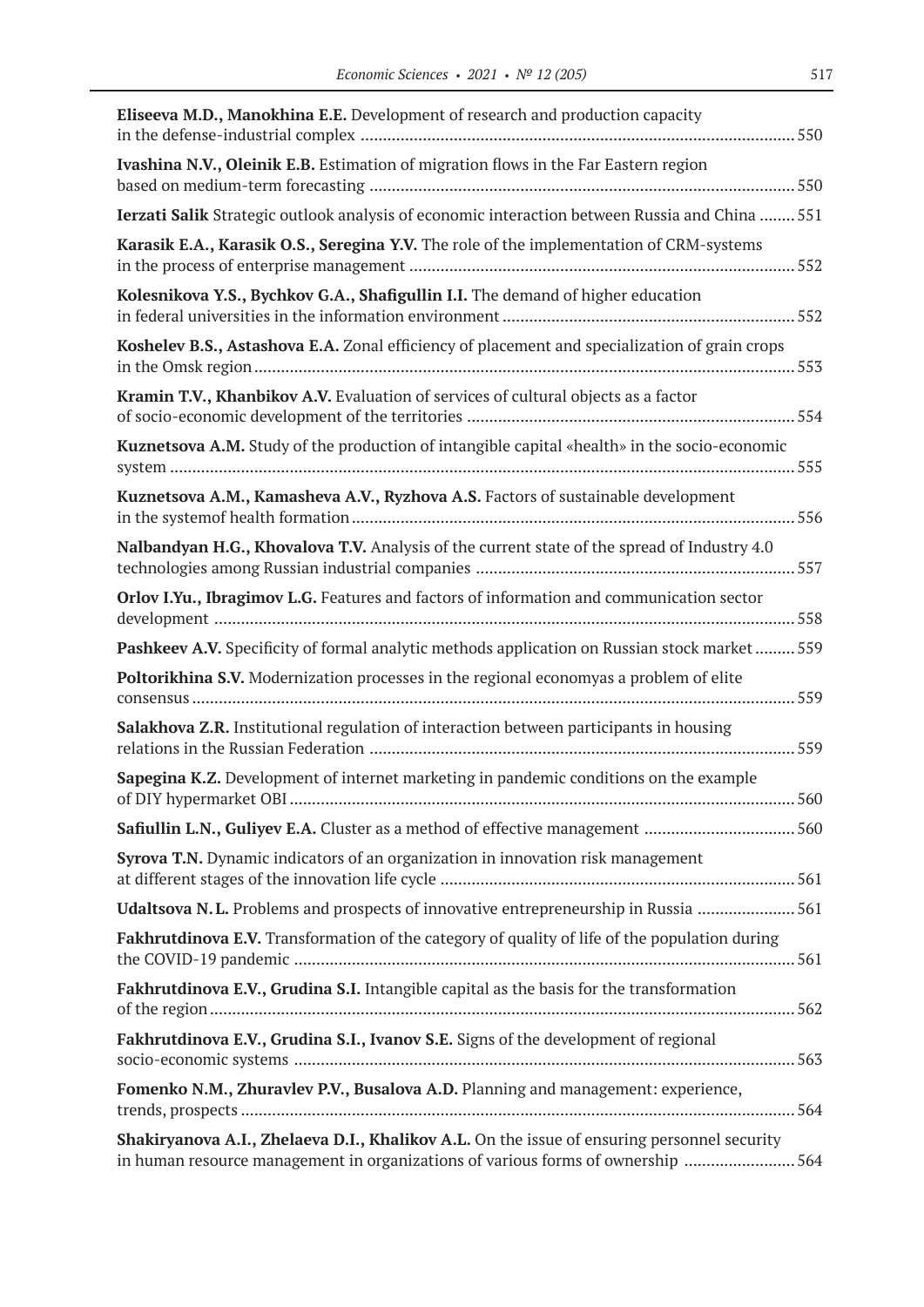| Shakiryanova A.I., Fatkhullin A.R., Mukhametshin D.F. To the question of managing                                                                                             |  |
|-------------------------------------------------------------------------------------------------------------------------------------------------------------------------------|--|
| <b>Yurkov D.V., Shakiryanova A.I.</b> Threat factors and approaches to their management<br>in the implementation of the personnel policy of the state (municipal) service 565 |  |
| <b>Yagudin R.K., Shigapova A.A.</b> Implementation of innovative projects within the framework                                                                                |  |
| <b>Ivanov S.E.</b> Development of the tourism industry as a factor in the competitiveness                                                                                     |  |
|                                                                                                                                                                               |  |
| Tregub I.V., Komleva K.E. Influence of cultural factors on migration growth in the Central                                                                                    |  |
|                                                                                                                                                                               |  |

### **ECONOMIC THEORY**

| Naumov A.S. Formation of institutional conditions for the development of Siberia |  |
|----------------------------------------------------------------------------------|--|
|                                                                                  |  |

# **FINANCE, MONEY CIRCULATION AND CREDIT**

| Bakulina A.A., Chalenko N.N., Solodovnikova K.I. Approaches to formation of a model  |  |
|--------------------------------------------------------------------------------------|--|
| of key competences of the digital economy, agreed with the competencies of the FGOS, |  |
|                                                                                      |  |
| Bakulina A.A., Chalenko N.N., Solodovnikova K.I. Analysis of the features and risks  |  |
|                                                                                      |  |

### **BOOK KEEPING, STATISTICS**

| Blinova U.Yu., Golysheva N.I. Rent accounting: questions and problems of the tenant572                 |
|--------------------------------------------------------------------------------------------------------|
| Gizatullina O.M. Balanced Scorecard for Assessing the Activities of Tourism Organizations  573         |
| <b>Petrov A.M.</b> Recommendations for improving the current system of internal financial control  573 |
| <b>Petrov A.M., Tsypin A.P., Kuzin M.A.</b> New financial analysis tools in company management  573    |
|                                                                                                        |
| <b>Petrova O.A.</b> Development of an accounting regulation system at the national level 574           |
| <b>Sidorova M.I.</b> Automation of strategic planning as an improvement tool for business              |
| Sidorova M.I., Golubkina V.I. Methodology of internal control system                                   |
| Sidorova M.I., Goroshnikov M.A. Financial obligations management as a part                             |
| Sidorova M.I., Demenkova E.A. Business process simulation based on modern software  577                |
| Sidorova M.I., Kravtsov M.S. Automation of simulation of the internal control system                   |
| <b>Shlychkov D.S., Korzun I.A., Urusova E.O.</b> Trends in financial statements during a pandemic 578  |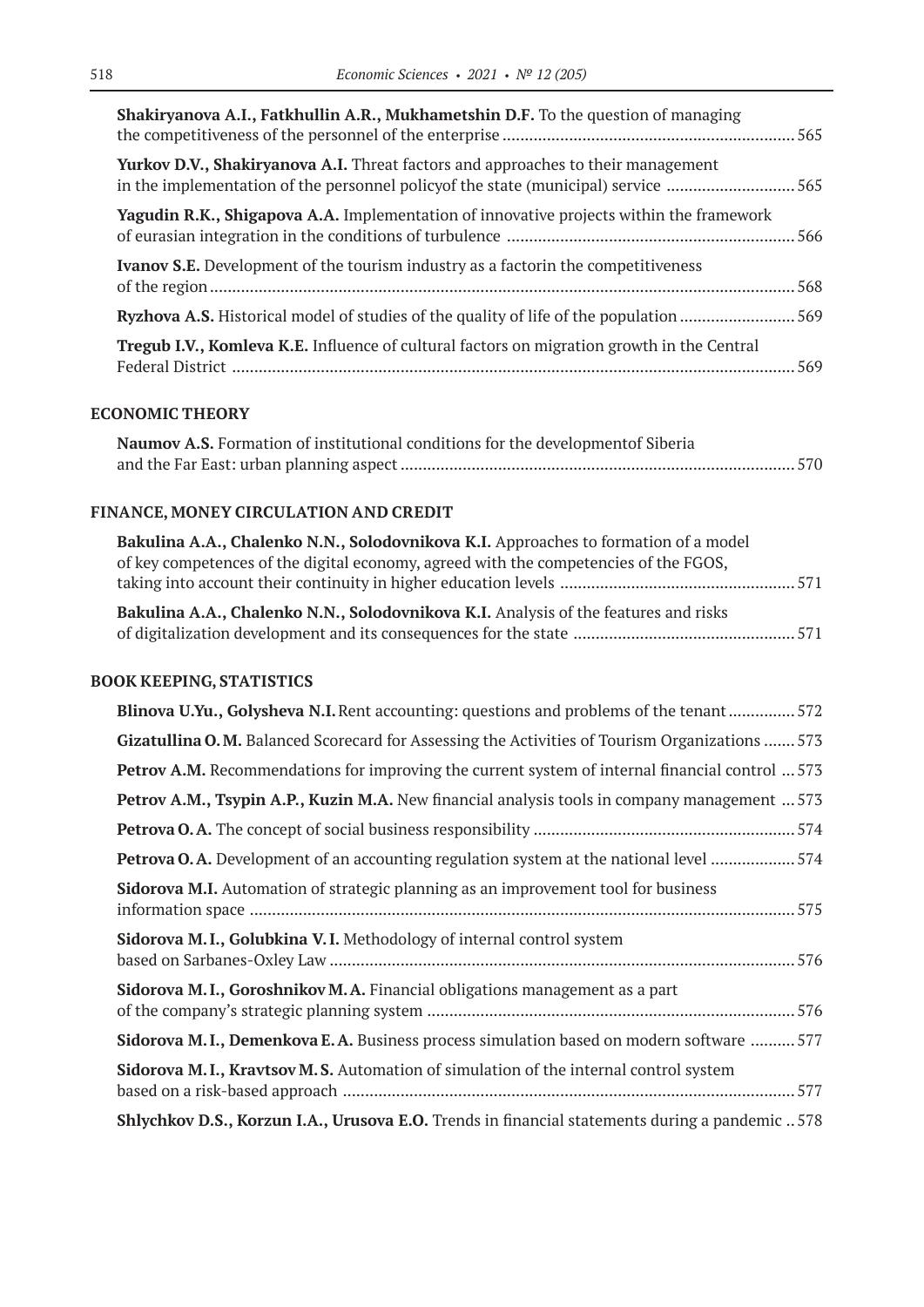### **ECONOMICS AND MANAGEMENT OF NATIONAL ECONOMY**

# **IMPROVING RISK MANAGEMENT PRACTICES IN PRODUCT DEVELOPMENT AT ENTERPRISES OF THE SPACE INDUSTRY**

© 2021 **Afanasyeva Elizaveta Alexandrovna**

postgraduate student of the Department of Economic Management of the Organization Orenburg State University, Orenburg, Russia E-mail: afanasjeva.elisabeta@yandex.ru

The development of space products is an important activity for enterprises in the space industry, which are faced with the task of not only constantly producing new products, but also reducing development time, reducing costs, and improving product quality. Western space companies have successfully responded to this challenge by adopting lean manufacturing practices, focusing on critical value and tracking resource waste. However, risk management is still poorly integrated into the product development process, including in Russia, although it strongly affects the effectiveness of the product development process [1]. That is, there is a need to improve the practice of risk management in product development at the enterprises of the space industry, which is the purpose of this study. To achieve this goal, through a literature review, it is necessary to highlight the various risk management practices, product development management and maturity models applied in the space industry. The object is Russian and foreign enterprises of the space industry. Subject - management relations arising in the process of risk management during product development at the enterprises of the space industry.

Results: 1) Gained a clear understanding of the various methods currently used in risk management and product development management. 2) Engineers and management are provided with a list of relevant, space-specific criteria for evaluating the effectiveness and maturity of the product development process, which they can use as a basis for future decision-making processes. The results have an applied focus and can be used in risk management in product development at enterprises of the rocket and space industry in Russia.

Specific characteristics have been established that can be used as a benchmark risk management practice in the development of space products. Russian and foreign scientific publications became the sources of information. Research methods: analysis, synthesis, classification, comparison, abstraction, generalization, modeling.

*Keywords: product development, risk management, maturity, performance, performance, space industry.*

- 1. *Afanaseva E. A.* Sovershenstvovanie processa upravleniya riskami, pri razrabotke produkcii kosmicheskogo mashinostroeniya, putem ego nepreryvnoj integracii [Improvement of risk management process in the development of space engineering products through its continuous integration] // Problemy analiza riska. — 2021. — Vol. 18, No. 6.
- 2. *Vitchak E.L., Grushicyn A.S., Danilina M.V., Ternovskov V.B.* Problema analiza riskov pri prinyatii reshenij v biznese [Problem of Risk Analysis in Business Decision-Making] // // Problemy analiza riska. — 2020. — Vol. 17, № 3. — Pp. 74-81.
- 3. *Chiesa, V., Frattini, F., Lazzarotti, V., & Manzini, R.* Designing a performance measurement system for the research activities: A reference framework and an empirical study //Journal of engineering and technology management. – 2008. – Vol. 25, №. 3. – Pp. 213-226.
- 4. *Gürtler M. R., Kain A., Lindemann U.* Bridging the gap: From open innovation to an open product-life-cycle by using open-x methodologies // ICoRD'13. – Springer, India. — 2013. – Pp. 1331-1343.
- 5. Impact of Technology Readiness Levels on Aerospace R&D [Electronic resource]. Access mode: http://qedfusion. org/MEETINGS/0809/Weaver.pdf (date of access 20.06.2021)
- 6. Improving capability and performance with CMMI V2.0 What has changed? [Electronic resource] / The Process Group. – Access mode: http://processgroup.com/improving-capability-and-performance-with-cmmi-v2-0-whathas-changed/ (date of access 28.10.2021)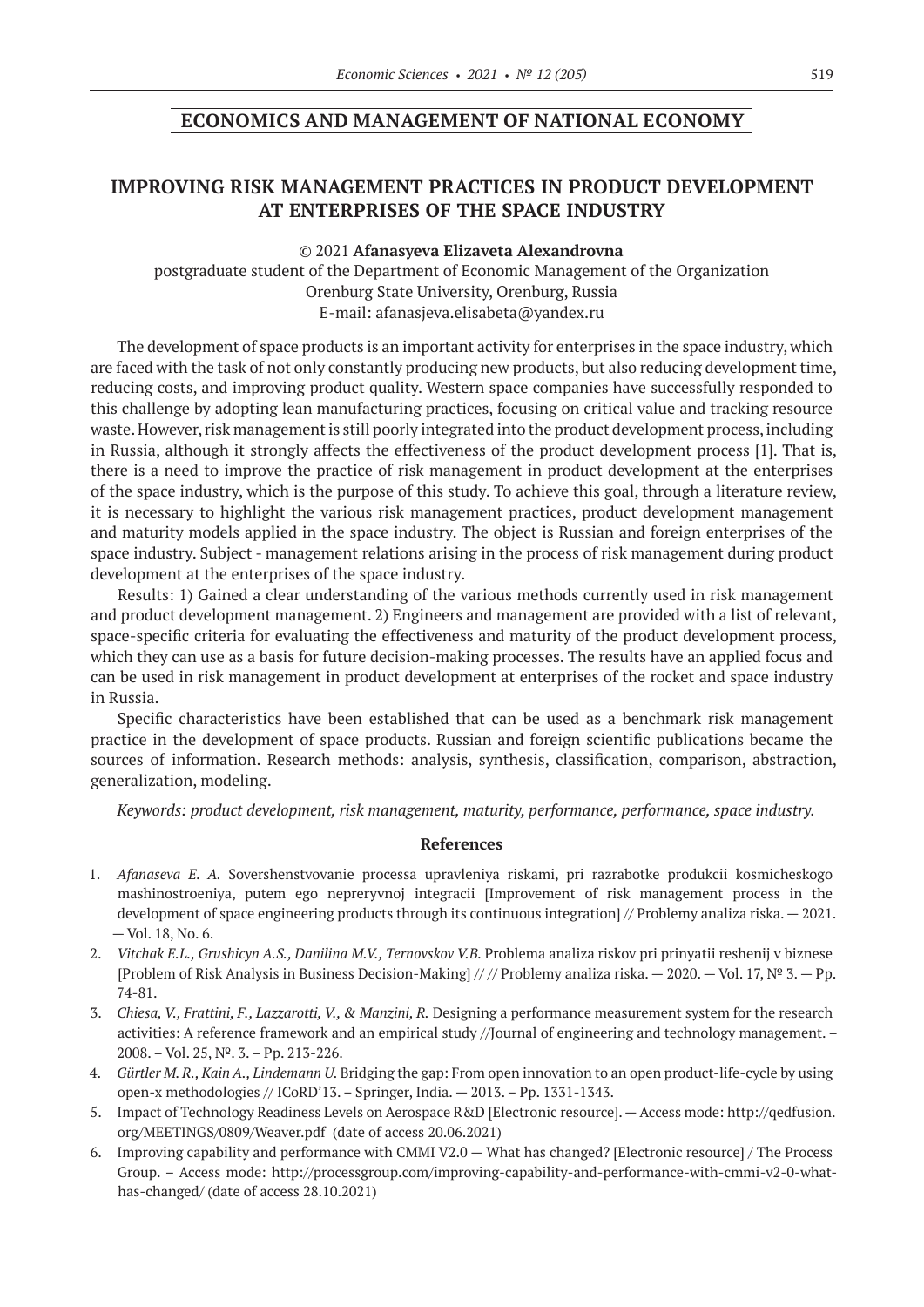- 7. *Johansson, C., Hicks, B., Larsson, A. C., Bertoni, M.* Knowledge maturity as a means to support decision making during product-service systems development projects in the aerospace sector //Project Management Journal. – 2011. – Vol. 42, №. 2. – Pp. 32-50.
- 8. *Marle F., Pointurier C., Jaber H.* Managing a complex project using a risk-risk multiple domain matrix // The Journal of Modern Project Management – 2015. Vol. 3. – Pp. 319-328.
- 9. *Martínez C., Farris J. A., Letens G.* Improving product development through front-loading and enhanced iteration management //IIE Annual Conference. Proceedings. – Institute of Industrial and Systems Engineers (IISE). — 2011.  $-$  Pp. 1.
- 10. *Mascarenhas Hornos da Costa, J., Oehmen, J., Rebentisch, E., Nightingale, D*. Toward a better comprehension of Lean metrics for research and product development management //R&D Management. — 2014. — Vol. 44, №. 4. —Pp. 370-383.
- 11. *Montibeller G., Von Winterfeldt D.* Cognitive and motivational biases in decision and risk analysis //Risk analysis. 2015. – Vol. 35, №. 7. – Pp. 1230-1251.
- 12. *Pakdil F., Leonard K. M.* Criteria for a lean organisation: development of a lean assessment tool //International Journal of Production Research. – 2014. – Vol. 52, №. 15. – Pp. 4587-4607.
- 13. *Setti, S.* Project and process integration: how to usefully combine two work management models. PMI Global Congress 2010 — EMEA, Milan, Italy. Newtown Square, PA: Project Management Institute. — 2010.
- 14. *Verworn B.* A structural equation model of the impact of the "fuzzy front end" on the success of new product development //Research Policy. – 2009. – Vol. 38, №. 10. – Pp. 1571-1581.
- 15. What is risk maturity and how can it be sustained? [Electronic resource] / Risk Doctor. Access mode: https:// youtu.be/zPQji2q9E9o (date of access 28.10.2021)

# **ON ASSESSING THE EFFECTIVENESS OF STRATEGIC PLANNING IN THE FIELD OF ALTERNATIVE ENERGY IN THE RUSSIAN FEDERATION**

### © 2021 **Akhmetshina Alsu Rinatovna**

Doctor of Economics, Professor, Director of the Graduate School of Business Kazan (Volga Region) Federal University, Kazan, Tatarstan, Russia E-mail: mbakazan@kpfu.ru

#### © 2021 **Salikhov Irek Faritovich**

Candidate of Economic Sciences, Associate Professor, Chairman of the Board of Directors of YADRAN JSC Graduate School of Business Kazan (Volga Region) Federal University, Kazan, Tatarstan, Russia

E-mail: mbakazan@kpfu.ru

The authors' article addresses the issues of assessing the effectiveness of strategic planning in the field of alternative energy in the Russian Federation. The designated object of the study is the sphere of alternative energy in the Russian Federation, and the object is the effectiveness of strategic planning in it. The theoretical significance of the study is manifested through the formation of an author's interpretation of the criterion approach (including the development of a specialized set of criteria) used to assess the effectiveness of strategic planning in the field of alternative energy. The applied and practical importance of research originates in the formation of a set of recommendations suitable for use in the Russian Federation to increase the effectiveness of strategic planning in this area. Practical results, formalized by means of presentation of the developments proposed by the authors, can be used in the process of analysis and formation of optimization measures of an extensive list of scientific problems in the field of energy, management and economics.

*Keywords: strategic planning, strategy, alternative energy, Russian Federation, efficiency, sphere, initiative.*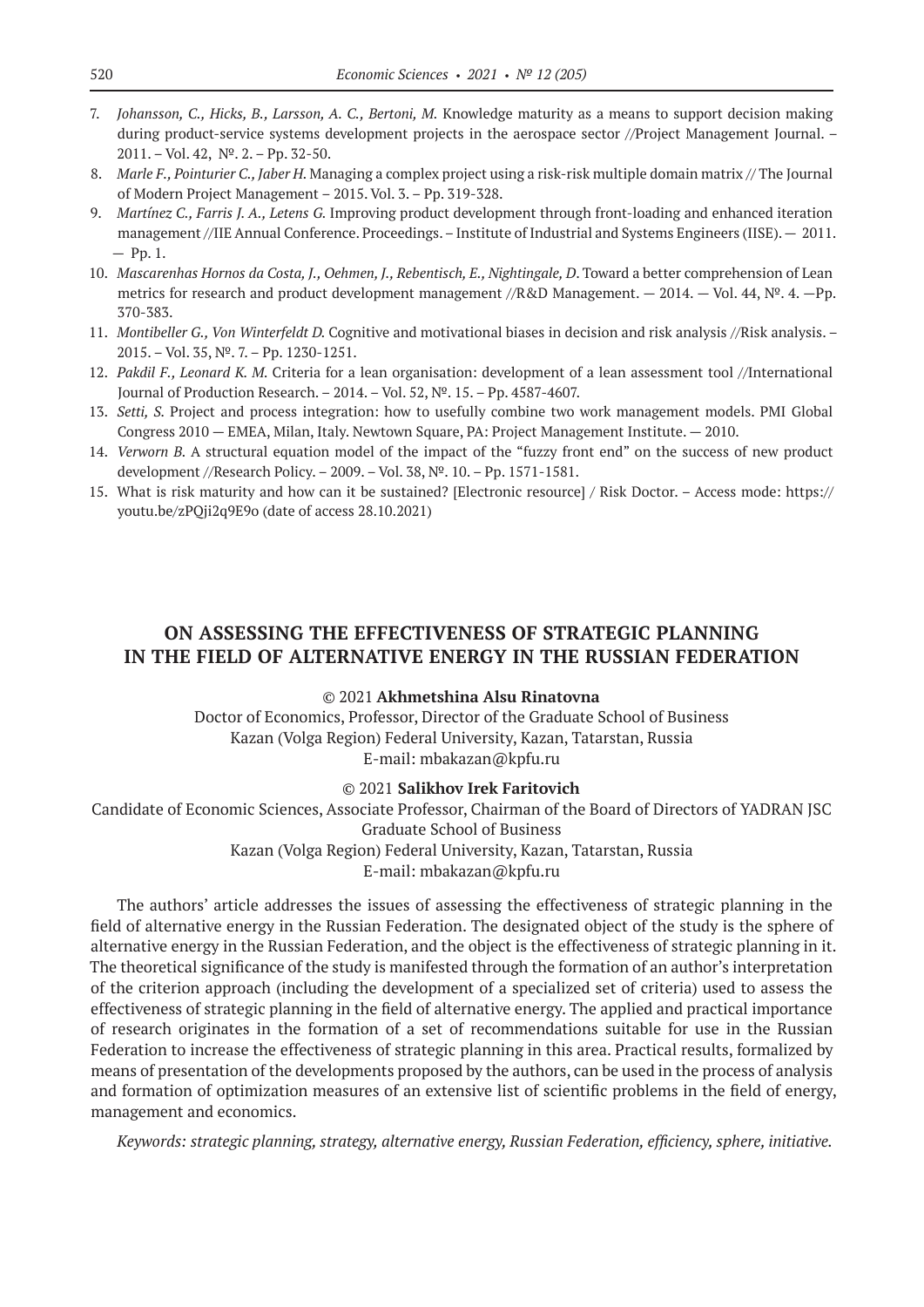#### **References**

- 1. *Aleksandrov Yu. L., Aleksandrov Yu.D.*Sravnitel`ny`j analiz e`nergeticheskix strategij ES i Rossii [Comparative analysis of EU and Russian energy strategies] / Yu.L.Aleksandrov, Yu.D.Aleksandrov / Voprosy` e`konomicheskix nauk — Moskva: Izd-vo: OOO «Izdatel`stvo «Sputnik+», 2021. —  $N^2$  2. — S. 8–10.
- 2. *Axmetshina A.R.*Ocenka urovnya funkcionirovaniya institucional`noj sredy` ustojchivogo razvitiya v Rossii [Assessment of the functioning of the institutional environment for sustainable development in Russia] / A.R.Axmetshina / Upravlenie ustojchivy`m razvitiem — Kazan`: Izd-vo: FGBOU VPO «KNITU», 2021. № 4 (35). S.  $5 - 10$ .
- 3. *Axmetshina A. R., Salixov I.F.*Realizaciya konceptual`ny`x polozhenij ustojchivogo razvitiya na sovremenny`x predpriyatiyax: zarubezhny`j opy`t [Implementation of conceptual provisions of sustainable development in modern enterprises: foreign experience] / A.R.Axmetshina, I.F.Salixov / Vestnik e`konomiki, prava i sociologii — Kazan`: Izd-vo: OOO «E`kspert 16», 2020. № 4. S. 15–17.
- 4. Xoroshil`cev M.I.Problemny`e aspekty` strategicheskogo razvitiya e`lektroe`nergetiki RF [Problematic aspects of the strategic development of the Russian electricity industry] / M.I.Xoroshil`cev / Russian economic bulletin — Maxachkala: Izd-vo: «IP *Klyueva M.M.*», 2021. —№ 1. — S. 291–297.
- 5. *Shmeleva A. I., Konnikov E.A.* i dr. Vliyanie razvitiya informacionny`x texnologij na ry`nok vozobnovlyaemy`x istochnikov e`nergii [Impact of information technology development on the renewable energy market] / A.I.Shmeleva, E.A.Konnikov, D.A.Kry`zhko / E`konomicheskie nauki — Moskva: Izd-vo: OOO «24 Print», 2021. — N<sup>o</sup> 7. − S. 139-148.
- 6. Kompaniya «British Petroleum plc» [E`lektronny`j resurs]: Statistical Review of World Energy 2021 Oficial`ny`j sajt kompanii «British Petroleum plc», 2021. — Rezhim dostupa: https://www.bp.com/
- 7. Kompaniya «Ernst&Young» [E`lektronny`j resurs]: obzory` informacii dlya klientov Oficial`ny`j sajt kompanii «Ernst&Young», 2021. — Rezhim dostupa: https://www.ey.com/ru\_ru
- 8. Kompaniya «REN21» [E`lektronny`j resurs]: Renewables 2021 global status report Oficial`ny`j sajt kompanii «REN21», 2021. — Rezhim dostupa: https://www.ren21.net/
- 9. Ministerstvo e`nergetiki Rossijskoj Federacii [E`lektronny`j resurs]: E`nergeticheskaya strategiya Rossijskoj Federacii na period do 2035 goda — Oficial`ny`j sajt Ministerstva e`nergetiki Rossijskoj Federacii, 2021. — Rezhim dostupa: https://minenergo.gov.ru/node/1026

# **FMCG-RETAIL: PECULIARITIES OF CATEGORY MANAGEMENT UNDER CONDITIONS OF UPDATING BEHAVIORAL CONSUMPTION PATTERNS, GROWING ONLINE SALES, COMPLICATIONS OF PRODUCT DIFFERENTIATION AND CHANGES IN BUSINESS MODELS TRADING BUSINESS**

### © 2021 **Bogatyr Vladimir Mikhailovich**

Post-graduate student of the Department of World Economy and International Economic Relations Don State Technical University, Rostov-on-Don, Russia E-mail: Bvm7@mail.ru

#### © 2021 **Mikhailyuk Mikhail Vladimirovich**

Doctor of Economics, Associate Professor, Professor of the Department of Logistics and Management of Transport Systems Rostov State Transport University, Rostov-on-Don, Russia E-mail: Mihailuk.M@gmail.com

In the article, the authors touch upon a wide range of changes in the operation of retail chains, from the consolidation of supply in product categories and the transition of FMCG retail to a multi-channel sales model to the formation of new patterns of consumer behavior in the context of a general deformation of the market consumer base. Empirically articulated and scientifically substantiated individual examples and methods of managing product categories, branding and consumer value differentiation in the context of existing marketing tools, as well as the increasing role of price, which reduces the value of USP as the basis for differentiation with a general weakening of the value-differentiating base of a product category. The authors highlight the prospects for multichannel conjugation of stationary sales and the online sales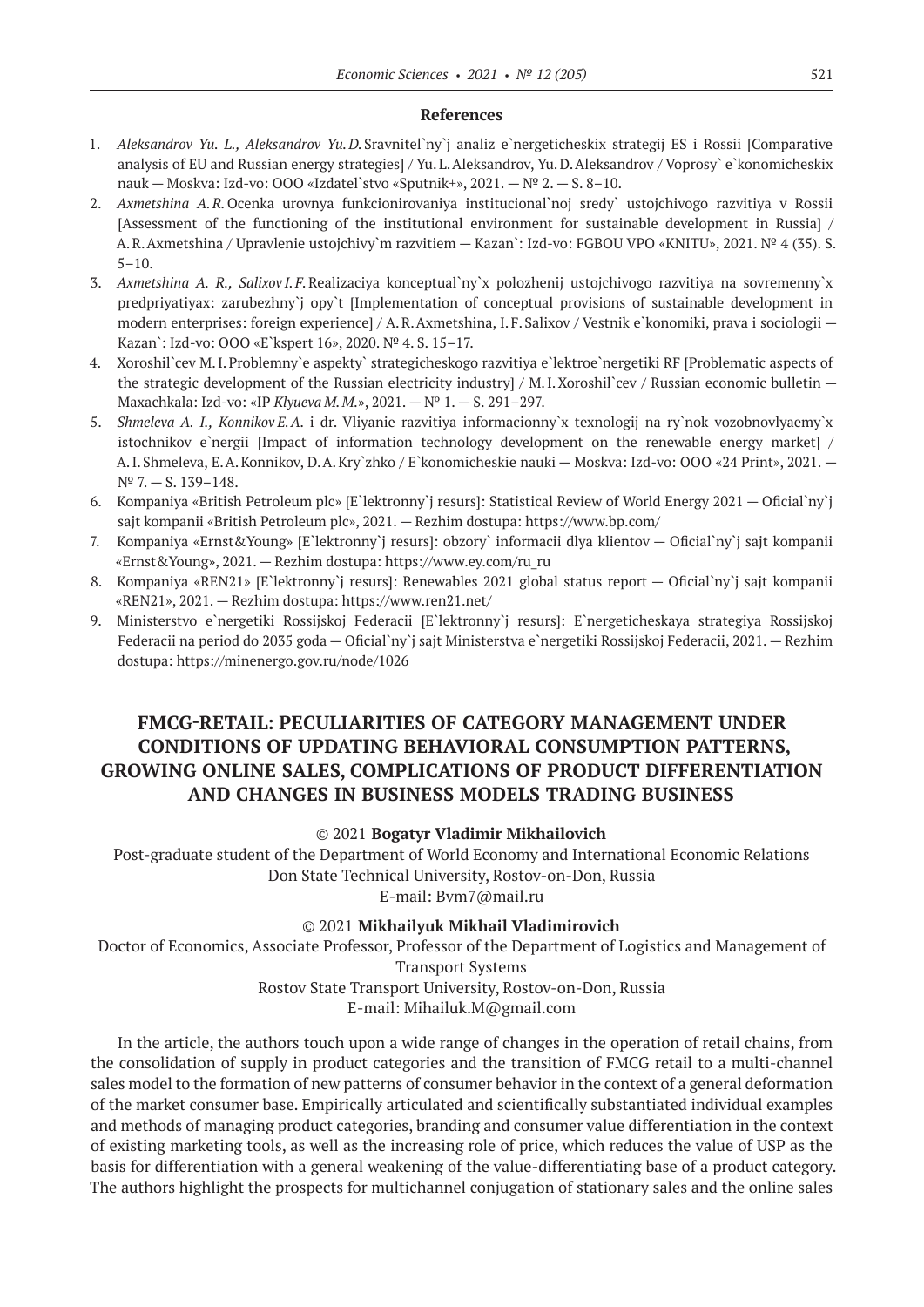channel with the expansion of the number of product categories as a new systemic imperative for more efficient collection of customer traffic in the stationary and digital environment of the FMCG market.

*Keywords: product category, category management, brand, branding, differentiation, strategies, price, price elasticity.*

### **PREREQUISITES FOR RESTORING INTERNATIONAL TOURISM IN THE ARAB WORLD**

© 2021 **Guzikova Lyudmila Alexandrovna**

Doctor of Economics, Professor of the Higher School of Engineering and Economics Peter the Great St. Petersburg Polytechnic University, St. Petersburg, Russia E-mail: guzikova@mail.ru

© 2021 **Radwan Yuunan**

Post-graduate student of the Higher School of Engineering and Economics Peter the Great St. Petersburg Polytechnic University, St. Petersburg, Russia E-mail: younan-r@hotmail.com

Prior to the Covid-19 pandemic, international tourism played a prominent role in the economies of Arab countries. The purpose of this study is to assess the prerequisites for restoring the international tourism in these countries based on an analysis of trends and patterns of the previous period. The results obtained can be useful to researchers of the problems of tourism development and regional politicians responsible for the development of this industry.

*Keywords: tourism, international tourism, competitiveness index in the tourism and travel sector, tourist flow, factors of tourist flow, Middle East and North Africa, Arab countries*

# **INFORMATION CAPITAL AS PART OF THE ENTERPRISE INTELLECTUAL CAPITAL**

### © 2021 **Dmitriev Nikolay Dmitrievich**

Postgraduate student, Graduate School of Industrial Economics Peter the Great St. Petersburg Polytechnic University (SPbPU), St. Petersburg, Russia Е-mail: dmitriev\_nd@spbstu.ru

© 2021 **Zaitsev Andrey Alexandrovich**

Doctor of Economics, Professor, Higher School of Engineering and Economics Peter the Great St. Petersburg Polytechnic University, St. Petersburg, Russia E-mail: andrey\_z7@mail.ru

The transformation of the economic space leads to an increase in the importance of the intangible component in achieving its strategic effectiveness. In a market environment, intellectual capital, which has been actively studied over the past decades, becomes a key resource. At the same time, issues in the field of intellectual capital are continuously being improved under the influence of the ambiguous dynamics of the environment, in particular the processes of digitalization. In this article, it is proposed to consider the category of information capital, which, in the conditions of the formation of the knowledge economy, becomes the determinant element of incoming development in the economy and society. As a result, the place of information capital in the intellectual capital was determined.

*Keywords: intellectual capital, information environment, information capital, innovative development, digital environment, new economy, intellectual transformation, knowledge economy.*

The reported study was funded by RFBR, project number 20-310-90033.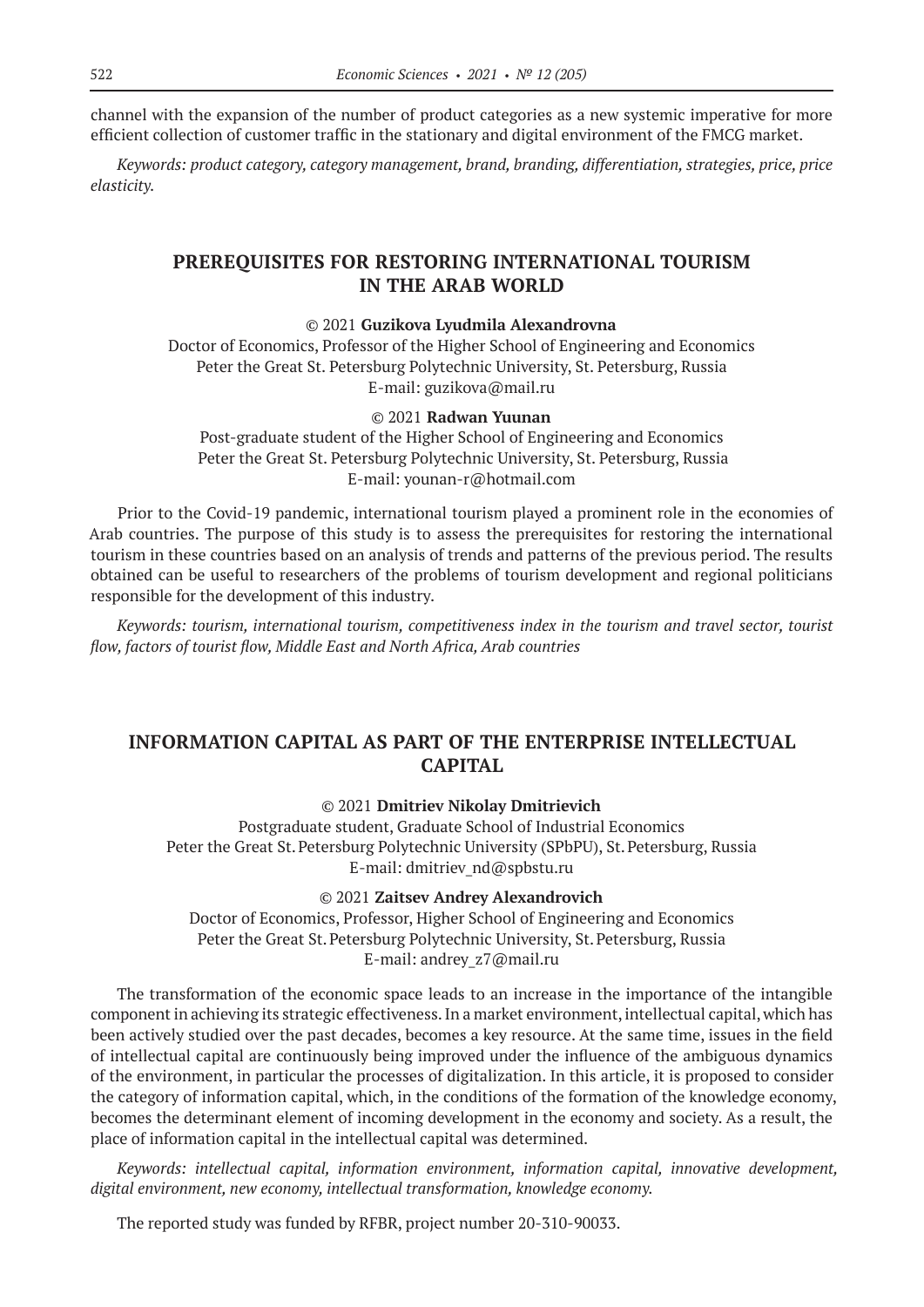# **ASSESSMENT OF THE IMPACT OF THE PANDEMIC ON THE FINANCIAL STABILITY OF CONSTRUCTION COMPANIES**

© 2021 **Izzuka Tatiana Borisovna**

Associate Professor, Candidate of Economic Sciences Business Intelligence Department of the Faculty of Taxes, Audit and Business Analysis Financial University under the Government of the Russian Federation, Moscow, Russia, E-mail: TBIzzuka@fa.ru

© 2021 **Kulazhenkova Apollinaria Yurievna**

3rd year student, group U19–6u Faculty of Tax, Audit and Business Analysis Financial University under the Government of the Russian Federation, Moscow, Russia, E-mail: apollinaria\_ku@mail.ru

The article considers the assessment of the impact of the pandemic on the construction industry. The construction industry in Russia remains one of the most stable and dynamic industries in the country's economy, despite the economic instability within the industry. The purpose of the work is to analyze the current state of the industry and draw conclusions about the consequences of the pandemic.

The coronavirus infection and the trends that have been taking place for several years in this industry have had a serious impact on the decline in the pace of new housing commissioning in the country. The slowdown in the industry is mainly due to the postponement of the deadlines for the completion of facilities, provided that developers tried not to suspend construction and work.

The construction business in Russia is well developed only in those regions where more funds are invested. It will be easier for these organizations located closer to the capital to master the funds that are planned to be invested in infrastructure within the framework of the national project. In other regions, the risks of inefficient expenses are higher due to the lack of experience working on large projects from local contractors and customers.

In order to eliminate the identified weaknesses in the functioning of the organization, strengthen the already established mechanisms, ensure the necessary control over organizational and financial activities, develop strategies and tactics for the future, predict changes in key indicators and, in general, the position of the construction organization in the modern market, it is necessary to analyze its financial stability. The analysis carried out is able to determine the existing deviations according to the calculated coefficients or indicators, violations in the established norms and rules, an imbalance between the parts of one whole.

The assessment of financial stability, which is one of the components of financial analysis, indicates the problem areas that the organization has, as well as possible ways of development and improvement. On its basis, further development of the strategy of the organization's activities is carried out, as well as control over the dynamics of key indicators and management decisions made within the organization.

Based on the conducted research, the authors made conclusions about the state of the construction industry, as well as recommendations for solving current problems.

*Keywords: construction, construction industry, consequences of the pandemic, trends, financial stability, solvency, dynamics, financial coefficients.*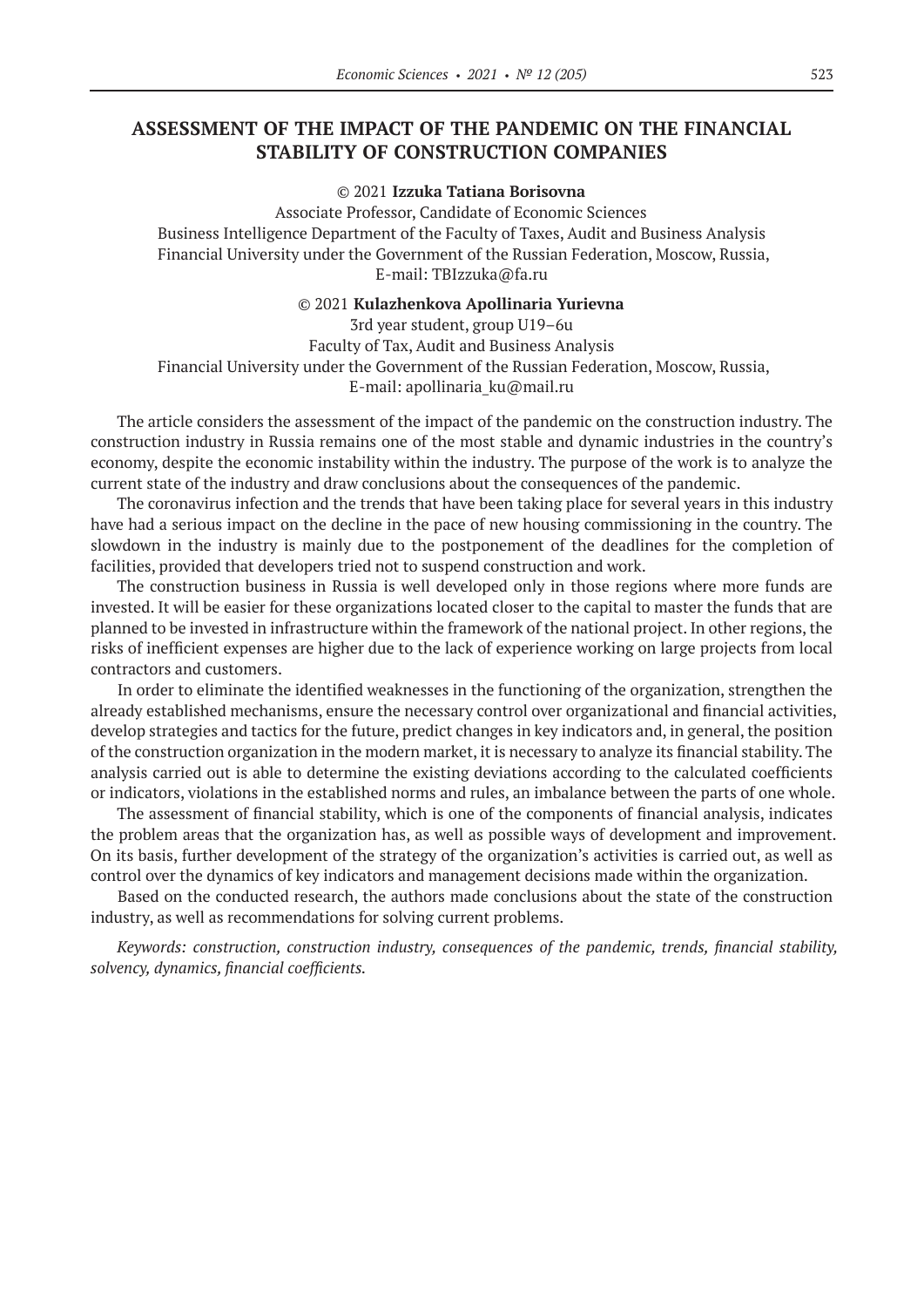# **ANALYSIS OF THE FINANCIAL STABILITY OF THE OIL AND GAS SECTOR IN THE CONDITIONS OF ECONOMIC SANCTIONS**

© 2021 **Izzuka Tatiana Borisovna**

Candidate of Economic Sciences, Associate Professor Business Intelligence Department of the Faculty of Taxes, Audit and Business Analysis Financial University under the Government of the Russian Federation, Moscow, Russia E-mail: TBIzzuka@fa.ru

#### © 2021 **Ryazantseva Victoria Danilovna**

3rd year student, group U19–6u Faculty of Tax, Audit and Business Analysis Financial University under the Government of the Russian Federation, Moscow, Russia E-mail: viktoria1203@list.ru

The world has changed rapidly over the past few years. The hydrocarbon raw materials market has had a significant amplitude of fluctuations over the past 2 years. In 2020, the volume of oil production in OPEC+ countries decreased by 43%, according to the report. The COVID‑19 virus came to Russia in March 2020, therefore, when considering the oil and gas sector reports, it is necessary to take into account not only the impact of the OPEC+ deal, where the main share of the reduction in oil production fell on Russia, but also a significant drop in demand for hydrocarbons due to global lockdown and production shutdown. Such a drop in demand on world markets affected not only the largest exporters of oil and gas, but also federal budget revenues, since revenues from hydrocarbon exports occupy a significant share in the structure of federal budget revenues, only the receipt of taxes for the use of natural resources in 2020 decreased by 8.9%. In addition, «green» energy, the transition to which is predicted in the next decade, requires not only significant costs for its production, but also those wastes that will arise during its production pollute the environment even more, therefore, in the coming decade, the hydrocarbon market will maintain its leadership not only in Russia, but also in world markets. If the oil market is relatively stable today, then due to 75% full European gas storage facilities, the market is in a fever to a large extent, so only for the period from September to October 2021, futures for 1 thousand cubic meters of gas increased from \$ 500 to \$ 1900, then after reaching their peak fell by 36%. This dynamic may continue until the European Union and Gazprom come to an agreement, since transit through Ukraine is impossible due to the lack of economic benefits.

This article examines the impact of the pandemic and the effects of economic sanctions and other restrictions on the financial stability of the oil and gas sector by studying the financial statements of organizations, for this purpose, the largest oil and gas exporters were studied from the position of a coefficient analysis of financial stability, and a rating assessment was made to determine the class of financial stability.

The main purpose of the financial stability analysis is to assess the degree of independence of oil and gas sector organizations from borrowed sources of financing. In the process of analyzing financial stability, it becomes clear to what extent the organization is independent of the attracted sources of financing, the level of this independence is increasing or decreasing, and what state the active and passive parts of the balance sheet are in. In order to obtain the necessary information to reliably and fully describe the financial condition of an economic entity, it is necessary to calculate a number of financial stability coefficients.

*Keywords: financial stability, financial stability coefficients, oil and gas sector, pandemic, net profit, dynamics, rating assessment.*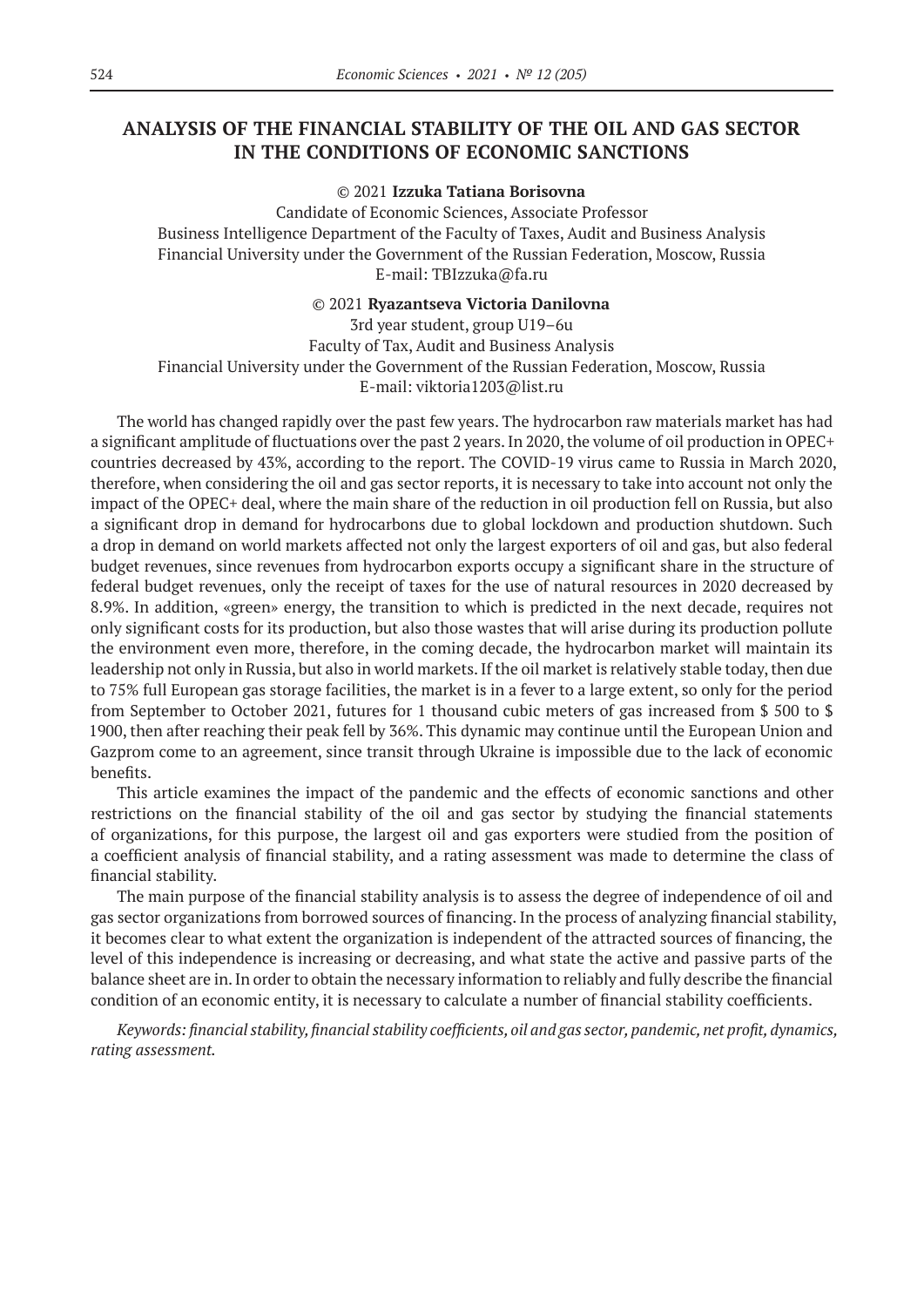# **ON ANALYSIS OF COVID-19 IMPACT ON INTERNATIONAL FINANCIAL MANAGEMENT**

#### © 2021 **Karzhanova Natalia Viktorovna**

Candidate of Philology, Associate Professor of the Department of Foreign Languages Russian Economic University named after G.V.Plekhanov, Moscow, Russia E-mail: Karzhanova.NV@rea.ru

### © 2021 **Zabaznova Natalia Mikhailovna**

Senior Lecturer of the Department of Foreign Languages Russian Economic University named after G.V.Plekhanov, Moscow, Russia E-mail: nmzabaznova@gmail.com

### © 2021 **Muradova Irina Yurievna**

Senior Lecturer of the Department of Foreign Languages Russian Economic University named after G.V.Plekhanov, Moscow, Russia E-mail: gryad@mail.ru

#### © 2021 **Nikitin Artyom Sergeevich**

Student of the Faculty of the International School of Business and World Economy Russian Economic University named after G.V.Plekhanov, Moscow, Russia E-mail: tema220163@gmail.com

The authors' article addresses the issues of analyzing the directions of the influence of Covid-19 on international financial management. The object of the study is international financial management, and the object is the direction of influence of the Covid‑19 pandemic on it. The theoretical significance of the study lies in the development of the theory and methodology of mutual analysis of multifactorial dynamical systems. The theoretical value of the study is also manifested by expanding ideas about local analysis in conditions of uncertainty of the external environment. The practical and applied significance of the research is contained in the systematization and quantitative tracing of the directions of influence of Covid‑19 on international financial management in the global coordinate system. The obtained research results in practice can also be applied in order to solve issues of management and economics.

*Keywords: problems, directions, analysis, solutions, impact, pandemic, Covid‑19, international financial management.*

- 1. *Dimitrov K.* Global`ny`e riski mirovoj e`konomiki v usloviyax pandemii koronavirusa / K.Dimitrov [Global risks of the global economy in the context of the coronavirus pandemic] / E`konomicheskie nauki — Moskva: Izd-vo: «OOO «24 Print», 2021. — № 3. — S. 250–254.
- 2. *Dolgova E. G., Kazimirova I.S.* i dr. K voprosu razvitiya global`ny`x (transnacional`ny`x) universitetov v proekcii perspektiv i riskov vy`sshego obrazovaniya v Rossijskoj Federacii [On the issue of the development of global (transnational) universities in the projection of the prospects and risks of higher education in the Russian Federation] / E.G.Dolgova, I.S.Kazimirova, Yu.A.Kuzneczova, E.A.Nikolaeva / E`konomicheskie nauki — Moskva: Izd-vo: «OOO «24 Print», 2021. — № 2. — S. 49–52.
- 3. *Moiseev R. V., BeluxinV.V.* Mezhdunarodny`j finansovy`j menedzhment v praktike rossijskix i kitajskix kompanij [International financial management in the practice of Russian and Chinese companies] / R.V.Moiseev, V.V.Beluxin / Modern science — Moskva: Izd-vo: «Nauchno-informacionny`j izdatel`skij centr «Institut strategicheskix issledovanij», 2021. — № 1–2. — S. 78–81.
- 4. *Nikolaeva E. A., VoejkovaA.A.* i dr. Problemy` vy`sshego obrazovaniya v Rossijskoj Federacii v usloviyax cifrovoj globalizacii [Problems of higher education in the Russian Federation in the context of digital globalization] / E.A.Nikolaeva, A.A.Voejkova, N.V.Karzhanova, M.V.Minova / E`konomicheskie nauki — Moskva: Izd-vo: «OOO «24 Print»,  $2021. - N^2$  6. - S. 48-51.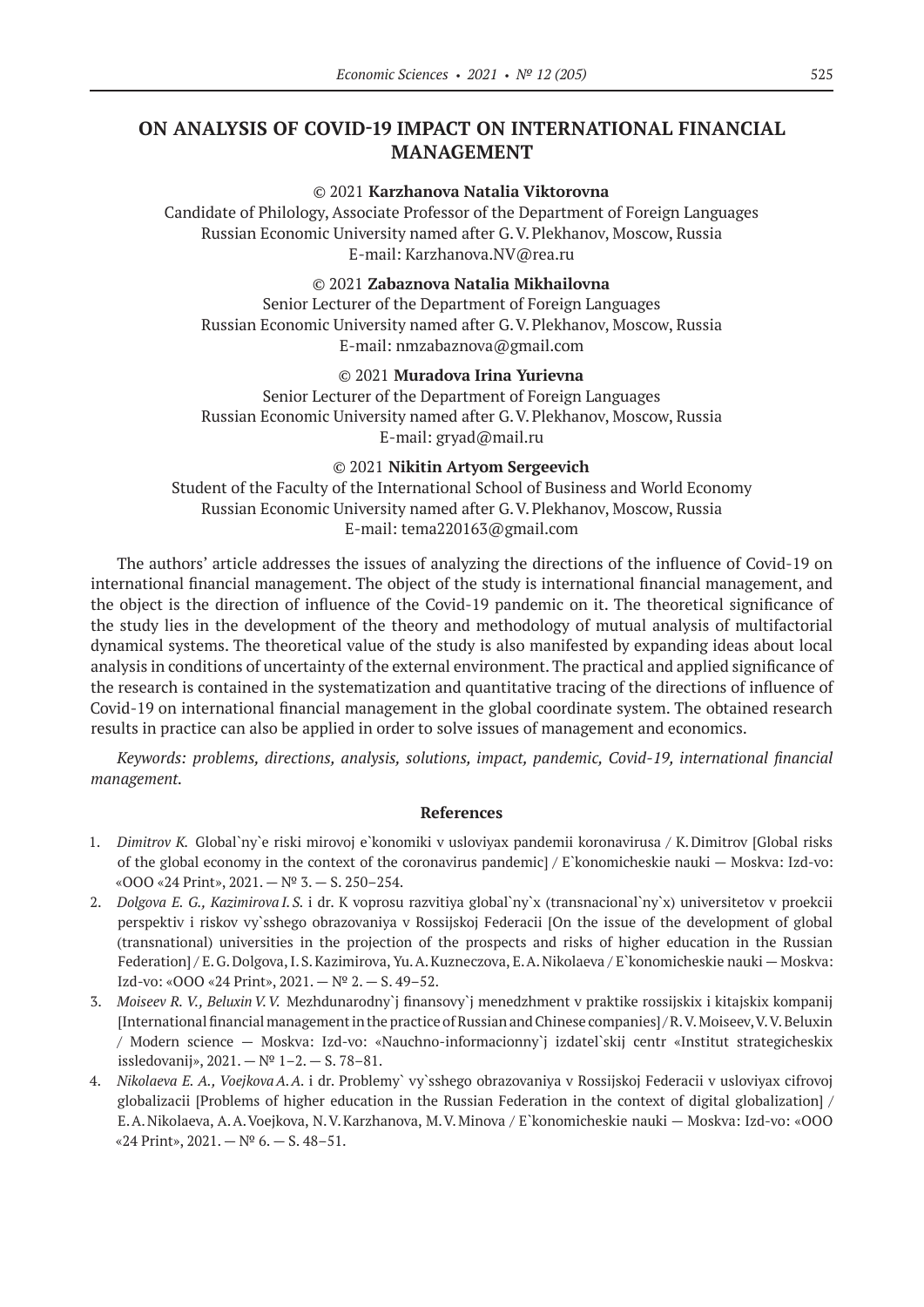- 5. *Shevchuk V.O.* Analiz mirovoj e`konomiki v usloviyax pandemii Covid-19 / V.O.Shevchuk [Analysis of the world economy in the context of the Covid-19 pandemic] / Studencheskij forum — Moskva: Izd-vo: OOO «Mezhdunarodny`j centr nauki i obrazovaniya», 2021. — № 2–3. — S. 83–87.
- 6. Vsemirnaya organizaciya zdravooxraneniya [E`lektronny`j resurs]: Statistika zabolevaemosti v mire Oficial`ny`j sajt Vsemirnoj organizacii zdravooxraneniya, 2021. — Rezhim dostupa: https://www.who.int/ru
- 7. Mezhdunarodny`j valyutny`j fond [E`lektronny`j resurs]: Mirovaya statistika i analitika po Covid‑19 Oficial`ny`j sajt Mezhdunarodnogo valyutnogo fonda, 2021. — Rezhim dostupa: https://www.imf.org/en/Home

# **ANALYSIS OF THE MAIN INDICATORS OF MINING OF STONE COAL IN THE TERRITORIES OF THE ARCTIC ZONE OF THE RUSSIAN FEDERATION IN THE PERIOD 2000–2020**

### © 2021 **Koshkarev Maxim Vladimirovich**

Assistant of the Department of State and Municipal Administration Institute of Business Career, Moscow, Russia

The Russian Arctic zone is a traditional mining region producing a wide range of minerals, among which coal is one of the most in demand. The article analyses the statistical data of coal mining in the territories of the Arctic zone, on the basis of which a conclusion is made about the insufficient growth of the coal industry in this region. Analysed are the main projects aimed at the development of the coal mining industry and the modernization of transport infrastructure in the Arctic. The directions of the priority state policy for realizing the potential of developing coal reserves in the territories of the Arctic zone are proposed.

*Keywords: Arctic, coal reserves, deposits, coal industry, transport infrastructure, ports*

### **UPDATING REMOTE EMPLOYMENT DURING THE PANDEMIC**

#### © 2021 **Lagutina Larisa Gennadievna**

PhD in Economics Department of Accounting and Taxation Plekhanov Russian University of Economics, Moscow, Russia E-mail: larisalagutina@mail.ru

The pandemic caused by the spread of coronavirus infection has affected the nature of labor relations. The requirement to comply with the self-isolation regime contributed to the development of remote employment. This article discusses the potential benefits for enterprises from attracting employees to remote work, as well as the legal side of the relationship between employees and employers. Special attention is paid to the issue of compensation of employees' expenses in connection with their performance of their work function.

*Keywords: remote employment, remote work, costs, pandemic, human capital, labor relations, taxation.*

- 1. *Bryukhina E.R.* Remote (remote) work as a digital segment of the labor market: problems and prospects. // Bulletin of the Voronezh State University. Series: Law. 2021. No. 1 (44). pp. 80-89.
- 2. *Galenko V.P., Plis K.S.* Mobility of human capital as a factor of increasing the sustainability of economic development of an enterprise and a country. // Creative Economy. 2018. Vol. 12. No. 8. pp. 1089-1096.
- 3. *Zakalyuzhnaya N.V.* Remote work and similar legal relations // Right. Journal of the Higher School of Economics. 2015. No. 2. pp. 76-91.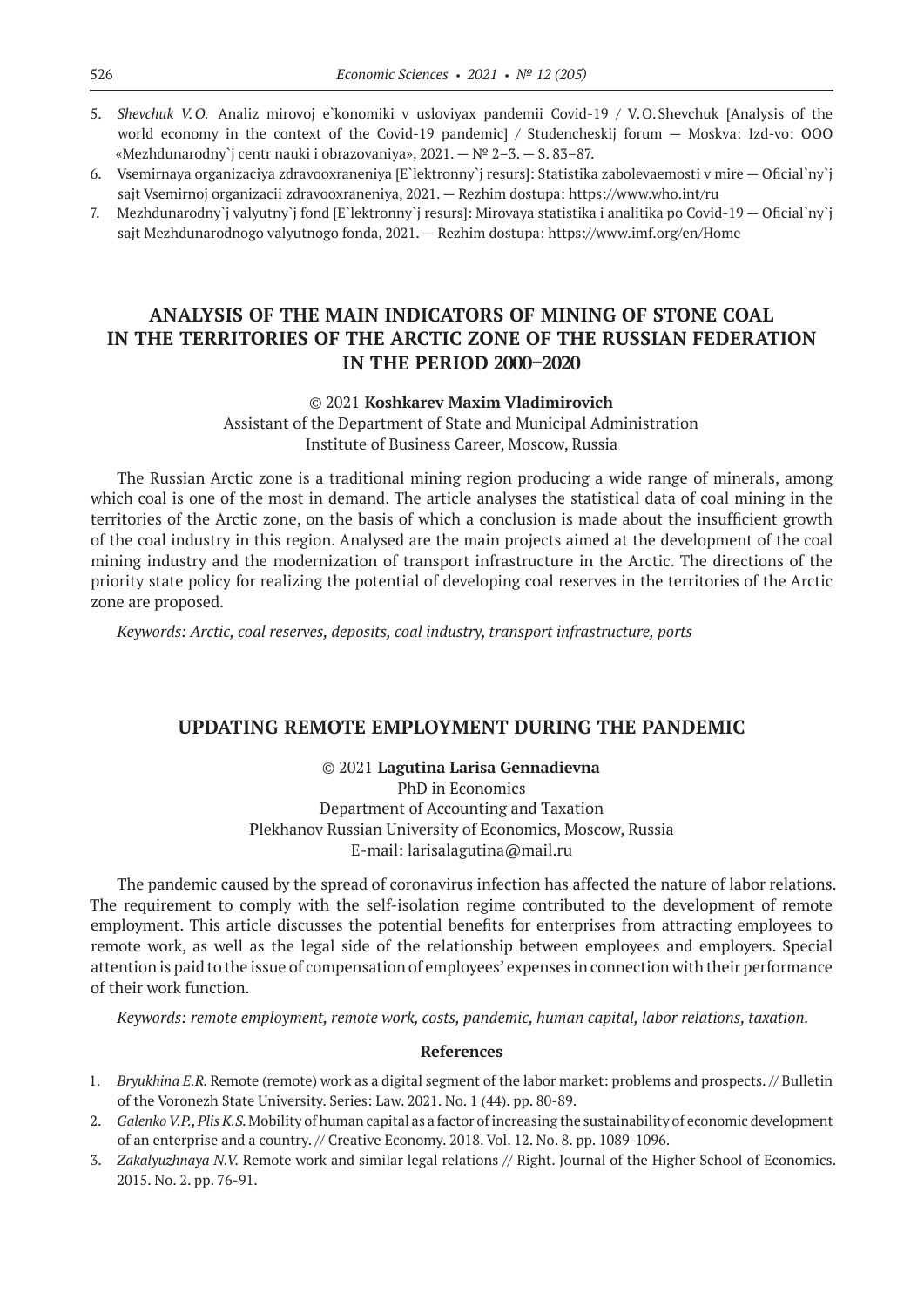- 4. *Lyutov N.L.* Remote labor: the experience of the European Union and the problems of legal regulation in Russia // Lex Russica (Russian Law), 2018, № 10 (143), pp. 30-39.
- 5. *Natsypaeva E.A.* Remote work of business: problems of transition and prospects of development // Economic security and quality. 2020. No. 2 (39), pp. 100 - 103.
- 6. *Novikova M.V.* Remote labor. Advantages of remote employment. Bulletin of the National Institute of Business. 2020. No. 39. pp. 152-158.
- 7. *Shestakova E.V.* Features of labor regulation of remote workers. Legal Commentary «Right of Access», 2021.

# **ONLINE TRADE AND LOGISTICS OF RUSSIAN E-COMMERCE IN THE CURRENT PHASE OF MARKET DEVELOPMENT: THE ECONOMY OF DIGITAL PLATFORM GROWTH IN 2020–2025**

#### © 2021 **Mikhailyuk Mikhail Vladimirovich**

Doctor of Economics, associate professor, professor of the Department of logistics and management of Transport Systems

Rostov State Transport University, Rostov-on-Don, Russia E-mail: Mihailuk.M@gmail.com

The article presents the author's vision of the specifics, drivers and limitations of modern growth and scaling of marketplaces in domestic online commerce, the strategic marker of which is a regional focus with an increase in intra-industry investments in fulfillment, last mile and express delivery logistics. The results of the work are the author's justification of the limitations and difficulties in the development of e-commerce in Russia, as well as a scientific and practical reassessment of its role and importance in the supply of goods to the consumer sector. The scope of application is cost economics management in the logistics management system and scaling of the online retail business model, taking into account its high capital intensity relative to traditional trade.

*Keywords: marketplace, fulfillment, last mile, express delivery, online trading*

# **BALANCING SUPPLY CHAINS IN THE POST-SHAPED DEVELOPMENT PHASE OF PULP AND PAPER PRODUCTS SEGMENTS: FROM OUTSOURCING DELIVERY TO VERTICAL INTEGRATION OF INDUSTRY VALUE CHAINS**

© 2021 **Mikhailuk Mikhail Vladimirovich**

Doctor of Economics, Associate Professor, Professor of the Department of Logistics and Transport Systems Management Rostov State Transport University, Rostov-on-Don, Russia

© 2021 **Ivshin Stanislav Yurievich,**

postgraduate student, senior lecturer at the Department of Marketing and Logistics Higher School of Technology and Energy St.Petersburg State University of Industrial Technologies and Design, St.Petersburg, Russia

The authors diagnose logistical constraints, price disparities and industry specificity of the transformation of supply chains in the domestic pulp and paper industry (PPI) in the post-sagging phase of development, the empirical analysis of which brings scientists to a wide range of problems of their current functioning, a set of measures to solve which is proposed by the authors in the article. The results of the work are the diagnostics of the specifics of the current imbalance in the supply chains of the pulp and paper industry in Russia under the conditions of coronavirus restrictions and the determination of the target vector of solutions aimed at resolving them. Scope — management of value chains of pulp and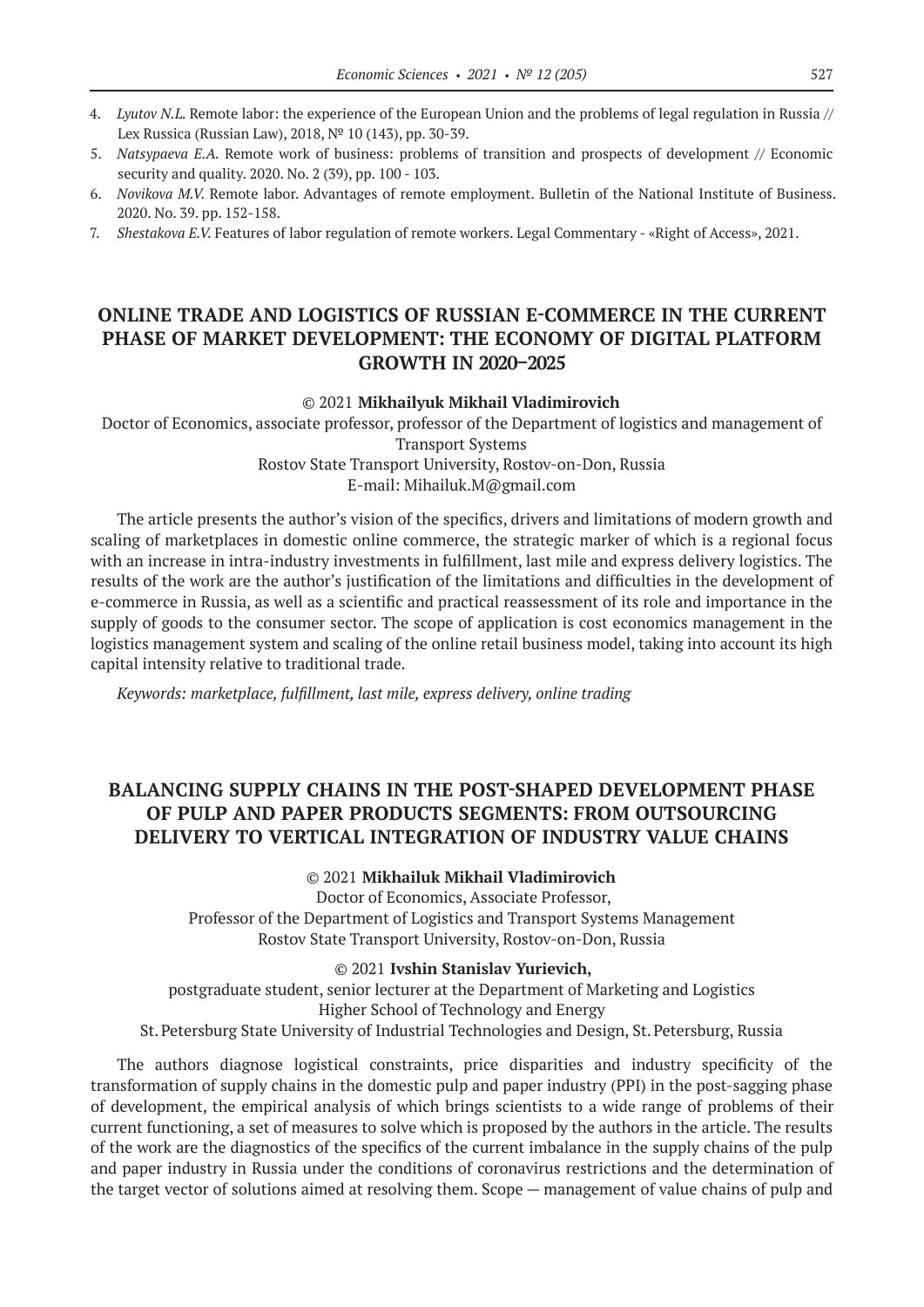paper industry in the context of individual links of the production and commercial cycle of production and distribution of products.

*Keywords: pulp and paper industry, supply chain, value chain, containerboard segment, cellulose and woodpulp products, price disparities, outsourcing.*

### **FINANCIAL AND ECONOMIC ASPECTS OF THE STRATEGIC DEVELOPMENT OF ENTREPRENEURIAL ACTIVITY**

### © 2021 **Mihel E.A.**

Peter the Great St. Petersburg Polytechnic University, St. Petersburg, Russia E-mail: mihel ea@spbstu.ru

The current practice of implementing the strategic development of entrepreneurial activity is largely determined by the financial and economic capabilities of enterprises. In modern conditions, the requirements for maximizing the financial and economic efficiency of doing business are increasing many times, since maintaining a standard (static) level of entrepreneurial efficiency is unacceptable in a dynamically changing macroeconomic space. The current circumstances confirm the relevance of conducting research on the analysis of financial and economic components in the business processes of companies. This article is devoted to the study of issues of strategic development of entrepreneurial activity with an emphasis on the financial and economic elements of management, the dynamics of which can ensure increased competitiveness and create a sustainable potential for the incoming development of the enterprise. To do this, it is proposed to analyze the theoretical aspects of the conceptual significance of financial and economic elements in the construction of the strategic development of the enterprise. As a result, it becomes possible to select a set of indicators for assessing the strategic opportunities of entrepreneurial activity, considering the potential interaction of the enterprise with counterparties (competitors and partners). The proposed approach is planned to be tested in the future at machinebuilding enterprises to improve their strategic development, which will allow working out the tools for interaction of enterprises, considering their position in the industry and financial capabilities.

*Keywords: strategic development, financial and economic aspects, development strategy, entrepreneurial activity, interaction of enterprises, strategic partnership.*

### **ANALYSIS OF THE IMPLEMENTED STATE MEASURES TO SUPPORT NON-PROFIT ORGANIZATIONS IN THE MURMANSK REGION**

© 2021 **Pashintseva Victoria Sergeevna**

Master's student ITMO University, St.Petersburg, Russia E-mail: victoria.polukhina@mail.ru

Ensuring sustainable socio-economic development of the country largely depends on the interaction of non-profit organizations, social business and public authorities, local self-government in solving the most important social tasks. That is why the scientific article is devoted to conducting a research analysis of the characteristics and features of state support measures for non-profit organizations at the regional level (using the example of the Murmansk region). The article analyzes the federal and regional regulatory framework regarding the forms of providing state support to non-profit organizations. In conclusion of the article, the author found that thanks to the measures of state support for non-profit organizations in the Murmansk region, these business entities are motivated to solve social problems of the population of the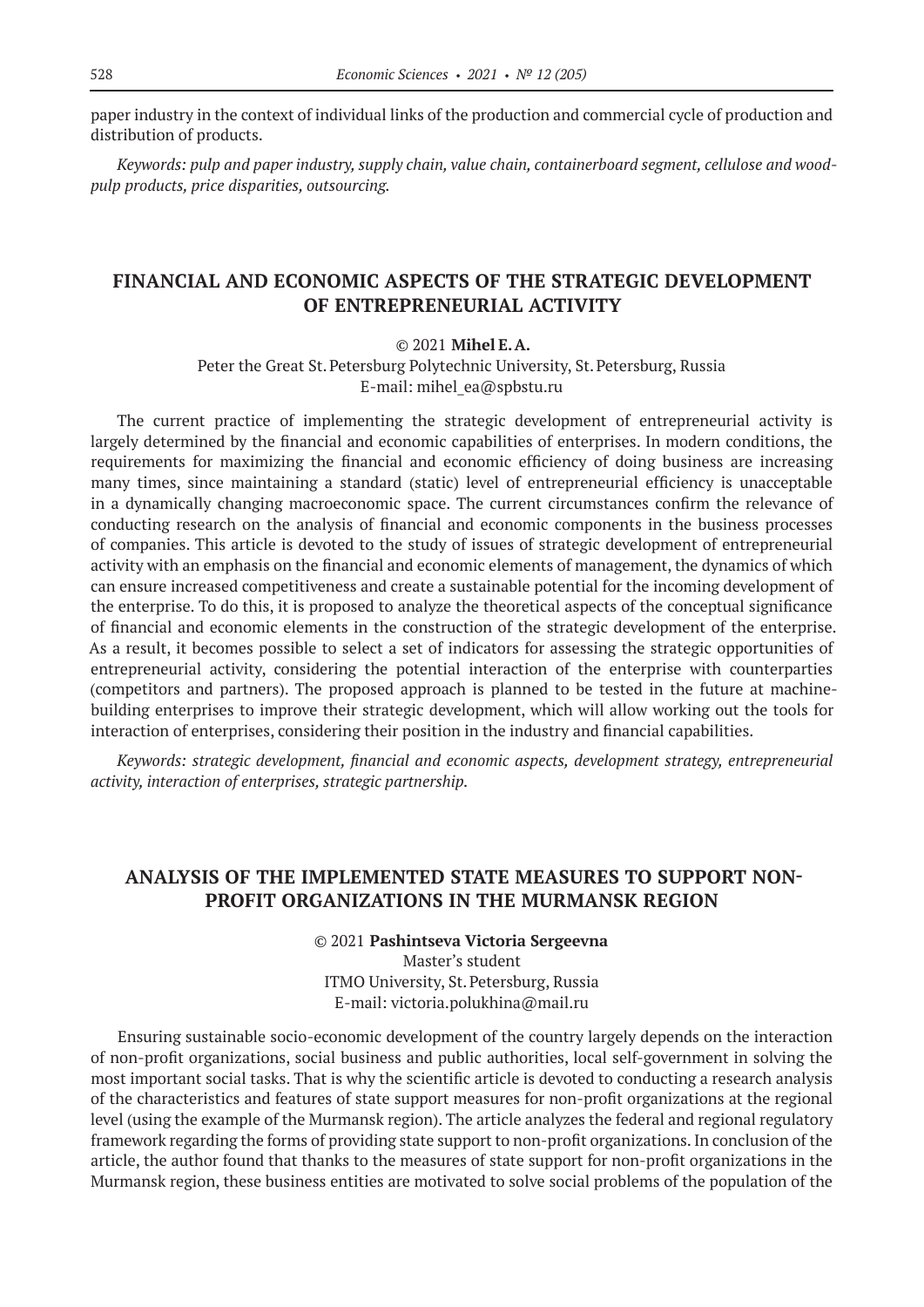region by improving the quality and diversity of services in the social sphere. For this reason, the prospects for the participation of the regional government in the management of the non-governmental sector is the expansion of state support activities, especially the provision of financial assistance in the framework of procurement activities, tax breaks and information support for non-profit organizations.

*Keywords: nonprofit organizations, subsidies, state support, social activities.*

#### **References**

- 1. Poslanie Prezidenta Rossijskoj Federacii Federal'nomu Sobraniyu ot 04.12.2014 «Poslanie Prezidenta RF Federal'nomu SobraniYU» [Ehlektronnyj resurs]. URL: http://kremlin.ru/events/president/news/47173 (data obrashcheniya: 10.11.2021).
- 2. Poslanie Prezidenta Rossijskoj Federacii Federal'nomu Sobraniyu ot 03.12.2015 «Poslanie Prezidenta Rossijskoj FederaciI» [Ehlektronnyj resurs]. URL: http://www.kremlin.ru/acts/bank/40542/page/3 (data obrashcheniya: 10.11.2021).
- 3. Poslanie Prezidenta Rossijskoj Federacii Federal'nomu Sobraniyu ot 01.12.2016 «Poslanie Prezidenta Rossijskoj Federacii Federal'nomu SobraniYU» [Ehlektronnyj resurs]. URL: http://kremlin.ru/events/president/news/53379 (data obrashcheniya: 10.11.2021).
- 4. «Osnovnye napravleniya deyatel'nosti Pravitel'stva Rossijskoj Federacii na period do 2024 godA» (utv. Pravitel'stvom RF 29.09.2018) // SPS Konsul'tanTPlyus.
- 5. Federal'nyj zakon ot 12.01.1996 № 7-FZ «O nekommercheskikh organizaciyaKH» // SPS Konsul'tanTPlyus.
- 6. Rezul'taty monitoringa realizacii mer po obespecheniyu poehtapnogo dostupa negosudarstvennykh organizacij, v tom chisle SO NKO, k byudzhetnym sredstvam na predostavlenie naseleniyu uslug v social'noj sfere na territorii Murmanskoj oblasti v 2018–2020 gg. / sajt Ministerstva razvitiya Arktiki i ehkonomiki Murmanskoj oblasti. URL: https://minec.gov-murman.ru/activities/sektor\_byjet/75/analiticheskie-materialy/.
- 7. Reestr postavshchikov social'nykh uslug / sajt Ministerstva truda i social'nogo razvitiya Murmanskoj oblasti. URL: https://minsoc.gov-murman.ru/activities/social\_services\_fed\_law/reestr\_soc\_service\_providers/.
- 8. Postanovlenie Pravitel'stva Murmanskoj oblasti ot 23.11.2011 № 579-PP «Ob utverzhdenii perechnya imushchestva, nakhodyashchegosya v gosudarstvennoj sobstvennosti Murmanskoj oblasti, prednaznachennogo dlya predostavleniya v bezvozmezdnoe pol'zovanie social'no orientirovannym nekommercheskim organizaciyaM» [Ehlektronnyj resurs]. URL: https://property.gov-murman.ru/activities/perechni\_imusch/per\_sono/per\_sono.php

# **FEATURES OF INTERACTION BETWEEN LEGISLATIVE AND EXECUTIVE AUTHORITIES IN A PARLIAMENTARY MONARCHY: THE EXPERIENCE OF MODERN JAPAN**

### © 2021 **Popova O.S.**

Associate Professor of the Department of Management State Institute of Economics, Finance, Law and Technology, Gatchina, Russia

### © 2021 **Ivanov M.D.**

State Institute of Economics, Finance Law and Technology, Gatchina, Russia

### © 2021 **Yakimchuk N.N.**

Associate Professor of the Department of Management State Institute of Economics, Finance, Law and Technology, Gatchina, Russia

### © 2021 **Ivanova M.V.**

Associate Professor of the Graduate School of Public Administration Peter the Great St. Petersburg Polytechnic University, Saint-Petersburg, Russia

Parliamentary monarchies are strikingly different from republics in the structure of power. Modern parliamentary monarchies are different even among themselves, which makes their study particularly difficult, and requires a deep analysis of each such state. The modern state structure of Japan is characterized by the authenticity of political traditions, together with modern reforms that came from the United States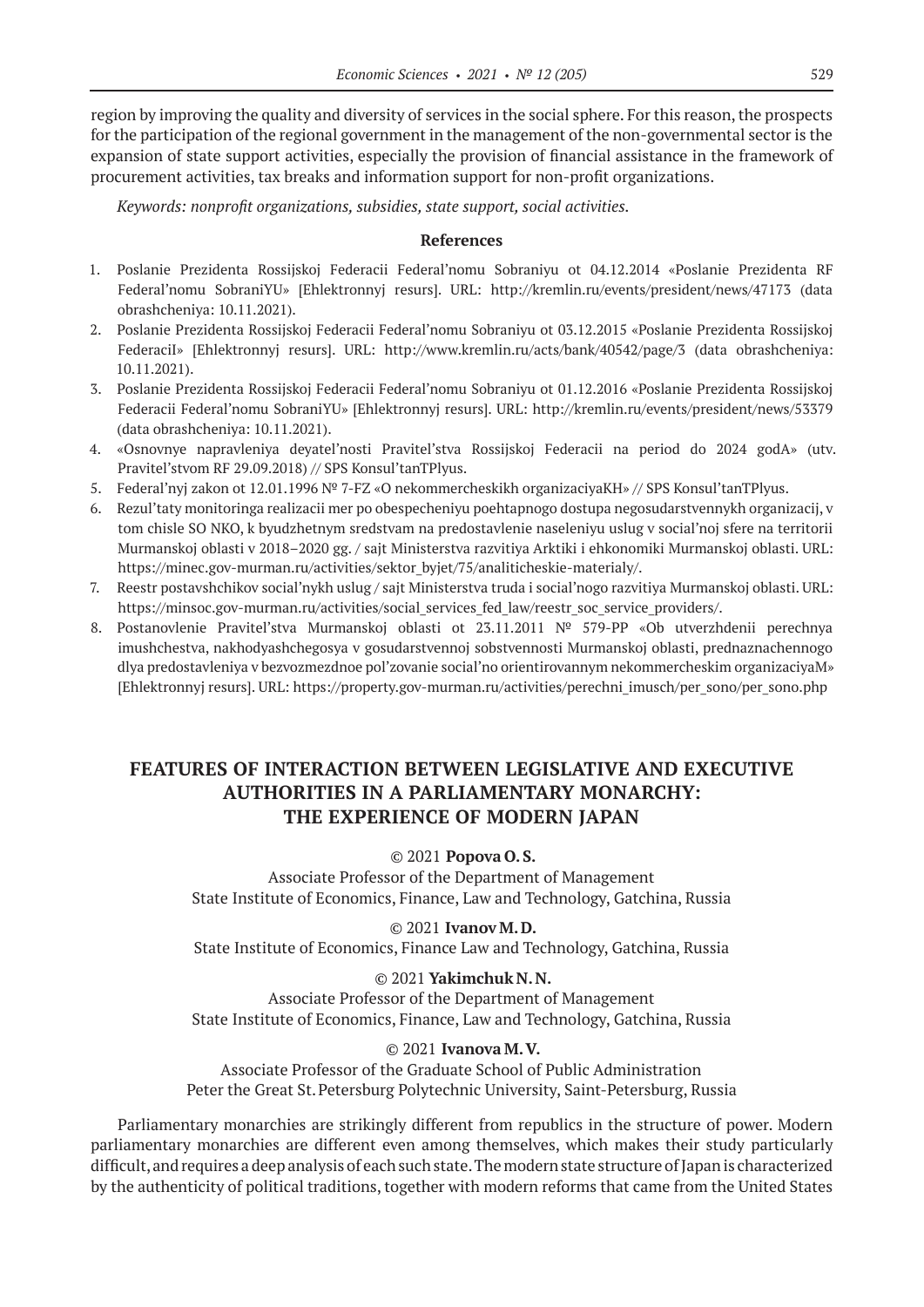in the postwar period. The alignment of political forces in Japan, which at first glance seems simple, in fact has a huge number of nuances and controversial decisions.

*Keywords: Japan; Parliament; interaction of authorities; Emperor; Government; system of checks and balances.*

# **SATELLITE ACCOUNTS AS A TOOL FOR MACROECONOMIC MANAGEMENT OF TOURISM DEVELOPMENT**

### © 2021 **Radwan Younan**

post-graduate student of the Graduate School of Industrial Economics Peter the Great Saint-Petersburg Polytechnic University, Saint-Petersburg, Russia E-mail: younan-r@hotmail.com

#### © 2021 **Guzikova Liudmila A.**

Doctor of Science (Economics), professor of the Graduate School of Industrial Economics Peter the Great Saint-Petersburg Polytechnic University, Saint-Petersburg, Russia E-mail: guzikova@mail.ru

The role of tourism in the economies of developing countries has grown rapidly in recent decades, but questions of its quantitative assessment remain open. The article examines auxiliary (satellite) tourism accounts as a tool for macroeconomic assessment and management of tourism development. It describes the benefits that destination countries can gain from the development and implementation of such accounts and the conditions that must be met.

*Keywords: tourism, macroeconomic management, tourism management, tourism satellite accounts, regional tourism satellite accounts, developing countries*

# **THE ROLE OF THE INFORMATIONAL BACKGROUND IN THE DYNAMICS OF CAPITALIZATION OF TECHNOLOGICAL COMPANIES**

### © 2021 **Rodionov Dmitry Grigorievich**

Doctor of Economics, Professor Higher School of Engineering and Economics Peter the Great St. Petersburg Polytechnic University (SPbPU), St. Petersburg, Russia E-mail: dmitry.rodionov@spbstu.ru

© 2021 **Tenishev Timur Vladislavovich**

student

Higher School of Engineering and Economics Peter the Great St. Petersburg Polytechnic University (SPbPU), St. Petersburg, Russia E-mail: tenishev.tv@edu.spbstu.ru

© 2021 **Konnikov Evgeny Alexandrovich**

Candidate of Economic Sciences, Associate Professor Higher School of Engineering and Economics Peter the Great St. Petersburg Polytechnic University (SPbPU), St. Petersburg, Russia E-mail: konnikov.evgeniy@gmail.com

The article examines activities of technological companies and mechanisms of information exchange between technological firms and their main stakeholders. A comparison is made between traditional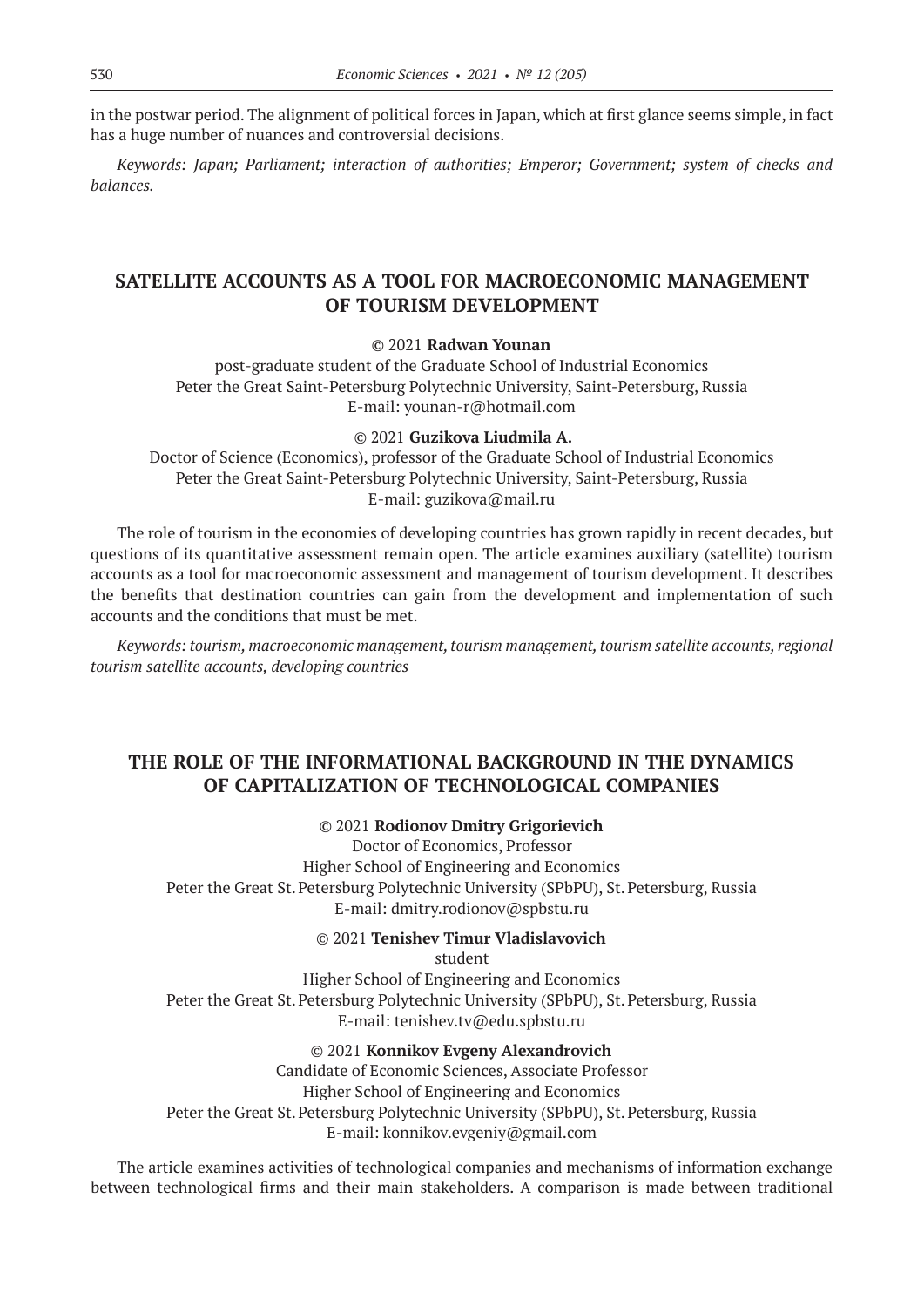media and social networks as the main intermediaries in the exchange of information, and their role in the dynamics of the capitalization of technological companies is analyzed as well.

*Keywords: tech sector, market cap, social networks, mass media, reputation, news, information.*

# **MODELING THE VALUE CHARACTERISTICS OF CRYPTOCURRENCIES BASED ON THE QUANTIFICATION OF THE INFORMATION ENVIRONMENT**

© 2021 **Rodionov Dmitry Grigorievich**

Doctor of Economics, Professor Higher School of Engineering and Economics Peter the Great St.Petersburg Polytechnic University (SPbPU), St.Petersburg, Russia E-mail: dmitry.rodionov@spbstu.ru

### © 2021 **Shadrov Kirill Sergeevich**

student Higher School of Engineering and Economics Peter the Great St. Petersburg Polytechnic University (SPbPU), St. Petersburg, Russia E-mail: micekillor9@mail.ru

#### © 2021 **Konnikov Evgeny Alexandrovich**

Candidate of Economic Sciences, Associate Professor Higher School of Engineering and Economics Peter the Great St. Petersburg Polytechnic University (SPbPU), St. Petersburg, Russia E-mail: konnikov.evgeniy@gmail.com

Over the past few years, cryptocurrencies have been exerting more and more influence on the world around us, the money supply is being redistributed in connection with the rise in the bitcoin rate, the number of existing cryptocurrency projects is increasing every day. In the light of these events, there naturally comes a time when a higher level of understanding of this new financial instrument is simply necessary in order to see the causes and consequences of the events taking place and to react appropriately. This work is devoted to the history of the cryptocurrency market, the analysis of the current situation in the digital money market, as well as the compilation of a suitable model of the influence of human attention to the topic. as well as drawing up a suitable model of the influence of human attention to a topic on the state of a given market in order to structure the most important information about cryptocurrencies and make it easier for the general public to understand.

*Keywords: tech sector, market cap, social networks, mass media, reputation, news, information.*

# **DESIGNING A PACKAGE OF SMART CONTRACTS TO ENSURE THE ECONOMIC SECURITY OF MORTGAGE CLUSTER ENTITIES USING WALLETAPI METHODS OF THE SBERBANK BLOCKCHAIN NETWORK**

#### © 2021 **Burkov Alexey Vladimirovich**

Doctor of Economics, Professor of the Department of Applied Statistics and Informatics Mari State University, Russia, Republic of Mari El, Yoshkar-Ola E-mail: alexey.burkov@gmail.com

The modern mortgage lending market is developing intensively and, as a result, requires the development and implementation of new tools to support the lending process. This article discusses an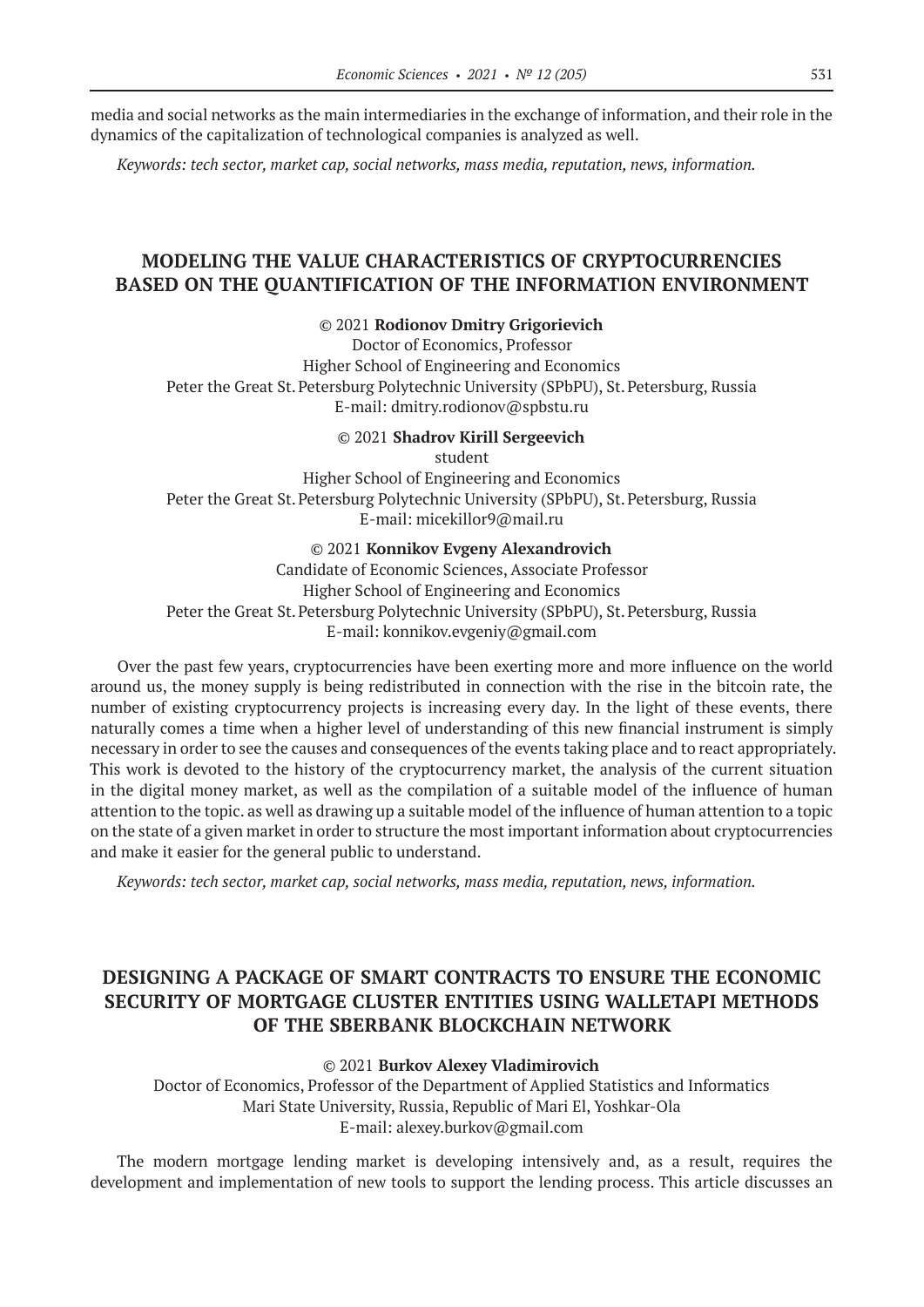example of creating a system for issuing a mortgage, which can be created using the WalletAPI blockchain library from Sberbank. The Sberbank blockchain platform, its features and capabilities, the main methods of the WalletAPI library applicable in the field of mortgage lending are also considered.

*Keywords: mortgage, mortgage token, depository, cryptographic protection, legal clarity, letter of credit, Rosreestr, identification, Sberbank, blockchain token, CNFT, WalletAPI, registry, ID, issuer, CryptoPro.*

### **ON THE DEVELOPMENT OF ALTERNATIVE ENERGY IN THE RUSSIAN FEDERATION**

#### © 2021 **Salikhov Irek Faritovich**

Candidate of Economic Sciences, Associate Professor, Chairman of the Board of Directors of YADRAN JSC Graduate School of Business

Kazan (Volga Region) Federal University, Russia, Tatarstan, Kazan

E-mail: mbakazan@kpfu.ru

The author's article examines the development of alternative energy in the Russian Federation. The object of the study is alternative energy in the Russian Federation, and the object is its development in all possible aspects. The theoretical significance of the study consists in an in-depth study of the development of complex multicomponent (including energy) systems at the federal level. The theoretical significance of the study is also determined by the improvement of the methodological basis for the analysis of complex processes in dynamics. The practical and applied importance of the study is included in the definition of promising directions for the development of alternative energy in the Russian Federation for the next five years with the indication of quantified priorities. The scientific and practical results obtained in the process of disclosing the analysed issue can be used to solve a wide range of problems in the field of economics and energy.

*Keywords: alternative energy, issues, development, dynamics, efficiency, directions, renewable energy source, Russian Federation.*

- 1. *Axmetshina A.R.* Ocenka urovnya funkcionirovaniya institucional`noj sredy` ustojchivogo razvitiya v Rossii [Assessment of the functioning of the institutional environment for sustainable development in Russia] / A.R.Axmetshina / Upravlenie ustojchivy`m razvitiem — Kazan`: Izd-vo: FGBOU VPO «KNITU», 2021. № 4 (35). S. 5–10.
- 2. *Axmetshina A. R., Sotov D.I.* Realizaciya principov ustojchivogo razvitiya v e`nergeticheskoj otrasli Respubliki Tatarstan [Implementation of the principles of sustainable development in the energy sector of the Republic of Tatarstan] / A.R.Axmetshina, D.I.Sotov / Problemy` sovremennoj e`konomiki — Sankt-Peterburg: Izd-vo OOO NPK «ROST». 2018. № 4 (68). S. 158–161.
- 3. *Ivanova D.G.* Ustojchivoe razvitie mirovoj e`konomiki v usloviyax pandemii [Sustainable development of the world economy in a pandemic] / D.G.Ivanova / E`konomicheskie nauki — Moskva: Izd-vo: OOO «24 Print», 2021. —  $N^{\circ}$  6. – S. 159–162.
- 4. *Sosyura B.E.* Tendencii i perspektivy` razvitiya netradicionnoj e`lektroe`nergetiki [Trends and prospects for the development of non-traditional electricity industry] / B.E. Sosyura / Voprosy` ustojchivogo razvitiya obshhestva — Maxachkala: Izd-vo: OOO «Institut razvitiya obrazovaniya i konsaltinga», 2021. —№ 1. — S. 207–213.
- 5. *Timchuk V.V.* Al`ternativny`e istochniki e`nergii. Analiz al`ternativnoj e`nergetiki v Rossii [Alternative energy sources. Analysis of alternative energy in Russia] / V.V.Timchuk / Aspirant — Rostov-na-Donu: Izd-vo: OOO «Prioritet», 2021. —№ 1. — S. 221–223.
- 6. Kompaniya «British Petroleum plc» [E`lektronny`j resurs]: Statistical Review of World Energy 2021 Oficial`ny`j sajt kompanii «British Petroleum plc», 2021. — Rezhim dostupa: https://www.bp.com/
- 7. Kompaniya «Ernst&Young» [E`lektronny`j resurs]: obzory` informacii dlya klientov Oficial`ny`j sajt kompanii «Ernst&Young», 2021. — Rezhim dostupa: https://www.ey.com/ru\_ru
- 8. Kompaniya «PWC» [E`lektronny`j resurs]: materialy` i obzory` Oficial`ny`j sajt kompanii «PWC», 2021. Rezhim dostupa: https://www.pwc.ru/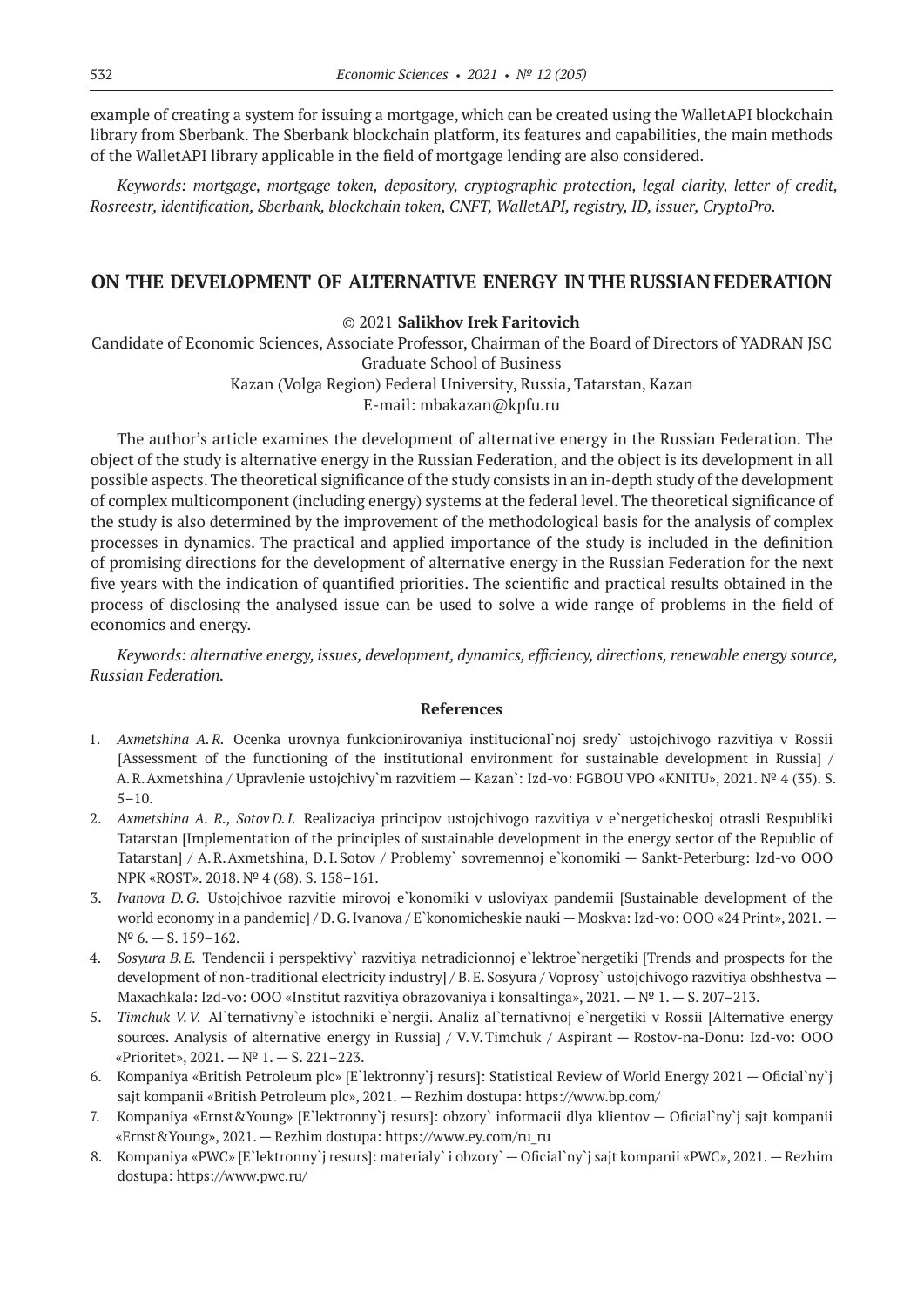# **EDUCATION AS A TOOL FOR IMPLEMENTING A SUSTAINABLE DEVELOPMENT STRATEGY**

#### © 2021 **Gayzatullina Dina Shamilevna**

Applicant for the Institute of Management, Economics and Finance Kazan (Volga Region) Federal University, Kazan, Republic of Tatarstan, Russia E-mail: dgaizatullina@gmail.com

The relevance of the study is due to the need to clarify the mechanism of sustainable development, which remains declarative despite the presence of many policy documents and scientific research. The article analyzes the need to transform educational processes taking into account the goals and objectives of sustainable development of modern society. In the course of the study, the analysis of the evolution of ideas about the principles of sustainable development was carried out, which made it possible to substantiate the importance of the values formed in the education system for a qualitative change in the strategy of the progressive dynamics of modern society. It is concluded that the paradigm of sustainable development is currently of a declarative nature, which is due to the poor development of the mechanism for its implementation. An analysis of the program documents of the United Nations (UN), federal laws of the Russian Federation and the National Education Strategy for Sustainable Development of the Russian Federation showed that at the beginning of the 21st century there was a transition from the sporadic inclusion of certain disciplines devoted to environmental protection measures in the educational process to an interdisciplinary approach to the formation process of universal competences in this area. The priorities of the sustainable development policy have been determined, taking into account of which allows to form the worldview of future generations, focused on maintaining the socio-ecological and economic balance.

Taking into account the priorities of sustainable development the role of various actors of the educational space in the reforms of education is presented. It is concluded that the transition to education for sustainable development will allow resolving the contradictions between the long- and short-term planning horizons based on the integration of new values into the students' system of ideas. The solution to this problem involves the opening of new master's programs, the inclusion of issues of greening reproductive relations in the content of the taught disciplines, even if the future field of activity of the graduates would be diffеrent, retraining and retraining of the teaching staff, the introduction of a practiceoriented teaching model.

*Keywords: Education for sustainable development, practice-oriented education, UN resolution, strategy of the European Economic Commission, educational programs, educational technologies, transdisciplinary approach to education.*

- 1. *Bobylev S.N.*Ecology and Economics: a Look into the Future // Environmental Law. 2001. No. 2 P. 12–18.
- 2. *Kondratyev K.Ya., Losev K.S.*Illusion and Reality of Sustainable Development Strategy // Bulletin of the Russian Academy of Sciences. 2002. V. 72. No. 7. P. 592–601; *Mayburov I.*Sustainable Development as a Co-Evolutionary Process // Society and Economy. 2004. No. 4. P. 124–143.
- 3. National Education Strategy for Sustainable Development in the Russian Federation // Education for Sustainable Development in Higher Education in Russia: Scientific Foundations and Development Strategy / ed. N.S.Kasimov. Moscow: Faculty of Geography, Moscow State University named after M.V.Lomonosov, 2008.
- 4. *Pustokhina N.G., ValievV.N.*The concept of Sustainable Development: Basic Provisions // Bulletin of the Ural State Mining University. 2015. No. 2 (38). P. 37–41;
- 5. Rio de Janeiro Declaration on Environment and Development. Adopted by the United Nations Conference on Environment and Development, Rio de Janeiro, June 3–14, 1992 [Electronic resource] Access mode: https://www. un.org/ru/documents/decl\_conv/declarations/riodecl.shtml. Date of access: 12/11/2021.
- 6. *Ryazanova N.Ye.*The UN Sustainable Development Goals and the Modernization of Professional Environmental Education: a Practice-Oriented Approach // Knowledge. Understanding. Skill. 2018. No. 2. P. 13–23.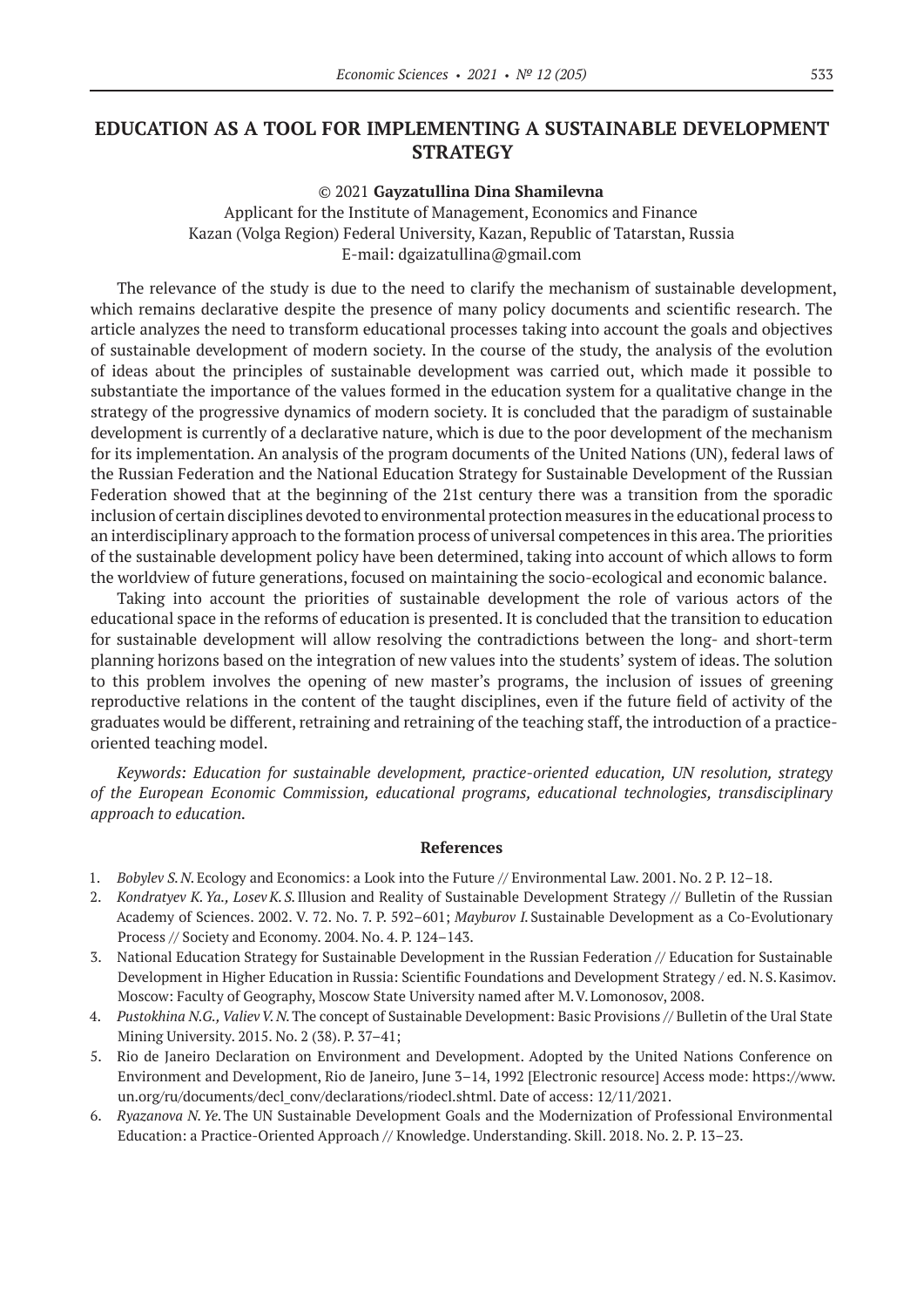- 7. The Strategy of the United Nations Economic Commission for Europe, Education and Sustainable Development [Electronic resource] Access mode: http://www.geogr.msu.ru/science/projects/our/docs/index.php Date of access: 10.12.2021.
- 8. Decree of the President of the Russian Federation of 01.04.1996 N 440 «On the Concept of the Transition of the Russian Federation to Sustainable Development» [Electronic resource] Access mode: http://www.consultant.ru/ cons/cgi/online.cgi?req=doc&base= EXP & n = 233558 # HNTnMrSwDjOVQnoJ1. Date of access: 10.12.2021.
- 9. *Pellaud F., Gordian A., Easte R.*E (2007) Vers de Nouveaux Paradigmes Scolaires// Chemin de Traverse, n°5, Editions les Amis de CIRCEE.
- 10. *Stern D.I.*The rise and fall of the environmental Kuznets curve. World Development, 2004, no. 32 (8), pp. 1419– 1439. https://doi.org/10.1016/j.worlddev.2004.03.004.

### **EFFECTIVENESS OF IMPLEMENTATION OF THE STATE PROGRAM «FEDERAL PROPERTY MANAGEMENT» FOR 2013–2020»**

© 2021 **Zvyagintsev Petr Semenovich** candidate of Economics, leading Researcher The Institute of Economics at the Russian Academy of Sciences, Moscow, Russia E-mail: petrz@bk.ru

This article provides an analysis of the effectiveness of the implementation of the state program of the Russian Federation «Federal Property Management»: the number of shares in the share of the Russian Federation in the authorized capital of joint-stock companies in 2013–2020, the volume of actual revenues and planned values of funds from the sale of shares and other forms of participation in capital under federal ownership for the period 2013–2020, income to the federal budget for the main projected income administered by the Federal Property Management Agency rate in 2013–2020.

The conclusion on suspension of privatization of efficient state enterprises is justified

*Keywords: state program, management, efficiency, federal property, shares, profit, dividends, privatization, state and private property.*

- 1. Annual report on the activities of the Federal Property Management Agency for 2016 on the implementation of the State Program «Management of Federal Property», approved by Decree of the Government of the Russian Federation of April 15, 2014 No. 327. File: /// C: / Users / Komp / downloads / Tekstovoe% 20opisanie% 20realizacii% 20podprogrammy% 20 (13).pdf
- 2. Conclusion of the Accounts Chamber of the Russian Federation on the results of the external verification of the execution of the Federal Law «On the Federal Budget for 2019 and on the planning period of 2020 and 2021» and the budget reporting on the federal budget for 2019 in the Federal Agency for State Property Management (Head — V.V.Yakovenko). https://ach.gov.ru/upload/pdf/budget/sobhevnoe.pdf.
- 3. *Zvyagintsev P.S.*State Program of the Russian Federation «Management of federal property» as a tool for regulating the public sector. // Bulletin of the Institute of Economics of the Russian Academy of Sciences. 2017. No. 6. P. 61– 73.
- 4. Report on the results of the expert and analytical event «Analysis of the practice of formation and implementation in 2017–2018 and the past period of the 2019 dividend policy in the implementation of the Rights of the shareholder (participant) of economic societies, shares (shares) in statutory (share) The capital of which are located in the federal property, and the powers of the owner of the property of federal state unitary enterprises in determining the distribution areas of the profit remaining after paying taxes and other mandatory payments of federal state unitary enterprises. « ach.gov.ru> upload / iblock / 24d / ….pdf
- 5. Indicators characterizing the effectiveness of government property management. https://roskazna.gov.ru/ ispolnenie-byudzhetov/pokazateli-kharakterizuyushchie-epfektivnost-upravleniya-gosudarstvennymimushchestvom/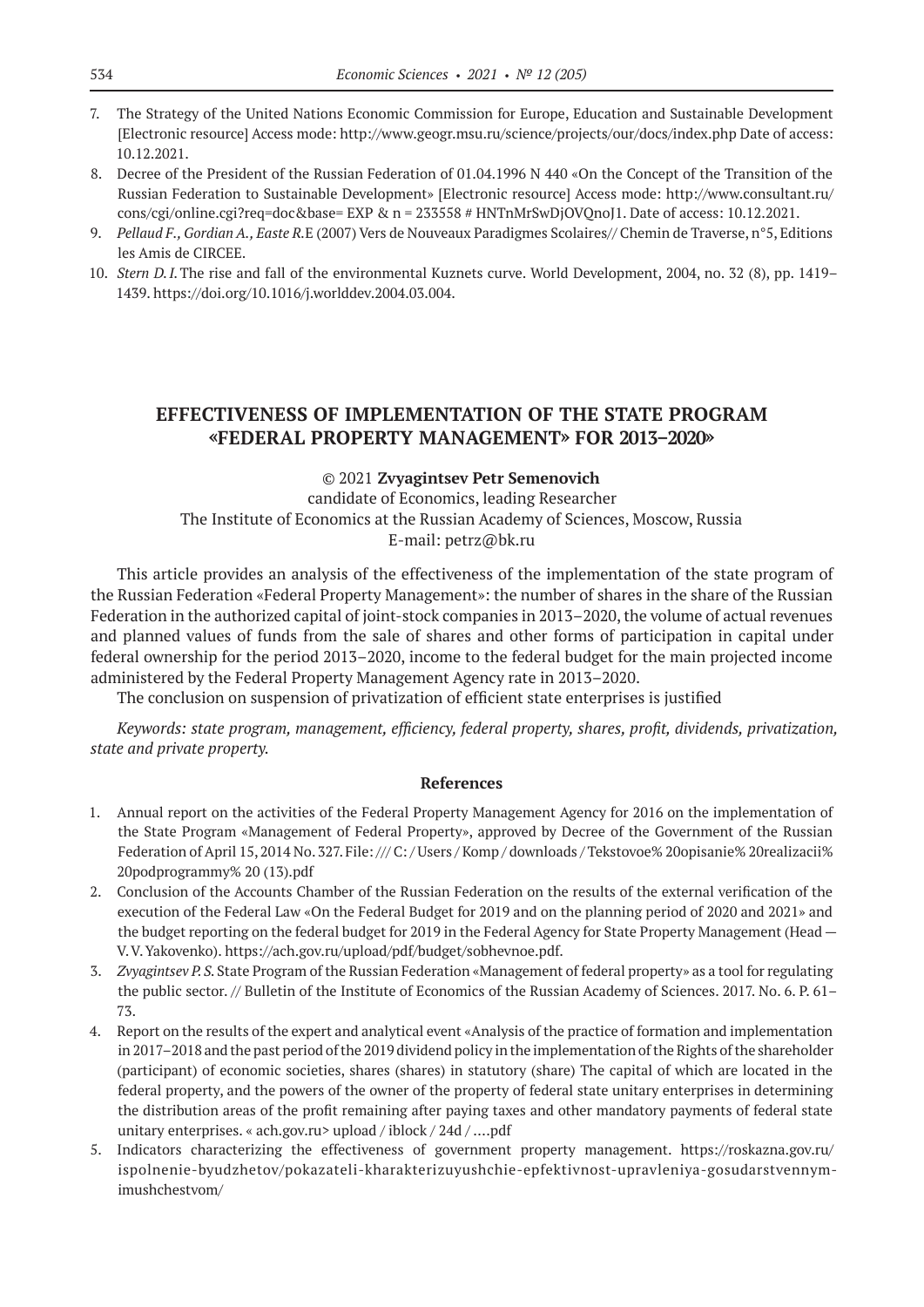- 6. Order of the Government of the Russian Federation of December 31, 2019 NO 3260-R «The predictive plan (program) of the privatization of federal property and the main directions of the privatization of federal property for 2020–2022». https://www.rosim.ru/documents/367399.
- 7. The Accounts Chamber noted the average Efficiency of Gos Property Management in 2019. TASS.RU> Economy and Business> 9530735
- 8. Management of federal property. Bulletin of the Accounts Chamber of the Russian Federation № 5 (282) 2021 Bulletin SP № 5.PDF
- 9. Khazin Mikhail. Radio station Komsomolskaya Pravda, listen to Mordan online on November 8, 2021.
- 10. Effective civil ownership management in 2018–2024. and until 2035 // Analytical Report / CSD. 2018.

# **IMPLEMENTATION OF "LEAN MANUFACTURING" TECHNOLOGIES IN THE SPHERE OF PUBLIC ADMINISTRATION ON THE EXAMPLE OF THE ACTIVITIES OF THE REENGINEERING DEPARTMENT**

### © 2021 **Sitov Alexander Nikolaevich**

Candidate of Economic Sciences, Associate Professor of the Department of Technology and Organization of Transportation Admiral Makarov State University of Maritime and Inland Shipping, Saint Petersburg, Russia E-mail: a.sitov@cipit.gov.spb.ru

#### © 2021 **Dudakov Georgy Sergeevich**

Master's Student, Department of Economics of Research and Development, Faculty of Economics St.Petersburg State University, Saint Petersburg, Russia E-mail: dudakov.gs@mail.ru

#### © 2021 **Sevastyanov Nikolay Viktorovich**

Leading Specialist of the Engineering Department of the Infrastructure Development Department of the Committee on Industrial Policy, Innovation and Trade of Saint Petersburg, Saint Petersburg, Russia E-mail: n.sevastyanov@cipit.gov.spb.ru

#### © 2021 **Kirillov Mikhail Alekseevich**

Head of the Reengineering Department of the Infrastructure Development Department of the Committee on Industrial Policy, Innovation and Trade of Saint Petersburg, Saint Petersburg, Russia E-mail: m.kirillov@cipit.gov.spb.ru

The article discusses the experience of implementing lean manufacturing technologies in the Committee on Industrial Policy, Innovation and Trade of St.Petersburg. The key results of the implementation of these technologies in the Committee and its subordinate institutions are noted, for which a specially created structural unit is responsible — the reengineering department of the Committee's Infrastructure Development Department. The article also discusses the theoretical foundations of process management and business processes, defines the characteristics and functions of processes.

*Keywords: process management, business processes, lean manufacturing, efficiency, modern technologies, effective region.*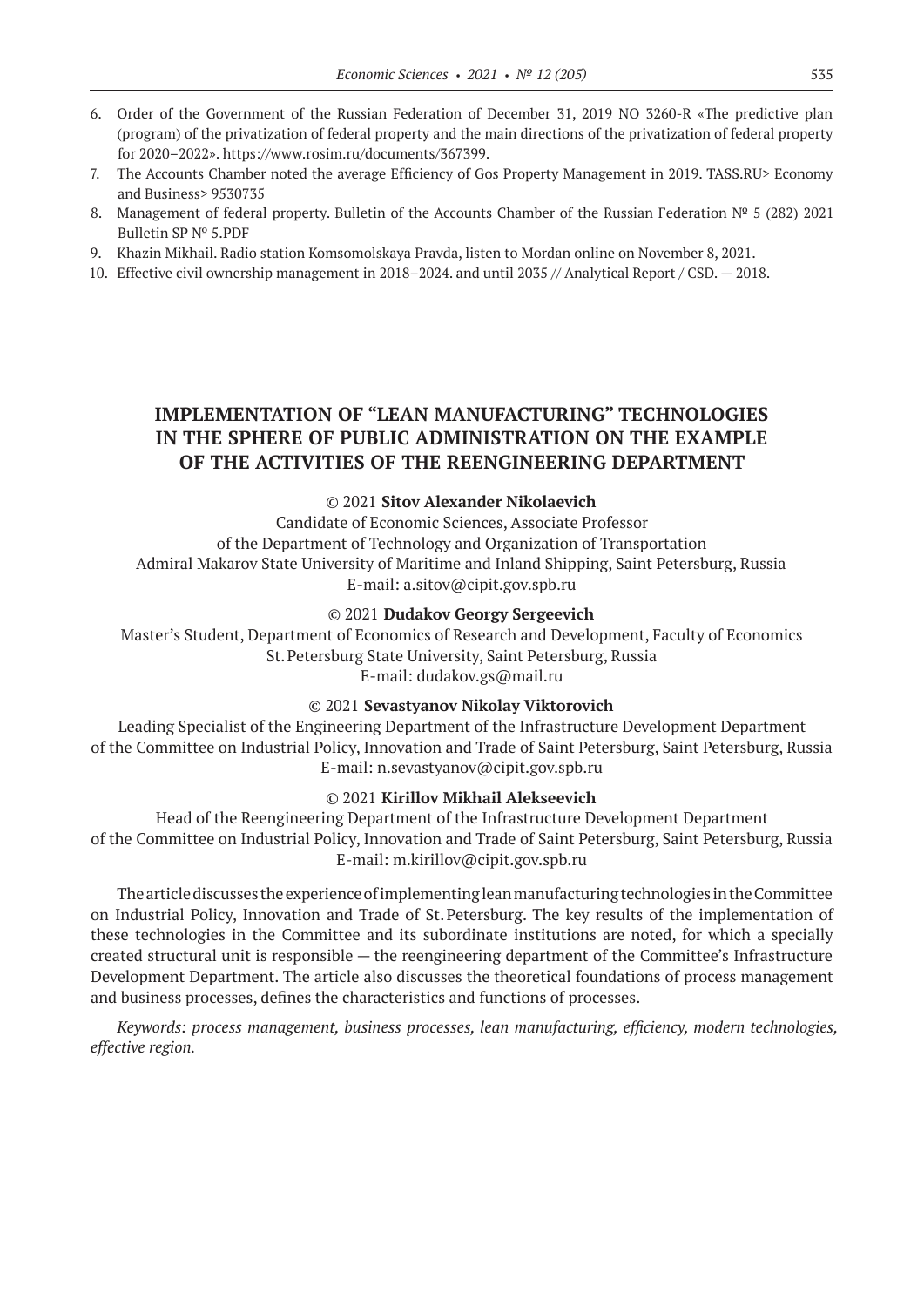# **METHODOLOGY OF PRICE FORMATION OF RELEASED CAPACITY OF A WPP ON THE WECM**

© 2021 **Sukhareva Evgeniya Viktorovna** Candidate of Economic Sciences, Associate Professor of the Department of Economics in Energy and Industry Moscow Power Engineering Institute, Moscow, Russia E-mail: SukharevaYevV@mpei.ru

The work carried out a study on the current situation and prospects for the development of wind energy in Russia and foreign countries. The practical experience of foreign countries in the development of mechanisms for supporting renewable energy has been studied. The electricity and capacity market in the Russian Federation is considered in detail and the analysis of existing mechanisms for pricing capacity on the wholesale electricity and power market is carried out. A methodology has been developed for determining the price of the supplied capacity of a wind farm on the wholesale electricity market after the expiry of the term for renewable energy supply. The approbation of the research results is presented.

*Keywords: wholesale electricity and capacity market, capacity supply agreement, competitive selection of capacity, renewable energy sources, wind farm.*

- 1. Elektronnyy portal www.gisee.ru [Elektronnyy resurs] / «Mirovoy opyt v osvoyenii energii vetra». https://gisee.ru/ articles/foreign\_stat/20153/
- 2. Elektronnyy portal www.fortum.ru [Elektronnyy resurs] / «Vetryanaya elektricheskaya stantsiya v Ulianovskoy oblasti». Rezhim dostupa: https://www.fortum.ru/vetryanaya-elektricheskaya-stanciya-v-ulyanovskoy-oblasti
- 3. Mirolyubova. E.Vetroenergetika v Rossii: sostoyaniye. tendentsii. perspektivy / E.Mirolyubova. M.Karnaukhova // Elektroenergiya. Peredacha i raspredeleniye. — 2013. —№ 2. — S. 116–119
- 4. Nikolayev. V.G.Sostoyaniye i perspektivy razvitiya mirovoy i otechestvennoy vetroenergetiki / V.G.Nikolayev. S.V.Ganag. E.M.Perminov // Bibliotechka elektrotekhnika. — 2012. —№ 8. — S. 1–124.
- 5. Fedorova. E.Mekhanizmy podderzhki vozobnovlyayemykh istochnikov energii v Rossii / E.Fedorova // Energorynok. — 2019. —№ 16. — S. 56–57.
- 6. Ivannikova. E. M.. Vozobnovlyayemyye istochniki energii v Rossiyskoy Federatsii i podderzhka gosudarstva. Alternativ. energ. i ekol.. / E.M.Ivannikova. V.G.Sister. A.P.Vasilenko. E.S.Koltsova. Yu.M.Ivannikova. — 2015. N 17–18. s. 172–175.
- 7. Postanovleniye Pravitelstva RF ot 29.12.2011 № 1178 (red. ot 17.08.2020) «O tsenoobrazovanii v oblasti reguliruyemykh tsen (tarifov) v elektroenergetike»
- 8. Postanovleniye Pravitelstva RF ot 31 avgusta 2006 g. N 529 «O sovershenstvovanii poryadka funktsionirovaniya optovogo rynka elektricheskoy energii (moshchnosti)» (s izmeneniyami i dopolneniyami).
- 9. Elektronnyy portal www.base.garant.ru [Elektronnyy resurs] / «Metodicheskiye ukazaniya po raschetu tarifov na elektricheskuyu energiyu i moshchnost po dogovoram kupli-prodazhi po reguliruyemym tarifam (tsenam) na optovom rynke». Rezhim dostupa: https://base.garant.ru/190088/53f89421bbdaf741eb2d1ecc4ddb4c33/#friends
- 10. *Beley V.F.*Vozobnovlyayemyye istochniki energii energiya budushchego. Innovatsii v nauke. obrazovanii biznese — 2014: 12 Mezhdunarodnaya nauchnaya konferentsiya. Kaliningrad. 15–17 okt.. 2014: Trudy. Ch. 1. Kaliningrad. 2014. s. 316–319.
- 11. Elektronnyy portal www.mcwindenergy.com [Elektronnyy resurs] / «Proyekty OOO «Vetroparki FRV». Rezhim dostupa: https://mcwindenergy.com/catalog/2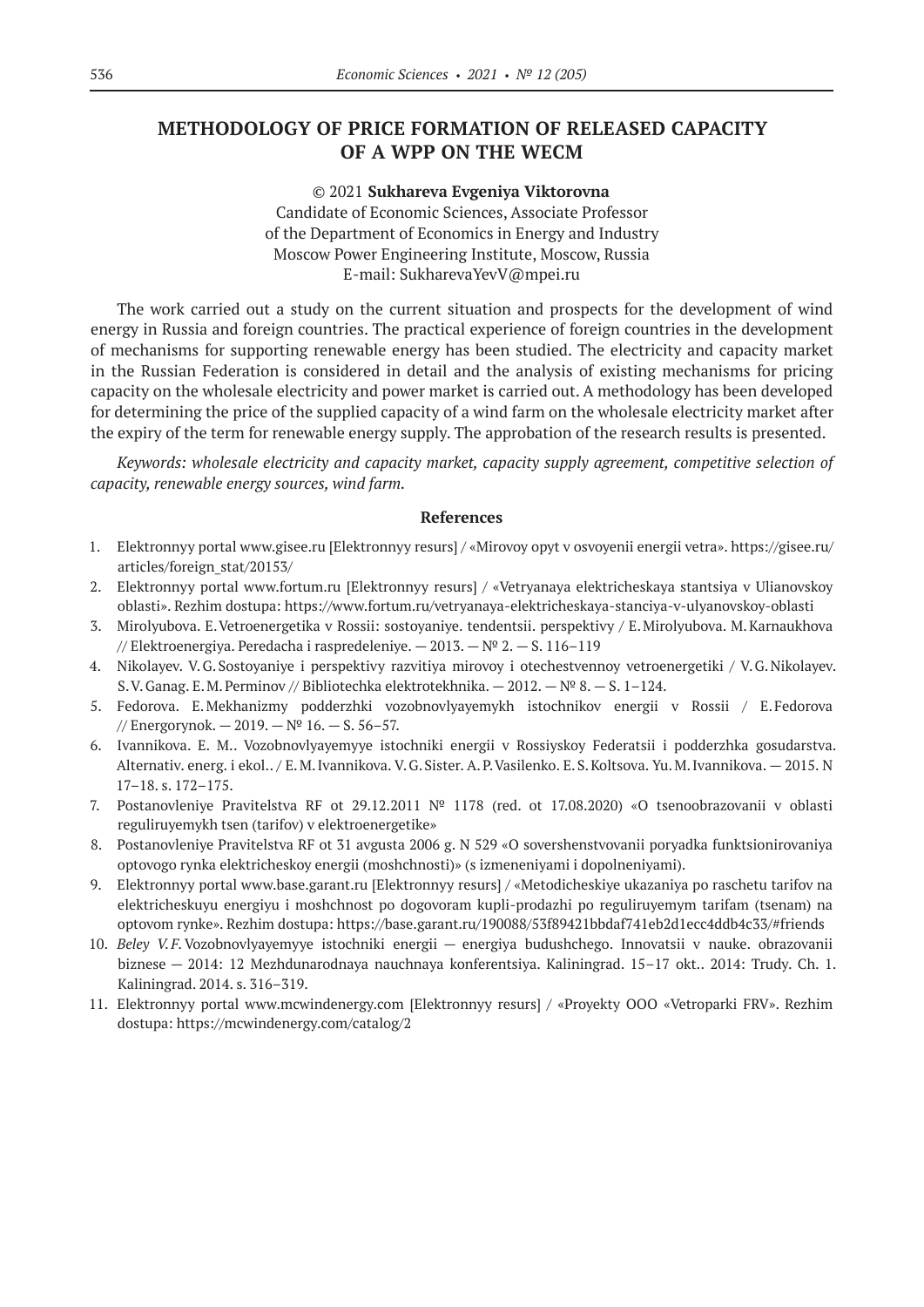# **BANK LOAN PRICING AS AN ELEMENT OF STIMULATING CREDIT ACTIVITY IN THE ECONOMY: FACTORS OF INFLUENCE AND DEVELOPMENT OF THE MECHANISM**

### © 2021 **Tibilova Zarina Vadimovna**

postgraduate student of the Department of finance and credit North-Ossetian State University named after Kost Levanovich Khetagurov, Vladikavkaz, Russia Е-mail: finansikredit@yandex.ru

The article examines the problem of the systematic nature of the emerging prices for bank loans, specifies: the impact of the cost component of the economy; factorial influence of commerce; dependence of the credit potential of banks on the chosen and used methods of differentiating loans to borrowers. Substantiations are proposed for approaches aimed at enhancing the lending activity of commercial banks, ensuring that they comply with the general equally directed requirements set by the Central Bank of the Russian Federation. The effectiveness of using the price of a loan is considered in relation to its cost. The analysis of various components of the regulation of prices for loans, including taking into account inflationary issues and finding positive changes in the existing practice, has been carried out.

*Keywords: credit, price, banks, lending activities, regulation, efficiency, inflation, indicators, indicators.*

# **THE ROLE OF THE NATIONAL PROJECT «ЕCOLOGY» IN CHANGING THE ADVERSE ENVIRONMENTAL SITUATION IN RUSSIA**

#### © 2021 **Yazev Yaroslav Vyacheslavovich**

master student ITMO University, St.Petersburg, Russia E-mail: yaroslav.v.yazev@gmail.com

### © 2021 **Pavlyukov Alexander Viktorovich**

master student ITMO University, St.Petersburg, Russia Е-mail: off.mail.pavlyukov.a.v@gmail.com

© 2021 **Volkov Alexander Romanovich** teacher ITMO University, St.Petersburg, Russia E-mail: volkovra@yahoo.com

© 2021 **Pavlova Elena Alexandrovna** Associate Professor, Candidate of Economic Sciences ITMO University, St.Petersburg, Russia Е-mail: ea\_pavlova@mail.ru

© 2021 **Kanunnikova Kristina Igorevna**

master student ITMO University, St.Petersburg, Russia E-mail: ri\_kri@mail.ru

The scientific article analyzes the practical role of the national project «Ecology» in ensuring environmental safety in Russia. A brief description of the national project «Ecology», its goals and targets is considered. The federal project «Implementation of the best available technologies» is analyzed. The main problems and barriers to the implementation of the national project are considered.

*Keywords: ecology, environmental policy, environmental safety, environmental protection, national projects, project «Ecology», green technologies, sustainable development model.*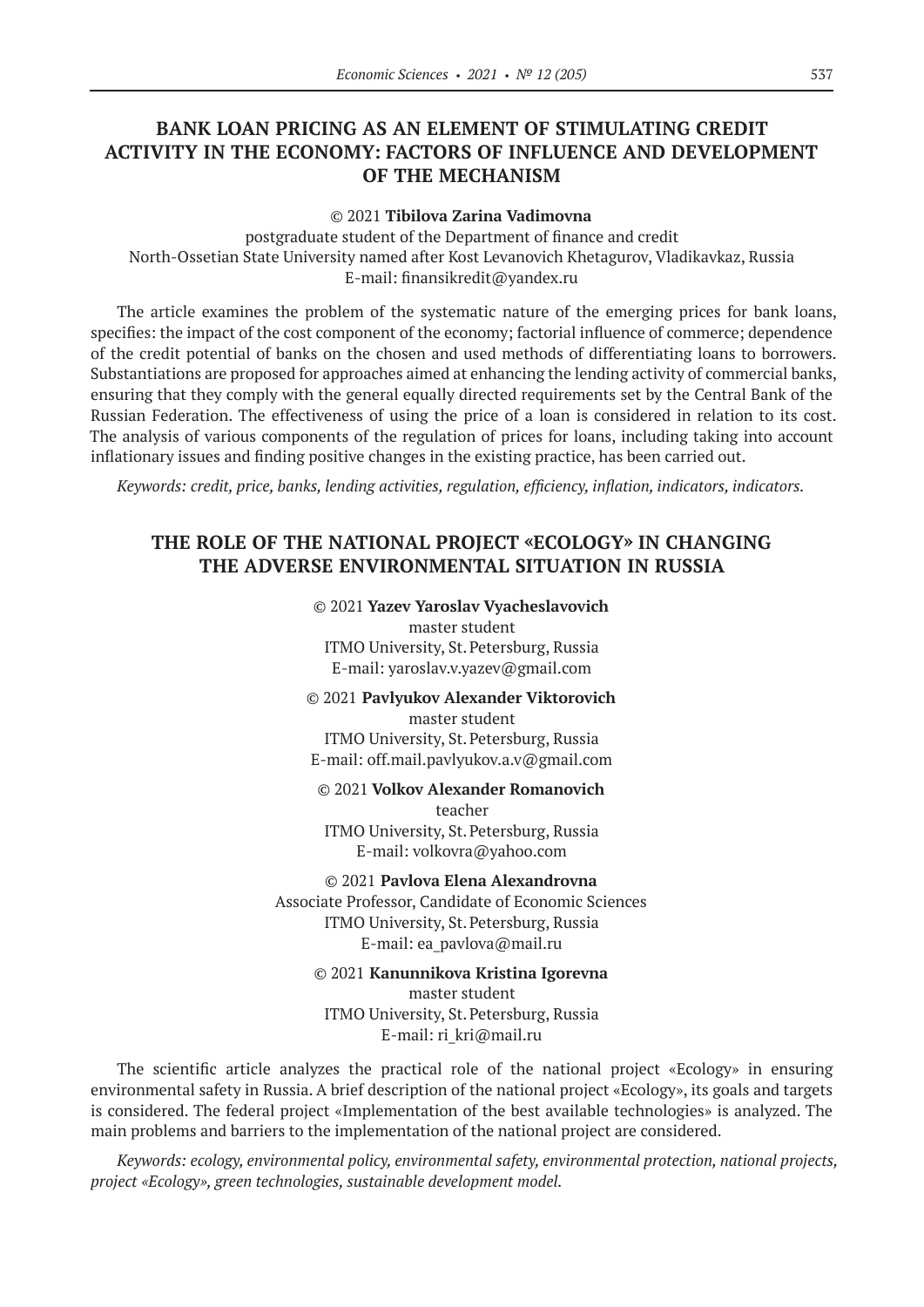# **COMPARATIVE ANALYSIS OF THE LEVEL OF CLUSTERING OF SOCIO-ECONOMIC SYSTEMS IN THE RUSSIAN FEDERATION AND FOREIGN COUNTRIES**

### © 2021 **Gusev Valery Vladimirovich**

Doctor of economic sciences, Professor Moscow State University of Technology and Management named after K. G. Razumovsky (First Cossack University), Moscow, Russia

### © 2021 **Ryabova Taisiya Fominichna**

Doctor of economic sciences, Professor Moscow State University of Technology and Management named after K. G. Razumovsky (First Cossack University), Moscow, Russia

### © 2021 **Anichkina Olga Alexandrovna**

Candidate of Economic Sciences, Associate Professor Moscow State University of Technology and Management named after K. G. Razumovsky (First Cossack University), Moscow, Russia

#### © 2021 **Egorov Egor Stanislavovich**

Moscow State University of Technology and Management named after K. G. Razumovsky (First Cossack University), Moscow, Russia

The article presents a comparative analysis of some indicators of the level of clustering of socioeconomic systems in the Russian Federation and developed foreign countries, identifies the main clustering models, and considers the priority areas for their possible application in Russia.

*Keywords: cluster, clustering, cluster policy, clustering indicators, foreign experience, decomposition models, dirigiste and liberal cluster policy.*

# **STATE SUPPORT FOR THE DEVELOPMENT OF SCIENTIFIC RESEARCH IN UNIVERSITIES AND THEIR PARTICIPATION IN SCIENTIFIC AND TECHNOLOGICAL DEVELOPMENT**

#### © 2021 **Ryzhaya Anna Andreevna**

Candidate of Economic Sciences, Associate Professor Siberian State University of Science and Technology named after Academician M.F.Reshetnev, Krasnoyarsk, Russia E-mail: ryzhaya@sibsau.ru

### © 2021 **Shpak Anastasia Sergeevna**

Candidate of Economic Sciences, Associate Professor Siberian State University of Science and Technology named after Academician M.F.Reshetnev, Krasnoyarsk, Russia E-mail: ya1604@yandex.ru

### © 2021 **Belyakov Sergey Andreevich**

Candidate of Economic Sciences, Associate Professor Siberian State University of Science and Technology named after Academician M.F.Reshetnev, Krasnoyarsk, Russia E-mail: belyakovserg@mail.ru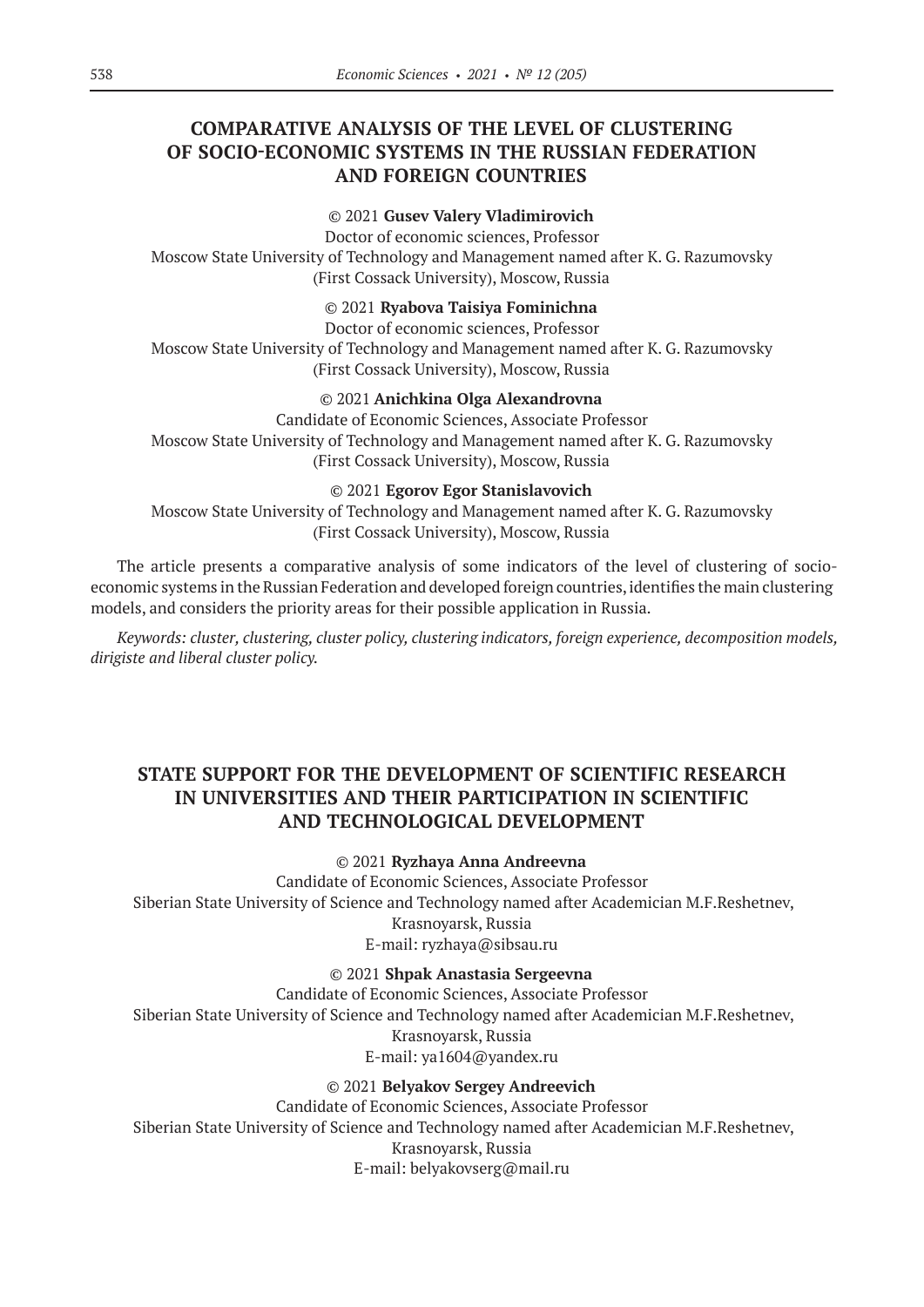The article shows the role of universities in scientific and technological development in Russia. The measures taken by the state for the development of university science and the participation of universities in scientific and technological development are considered. The normative documents on the development of university science are analyzed. The reasons and constraining factors for the development of university science, as well as ways to eliminate them, are identified.

*Keywords: scientific and technological development, scientific research, state support for scientific research, university science.*

### **MECHANISM OF EFFICIENCY MANAGEMENT OF SOCIO-ECONOMIC DEVELOPMENT OF REGIONS**

#### © 2021 **Ivanova Natalia Aleksandrovna**

Associate Professor Department of Economics of high-tech industries Saint-Petersburg State University of Aerospace Instrumentation, Saint-Petersburg, Russia E-mail: prekrasnova.v@mail.ru

In the proposed article, the object of research is the mechanism for managing the socio-economic development of regions, as well as the achievement of sustainable economic growth and the development of a competitive national economy. A developing market economy presupposes the accumulation of theoretical achievements and the assessment of their impact on their own environment. The modern period is characterized, on the one hand, by the evolution of all organizational and economic forms of economic activity, by the activity of companies, and, on the other hand, by an increase in competitive tension in world markets, the formation of specific forms of competition, a tendency towards integration into world economic processes, which predetermines a change in priorities in the direction of qualitative development of the real sector of the economy. The novelty of the research is the change of priorities in economic development, the rejection of traditional industrial policy and the transition to a new innovative one.

*Keywords: mechanism, socio-economic systems, regional policy, institutional mechanism. knowledge-based economy.*

- 1. *Yashina N.I., Bogomolov S.V., Shiryaeva Yu.S.* Methodology for assessing the budgetary sustainability of the territory // Bulletin of the Nizhny Novgorod University. N.I. Lobachevsky. Series. Social sciencies.  $-2015$ . - No. 3  $(39) - S. 29 - 34.$
- 2. *Leonov S.N., Sidorenko O.V.* Selective regional policy as an independent type of regional policy of the state // Electronic Bulletin. — 2016. — No. 28. — S. 1–6.
- 3. *Sidorenko O.V.* Structural-dynamic analysis as a tool for assessing scenarios for reducing the problematic nature of regional development // Threats and Security. — 2011. — No. 38 (131). — S. 63–71.
- 4. *Yakobson L.I.* The public sector of the economy: economic theory and politics: a tutorial. M .: State University Higher School of Economics, 2017.— 368 p.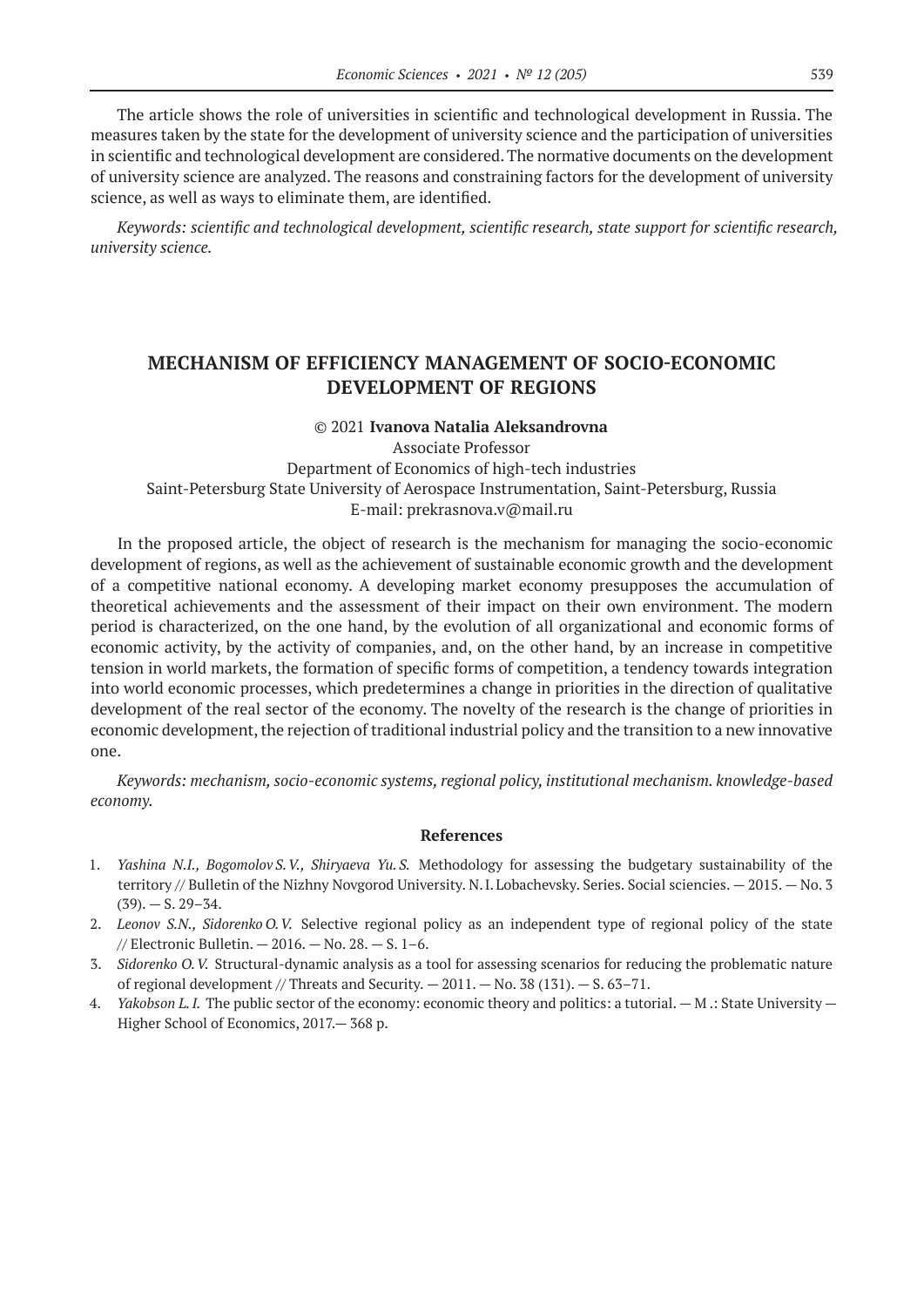# **ANALYSIS OF CITIZENS' PROPOSALS IN THE SELECTION OF PUBLIC GOALS OF THE MINISTRY OF LABOR, EMPLOYMENT AND SOCIAL PROTECTION OF THE REPUBLIC OF TATARSTAN FOR 2022**

© 2021 **Maksimova Margarita Nikolaevna** Doctor of Economics, Associate Professor, Dean of the Faculty of Social Work and Higher Nursing Education Kazan State Medical University, Kazan, Russia E-mail: soc90@mail.ru

#### © 2021 **Miftakhova Maryam Elbrusovna**

PhD in Economics, Senior Lecturer, Department of Economic Theory and Social Work Kazan State Medical University, Kazan, Russia Е-mail: m\_miftakhova@list.ru

In the course of an open online voting on the selection of public goals of the Ministry of Labor, Employment and Social Protection of the Republic of Tatarstan for 2022 citizens proposed their own options for goals, aimed at developing the system of social services. This article is devoted to the analysis of these proposals and citizens' comments, given during the voting, in the context of the situation in the sector and the real measures taken by the Ministry.

*Keywords: Ministry of Labor, Employment and Social Work of the Republic of Tatarstan; public goals of executive bodies of state power; online voting; poverty alleviation; rising of citizens' incomes.*

# **ECONOMIC EFFICIENCY OF SUNFLOWER CULTIVATION UNDER CONDITIONS OF LOCAL APPLICATION OF FERTILIZERS**

### © 2021 **Shitikov Nikita Valerievich**

Graduate student Kursk State Agricultural Academy named after I.I.Ivanov, Kursk, Russia E-mail: nikita\_shitikov@inbox.ru

### © 2021 **Zaitseva Natalia Valerievna**

Graduate student Kursk State Agricultural Academy named after I.I.Ivanov, Kursk, Russia E-mail: n.zaytseva@avgust.com

### © 2021 **Petrova Svetlana Nikolaevna**

Doctor of agricultural sciences Kursk State Agricultural Academy named after I.I.Ivanov, Kursk, Russia E-mail: svet-orl@yandex.ru

### © 2021 **Dolgopolova Natalia Valerievna**

Doctor of agricultural sciences Kursk State Agricultural Academy named after I.I.Ivanov, Kursk, Russia E-mail: dunaj-natalya@yandex.ru

### © 2021 **Trutaeva Nina Nikolaevna**

Candidate of Agricultural Sciences Kursk State Agricultural Academy named after I.I.Ivanov, Kursk, Russia E-mail: trutaeva\_nn@kgsha.ru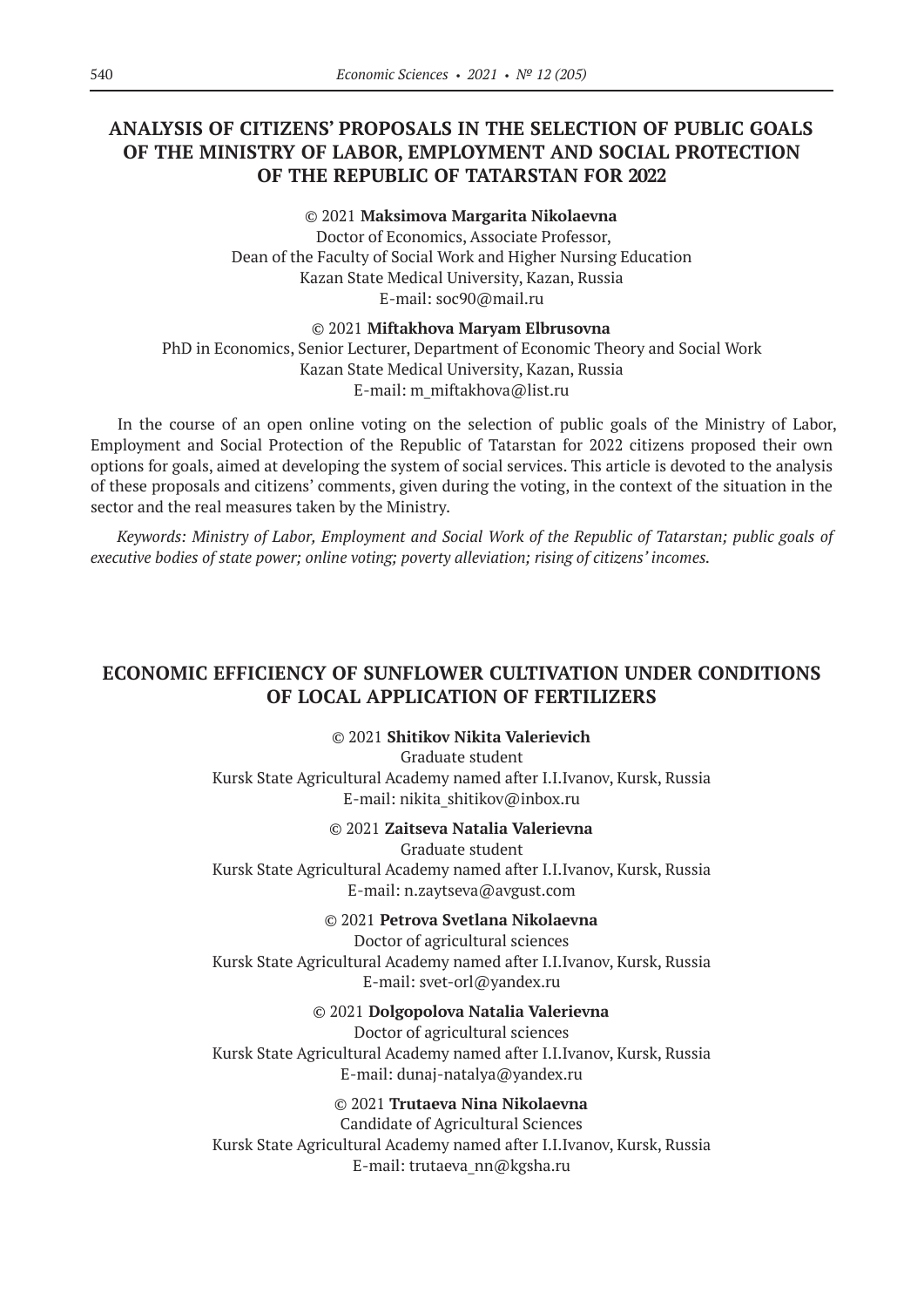### © 2021 **Zyukin Danil Alekseevich**

### PhD in Economics Kursk State Agricultural Academy named after I.I.Ivanov, Russia, Kursk E-mail: nightingale46@rambler.ru

The issue of economic feasibility of using liquid complex fertilizers in various doses with their surface distribution and local method of application is considered. The cost of fertilizers was calculated depending on the proposed plant nutrition schemes. It was found that the local method of introducing HCS on average by options contributed to an increase in the profitability of oilseed production by 3 times, and each kilogram of the active substance of fertilizers, with targeted application, was 4–6 times more efficient for the plant to form a crop, providing an additional harvest of 4.4–6 .1 kg of oilseeds with a fat content of 48-49%. It is proposed to reduce the dose of fertilizer by 50% when using LCS in a local way.

*Key words: economic efficiency, sunflower, mineral fertilizers, local application, yield.*

### **ASSESSMENT OF HUMAN DEVELOPMENT IN THE RUSSIAN FEDERATION**

#### © 2021 **Iskakov Marat Rishatovich**

PhD student at the Institute of Economics, Finance and Business Bashkir State University, Ufa, Russia E-mail: marat.iskakov1995@yandex.ru.

#### © 2021 **Yangirova Elena Irekovna**

Doctor of Economics, Professor, Head of the Department of Project Management and Marketing Bashkir State University, Ufa, Russia E-mail: beglovaelena75@mail.ru.

The article assesses human development in the Russian Federation. Analyzed the data of the human development index, calculated according to the methodology of the UN Development Program, for 2015– 2020. The analysis of the influence of changes in the components of human development in the regions of the Russian Federation on the calculated human development index is carried out. The influence of the creative economy on the formation of the country's GDP is determined.

*Keywords: human development, economic growth, human development index, modernized human development index, life expectancy of the population, creative economy, human potential.*

- 1. Byulleten' o tekushchih tendenciyah rossijskoj ekonomiki. Dinamika dohodov naseleniya [Bulletin on current trends in the Russian economy. Population income dynamics]. Analiticheskij centr pri pravitel'stve RF. 2020. № 58. c. 19.
- 2. *Gazibekov S.A.* CHelovecheskoe razvitie kak osnova sovremennoj organizacii [Human development as the basis of modern organization]. Gazibekov S.A., Abdusattarova R.SH. Vestnik Tadzhikskogo gosudarstvennogo universiteta prava, biznesa i politiki. Seriya obshchestvennyh nauk. 2018. № 2. S. 17–23.
- 3. *Dzhalal Mir Abdul Kayum*. Gosudarstvennaya podderzhka razvitiya kreativnogo sektora regional'noj ekonomiki [State support for the development of the creative sector of the regional economy]. Dzhalal Mir Abdul Kayum, Burkal'ceva D.D., ZHarova A.R.Regional'naya ekonomika. YUg Rossii. 2021. № 1. S. 93–104. DOI: 10.15688/ re.volsu.2021.1.8.
- 4. *Iskakov M.R.* Metod ocenki ekonomicheskogo rosta cherez sostavlyayushchie chelovecheskogo razvitiya [Method for assessing economic growth through the components of human development]. M.R.Iskakov. Finansovaya ekonomika. 2020. № 4. S. 377–379.
- 5. *Iskakov M.R.* Sovershenstvovanie metodiki rascheta indeksa chelovecheskogo razvitiya [Improvement of the methodology for calculating the human development index]. M.R.Iskakov, E.I. YAngirovа. Ekonomika i upravlenie: nauchno-prakticheskij zhurnal. 2020. № 6. S. 15–20. DOI: 10.34773/EU.2020.6.3.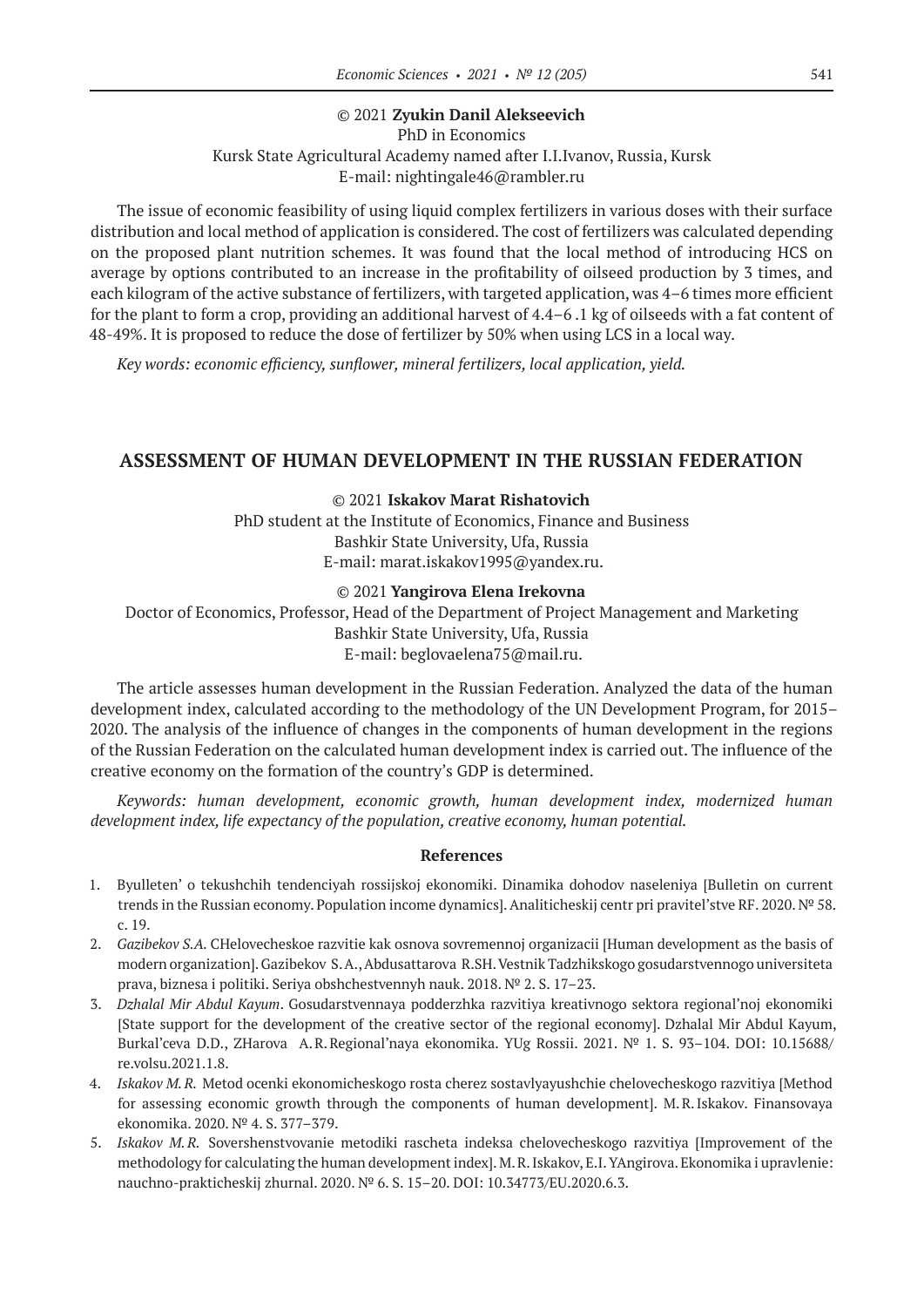- 6. *Iskakov M.R.* CHelovecheskoe razvitie i ekonomicheskij rost: sushchnost' i vzaimosvyaz' [Human development and economic growth: essence and relationship]. M.R.Iskakov, E.I. YAngirova. Upravlenie ekonomikoj: metody, modeli, tekhnologii. Materialy XH Mezhdunarodnoj nauchnoj konferencii. Ufa. 2020. S. 113–116.
- 7. *Kan V.S.*Investirovanie v NIOKR kak faktor social'no-ekonomicheskogo razvitiya Rossii v usloviyah globalizacii [Investing in R&D as a factor in the socio-economic development of Russia in the context of globalization]. Kan V.S., Verevka T.V.Fundamental'nye i prikladnye issledovaniya v oblasti upravleniya, ekonomiki i torgovli. 2019. S. 384–388.
- 8. Koren'kov A.O.Kreativnye industrii kak dvigatel' ekonomiki XXI veka [Investing in R&D as a factor in the socioeconomic development of Russia in the context of globalization]. Koren'kov A.O.Ekonomicheskie sistemy. 2020. N<sup>o</sup> 1. S. 57-61.
- 9. *Kosov M.E.*Rossijskaya piramida innovacij: gosudarstvennoe investirovanie [Russian pyramid of innovations: state investment]. Kosov M.E., Ivanova YA.YA. Vestnik ekonomicheskoj bezopasnosti. 2018. № 2. S. 342–351.
- 10. *Kos'min A.D*.Kratkij obzor podhodov k izmereniyu chelovecheskogo razvitiya [A brief review of approaches to measuring human development]. Kos'min A.D., Kuznecova O.P., Kos'mina E.A.Rossijskoe predprinimatel'stvo. 2017. № 10. S. 1615–1636. DOI: 10.18334/rp.18.10.37968.
- 11. *Morozov S.A.* O prichinah stagnacii Rossijskoj ekonomiki [On the reasons for the stagnation of the Russian economy]. S.A.Morozov. Nauchnyj elektronnyj zhurnal «Meridian». 2020. № 9. S. 1–13.
- 12. *Lazarevich N.A.* CHelovecheskoe razvitie v kontekste sociotekhnicheskoj koevolyucii [Human development in the context of socio-technical coevolution]. Lazarevich N.A.Trudy BGTU. 2021. № 1. S. 142–145.
- 13. *Levshukova O.A.*Vozmozhnye posledstviya pandemii COVID‑19 na razvitie ekonomiki Rossii [Possible consequences of the COVID‑19 pandemic on the development of the Russian economy]. O.A.Levshukova, A.S.Matveev, D.P.Pozoyan // Estestvenno-gumanitarnye issledovaniya. 2020. № 29. S. 191–194. DOI: 10.24411/2309–4788– 2020–10255
- 14. *Polovyan A.V.*Indeks chelovecheskogo razvitiya kak regulyator ekonomicheskoj slozhnosti strany [Human Development Index as a Regulator of the Economic Complexity of the Country]. A.V.Polovyan, K.I.Sinicyna. Vestnik instituta ekonomicheskih issledovanij. 2020. № 1. S. 5–13.
- 15. *Rahaeva V.V.*Vliyanie pandemii na ekonomicheskij rost Rossii [The impact of the pandemic on the economic growth of Russia]. V.V.Rahaeva, R.V.Livanova, YU.A. Myrksina. Obrazovanie i pravo. 2020. № 11. S. 433–438. DOI: 10.24411/2076–1503–2020–11170.
- 16. SHmatova YU.E. Vliyanie COVID-19 na psihicheskoe zdorov'e naseleniya (kak pokazatel' chelovecheskogo potenciala): opyt zarubezhnyh issledovanij [Impact of COVID-19 on the mental health of the population (as an indicator of human potential): the experience of foreign studies]. YU.E. SHmatovа. Problemy razvitiya territorii. 2020. № 4. S. 88–108. DOI: 10.15838/ptd/2020.4.108.6.

# **ON THE PROBLEM OF READINESS OF HIGHER EDUCATION INSTITUTIONS FOR THE IMPLEMENTATION OF THE PROGRAM «PRIORITY 2030»: RISKS AND ECONOMIC OPPORTUNITIES**

### © 2021 **Nikolaeva Elena Anatolievna**

Candidate of Sociological Sciences, Associate Professor of the Department of Foreign Languages Russian Economic University. G.V.Plekhanov, Moscow, Russia E-mail: yoltash82@mail.ru

#### © 2021 **Kazimirova Irina Sergeevna**

PhD in Philology, Associate Professor of the Department of Foreign Languages Russian Economic University. G.V.Plekhanov, Moscow, Russia E-mail: irinacasimirova@yandex.ru

### © 2021 **Kuznetsova Yulia Andreevna**

Candidate of Economic Sciences, Associate Professor of the Department of Foreign Languages Russian University of Economics named after G.V.Plekhanov, Moscow, Russia E-mail: yulia\_success@mail.ru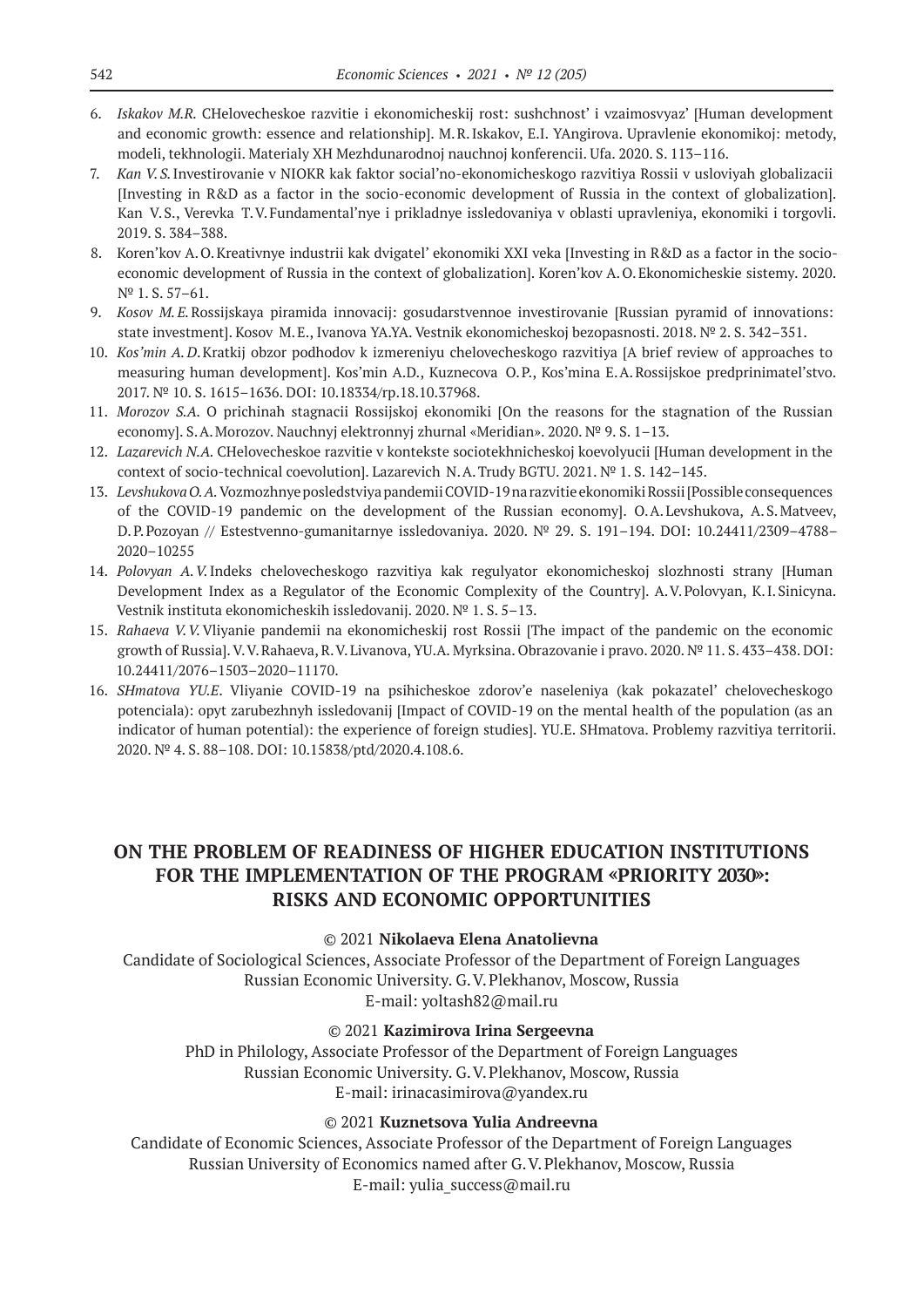### © 2021 **Panchenko Ekaterina Yurievna**

### Senior Lecturer of the Department of Foreign Languages Russian University of Economics named after G.V.Plekhanov, Moscow, Russia E-mail: katya368@yandex.ru

The article by the authors addresses the problem of the readiness of higher education institutions to implement the Priority: 2030 program in terms of risks and economic opportunities. The object of the study is the Priority 2030 program, and the object is higher educational institutions of the Russian Federation in terms of risks and economic opportunities by joining the program. The theoretical significance of the study lies in the development of risk theory. The theoretical significance of the study is also indicated by the expansion of the possibility of interaction between various educational institutions at the federal level. The practical and applied significance of the study is to identify and analyze the economic opportunities of higher education institutions from the implementation of the program «Priority 2030». The results can be used in practice to solve a wide range

of problems, including risk management, the economy and the higher education system.

*Keywords: problem, readiness, higher education institution, program, implementation, risks, economic opportunities.*

- 1. *Garkusha V.N.*Aktual`ny`e aspekty`, problemy` i tendencii vy`sshego obrazovaniya [Current aspects, problems and trends of higher education] / V.N.Garkusha / Informaciya–kommunikaciya–obshhestvo — Sankt-Peterburg: Izd-vo: Sankt-Peterburgskij gosudarstvenny`j e`lektrotexnicheskij universitet «LE`TI» im. V.I.Ul`yanova (Lenina),  $2020 - N^{\circ}$  1. - S. 27-31.
- 2. *Dolgova E. G., Kazimirova I.S.* i dr. K voprosu razvitiya global`ny`x (transnacional`ny`x) universitetov v proekcii perspektiv i riskov vy`sshego obrazovaniya v Rossijskoj Federacii [On the issue of the development of global (transnational) universities in the projection of the prospects and risks of higher education in the Russian Federation] / E.G.Dolgova, I.S.Kazimirova, Yu.A.Kuzneczova, E.A.Nikolaeva / E`konomicheskie nauki — Moskva: Izd-vo: «OOO «24 Print», 2021. — № 2. — S. 49–52.
- 3. *Ponizovkina I.F.*Cifrovizaciya vy`sshego obrazovaniya: perspektivy` i riski [Digitalization of higher education: prospects and risks] / I.F.Ponizovkina / Pravo i praktika — Moskva: Izd-vo: ANO «Nauchno-issledovatel`skij institut istorii, e`konomiki i prava»,  $2020 - N^{\circ}$  1. - S. 194-202.
- 4. *Chernova O.A.*Problemy` razvitiya cifrovy`x processov v vy`sshem obrazovanii: vy`zovy` udalennogo obucheniya [Challenges of Digital Development in Higher Education: Challenges of Remote Learning] / O.A.Chernova / E`konomika obrazovaniya — Moskva: Izd-vo: Chastnoe uchrezhdenie «Izdatel`stvo AE`O», 2020. — № 4. — S. 42– 50.
- 5. *Chirun S.N.*Vy`sshee obrazovanie v sovremennoj Rossii: problemy` i protivorechiya realizacii obrazovatel`noj politiki [Higher education in modern Russia: problems and contradictions in the implementation of educational policy] / S.N.Chirun / Vestnik obshhestvenny`x i gumanitarny`x nauk — Kemerovo: Izd-vo: federal`noe gosudarstvennoe byudzhetnoe obrazovatel`noe uchrezhdenie vy`sshego obrazovaniya «Kemerovskij gosudarstvenny`j medicinskij universitet» Ministerstva zdravooxraneniya Rossijskoj Federacii, 2020. —  $N^2$  3. — S. 23–30.
- 6. Kompaniya «Sber Resheniya» [E`lektronny`j resurs]: Analiticheskie obzory` Oficial`ny`j sajt kompanii «Sber Resheniya», 2021. — Rezhim dostupa: https://sber-solutions.ru/
- 7. Kompaniya «Finansovy`j i organizacionny`j konsalting» [E`lektronny`j resurs]: Analiticheskie obzory` Oficial`ny`j sajt kompanii «Finansovy`j i organizacionny`j konsalting», 2021. — Rezhim dostupa: https://www.foconsult.ru/okompanii
- 8. Ministerstvo nauki i vy`sshego obrazovaniya Rossijskoj Federacii [E`lektronny`j resurs]: Programma «Prioritet-2030» — Oficial`ny`j sajt Ministerstva nauki i vy`sshego obrazovaniya Rossijskoj Federacii, 2021. — Rezhim dostupa: https://minobrnauki.gov.ru/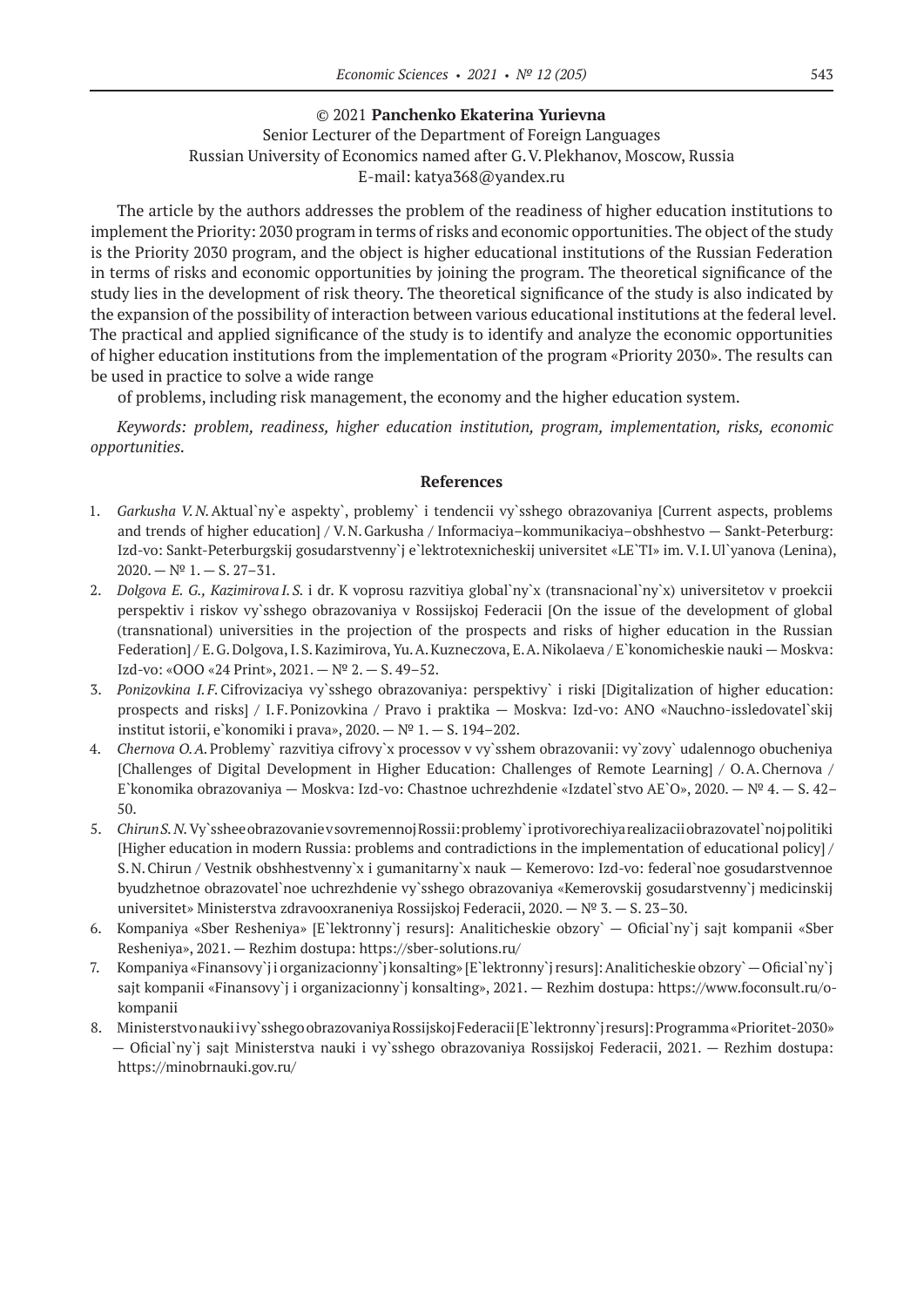# **FEATURES OF THE ECONOMY OF KNOWLEDGE AND ITS INFLUENCE ON THE EFFICIENCY OF DEVELOPMENT OF INNOVATION-ORIENTED FIRMS**

© 2021 **Abdulganiev F.S.**

Doctor of economic sciences, professor Kazan (Privolzhsky) Federal University, Kazan, Russia E-mail: Farid.Abdoulganiev@ksu.ru

© 2021 **Maratkanova E.M.** Senior Lecturer Kazan Innovation University, Kazan, Russia E-mail: mem1670@mail.ru

The article clarifies the composition of the elements of the knowledge economy, considered at the micro-level of development of economic systems, which makes it possible to increase the efficiency of innovation-oriented firms through the integrated involvement in the production process of the educational potential of employees, intangible assets, digital platforms and educational and communicative resources, activation of investments in development and subsequent commercialization in the R&D market of intellectual property objects, improvement of local institutional support for activities based on systematic accounting of external institutions of the knowledge economy. The composition of the institutions of the knowledge economy has been supplemented by including such independent institutions as the institute of digital platforms, the ICO institute, the e-learning (remote education) institute, the institute of social networks within the Internet space, the institute for project lending for innovative initiatives, institutes of crowdsourcing and innovative franchising. The supplemented composition of the institutions of the knowledge economy will make it possible to rationalize the system of state regulation of this segment of the post-industrial economy in the direction of increasing the efficiency of development of innovationoriented firms of various sizes and profiles of activities. It is shown that the innovation infrastructure has a significant and multidirectional impact both on the improvement of the mechanisms of the modern knowledge economy and on the functioning of a significant part of innovation-oriented firms, especially those that are cooperative and integrated with objects of this kind of infrastructure. The elemental and subjective composition of the modern innovation infrastructure is characterized, their influence on the development of institutions and mechanisms of the knowledge economy is shown.

*Keywords: knowledge economy, firm, innovation, institutional transformations, innovation-oriented firms, educational potential, intangible assets.*

- 1. *Burdenko E.V.*Rejtingi i indeksy, ocenivayushchie razvitie eko-nomiki znanij // Kreativnaya ekonomika. 2019.  $N^{\circ}$  5. – S.54.
- 2. *Inshakov M.O.*Innovacionnye startapy v Rossii: problemy so-zdaniya i marketingovogo prodvizheniya/ M.O.Inshakov // Vestnik Volgograd-skogo gosudarstvennogo universiteta, 2017. № 1.
- 3. *Korostyshevskaya E.M.,* Mierin' L.A., *Fahrutdinova E.V.*Innova-cionnaya sistema ES i mesto Rossii v evropejskom innovacionnom prostran-stve// Sovremennoe iskusstvo ekonomiki. 2015. № 2(20). S.59–67.
- 4. *Morkovina S.S.*Innovacionnye mekhanizmy vzaimodejstviya startapov i investorov v internet-prostranstve / S.S.Morkovina // Soci-al'no-ekonomicheskie yavleniya i processy, 2020. № 5.
- 5. *Nureev P.M.*Teoriya obshchestvennogo vybora: kurs lekcij / P.M.Nureev. M.: GU VSHE, 2005.
- 6. Rossijskaya ekonomika: problemy i perspektivy. M.: Izd-vo In-stituta ekonomicheskoj politiki, 2021. 323 s.
- 7. Rossiya i strany mira: statisticheskij ezhegodnik. M.: Iz-vo Fe-deral'noj sluzhby gosudarstvennoj statistiki, 2021. — 582 s.
- 8. *Smirnova A.N.*Osobennosti ocenki effektivnosti innovacion-noj deyatel'nosti predpriyatiya. [Elektronnyj resurs]. Rezhim dostupa: http://www.ibl.ru/konf/070411/22.html. Data obrashcheniya: 5.06.2021.
- 9. *Fahrutdinova E.V.*Kachestvo zhizni naseleniya v sisteme social'-no-ekonomicheskih otnoshenij (institucional'nyj podhod)// dissertaciya na soiskanie uchenoj stepeni doktora ekonomicheskih nauk / Ka-zanskij finansovoekonomicheskih institut. Kazan', 2010. — 420s.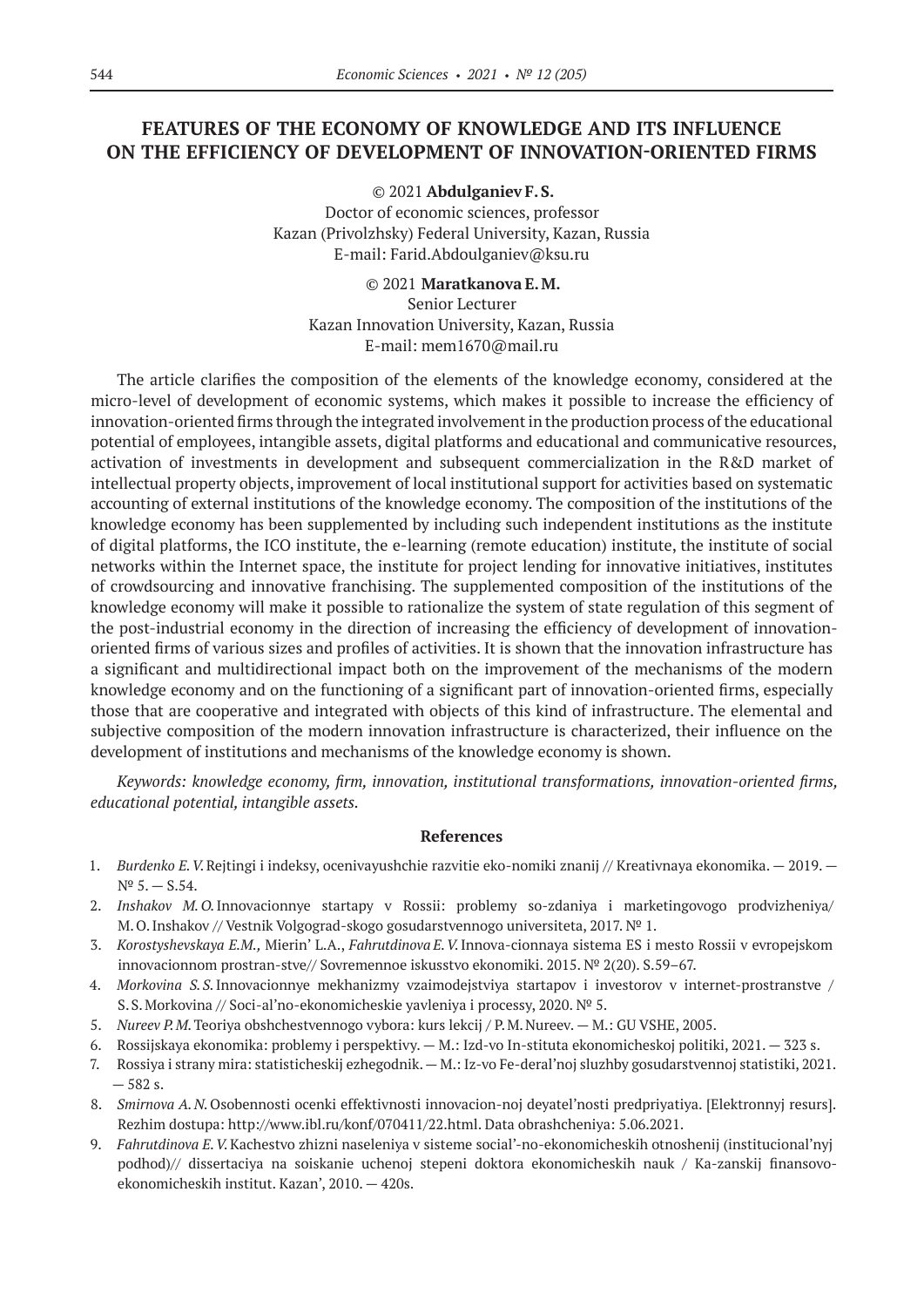- 10. *Fahrutdinova E.V.* CHelovecheskij kapital v Respublike Tatarstan: dinamika razvitiya// Voprosy ekonomiki i prava. 2013. № 66. S.121–124.
- 11. *Hafizov N.A.*Problemy i perspektivy razvitiya ekonomicheskoj infrastruktury // Vestnik ekonomiki i upravleniya. 2021. № 5.
- 12. *Hodzhson, Dzh*. Ekonomicheskaya teoriya i instituty: Manifest so-vremennoj institucional'noj ekonomicheskoj teorii / Dzh. Hodzhson // Per. s angl. — M.: Delo, 2020.
- 13. *Homutskij D.YU.* Upravlencheskaya ocenka i otbor innovacionnyh proektov // Menedzhment innovacij. 2009.  $N^{\circ}$  2 – S. 110.
- 14. *Banner F.*Crowdsourcing the law. Wash., 2019.
- 15. *Kay N.M.*The innovating firm / N.M.Kay. London, 2019.
- 16. *McCelvey J.*The innovation stack. NY.: Penguin, 2020.
- 17. *Nelson R.*National Systems of Innovation: A Comparative Analysis. Oxford, 2013.
- 18. *Sebastian J.*The finishing stroke of infrastructure. NY.: ABC-press, 2020.
- 19. World Economy Statistics. Wash., 2021.

# **INFORMATION POTENTIAL AS A DEVELOPMENT FACTOR OF THE RUSSIAN FEDERATION**

#### © 2021 **Abdulganiev F.S.**

Doctor of Economics, Associate Professor Kazan (Privolzhsky) Federal University, Kazan, Russia E-mail: Farid.Abdoulganiev@ksu.ru

### © 2021 **Orlov I.Yu.**

candidate of economic sciences, doctoral candidate Kazan (Privolzhsky) Federal University, Kazan, Russia E-mail: snf079@yandex.ru

The article presents the results of the analysis of the positioning of the Russian Federation in terms of indicative indicators of the development of the information economy in global rankings. It is noted that the results of methodological developments at the world level contribute to an adequate comparative analysis of the dynamics of the development of the information economy in the Russian Federation and other countries, as well as to determine the key factors of information potential that determine the formation of strategic decisions aimed at improving and strengthening this potential.

It is concluded that the implementation of the idea of electronic or digital government is a means of improving the quality of public services provided by improving the criteria of transparency, accountability and inclusiveness, as well as the involvement of individuals, which, in general, contributes to progressive sustainable social and economic development of society.

The importance of e-government is increasing in the context of providing support to those countries whose main direction of progress is the intensification of activities to achieve the Sustainable Development Goals, which necessitates interaction between governments not only among themselves, but also based on the principles of effective partnerships.— partnership with all stakeholders, including technology leaders and representatives of small and medium-sized businesses, and defines new «digital standards» for responding to global challenges and ensuring sustainable socio-economic development.

*Keywords: e-government, e-services development index, telecommunication infrastructure index, e-participation index, services index, capital index*

- 1. *Korostyshevskaya E.M., Mierin' L.A*., *Fahrutdinova E.V.* Innovacionnaya sistema ES i mesto Rossii v evropejskom innovacionnom prostran-stve// Sovremennoe iskusstvo ekonomiki. 2015. № 2 (20). S.59–67.
- 2. Obzor OON po elektronnomu pravitel'stvu za 2016–2020 gg. [Elektronnyj resurs] Rezhim dostupa: http:// workspace.unpan.org/sites/Internet/Documents/UNPAN97453.pdf.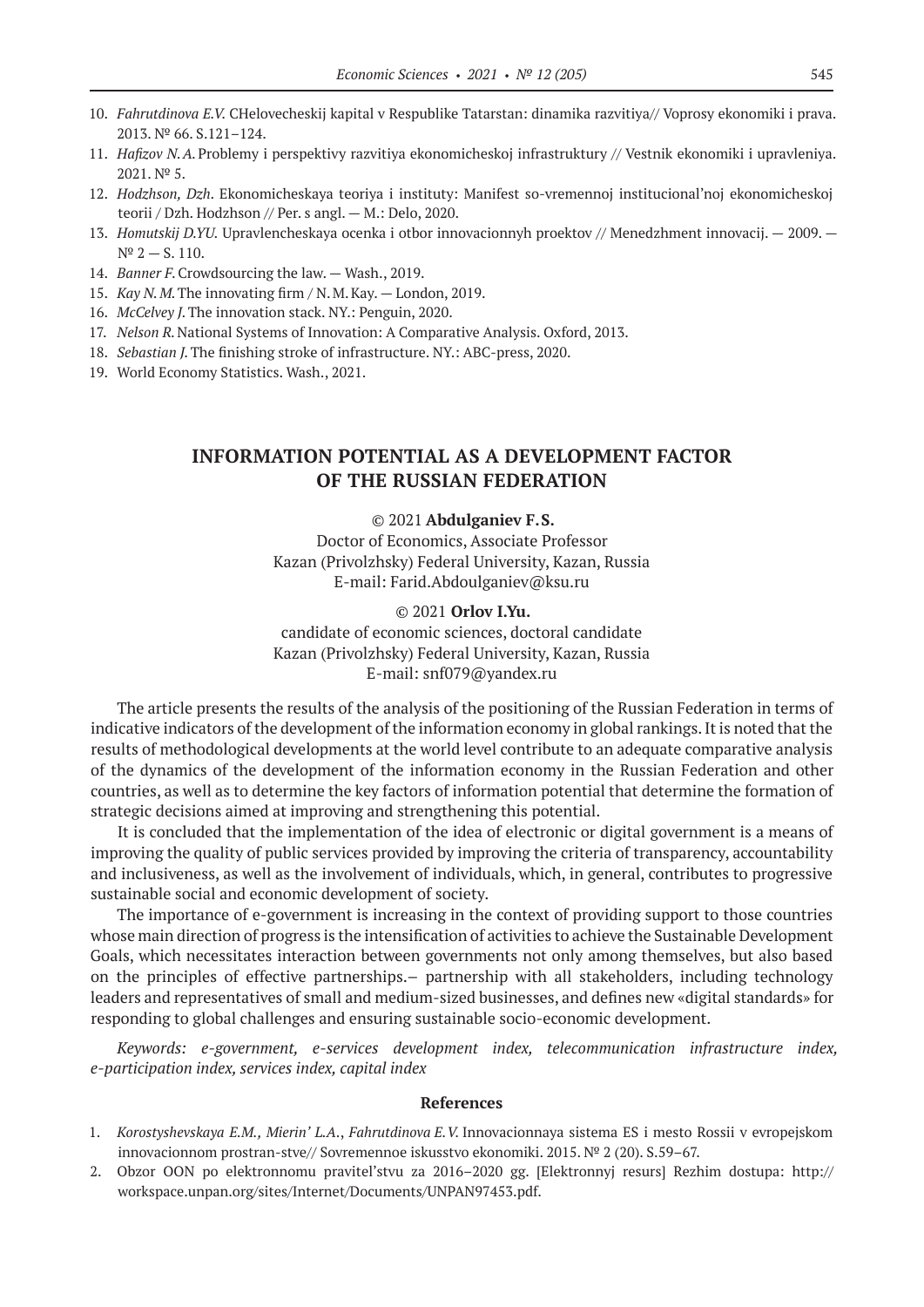- 3. *Fahrutdinova E.V.* Rol' social'noj sfery i social'noj politi-ki v obespechenii ustojchivogo social'no-ekonomicheskogo razvitiya strany// Ekonomicheskie nauki. 2009. № 57. S.7–11.
- 4. *Garofalo A., Agovino M., Aldieri L., Vinci C.P.* Quality and Quantity in the Innovation Process of Firms: A Statistical Approach // Quality & Quantity, 2017, 51 (4)
- 5. G20 Digital Economy Development and Cooperation Initiative. [Elek-tronnyj resurs] Rezhim dostupa: http://www. g20chn.com: 12.08.2021.
- 6. *Ivanova M., Degtereva V., Lukin G.* Evaluation of Digital Transfor-mation of Government: Russian and international systems of indicators // Perva-siveHealth: Pervasive Computing Technologies for Healthcare, 2019.
- 7. *Kraay A.* The world bank human capital index: A guide // World Bank Research Observerthis, 2019, 34 (1), pp. 1–33.
- 8. *Pirannejad A., Janssen M., Rezaei J.* Towards a balanced E-Participation Index: Integrating government and society perspectives // Government Information Quarterlythis link is disabled, 2019, 36 (4).
- 9. *Schwab K.* The fourth industrial revolution //Foreign Affairs. 2015.— T. 12.
- 10. The internet economy in the G20 // BCG Report, 2012. [Elektronnyj resurs] Rezhim dostupa: https://www.bcg.com/ documents/file100409.pdf Data ob-rashcheniya: 16.08.2021.

# **SUPPLY WITH ENERGY RESOURCES AS A FACTOR OF THE QUALITY OF LIFE OF THE POPULATION OF THE REGION**

### © 2021 **Valeev Emil Ramilevich**

Candidate of Economic Sciences, Associate Professor of the Department of Human Resource Management Kazan (Volga Region) Federal University, Kazan, Russia E-mail: emilv@mail.ru

> © 2021 **Gilyazov Timur Rustemovich** Head of Regional Development Department Interregional CPPK, Saint-Petersburg, Russia E-mail: 7402640@mail.ru

The provision with energy resources and the state of the energy market in Russia and the Republic of Tatarstan are considered from the standpoint of meeting the needs of the population. The prospects are analyzed, the structural features of the direction of development of the energy sector of the region are identified, and the goals of the regional energy policy of the Republic of Tatarstan are formulated.

*Keywords: energy market, economic development.*

### **TOPICAL ISSUES OF THE FORMATION OF INFORMAL EMPLOYMENT**

### © 2021 **Valeev Emil Ramilevich**

Candidate of Economic Sciences, Associate Professor of the Department of Human Resource Management Kazan (Volga Region) Federal University, Kazan, Russia E-mail: emilv@mail.ru

#### © 2021 **Ryzhova Asya Sergeevna**

Assistant of the Department of Human Resources Management, Institute of Management, Economics and Finance Kazan (Volga Region) Federal University, Kazan, Russia E-mail: a.s.ryzhova@yandex.ru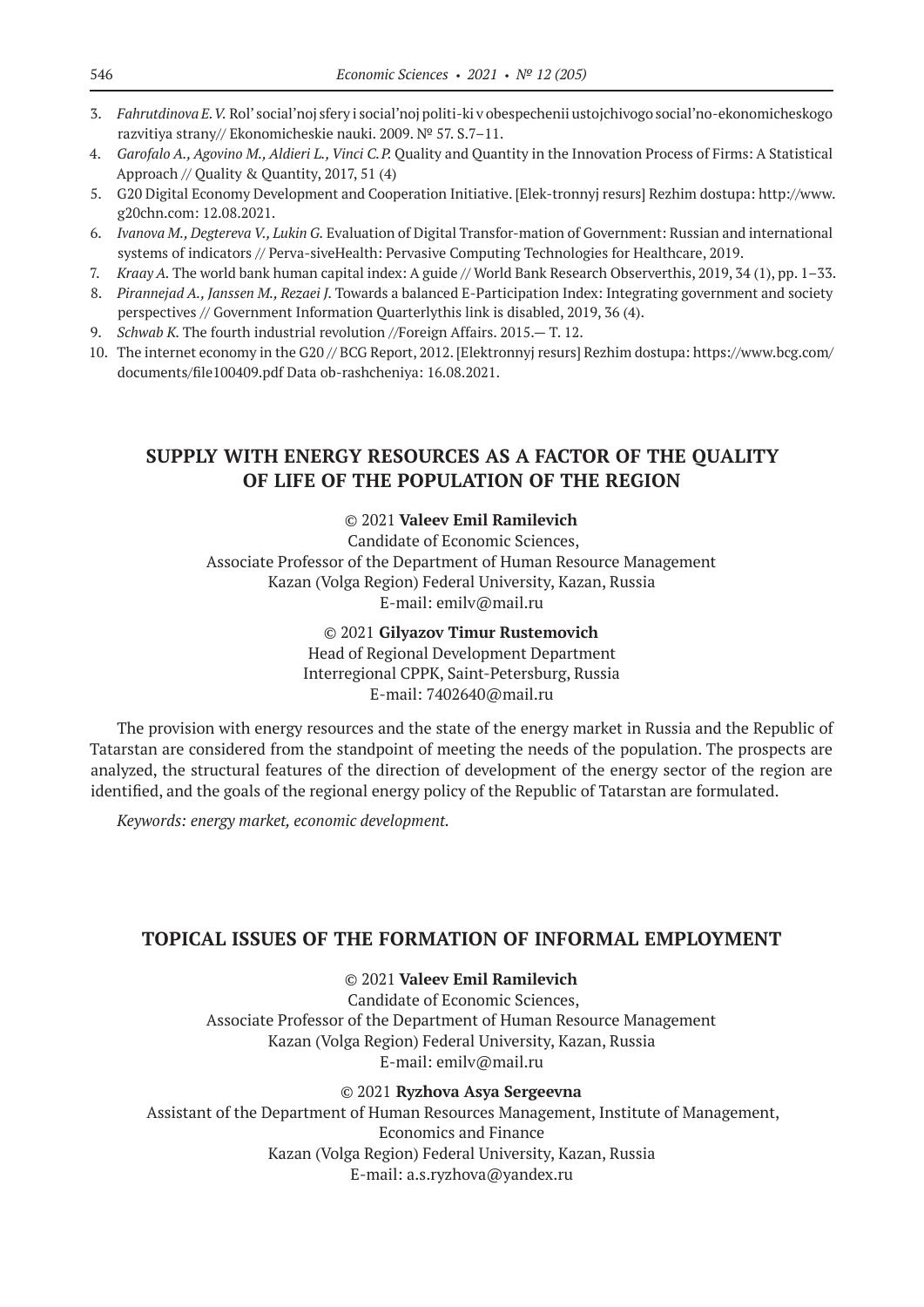#### © 2021 **Shakiryanova Alsu Ildarovna**

Candidate of Economic Sciences, Associate Professor of the Department of Human Resource Management Kazan (Volga Region) Federal University, Kazan, Russia E-mail: AIShakiryanova@kpfu.ru

The article examines the phenomenon of informal employment and its impact on individuals and society, especially in the context of the global economic downturn. The share of informal employment tends to increase during economic shocks, as informal work can serve as a buffer when people quit in the formal sector. Despite the fact that informal employment offers a fallback option for maintaining a livelihood, it comes with certain costs. First of all, in times of crisis and upheaval, informal work is vulnerable in the first place.

*Keywords: informal employment, jobs, crisis, social security, state, labor legislation, labor contracts, poverty level, world labor force, occupational risks, wages.*

# **FEATURES OF THE IMPLEMENTATION OF STATE HOUSING PROGRAMS IN THE USA AND RUSSIA**

### © 2021 **Valeev Emil Ramilevich**

Candidate of Economic Sciences, Associate Professor of the Department of Human Resource Management Kazan (Volga Region) Federal University, Russia, Kazan E-mail: emilv@mail.ru

© 2021 **Salakhova Zarina Rinatovna** Assistant of the Department of Human Resource Management Kazan (Volga Region) Federal University, Russia, Kazan E-mail: zarinasalakhova@mail.ru

The research evolution of the state development of housing programs in the US and Russia, based on the identified features of their attempt to analyze the reasons for leading housing programs to success or failure against the backdrop of the US and Russia.

*Keywords: housing provision, government programs, housing policy, housing affordability, urban environment*

# **STRATEGIC PRIORITIES OF INNOVATIVE ACTIVITIES OF HIGH-TECH COMPANIES**

#### © 2021 **Gavrilyuk Artyom Vladimirovich**

Ph.D. in Economics, Senior Lecturer, Department of Economics of Innovative Development, Faculty of Public Administration Moscow State University named after M.V.Lomonosov, Moscow, Russia E-mail: gavriliuk@spa.msu.ru

© 2021 **Khvorostyanaya Anna Sergeevna**

PhD in Economics, Leading Researcher at the Center for Strategic Research, Institute for Mathematical Research of Complex Systems Moscow State University named after M.V.Lomonosov, Moscow, Russia E-mail: khvorostyanayaas@gmail.com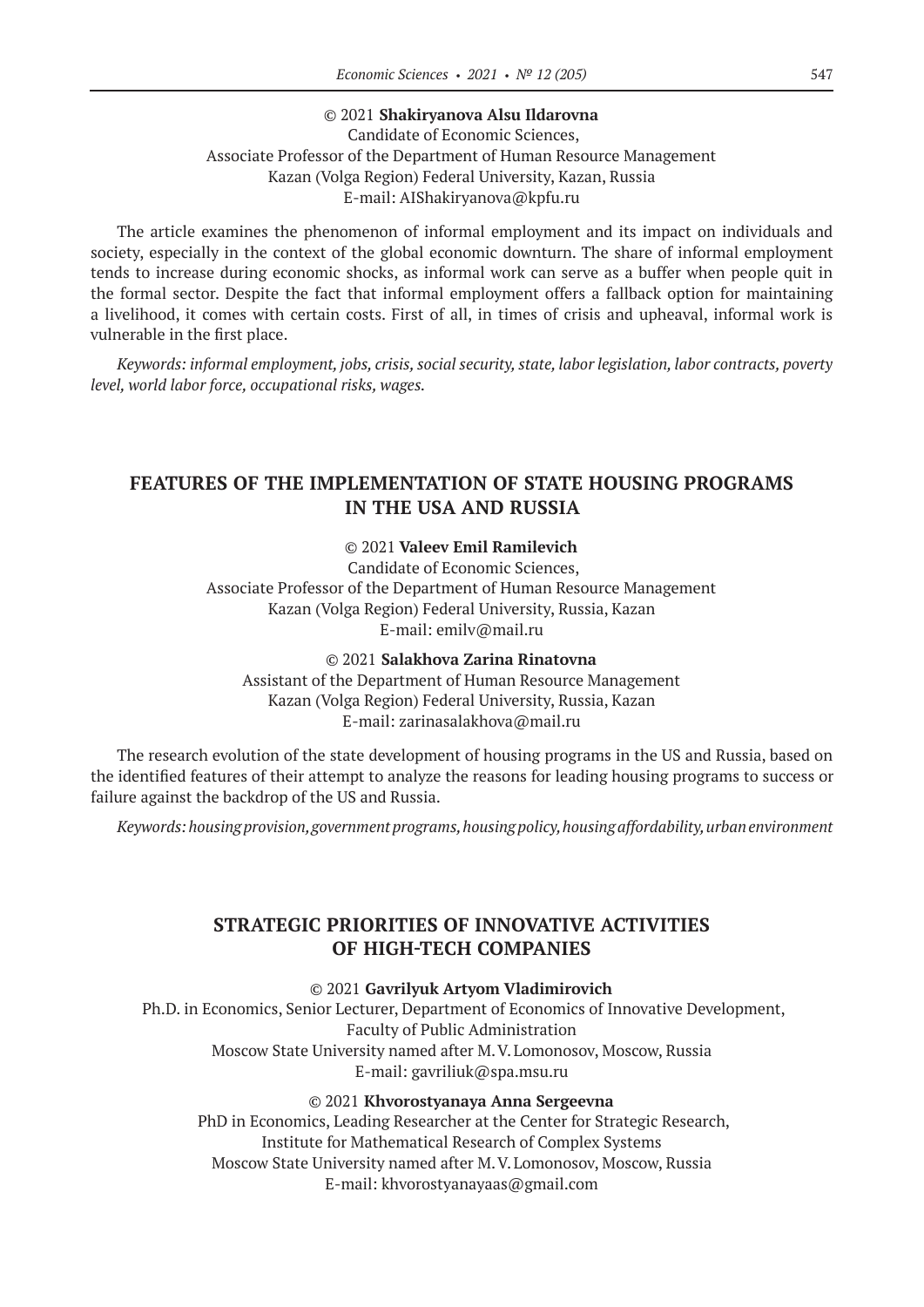The article reveals the strategic features of the organization high-tech companies innovative activities. The specifics of the implementation of the innovation strategy are shown, the strategic priorities and competitive advantages of high-tech companies are outlined. The paper notes that the innovative strategy not only helps to concentrate the company's efforts on certain areas of long-term activity, but also allows to strengthen strategic leadership. The effectiveness of the implementation of innovative activities depends on a combination of strategic management tools in a single system, a set of sequential actions that ensure the search for unique solutions to production and non-production tasks, transform ideas into business concepts and provide a strategic choice of priority areas.

*Keywords: strategic management, strategy, strategic priority, innovation, technology transfer, startup, business model, company.*

# **SPECIFICS OF ATTRACTING INVESTMENTS IN INNOVATIVE ACTIVITIES OF PHARMACEUTICAL COMPANIES IN RUSSIA**

#### © 2021 **Ganeev Azat Mullanurovich**

Researcher at the Institute of Economics of the Russian Academy of Sciences, Moscow, Russia E-mail: Azat.g@rambler.ru

In this article the current state of the pharmaceutical market and innovative activities of pharmaceutical companies in Russia is considered. The author analyzes the mechanism of attracting investments using forms and mechanisms of PPP with the aim of innovative development of the pharmaceutical industry in Russia.

*Keywords: innovations, investments, pharmaceutical production.*

# **THE IMPACT OF INFORMATION SECURITY ON THE PACE OF ECONOMIC DEVELOPMENT OF THE COUNTRY**

#### © 2021 **Ganibaev Gayaz Rustemovich**

postgraduate student of the Department of Economic Security and Taxation Kazan (Volga Region) Federal University, Kazan, Russia E-mail: mikkibaev@mail.ru

#### © 2021 **Khairullin Ramil Kamilevich**

Doctor of Economics, Associate Professor of the Department of Economics and Management in Sports Volga Region State University of Physical Culture and Sports, Kazan, Russia E-mail: R.HAYRULLIN@SPORTACADEM.RU

© 2021 **Tufetulov Aydar Miralimovich**

Doctor of Economics, Professor, Head of the Department of Economic Security and Taxation Kazan (Volga Region) Federal University, Kazan, Russia E-mail: ajdar-t@yandex.ru

© 2021 **Balabanova Yulia Nikolaevna**

Senior Lecturer at the Department of Economic Security and Taxation Kazan (Volga Region) Federal University, Kazan, Russia E-mail: iylia\_b@mail.ru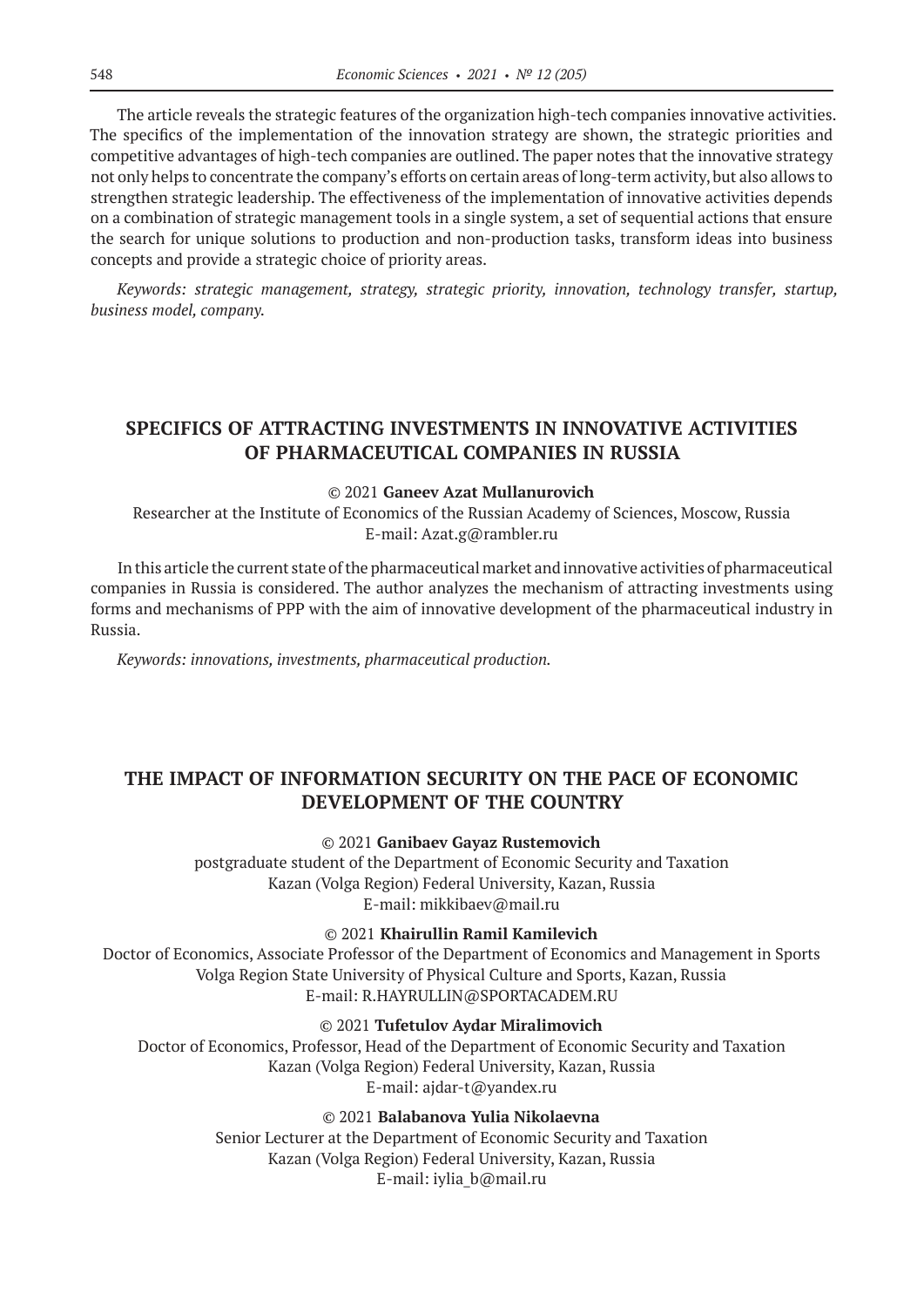This article is devoted to the study of the dependence of the direction and rate of development of information security and cybersecurity on the territory of the Russian Federation. Cybersecurity threats and attacks affect the formation of information security at the level of the individual and individual enterprises, regions and the state as a whole. The development and implementation of an integrated approach to the formation of information security systems will ensure due to determining the trajectory and rates of socioeconomic development at various levels.

*Keywords: information security, cybersecurity, information security threats, cyberattacks, indicators of the level of information security, digital technologies, digitalization of the economy, information environment.*

# **EVALUATION OF THE MULTIPLIER OF DIGITAL INVESTMENTS IN THE PROJECT FOR THE INTRODUCTION OF PAPERLESS INTERACTION TECHNOLOGY FOR PARTICIPANTS IN THE INTERNATIONAL TRANSIT OF GOODS IN CONTAINERS**

© 2021 **Guly Ilya Mikhailovich**

Candidate of Economic Sciences, Associate Professor Petersburg State University of Communications of Emperor Alexander I, St. Petersburg, Russia E-mail: ilya.guliy@mail.ru

The article proposes the concept of the digital investment multiplier, defines the methodological sequence of its evaluation, on the basis of which the assessment of direct and indirect effects in the digital technology of paperless interaction of participants in the international transit of goods in containers through the Russian territory «Intertran» is given. The methods of the technical and economic basis, modeling, balance calculations and a number of others were used. Results for specialists of transport and logistics companies involved in the planning and design of the introduction of digital technologies.

*Keywords: investment multiplier, digital investments, return on digital investments, digital technology «Intertran».*

- 1. *Kazanskaya L., Proskuryakova E.*  Improvement of work of urban public transport based on passenger traffic simulation. Urbanism. Architecture. Constructions. 2021. T. 12. No 1. P. 5‑12.
- 2. *Poliak M., Tomicová J., Jaśkiewicz M., Zhuravleva N., Fedorko G.* Neutralization of transport documents in road transport. Transport Problems. 2021. T. 16. No 2. P. 87‑99.
- 3. *Tomicová J., Poliak M., Zhuravleva N.A.*  Impact of using E-CMR on neutralization of consignment note. Transportation Research Procedia. 14th International Scientific Conference on Sustainable, Modern and Safe Transport, TRANSCOM 2021. 2021. P. 110‑117.
- 4. *Gulyi I.M.* Mul»tiagentnaya model» ocenki effektov vnedreniya cifrovoj platformy mul»timodal»nyh perevozok gruzov v kontejnerah // Kreativnaya ekonomika. 2021. Tom 15. № 12.
- 5. *Yegorov Yu.V.* Mul»tivariantnyj konkurentnyj rynok v sfere gruzovyh zheleznodorozhnyh perevozok // Ekonomika zheleznyh dorog. 2020. № 11. S. 28‑37.
- 6. *Tumanov I.A., Yermakov I.A.* Potencial proekta «Intertran» v razvitii nacional»noj logisticheskoj sistemy Rossii // Prioritetnye i perspektivnye napravleniya nauchno-tekhnicheskogo razvitiya Rossijskoj Federacii: materialy IV Vserossijskoj nauch.‑prakt. konf. Moskva, 2021. S. 196‑198.
- 7. *Chechenova L.M.* Podhod k ocenke investicionnoj privlekatel»nosti zheleznodorozhnogo kontejnernogo operatora // Transportnoe delo Rossii. 2021. №5. S. 67‑71.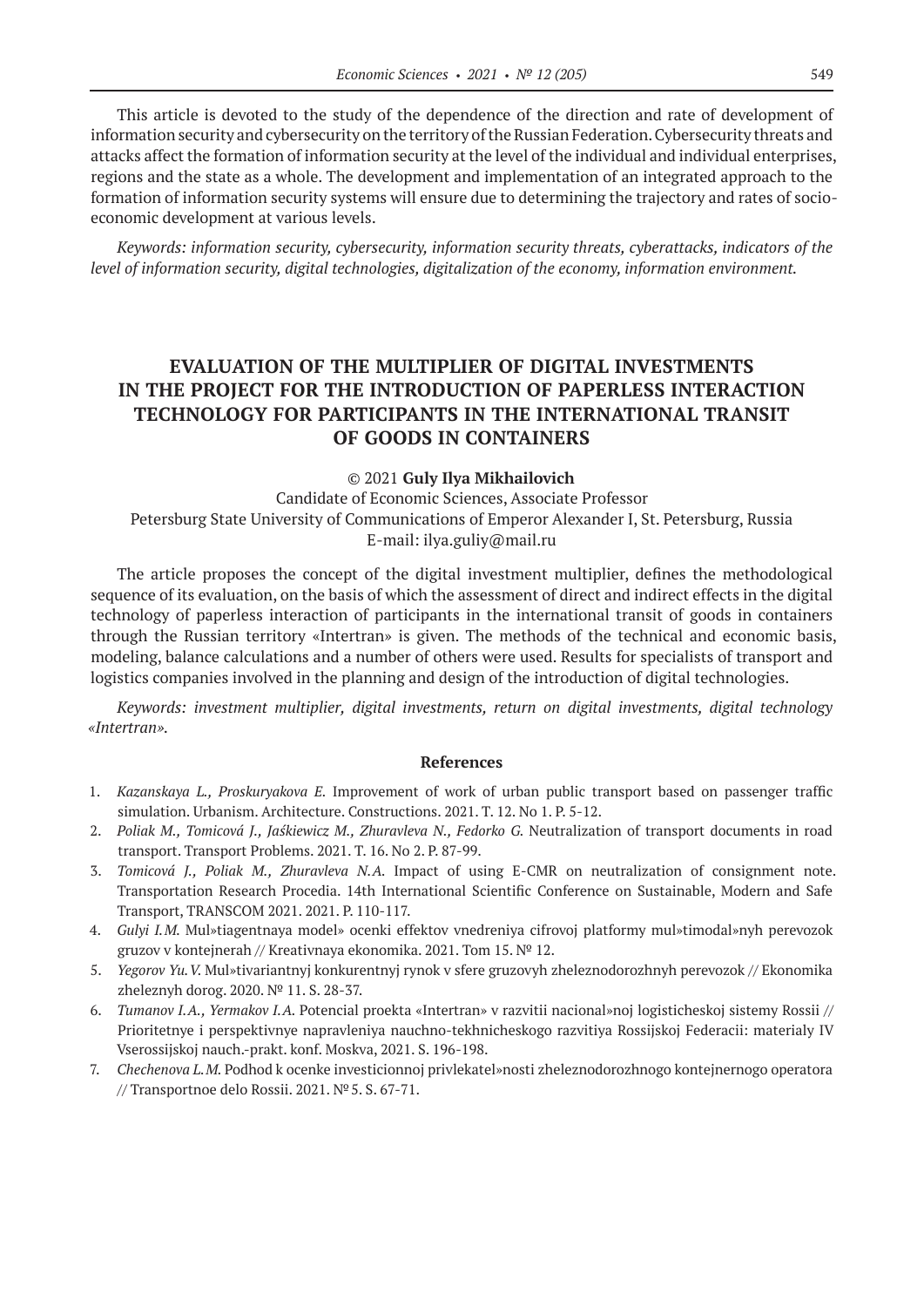# **DEVELOPMENT OF RESEARCH AND PRODUCTION CAPACITY IN THE DEFENSE-INDUSTRIAL COMPLEX**

© 2021 **Eliseeva Marina Dmitrievna**

Postgraduate student of the Department of Economics and Management of Enterprises and Industrial Complexes Saint Petersburg State University of Economics, Saint Petersburg, Russia E-mail: yutoeva.marina@mail.ru

© 2021 **Manokhina Evgeniya Eduardovna**

Candidate of Economic Sciences, Senior Lecturer at the Department of Economics and Management of Enterprises and Industrial Complexes Saint Petersburg State University of Economics, Saint Petersburg, Russia E-mail: jana73@mail.ru

The classification of enterprises of the military-industrial complex is presented in relation to the ability to diversify production. The resources of the enterprises of the military-industrial complex, which form the basis of the scientific and production potential, are listed. The problems that have a negative impact on the development of scientific and production potential of enterprises of the military-industrial complex are highlighted. The main directions of solving the problems presented in the article are proposed.

*Keywords: military-industrial complex, military-industrial complex, industrial policy, research and production potential, diversification of production, research and development work, civilian, dual-use and military products, consumer goods, import substitution.*

# **ESTIMATION OF MIGRATION FLOWS IN THE FAR EASTERN REGION BASED ON MEDIUM-TERM FORECASTING**

© 2021 **Ivashina Natalia Viktorovna**

Candidate of Economic Sciences, Associate Professor of the Department of Business Informatics and Economic and Mathematical Methods School of Economics and Management Far Eastern Federal University, Vladivostok, Russia E-mail oleinik.eb@dvfu.ru

© 2021 **Oleinik Elena Borisovna**

Doctor of Economics, Professor of the Department of Business Informatics and Economic and Mathematical Methods School of Economics and Management Far Eastern Federal University, Vladivostok, Russia E-mail ivasina.nv@dvfu.ru

For short-term forecasting and assessment of the outflow of the population from the Far Eastern Federal District, econometric models built on panel data were used. A time series closing algorithm was previously applied to the initial data. The Adaptive Holt-Winters model was used to calculate the forecast points. It is concluded that for the current period, the results of the application of new migration instruments in the Far Eastern region do not allow to get the expected effect in the form of reducing the outflow of the population of the territory

*Keywords: migration flow, econometric model, panel data, migration policy tools*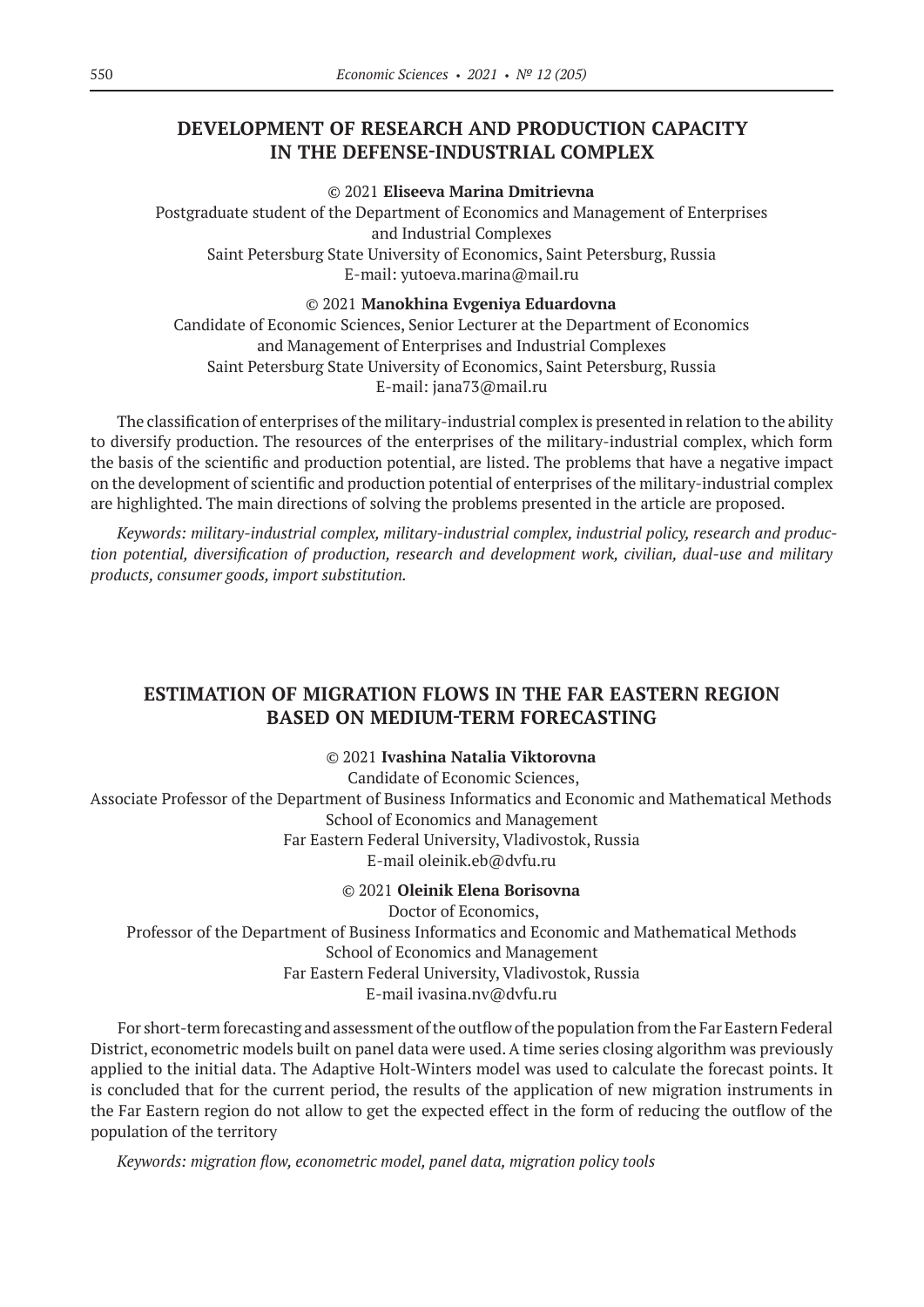#### **References**

- 1. *Vakulenko E.S., Mkrtchyan N.V., Furmanov K.K.* Modeling of registered migration flows between the regions of the Russian Federation // Applied econometrics. — 2011. –No 1(21). – P. 35–55
- 2. *Motrich E.L.* Demographic situation in the Far East of Russia. The main trends and challenges // Population.  $2016. - T. 1. - No 1 (71-1). - P. 25-33$
- 3. *Eliseeva I.I.* Econometrica: textbook for magistrates. M.: Publishing house Yurait, 2014–453p.
- 4. *Loginov V.A., Oleynik E.B.* Forecasting the intensity of cross-border commodity flows // Transboundary markets of goods and services: problems of research (Vladivostok, November 7–8, 2019). — Vladivostok: FEFU, 2019. — P. 260–262.
- 5. *Nosco V.P.* Econometrics for beginners (Additional chapters). M.: IEPP, 2005. –p. 379
- 6. *Oleynik E.B.* Analysis and forecasting of the dynamics of the population of Vladivostok // Modern problems and prospects for the development of land and property relations: Collection of articles on the materials of the All-Russian scientific and practical conference. –2019. –P. 530–536
- 7. *Oleynik E.B., Schmidt Yu.D., Karp D.B.* Outflow of the population from the regions of the Russian Far East: trends and causes // Economic sciences.–2019. – No12(181) . – P. 300–305
- 8. *Pyanykh A.A.* Analysis of the use of combined models in short-term forecasting of time series // Journal of the Siberian Federal University. Series: Technics and Technologies. 2014. — T. 7. – No 3. — P. 359–363
- 9. *Ratnikova T. A., Furmanov K.K.* Analysis of panel data and data on the duration of states. Nats. research. University «Higher School of Economics». — M.: Izd. Home of the Higher School of Economics.– 2014. — 373 p.
- 10. *Shverina K. V., Faleichik L.M.* The main trends of migration mobility of the population of the regions of the Siberian and Far Eastern Federal Districts // Economics of the region. — 2018. — T. 14. – Vyp. 2. — P. 485–501
- 11. *Shmidt Y. D., Ivashina N.V.* Evaluation of the effectiveness of new instruments of migration policy in the Far Eastern region // Economy of the region. –2021. – v. 17. – No. 3. – S. 902–916.
- 12. *Shmidt Y. D., Ivashina N.V., Lobodin P.N., KukhlevskiiA.L.* Forecasting of interregional migration flows // Economics of the region.  $-2017$ .  $-$  T. 13(1). p. 126-136.
- 13. *Brown G.Robert,* Smoothing, Forecasting and Prediction of Discrete Time Series. N.Y.: Dover Phoenix Editions, 2004
- 14. *Vakulenko E.S.* Econometric analysis of factors of internal migration in Russia // Regional Research of Russia.  $2016. - V. 6(4). - P. 344-356.$

# **STRATEGIC OUTLOOK ANALYSIS OF ECONOMIC INTERACTION BETWEEN RUSSIA AND CHINA**

#### © 2021 **Ierzati Salik**

graduate student Kazan (Privolzhsky) Federal University, Kazan, Russia E-mail: 294696087@qq.com

The paper discusses some areas of cooperation between Russia and China, due, among other things, to the strengthening of the PRC not only in the Far East, but also on the Eurasian continent as a whole. There is a constant discussion of Russian-Chinese cooperation in the Russian economy. At the same time, it is noted that there is a great interest in economic development — the «Chinese miracle», which led to a powerful breakthrough in a number of areas of the economy, carried out at the beginning of the new millennium by the government of the PRC. In the course of the study, publications of political scientists, diplomats, economists, scientists, teachers of large Russian and foreign universities, who have been working on the analysis of the specifics of cooperation between the Russian Federation and China for many years, were studied. At the same time, there are various assessments of Russian-Chinese cooperation in the scientific literature. For the first time, the term «strategic partnership» appears in the «Treaty of Good Neighborliness, Friendship and Cooperation between the Russian Federation and the People»s Republic of China». It is in this agreement that such a concept as «strategic partnership» first appears. The paper notes that in the academic environment, trade and economic cooperation between Russia and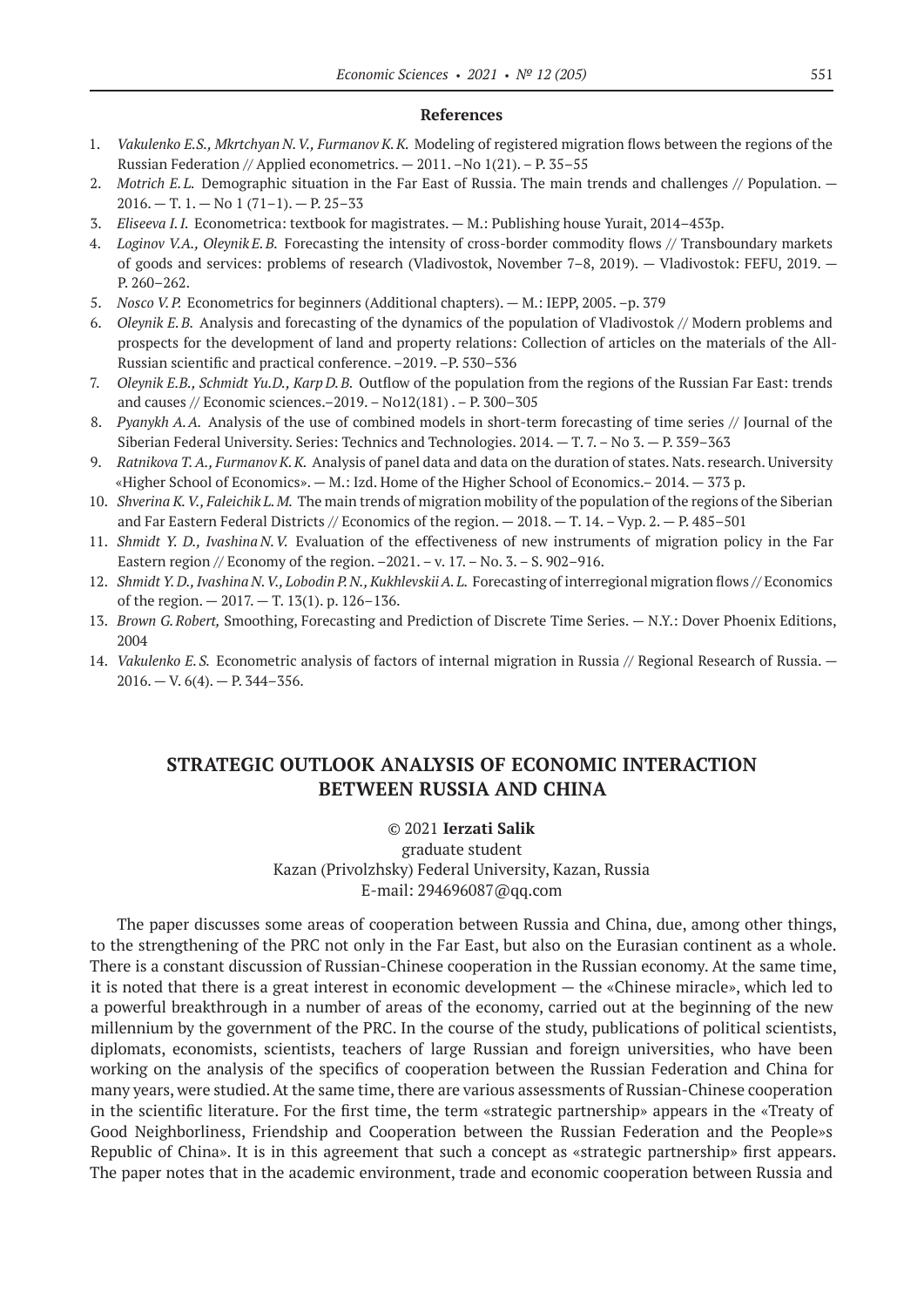China is ambiguously assessed. It is widely believed that initially, when building partnerships with the Russian Federation, the PRC considered access to the natural resources of Siberia and the Far East one of the priority tasks for the implementation of all large-scale investment projects within the framework of cooperation.

*Keywords: cooperation, China, Russia, education, economy, cooperation.*

# **THE ROLE OF THE IMPLEMENTATION OF CRM-SYSTEMS IN THE PROCESS OF ENTERPRISE MANAGEMENT**

### © 2021 **Karasik Elena Anatolievna**

Candidate of Economic Sciences, Associate Professor of the Institute of Management, Economics and Finance Kazan Federal University, Kazan, Russia E-mail: elena-karasik2012@yandex.ru

© 2021 **Karasik Oleg Sergeevich**

graduate student Center for Advanced Economic Research of the Academy of Sciences of the Republic of Tatarstan, Kazan, Russia E-mail: karasik\_oleg@mail.ru

### © 2021 **Seregina Yulia Vitalievna**

Institute of Management, Economics and Finance Kazan Federal University, Kazan, Russia E-mail: julia.seregina@mail.ru

The article is devoted to the theoretical and practical aspects of the implementation of CRM-systems in the process of enterprise management, as well as the features of the digitalization of business processes in modern realities. The advantages and threats of introducing CRM-systems, as well as a comparison of popular software products are presented.

*Keywords: CRM-system, digitalization of production, enterprise management, data processing, customer focus, informatization.*

# **THE DEMAND OF HIGHER EDUCATION IN FEDERAL UNIVERSITIES IN THE INFORMATION ENVIRONMENT**

© 2021 **Kolesnikova Yulia Sergeevna**

Doctor of Economics, Professor of the Department of Psychology and Human Capital Development Financial University under the Government of the Russian Federation, Moscow, Russia E-mail: hulia\_k@mail.ru

© 2021 **Bychkov Gleb Alexandrovich**

Leading Data Analyst at Innostage Group E-mail: bychkov.gleb@gmail.com

© 2021 **Shafigullin Iskander Ildarovich** Project Manager at McKinsey & Company E-mail: isk.shafigullin@gmail.com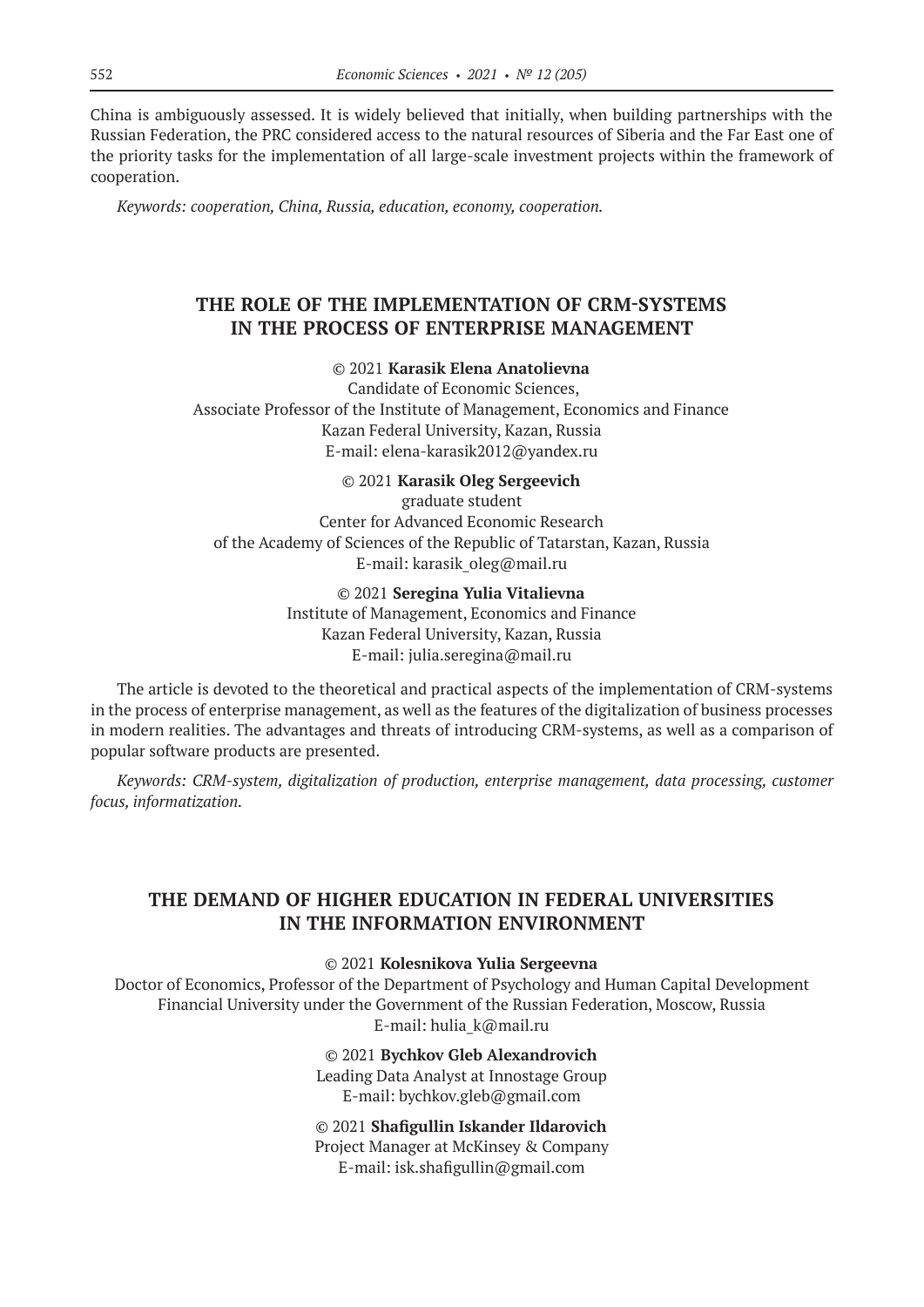The demand for higher education, the demand for the university is determined by many factors, in particular, the recognition of the university brand on the Internet. In the context of digitalization, the university brand is formed largely in the information environment and influences the choice of the applicant. The purpose of this study is an operational analysis of the demand for education in federal universities through the analysis of the dynamics of demand for demand in the information environment.

*Keywords: the need for education, information environment, brand of a federal university, operational analysis, digitalization, search query.*

#### **References**

- 1. *Lazar M.G.*Reforma vysshego obrazovaniya Rossii itogi i posledstviya glazami sociologii obrazovaniya [Reform of higher education in Russia — the results and consequences through the eyes of the sociology of education] / Social'nye i gumanitarnye nauki. — 2018 — S. 95–108.
- 2. Sostavleno avtorami na osnove otchetov o samoobsledovanii federal'nyh vuzov.[Compiled by the authors on the basis of self-examination reports from federal universities.]
- 3. *Porter M.*Mezhdunarodnaya konkurenciya. M, Progress, 1993. 896 s.
- 4. *Aaker D.*Managing Brand Equity // Free Press. 1991. P. 13–15.
- 5. *Beccacece F.*Risk Analysis in Brand Valuation // Bocconi University, Italy.2006. P. 32.
- 6. *Boos M.*International Transfer Pricing: The Valuation of Intangible Assets // Kluwer Law International Journal. 2003. Vol. 3. P. 24 35.
- 7. *Smith G., Parr R.*Valuation of Intellectual Property and Intangible Assets // John Wiley&Sons.1983. Vol.3. P. 5 12.
- 8. *Gvozdeckaya I.V.*Metody ocenki stoimosti brendov [Methods for assessing the value of brands]/ Marketing. 2009. N<sup>o</sup> 1 (104). S. 61-74.
- 9. *Vasil'eva I.V., Vasil'eva T.N., MuhopadV.I.*Ocenka stoimosti brenda: problemy i metodiki (zarubezhnyj i otechestvennyj opyt) monografiya [Brand value assessment: problems and methods (foreign and domestic experience) monograph], 2008.S.71–73.
- 10. *Vazhenina I.S., Vazhenin S.G.*Imidzh i reputaciya kak strategicheskie sostavlyayushchie nematerial'nyh aktivov territorii [Image and reputation as strategic components of intangible assets of the territory]//Ekonomika regiona. 2010. № 3 (23). S. 95–103.
- 11. *Bagiev G.L., Kozejchuk D.A.*Ocenka stoimosti brenda v kontekste loyal'nosti potrebitelej [Assessment of brand value in the context of consumer loyalty]//Brend-menedzhment. 2006. № 3. S. 146–154.
- 12. *Shevchenko D.A.*Marketing v sfere obrazovaniya. Stat'ya 3. Brending i rebrending vuzov na sovremennom rynke obrazovaniya [Marketing in the field of education. Article 3. Branding and rebranding of universities in the modern education market]// Prakticheskij marketing. 2017. № 4 (242). S. 3–11.
- 13. *Rod'kin P.E*.Brending territorij: oblako associacij territorii kak issledovatel'skaya i proektnaya chast' discipliny na primere magisterskoj programmy NIU VSHE [Territory branding: a cloud of territory associations as a research and design part of the discipline on the example of the HSE master's program]// Znanie. Ponimanie. Umenie. 2017. № 2. S. 249–257.
- 14. *Zinchuk G.M., Karnauh I.S.*Rol' opornyh universitetov v ekonomicheskom razvitii regionov [The role of flagship universities in the economic development of regions]//Ekonomika i predprinimatel'stvo. 2020. № 10 (123). S. 310– 313.
- 15. *Safiullin M.R.,* El'shin L.A., *Fahrutdinova E.V.*Effektivnost' razvitiya regional'noj vysshej shkoly: kachestvennokolichestvennyj analiz (na primere Privolzhskogo federal'nogo okruga)// Alma mater (Vestnik vysshej shkoly). 2019. № 12. S. 55–61.

# **ZONAL EFFICIENCY OF PLACEMENT AND SPECIALIZATION OF GRAIN CROPS IN THE OMSK REGION**

### © 2021 **Koshelev Boris Stepanovich**

Doctor of Economics, Professor of the Department of Management and Marketing Omsk State Agrarian University named after P.A.Stolypin, Omsk, Russia E-mail: bs.koshelev@omgau.org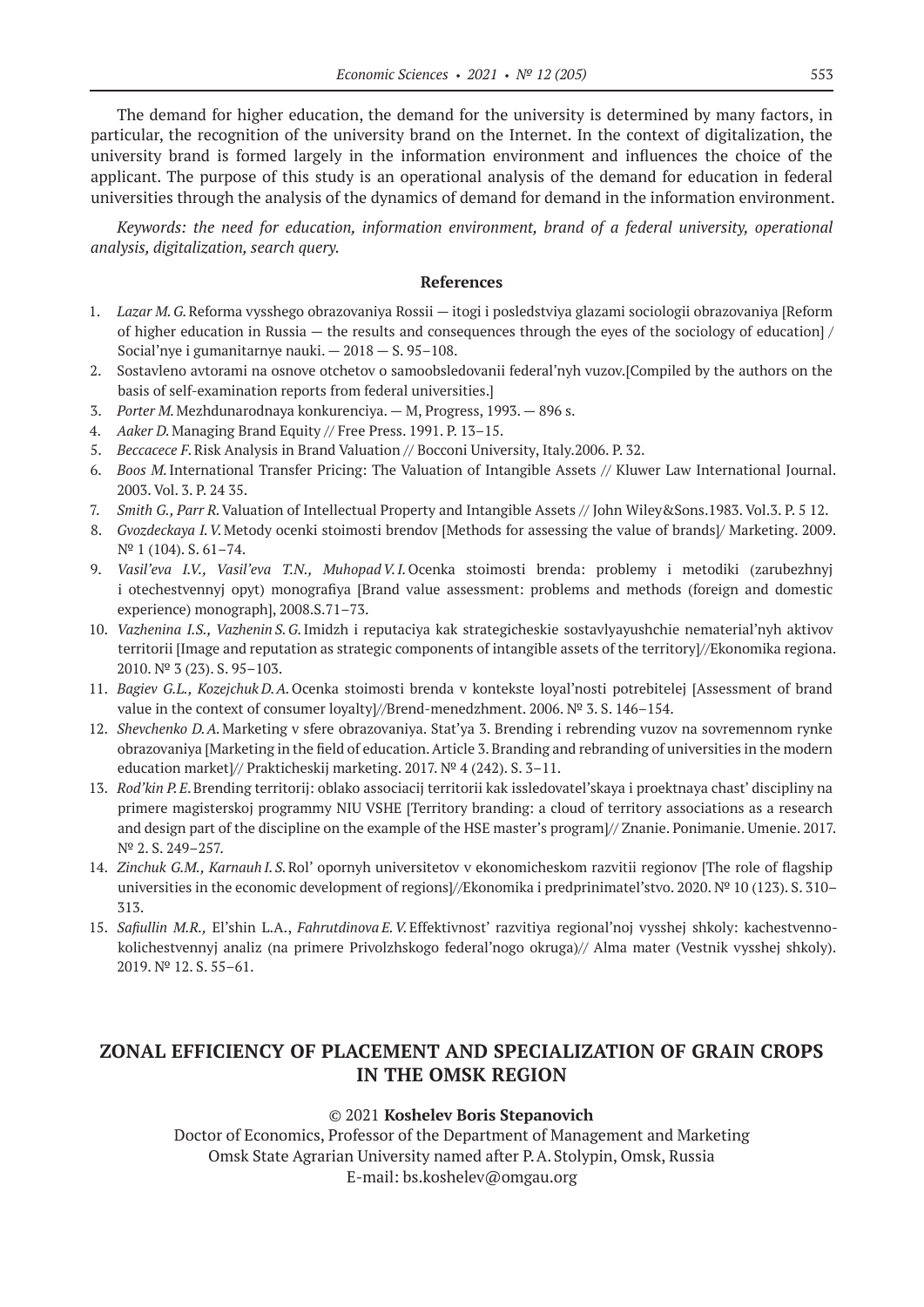### © 2021 **Astashova Ekaterina Anatolievna**

### Candidate of Economic Sciences, Associate Professor, Head of the Department of Management and Marketing Omsk State Agrarian University named after P.A.Stolypin, Omsk, Russia E-mail: ea.astashova@omgau.org

The article discusses the issues of improving the placement and specialization of grain crops in the zones of the Omsk region. The zonal profitability of grain production has been determined, and the integrated indices of individual grain crops and an index showing which one is more effective when cultivated in a given area have been calculated. The areas of production of high-quality wheat grain and the zone of potential opportunities (northern forest-steppe zone) have been specified.

*Keywords: Omsk region, grain production, efficiency, placement, specialization.*

#### **References**

- 1. Osnovnye pokazateli razvitiya agropromyshlennogo kompleksa Omskoj oblasti: Statisticheskij sbornik / Omskstat.  $-$  CH.1.  $-$  Omsk, 1991  $-$  S. 53-56.
- 2. Razvitie kormoproizvodstva v regione: retrospektiva, tendencii, ekonomika: Monografiya /B.S. Koshelev, YU.A. Miroshnikov. — Omsk: FGBOU VO Omskij GAU im. P.A.Stolypina, 2020. — S. 81–195, 258–259.
- 3. Rastenievodstvo Omskoj oblasti: Statisticheskij sbornik / Omskstat. Omsk, 2015–2020.
- 4. Sovershenstvovanie razmeshcheniya i specializacii sel'skogo hozyajstva Zapadnoj Sibiri: Monografiya / B.S.Koshelev. — Omsk: izd-vo OmGAU, 2002. — S. 79–150.

# **EVALUATION OF SERVICES OF CULTURAL OBJECTS AS A FACTOR OF SOCIO-ECONOMIC DEVELOPMENT OF THE TERRITORIES**

### © 2021 **Kramin T.V.**

Doctor of Economics, Professor, Director of the Research Institute for the Problems of Socio-Economic Development Kazan Innovation University named after V.G. Timiryasov, Kazan, Russia E-mail: kramin@ieml.ru

#### © 2021 **Khanbikov A.V.**

Postgraduate Student, Department of Financial Management Kazan Innovation University named after V.G. Timiryasov, Kazan, Russia E-mail: a.khanbikov@inbox.ru

The paper proposes and tests a new approach to assessing the services of cultural objects. The economic effects are calculated on the example of the Yelabuga State Historical, Architectural and Art Museum-Reserve. An integrated approach to assessing the economic effect of the Yelabuga Museum allows us to assert that it is two and a half times more than the budget of the city of Yelabuga.

*Keywords: cultural services, economics of culture, economic effect, creative industries, socio-economic development of territories.*

- 1. *Vaseckij A.A.* Kul»turnye industrii kak znachimyj faktor politiki/A.A. Vaseckij, S.E. Zuev // Vlast». 2010. №4.  $- S. 65 - 69.$
- 2. *Zelencova E.V.* Kul»tura kak sistemnyj faktor ekonomiki i territorial»nogo razvitiya/E.V. Zelencova, E.H. Mel»vil» // Sovremennaya nauka: aktual»nye problemy teorii i praktiki. Seriya: Gumanitarnye nauki. — 2013. — №1‑2. — S. 37‑42.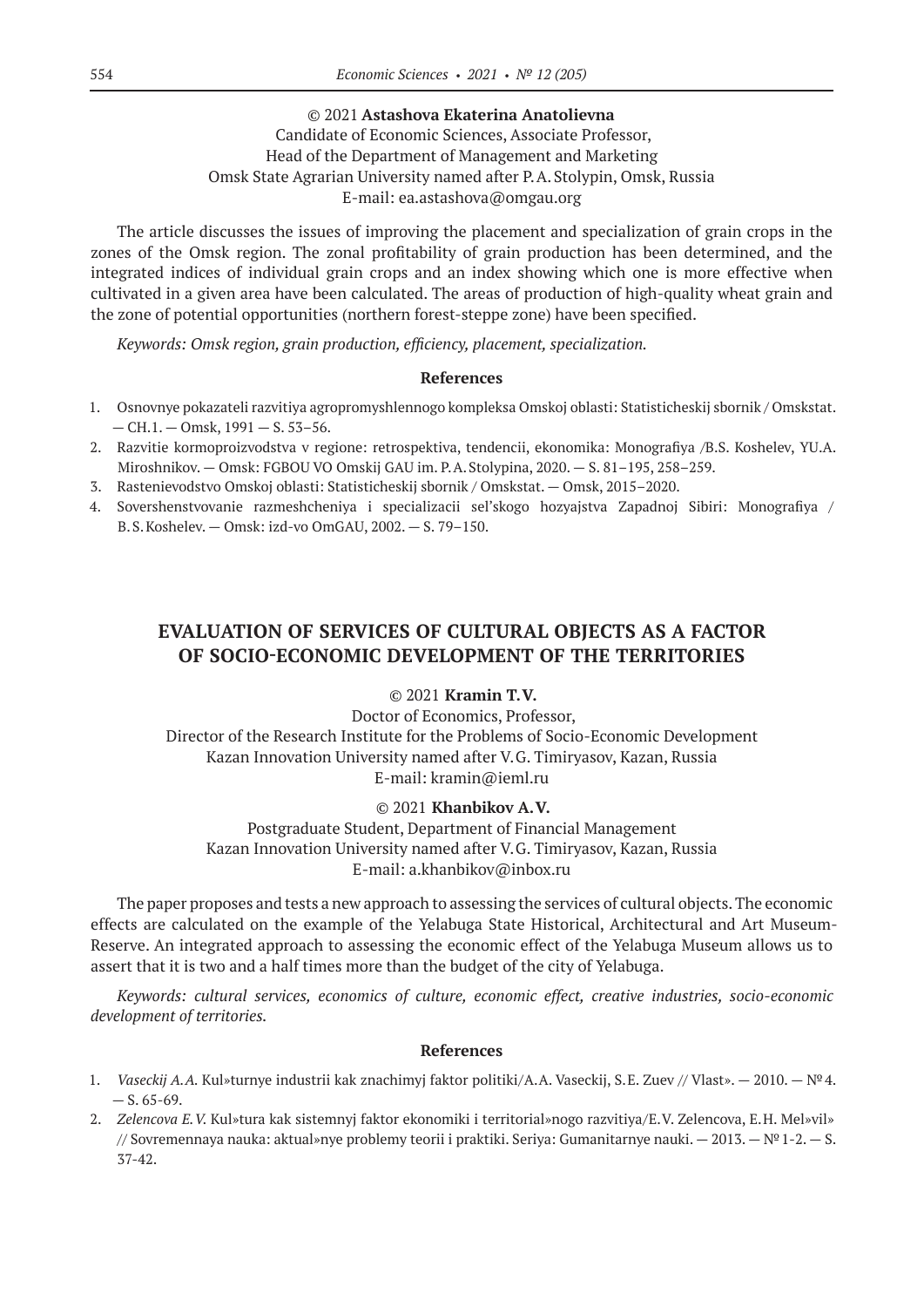- 3. *Zelencova E.V.*  Ot tvorcheskih industrij k tvorcheskoj ekonomike/E.V. Zelencova // Upravlencheskoe konsul»tirovanie. Aktual»nye problemy gosudarstvennogo i municipal»nogo upravleniya. — 2009. — №3 (35). — S. 190-199.
- 4. *Ivashkovskij S.* Kul»tura, ekonomicheskoe povedenie i razvitie/S. Ivashkovskij // Ekonomicheskaya politika. 2014.  $- N<sup>9</sup> 4. - S. 177-194.$
- 5. *Karpunina E.K.*  Ekonomicheskaya politika gosudarstva: znachenie nacional»nogo rossijskogo mentaliteta/E.K. Karpunina, V.V. Androsov // Social»no-ekonomicheskie yavleniya i processy. — 2010. — №1 (17).  $- S. 45 - 49.$
- 6. Mezhdunarodnyj turizm. URL: wwv.webeconomy.ru/index. php? page=cat&newsi d=977&type=news.
- 7. *Osaulenko A.P.*  Turizm kak social»nyj institut: avtoref. dis. na soisk. uchen. step. d-ra sociol. nauk: 22.00.04/A.P. Osaulenko; Ros. akad. nauk, I-nt soc.-polit. issled.  $-$  M.: 2003.  $-$  50 s.
- 8. *Rozmainskij I.V.* Ekonomicheskaya kul»tura kak faktor i bar»er ekonomicheskogo rosta/I.V. Rozmainskij // Journal of Institutional Studies (ZHurnal institucional»nyh issledovanij). 2012. T. 4. S. 22‑32.
- 9. *SHarifullina, A.T*. Pryamoj ekonomicheskij effekt: dohody i raskhody Elabuzhskogo muzeya/A.T. SHarifullina, T.V. Kramin // Vestnik Altajskoj akademii ekonomiki i prava. — 2020. — №4‑1. — S. 149‑153. — DOI 10.17513/vaael. 1066.
- 10. *Fahrutdinova E.V.,* Vasil»ev A.K. Potrebnosti i kachestvo zhizni cheloveka: aspekty vzaimodejstviya// Ekonomicheskie nauki. 2009. № 59. S. 90‑93.
- 11. *Fahrutdinova E.V.* Kachestvo zhizni naseleniya v sistema social»no-ekonomicheskih otnoshenij (institucional»nyj podhod)// dissertaciya na soiskanie uchenoj stepeni doktora ekonomicheskih nauk/Kazanskij finansovoekonomicheskih institut. Kazan», 2010. — 420 s.
- 12. Ermitazh dlya goroda i gorozhan: rezul»taty ocenki ekonomicheskogo i social»nogo vklada muzeya v zhizn» Sankt-Peterburga». Doklad, podgotovlennyj Gazprombankom i Evropejskim universitetom v Sankt-Peterburge, 2014 g. 64 s. Elektronnyj resurs: https://eu.spb.ru/images/pdf/EUSP\_to\_the\_Hermitage\_research\_2014. pdf
- 13. Creative Economy. Report 2008. The challenge of assessing the Creative economy: towards informed policymaking // UNCTAD. United Nations Conference on Trade and Development. Doc4iments and Publications. URL: unctad.org/en/Docs/ditc20082cer\_en.pdf.Creative-industries-set-for-record-year
- 14. *Loewendahl H.* Creative industries set for record year [Elektronnyj resurs] // FDI Intelligence: A service from The Financial Times Ltd. 2008. 7 October. URL: http://www.fdiintelligence.com/Archive/
- 15. *Rizzo I., Mignosa A.* et al. Handbook on the Economics of Cultural Heritage. Cheltenham: Edward Elgar Publishing Limited, 2013. 613 p.
- 16. The economy of culture in Europe // European Commission. Culture. Key Documents. Economy of culture in Europe. URL: https://ec.europa.eu/culture/library/study-economy-culture-europe\_en
- 17. *Throsby D.* Economics and Culture. Cambridge university press, 2001. 194 p.
- 18. *Throsby D.* Regional aspects of heritage economics: analytical and policy issues// Australasian Journal of Regional Studies. 2007. V. 13. №1. 2007. P. 21‑30.

# **STUDY OF THE PRODUCTION OF INTANGIBLE CAPITAL «HEALTH» IN THE SOCIO-ECONOMIC SYSTEM**

#### © 2021 **Kuznetsova Alsu Munirovna**

Candidate of Sociological Sciences, Senior Lecturer, Department of Human Resources Management, Institute of Management, Economics and Finance Kazan (Privolzhsky) Federal University, Kazan, Russia E-mail: alsu@legenda.travel

The study of socio-economic systems is a priority on the way to sustainable development. The Covid-19 pandemic has extrapolated the existing contradictions and weak links in the «economy-ecology-social sphere» system. The world community is in search of problems of the crisis situation of the healthcare system, which is experiencing a fiasco and requires compensatory measures, competent regulation and management [5]. The author of the study made an attempt to create an integral management system for the main areas of sustainable development of the socio-economic system, reproducing intangible capital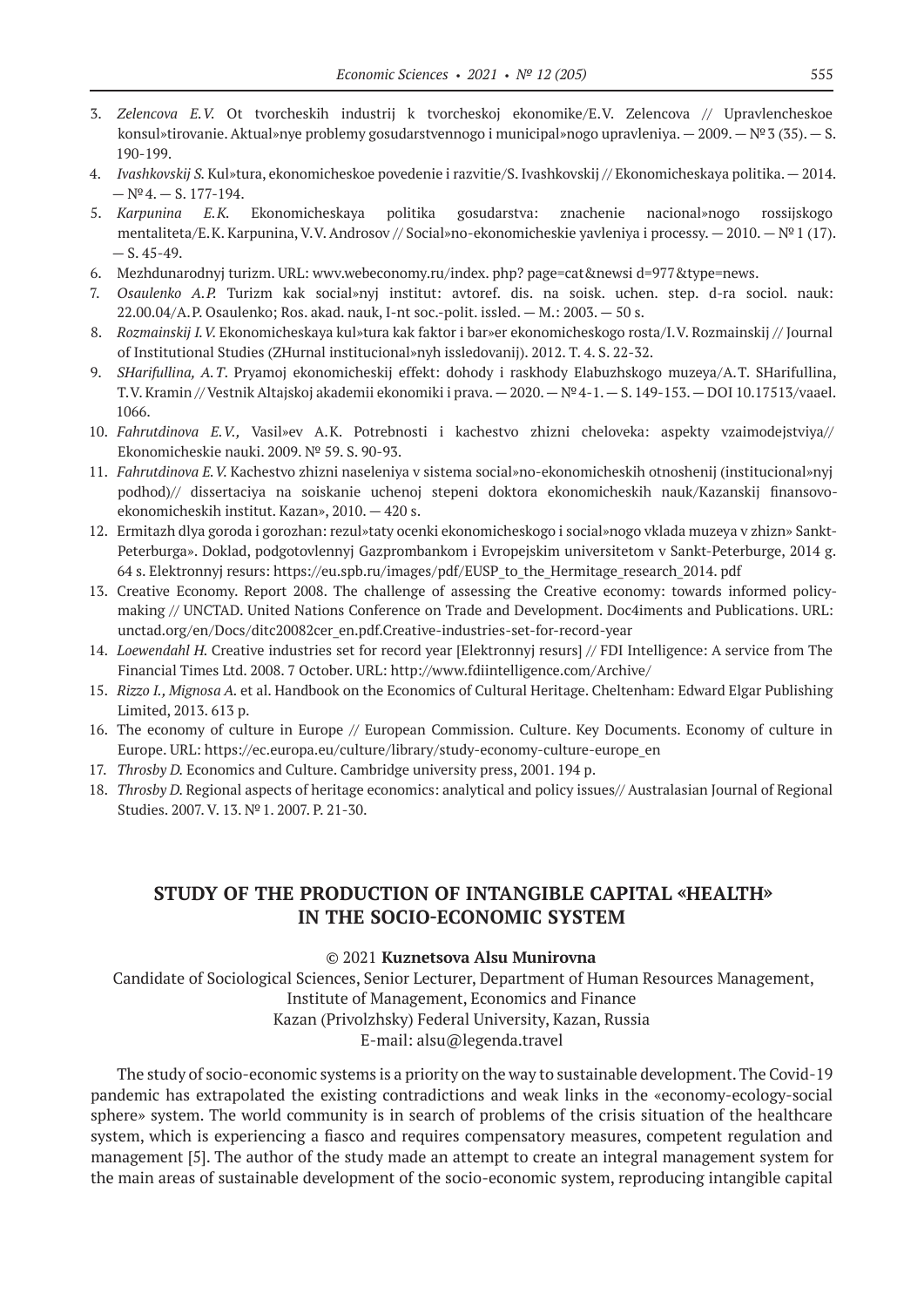that can have a regulatory impact on compensating for failures in the healthcare system with household funds, which has both positive and negative consequences.

The subject of the study is the process of production of intangible capital. The object of the study is the mechanism of formation of the health of citizens. The development of an algorithm for solving the problem of complex reproduction of intangible capital in the socio-economic system, taking into account instability, the crisis phenomena of the Covid-19 pandemic, determines the theoretical and practical significance of the study.

*Keywords: intangible capital, healthcare system, health, sustainable development, human capital, pandemic, capital, resources, socio-economic system.*

#### **References**

- 1. *Kolesnikova Y.S., Fakhrutdinova E.V., Yurkov D.V.*  Attracting and retaining highly qualified specialists to the Republic of Tatarstan // Economic Sciences, 2020, No. 12 (193), pp. 246‑25.
- 2. *Safiullin M.R., Elshin L.*A, *Fakhrutdinova E.V./*The effectiveness of the development of a regional higher school: a qualitative and quantitative analysis (on the example of the Volga Federal District)/Higher School Bulletin. —  $2019. -$  No.  $12. -$  p. 55-61.
- 3. *Fakhrutdinova E.V., Kamasheva A.V., Valeev E.R.* Statistical Analysis of the Differentiation of the Subjects of the Russian Federation by the Quality of Life of the Population // Economic Sciences.  $-2019$ .  $-$  No. 12.  $-$  P. 356-362.
- 4. *Fakhrutdinova E.V., Grudina S.I.* Confidence index as a factor in the sustainability of the reproduction of the region»s intangible capital/E.V. Fakhrutdinova, S.I. Grudina// Kazan economic bulletin. — 2021. — No. 5. — P. 35‑40.
- 5. Global Intangible Finance Tracker (GIFT™)/an annual review of the world»s intangible value/November 2019/[Электронный ресурс https://brandfinance.com/wp-content/uploads/1/gift\_2. pdf

### **FACTORS OF SUSTAINABLE DEVELOPMENT IN THE SYSTEM OF HEALTH FORMATION**

#### © 2021 **Kuznetsova Alsu Munirovna**

Candidate of Sociological Sciences, Senior Lecturer, Department of Human Resources Management, Institute of Management, Economics and Finance Kazan (Privolzhsky) Federal University, Kazan, Russia E-mail: alsu@legenda.travel

> © 2021 **Kamasheva Anastasia Vasilievna** Senior Lecturer, Department of Human Resources Management, Institute of Management, Economics and Finance Kazan (Privolzhsky) Federal University, Kazan, Russia E-mail: as112@list.ru

### © 2021 **Ryzhova Asya Sergeevna** Assistant of the Department of Human Resources Management, Institute of Management, Economics and Finance

Kazan (Privolzhsky) Federal University, Kazan, Russia

E-mail: a.s.ryzhova@yandex.ru

The study is devoted to the analysis of the factors of sustainable development of the health care system and «health» as a structural component of human capital. The author made an attempt to create a new approach to the systematization of the factors that determine the stability of healthcare systems in crisis conditions. The relevance of the study is due to the increased degree of impact of the Covid-19 pandemic on the dynamics of socio-economic processes [9].

The object of the study is the factors that determine the stability of the health care system of the Russian Federation. The subject of the study is the socio-economic relations arising from the actualization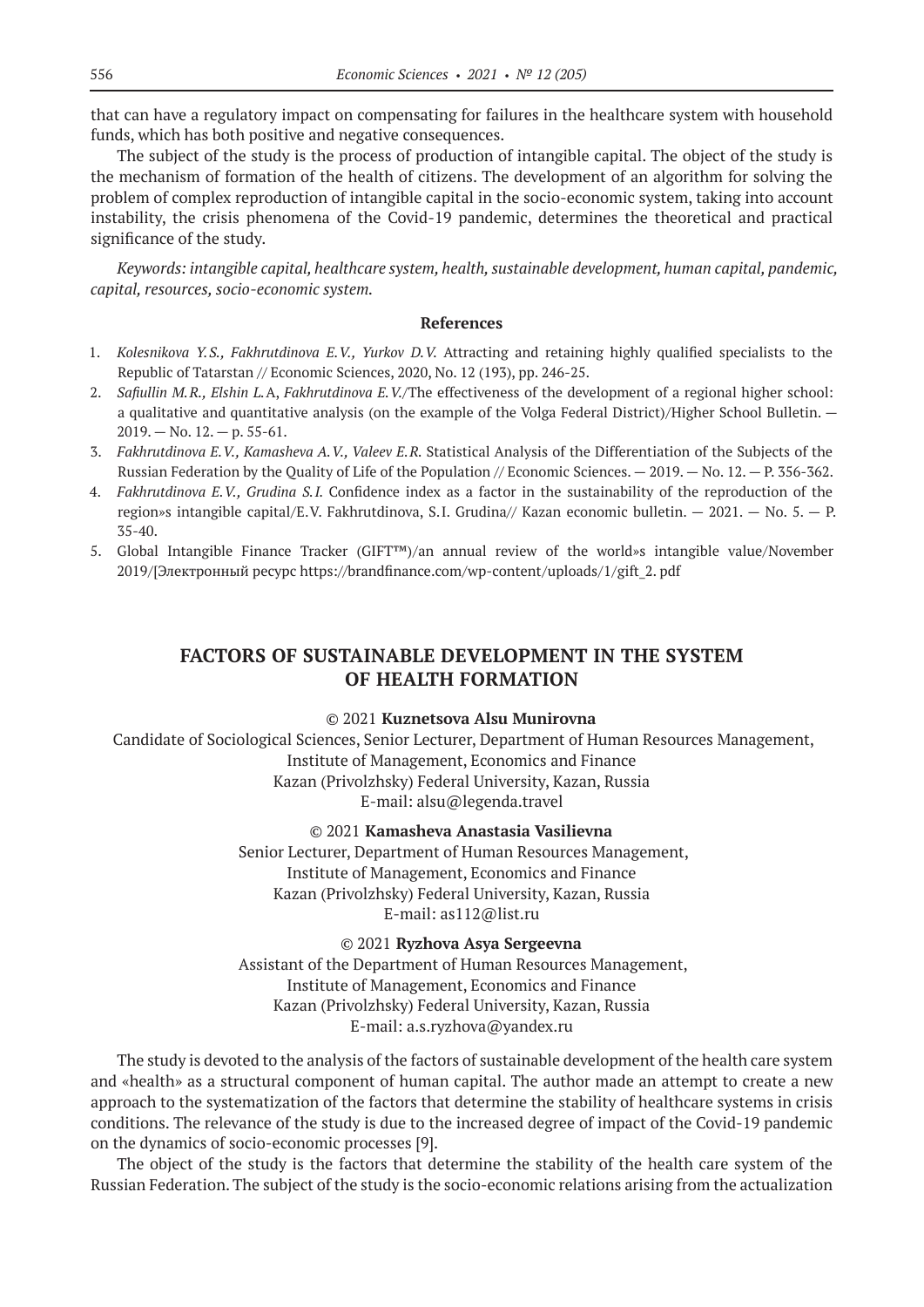of health resources at various stages of the life cycle. The theoretical, methodological and practical significance of the study is due to the development of recommendations for the expanded reproduction of human capital, in particular its forming factor «health».

*Keywords: human capital, healthcare system, healthcare system crisis, health, quality of life, sustainable development, human capital reproduction.*

#### **References**

- 1. *Kolesnikova Y.S., Fakhrutdinova E.V., Yurkov D.V.*  Attracting and retaining highly qualified specialists to the Republic of Tatarstan // Economic Sciences, 2020, No. 12 (193), pp. 246‑25.
- 2. *M.R. Safiullin, L.A. Elshin, E.V. Fakhrutdinova*/The effectiveness of the development of a regional higher school: a qualitative and quantitative analysis (on the example of the Volga Federal District)/Higher School Bulletin. —  $2019. -$  No.  $12. -$  p. 55-61.
- 3. *Fakhrutdinova E.V., Kamasheva A.V., Valeev E.R.* Statistical Analysis of the Differentiation of the Subjects of the Russian Federation by the Quality of Life of the Population // Economic Sciences.  $-2019$ .  $-$  No. 12.  $-$  P. 356-362.
- 4. *Fakhrutdinova E.V., Grudina S.I.* Confidence index as a factor in the sustainability of the reproduction of the region»s intangible capital/E.V. Fakhrutdinova, S.I. Grudina// Kazan economic bulletin. — 2021. — No. 5. — P. 35‑40.
- 5. Regions of Russia. (2020) Socio-economic indicators. 2020: R32 Stat. reset/Rosstat. M, 2020. 1242 pages.
- 6. Federal State Statistics Service http://gks.ru/bgd/regl/b20\_14p/Main. htm
- 7. Global Intangible Finance Tracker (GIFT™)/an annual review of the world»s intangible value/November 2019/[Электронный ресурс https://brandfinance.com/wp-content/uploads/1/gift\_2. pdf
- 8. Information on socio-economic indicators in Russia for the first half of 2021 Moscow: FSGS (Rosstat)/[Electronic resource]. Access mode: https://rosstat.gov.ru/storage/mediabank/centr2k-21. pdf
- 9. World Happiness, Trust and Deaths under COVID-19/*John F.* Helliwell Vancouver School of Economics, University of British Columbia Haifang Huang Associate Professor, Department of Economics, University of Alberta Shun Wang Professor, KDI School of Public Policy and Management Max Norton Vancouver School of Economics, University of British Columbia/[Electronic resource]. Access mode: https://happiness-report. s3.amazonaws. com/2021/WHR+21\_Ch2. pdf

# **ANALYSIS OF THE CURRENT STATE OF THE SPREAD OF INDUSTRY 4.0 TECHNOLOGIES AMONG RUSSIAN INDUSTRIAL COMPANIES**

### © 2021 **Nalbandyan Hayk Gevorgovich**

Senior Lecturer, Department of Management and Innovation, Faculty of Higher School of Management Financial University under the Government of the Russian Federation, Moscow, Russia E-mail: ggnalbandyan@fa.ru

#### © 2021 **Khovalova Tatyana Vladimirovna**

Senior Lecturer, Department of Management and Innovation, Faculty of Higher School of Management Financial University under the Government of the Russian Federation, Moscow, Russia E-mail: tvkhovalova@fa.ru

Today, the introduction of Industry 4.0 technologies is becoming a key factor ensuring the competitiveness of organizations, which leads to a significant transformation of economic sectors. At the same time, according to a study conducted jointly by SAP, Deloitte, and the IR&D Club in late 2020 – early 2021, Russian industrial companies as a whole lag behind the level of the world's best digitalization practices. Within the framework of this study, the key directions of digital transformation of Russian industrial companies were analyzed, as well as the problems hindering this process were identified.

*Keywords: digitalization of industry, digital transformation, industrial companies.*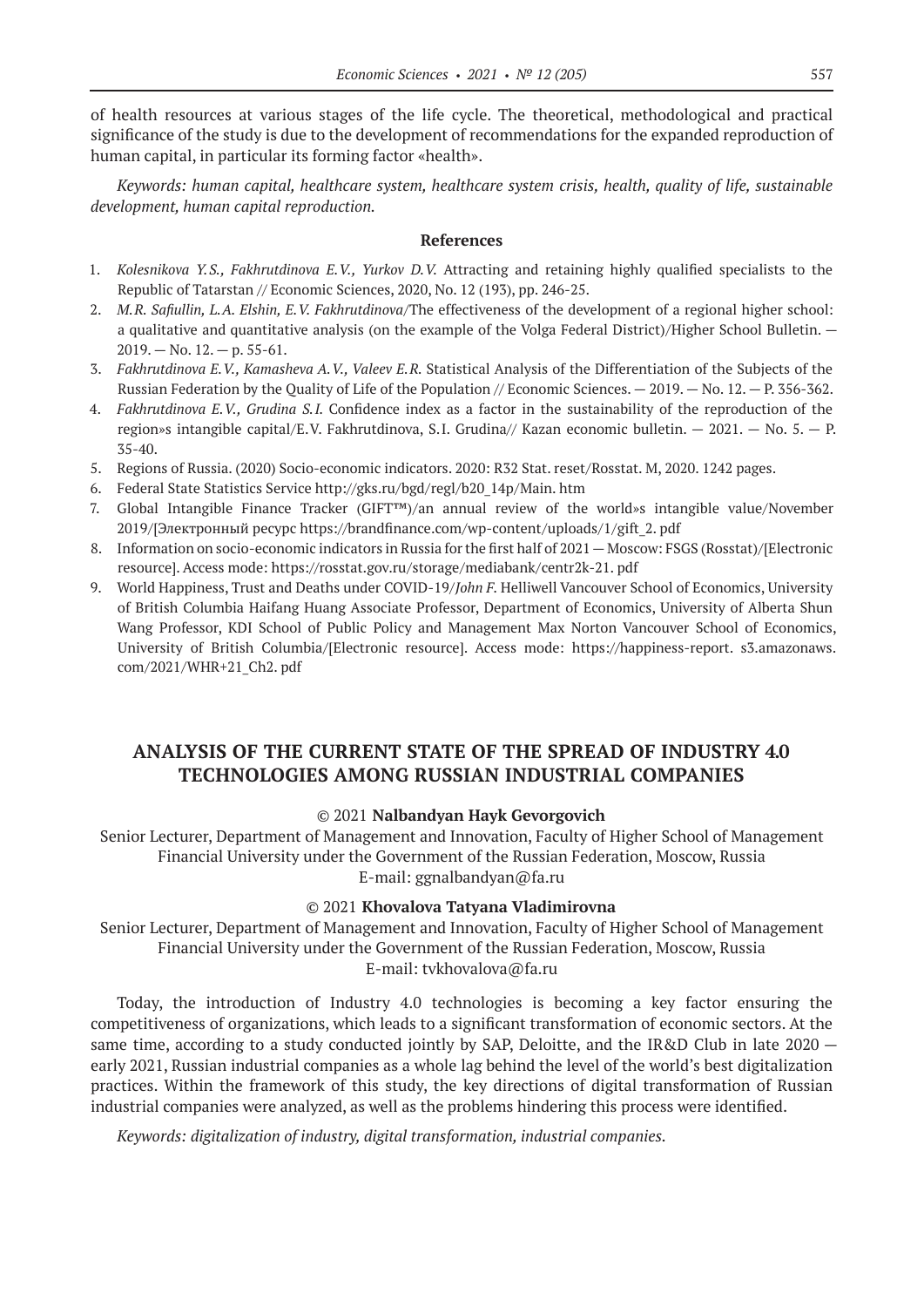# **FEATURES AND FACTORS OF INFORMATION AND COMMUNICATION SECTOR DEVELOPMENT**

© 2021 **Orlov I.Yu.**

candidate of economic sciences, doctoral candidate Kazan (Privolzhsky) Federal University, Kazan, Russia E-mail: snf079@yandex.ru

#### © 2021 **Ibragimov L.G.**

Candidate of Economic Sciences, Associate Professor Kazan branch of the Russian State University of Justice, Kazan, Russia E-mail: Farid.Abdoulganiev@ksu.ru

Currently, there are significant achievements of the global information society in the development of the information and communication technology sector, which is a key tool for economic development based on types of economic activities associated with the production of intended or contributing to the performance of the functions of processing, transmission and display of information based on electronic means of products, including transmission and display of product information.

The paper presents an assessment of the development opportunities for the industry of information and communication technologies in the Russian Federation. It was revealed that the factors of the formation of a favorable institutional environment and the penetration of technologies into all spheres of life (over 80%) have the greatest positive influence. It should be noted that the prospects for the development of the information technology industry directly correlate with the measures of state support for the sectors of the country»s economy. By the end of 2020, a significant increase in the volume of services related to data transmission, access to the Internet on the basis of wired and mobile communications was revealed, ranging from 300 to 600%. At the same time, there was a twofold decrease in the demand for wire telephony and a fivefold reduction in IP-telephony services. at present, the greatest demand is noted for equipment that provides the organization of remote work, such as server and telecommunications equipment aimed at scaling up systems for providing remote access: terminal access, virtual desktop infrastructure, equipment for contact center operators and equipping call centers, laptops, nettops, personal computers, monitors, tablets, mobile routers.

*Keywords: information and communication technologies, information technology industry, activities in the field of telecommunications, ICT production segment, ICT development.*

- 1. *Kefeli I.F.,* Mal»mberg S.A. Informacionnyj potencial gosudarstva kak osnova informacionnogo suvereniteta// Upravlencheskoe konsul»tirovanie. 2019. №1. 2019. S. 29‑39.
- 2. *Sychanina S.N.,* S*Hichiyah R.A.* Programmno-celevoe upravlenie: genezis i tendencii razvitiya// Nauchnyj vestnik YUzhnogo instituta menedzhmenta. 2013. №4. S. 37‑42. S. 41.
- 3. *Tayurskaya I.S.* Ocenka informacionnogo potenciala promyshlennosti regiona// Vestnik fakul»teta upravleniya Sankt-Peterburgskogo gosudarstvennogo ekonomicheskogo universiteta. Vypusk №1. Aprel» 2017. S. 315‑319.
- 4. *Fahrutdinova E.V.* Dialektika potrebnostej cheloveka// Ekonomicheskie nauki. 2009. № 57. S. 43‑47.
- 5. *Habib M.D., Teplyakova M.*  YU., *Krasnov E.V.*  Sostoyanie finansirovaniya nauchnyh issledovanij v Rossijskoj Federacii na sovremennom etape//Vestnik universiteta. 2019. №5. S. 151‑158.
- 6. *Adamides E., Karacapilidis N.* Information technology for supporting the development and maintenance of open innovation capabilities // Journal of Innovation and Knowledge, 2020, 5 (1), pp. 29‑38.
- 7. *Adam I.O.* ICT development, e-government development, and economic development: Does institutional quality matter? // Information Technologies and International Development, 2020, (16), pp. 1-19.
- 8. *Kozłowski M., Brzozowska-Rup K.,* Piotrowska-Piątek, A. Information and Communication Technologies in food and accommodation sector in EU countries: Sticker or challenge for tourism development? // Technological Forecasting and Social Change, 2021, 171, 120941
- 9. *Sinkovics R. R.,* Sinkovics, N. The Internet and international marketing from trigger technology to platforms and new markets // International Marketing Review, 2020, 37 (3), pp. 437‑446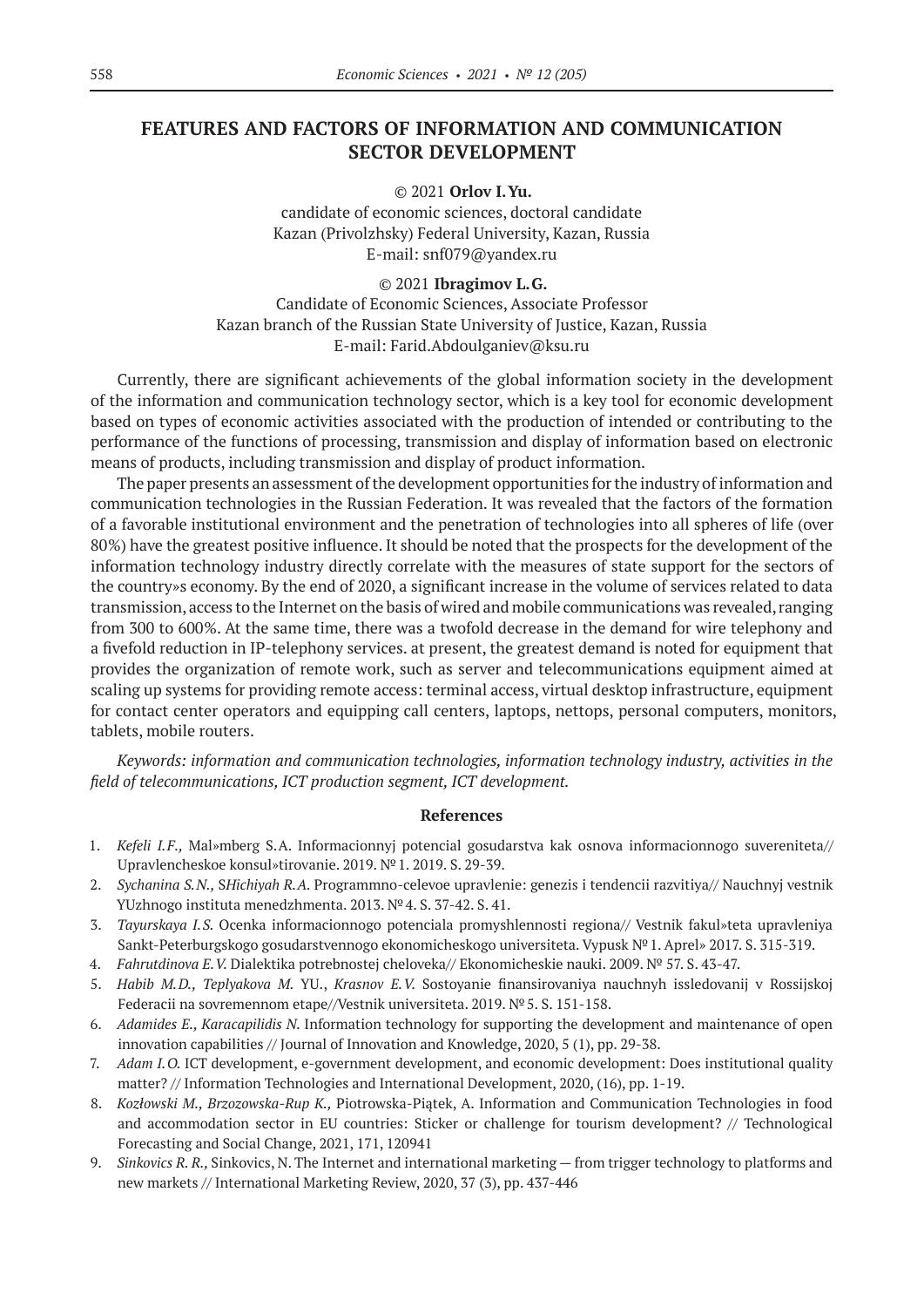- 10. *Stone M.,* Aravopoulou, E., Stott, R.,…Foss, B., Machtynger, L. The evolution of business models of information and communication technology suppliers // Bottom Line, 2021, 34 (1), pp. 1‑19.
- 11. *Fakhrutdinova E.V., Kolesnikova J.S., Fakhrutdinov R.M., Yagudin R.H.* Shadow economy in Russia// Mediterranean Journal of Social Sciences. 2015. T. 6. №1 S3. S. 67‑72.
- 12. Fakhrutdinova E., Severyanov O., Shigabutdinov A., Fakhrutdinov R. Life Science Journal. 2014. T. 11. № 6s. S. 442-447.

# **SPECIFICITY OF FORMAL ANALYTIC METHODS APPLICATION ON RUSSIAN STOCK MARKET**

© 2021 **Pashkeev Anatoly Viktorovich**

Post-graduate student of the Institute of Management, Economics and Finance Kazan (Volga Region) Federal University, Kazan, Russia E-mail: avpsciencee@gmail.com

In this article we examine the conditions determining the possibility of application of formal analytic methods designed for highly efficient developed markets on the Russian stock market. We define specific features of modern Russian stock market to be considered by stock market analytics.

*Keywords: stock market, market efficiency, investment analysis*

# **MODERNIZATION PROCESSES IN THE REGIONAL ECONOMY AS A PROBLEM OF ELITE CONSENSUS**

### © 2021 **Poltorikhina Svetlana Valerievna**

Candidate of Economic Sciences, Associate Professor, Head of the Department of Finance and Credit Kazan Innovative University named after V.G. Timiryasova (IEUP), Kazan, Russia E-mail: poltoryhina.s.v@mail.ru

The article shows the role of the processes of modernization of the region»s economy in the context of achieving consensus among the ruling elites in it. The inconsistency of the very concept of modernization is established, its signs are formulated. The integrity of the processes of formation and change of technological patterns is characterized, the ratio of modernization dynamics in the economy with the change of technological patterns is determined.

*Keywords: modernization, modernization dynamics, technological structure, state innovation policy, rationalization, sociocultural dynamics, innovation activity, economic growth, economic development, Vitruvian man.*

# **INSTITUTIONAL REGULATION OF INTERACTION BETWEEN PARTICIPANTS IN HOUSING RELATIONS IN THE RUSSIAN FEDERATION**

© 2021 **Salakhova Z.R.**

Assistant Professor, Department of Human Resources Management, Institute of Management, Economics and Finance Kazan Federal University, Kazan, Russia E-mail: zarinasalakhova@mail.ru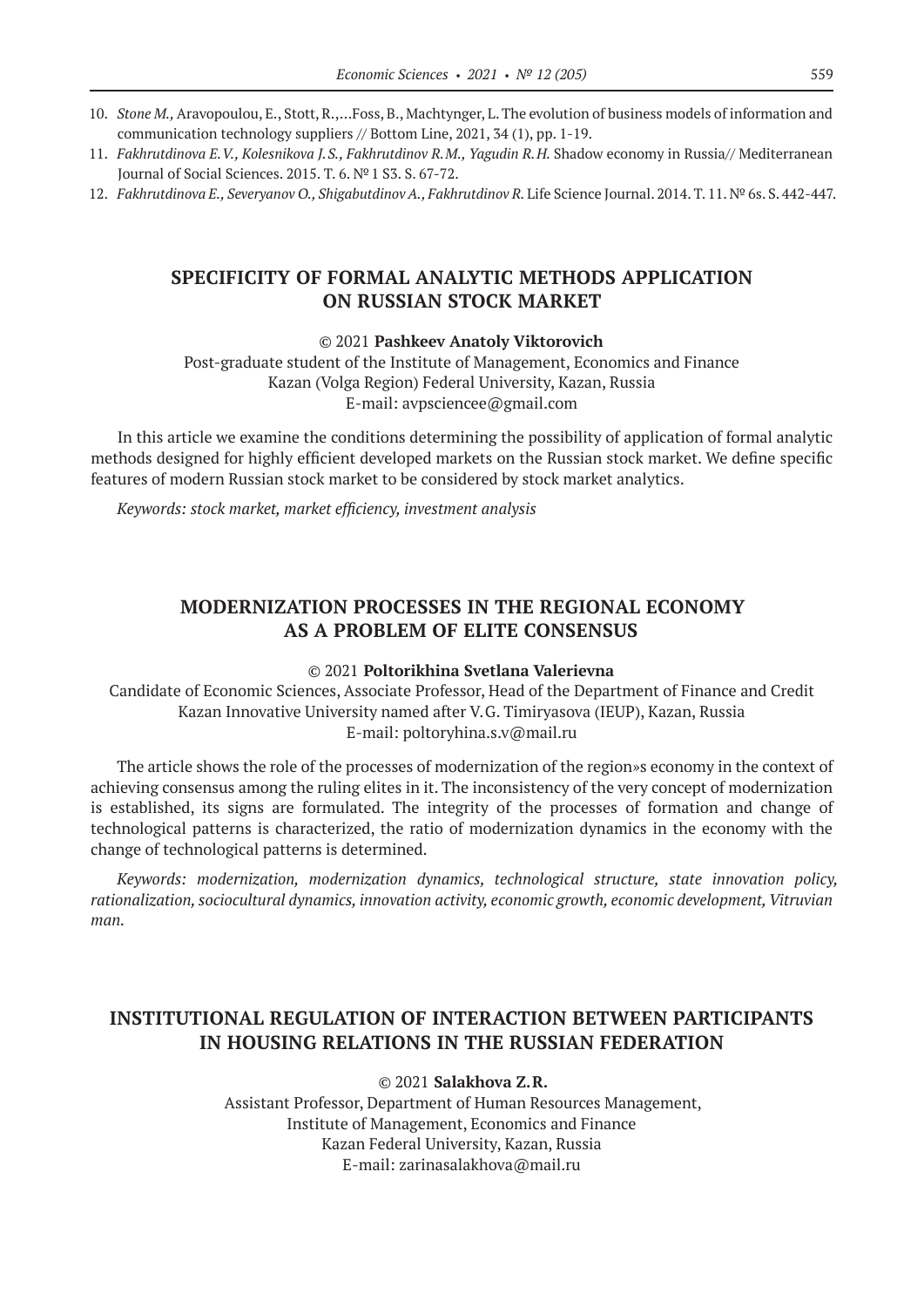The article analyzes the institutional regulation of the interaction between the participants in housing relations that form the housing stock in Russia. The role, rights and obligations of each subject of these relations in the process of forming the housing stock of the Russian Federation are considered.

*Keywords: housing relations, housing stock, apartment buildings, developers, equity construction, escrow accounts, utility providers, management organizations*

# **DEVELOPMENT OF INTERNET MARKETING IN PANDEMIC CONDITIONS ON THE EXAMPLE OF DIY HYPERMARKET OBI**

#### © 2021 **Sapegina Karina Ziad**

Post-graduate student of the Higher School of Service and Trade of the Institute of Industrial Management, Economics and Trade Peter the Great St. Petersburg Polytechnic University, St. Petersburg, Russia E-mail: sapegina.k@edu.spbstu.ru

The article is devoted to the analysis of the development of Internet marketing in the context of a pandemic on the example of the federal DIY trade chain Obi. The analytics on the dynamics of the development of e-commerce sales in the regional market of St. Petersburg, as well as in Russia as a whole, is presented. The article discusses the reasons that provoked a sharp shift in the views of retail chains on online trading. Also analyzed are the modern marketing tools used by the OBI for the development of an online store and a mobile application.

*Keywords: retail chains, online marketing, digital environment, email newsletters, social networks.*

### **CLUSTER AS A METHOD OF EFFECTIVE MANAGEMENT**

© 2021 **Safiullin Lenar Nailevich** doctor of economic sciences, professor Center for Advanced Economic Research of the Academy of Sciences of the Republic of Tatarstan, Kazan, Russia E-mail: lenar\_s@mail.ru

© 2021 **Guliyev Emin Anvar-Ogly**

Azerbaijan University of Tourism and Management, Baku, Azerbaijan E-mail: eminquliyev. 1977@mail.ru

Modern economic realities require the formation of competitive advantages in ensuring the continuity of economic development. Theoretical and practical analysis confirms that this can be achieved by implementing a cluster strategy. Clusters create opportunities to increase the potential of their subjects, to ensure their effective and high-quality activities. And this, in turn, directly affects the competitiveness of the national economy. Ensuring the continuity and competitiveness of the activities of economic entities depends on the correct definition of their management strategies. Increasing the sustainability and efficiency of the cluster members» activities can be achieved by increasing labor productivity and production efficiency. At the same time, it is necessary to take into account the geographical proximity of enterprises operating in a comfortable logistics environment, the coordination of joint activities between enterprises, the formation of partnerships between enterprises, etc. important factors increase the efficiency of enterprise management.

*Keywords: local production systems, territorial production cluster, innovation activity, competitiveness of the region, cluster policy.*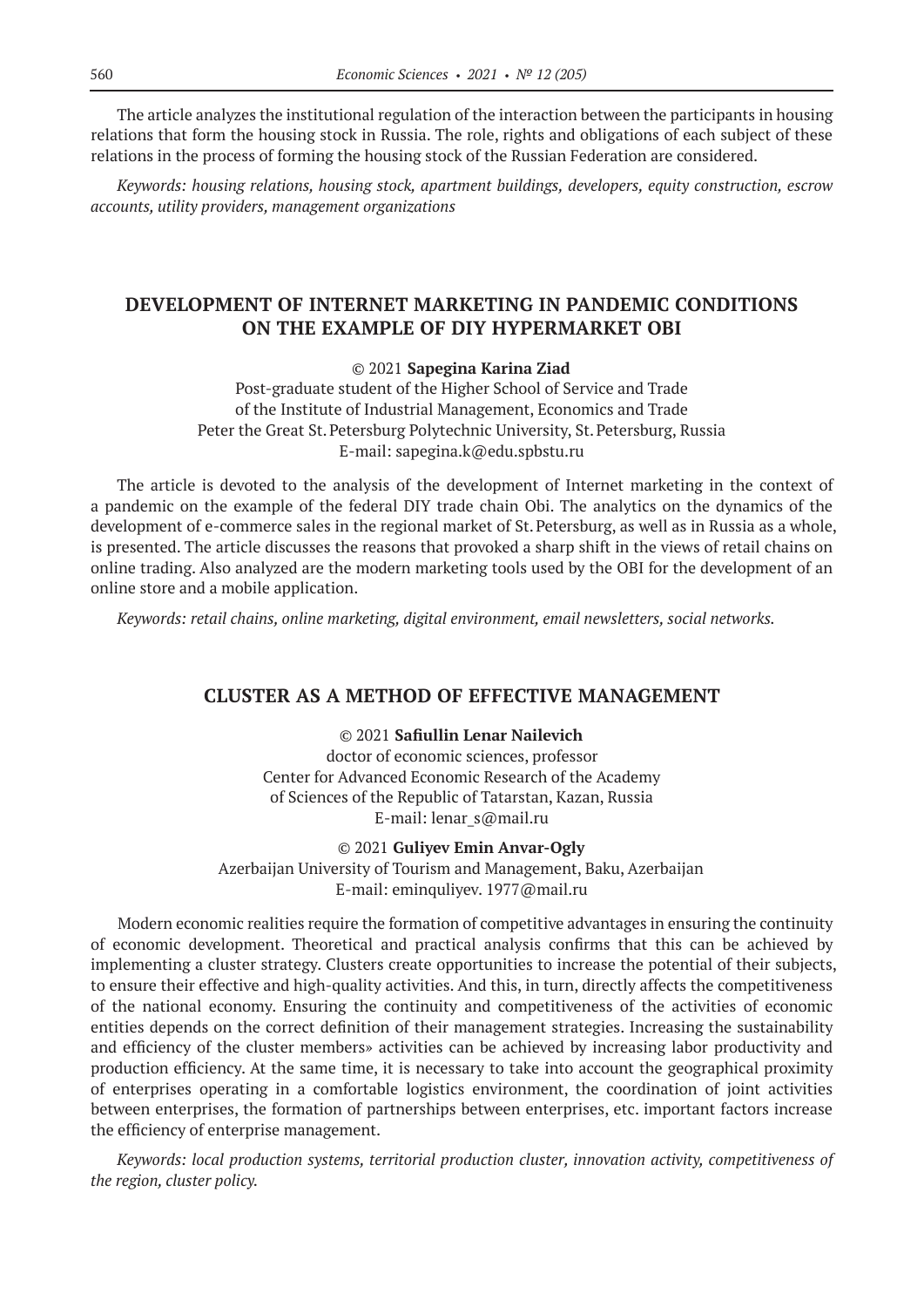# **DYNAMIC INDICATORS OF AN ORGANIZATION IN INNOVATION RISK MANAGEMENT AT DIFFERENT STAGES OF THE INNOVATION LIFE CYCLE**

© 2021 **Syrova Tatiana Nikolaevna** Lecturer at the Department of Management Samara State University of Economics, Samara, Russia E-mail: Ts260679@yandex.ru

The article analyzes the main approaches to defining the life cycle of innovations, considers the characteristics of each stage of the life cycle and determines the degree of significance of the risks of innovation, both in making decisions on the development of innovations and in achieving the set goals of innovation. To ensure the stability of the result of innovation, the main dynamic indicators of the activity of an innovative organization and methods for their management and interaction are proposed for consideration, the question of the strategic nature of the organization of the process of innovation is raised.

*Keywords: innovation, innovation activity, innovation life cycle, innovation management, innovation risk, innovation risk management, dynamic indicators of innovation activity*

### **PROBLEMS AND PROSPECTS OF INNOVATIVE ENTREPRENEURSHIP IN RUSSIA**

### © 2021 **Udaltsova N.L.**

Candidate of Economic Sciences, Associate Professor of the Department of Management Financial University under the Government of the Russian Federation, Moscow, Russia E-mail: NLUdaltsova@fa.ru

The article presents arguments in favor of the expediency of the transition of the Russian economy from a conservative to an innovative, socially oriented development pattern. A brief description of the general innovation activity in Russian entrepreneurship is presented. A number of problems have been formulated that hinder the development of business in the country and hinder the rational use of resources. The most famous innovative companies in Russia that are actively working with intellectual property and open innovations are considered.

*Keywords: entrepreneurship, innovation, technology*

### **TRANSFORMATION OF THE CATEGORY OF QUALITY OF LIFE OF THE POPULATION DURING THE COVID-19 PANDEMIC**

© 2021 **Fakhrutdinova Elena Valerievna** Doctor of economic sciences, Professor Kazan Federal University, Kazan, Russia E-mail: efahr@mail.ru

The article examines the impact of the COVID-19 pandemic on the quality of life of the population. The category of quality of life of the population is supplemented with new elements that are analyzed. The dynamics of the development of the elements of the quality of life of the population is considered and its new elements are identified. The indicators of the health of the population and the labor market since the beginning of 2020, i. e. since the start of the COVID-19 pandemic.

*Keywords: quality of life of the population, pandemic, COVID-19, elements of quality of life, human capital, coronavirus infection.*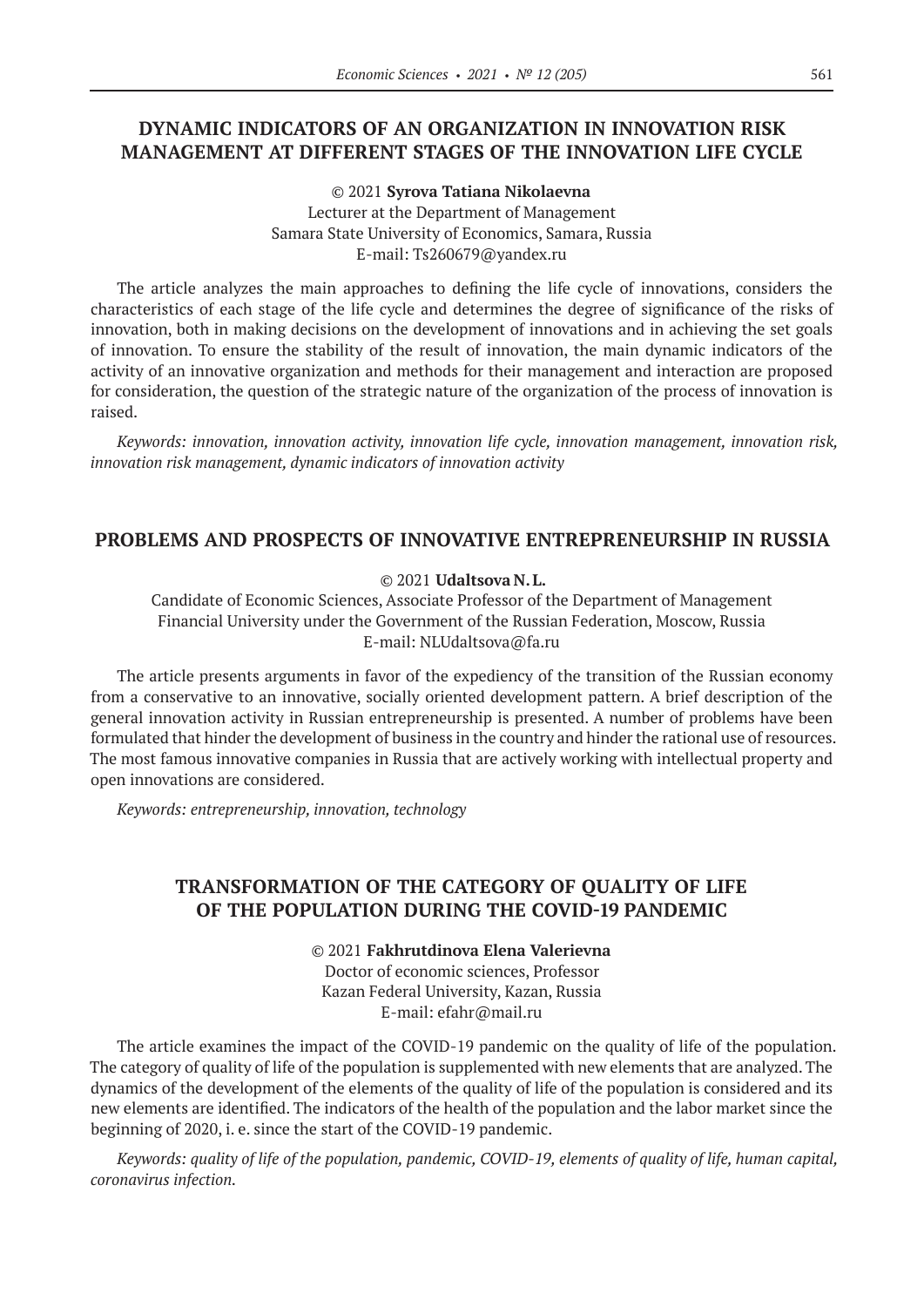### **INTANGIBLE CAPITAL AS THE BASIS FOR THE TRANSFORMATION OF THE REGION**

© 2021 **Fakhrutdinova Elena Valerievna** Doctor of economic sciences, Professor Kazan Federal University, Kazan, Russia E-mail: efahr@mail.ru

© 2021 **Grudina Svetlana Igorevna** Candidate of Economic Sciences, Associate Professor Kazan Federal University, Kazan, Russia E-mail: switki@yandex.ru

The article is devoted to the theoretical aspects of the study of intangible capital as a potential basis for the transformation of regional socio-economic systems. The relevance of the article is due to the increased need to study the crisis of managing socio-economic processes, in the center of which is an economic entity, «economic man» manifests itself in a new digital environment that requires an in-depth study of the properties of the «new reality», supplemented by digital, Internet resources. The increase in the aggressiveness of the external business environment was exacerbated by the Covid-19 pandemic, the search for effective tools to combat which is a top priority for most countries at the present stage [6]. The study contributes to the development of the theory of intangible capital as a factor in the transformation of the socio-economic system, finding a strategy for resonantly overcoming the management crisis.

The authors clarified and supplemented the interpretation of intangible capital as a resource for transforming the system, which makes it possible to more accurately predict scenarios for the sustainable development of the region. The implementation of the proposals formulated by the authors on the reproduction of intangible capital will make it possible to neutralize the negative consequences of the management crisis, reduce the costs of entropy, which determines the relevance, theoretical, methodological and practical significance of the study. The object of the study is the total intangible capital of the regional socio-economic system, potentially contributing to its evolution. The subject of the study is the socioeconomic relations that arise in the process of production, use and conversion of capital at various stages of the life cycle.

*Keywords: intangible capital, management system, management system crisis, information, region, socioeconomic system, sustainable development, resonant management.*

- 1. *Grudina S.I.* Nonlinear methods for studying the intangible capital of regions // *Grudina S.I., Podgornaya A.I.* // Kazan Economic Bulletin, No. 4 (48) 2020., pp. 51‑56.
- 2. *Grudina S.I.* Theory of development of entropy of regional socio-economic systems // «Kazan Economic Bulletin».  $2021.$  No. 3 (53) – S. 24-28.
- 3. *Kolesnikova Y.S., Fakhrutdinova E.V., Yurkov D.V.* Attracting and retaining highly qualified specialists to the Republic of Tatarstan // Economic Sciences, 2020, No. 12 (193), pp. 246‑25.
- 4. *M.R. Safiullin, L.A. Elshin, E.V. Fakhrutdinova*/The effectiveness of the development of a regional higher school: a qualitative and quantitative analysis (on the example of the Volga Federal District)/Higher School Bulletin. —  $2019. -$  No.  $12. -$  p. 55-61.
- 5. Fakhrutdinova E.V., Kamasheva A.V., Valeev E.R. Statistical Analysis of the Differentiation of the Subjects of the Russian Federation by the Quality of Life of the Population // Economic Sciences.  $-2019$ .  $-$  No. 12.  $-$  P. 356-362.
- 6. *Fakhrutdinova E.V., Grudina S.I.* Confidence index as a factor in the sustainability of the reproduction of the region»s intangible capital/E.V. Fakhrutdinova, S.I. Grudina// Kazan economic bulletin. — 2021. — No. 5. — P. 35‑40.
- 7. *Grudina S. Methodologikal aspects of investment risk management in the region/S. Grudina, A. Podgornaya //* International Journal of Engineering Research and Technology ISSN: 0974‑3154 Volume 13, Number 12 (2020), pp. 4417‑4420.
- 8. Global Intangible Finance Tracker (GIFT™)/an annual review of the world»s intangible value/November 2019/[Электронный ресурс https://brandfinance.com/wp-content/uploads/1/gift\_2. pdf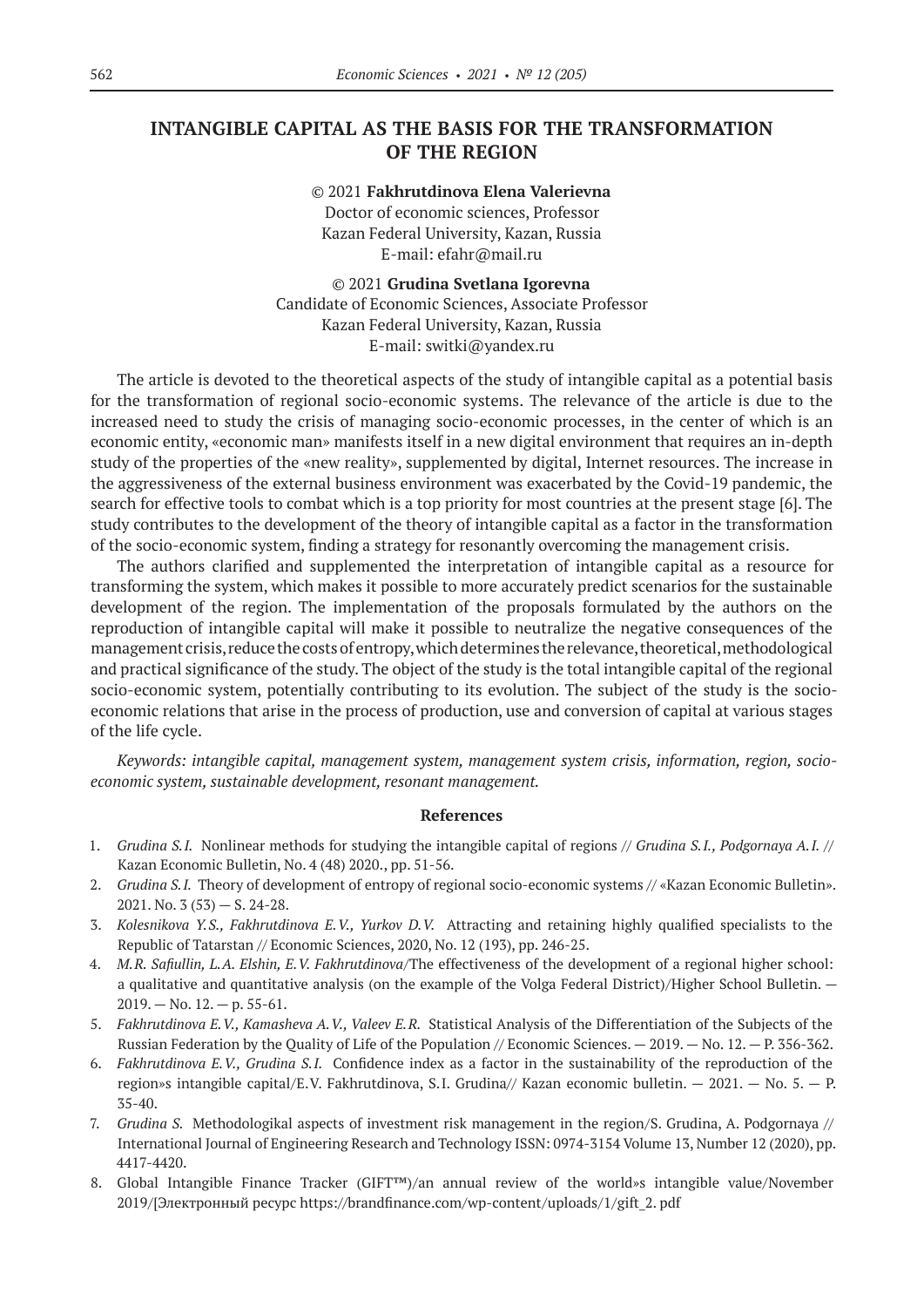### **SIGNS OF THE DEVELOPMENT OF REGIONAL SOCIO-ECONOMIC SYSTEMS**

© 2021 **Fakhrutdinova Elena Valerievna** Doctor of economic sciences, professor Kazan (Privolzhsky) Federal University, Russia, Kazan E-mail: efahr@mail.ru

© 2021 **Grudina Svetlana Igorevna** Candidate of Economic Sciences, Associate Professor Kazan (Privolzhsky) Federal University, Russia, Kazan E-mail: switki@yandex.ru

© 2021 **Ivanov Sergey Evgenievich** Lecturer, Department of Service and Tourism Volga Academy of Physical Culture, Sports and Tourism, Kazan, Russia

Modern conditions for the development of any socio-economic system, both within the Russian Federation and on a global scale, are characterized as «turbulent» or unstable, as evidenced by a large number of scientific publications devoted to the study of management in the conditions of transformation of socio-economic systems, instability, paradigm shift control [1]. The constructiveness of managing the development of the regional socio-economic system requires a preventive response to weak signals, indicators of changes throughout the entire volume of the regional space. The classification of signs of the development of regional socio-economic systems, supplemented by the authors, will more accurately form a managerial impulse to strengthen the balance and sustainability of regional development, which determines the relevance, theoretical, methodological and practical significance of the study. The object of the study is the intangible capital of the region as an indicator of the infrastructure that forms trust and socio-economic stability in the region. The subject of the study is the socio-economic relations regarding the reproduction of intangible capital in the regional socio-economic system.

*Keywords: intangible capital, region, socio-economic system, infernal development, trust index, sustainable development, instability, management.*

- 1. *Grudina S.I.* Theory of development of entropy of regional socio-economic systems // «Kazan Economic Bulletin».  $2021.$  No. 3 (53) – S. 24-28.
- 2. *Grudina S.I.* (2020) Nonlinear methods for studying the intangible capital of regions // *Grudina S.I., Podgornaya A.I.*  //Kazan Economic Bulletin, No. 4 (48) 2020., pp. 51‑56.
- 3. *Kolesnikova Y.S., Fakhrutdinova E.V., Yurkov D.V.*  Attracting and retaining highly qualified specialists to the Republic of Tatarstan // Economic Sciences, 2020, No. 12 (193), pp. 246‑250.
- 4. *Kolesnikova Y.S.* Estimation of intangible capital of countries: methodology and comparative characteristics//I Russian-Iranian Sociological Forum. Collection of theses of the reports of the participants of the forum. Moscow, 2020, pp. 314‑324
- 5. *Reshetnikova I.I.* Reputational capital as a factor in ensuring the competitiveness of Russian business: theory, methodology for studying the problem of formation and management in the context of globalization of markets. Diss. doctor. economic sciences, 2011.
- 6. *Stolyar V.Y.* Trust as a phenomenon of socio-economic reality. Diss. cand. Phil. Sciences, 2008.
- 7. *Grudina S.* Methodologikal aspects of investment risk management in the region/S. Grudina, A. Podgornaya // International Journal of Engineering Research and Technology ISSN: 0974‑3154 Volume 13, Number 12 (2020), pp. 4417‑4420.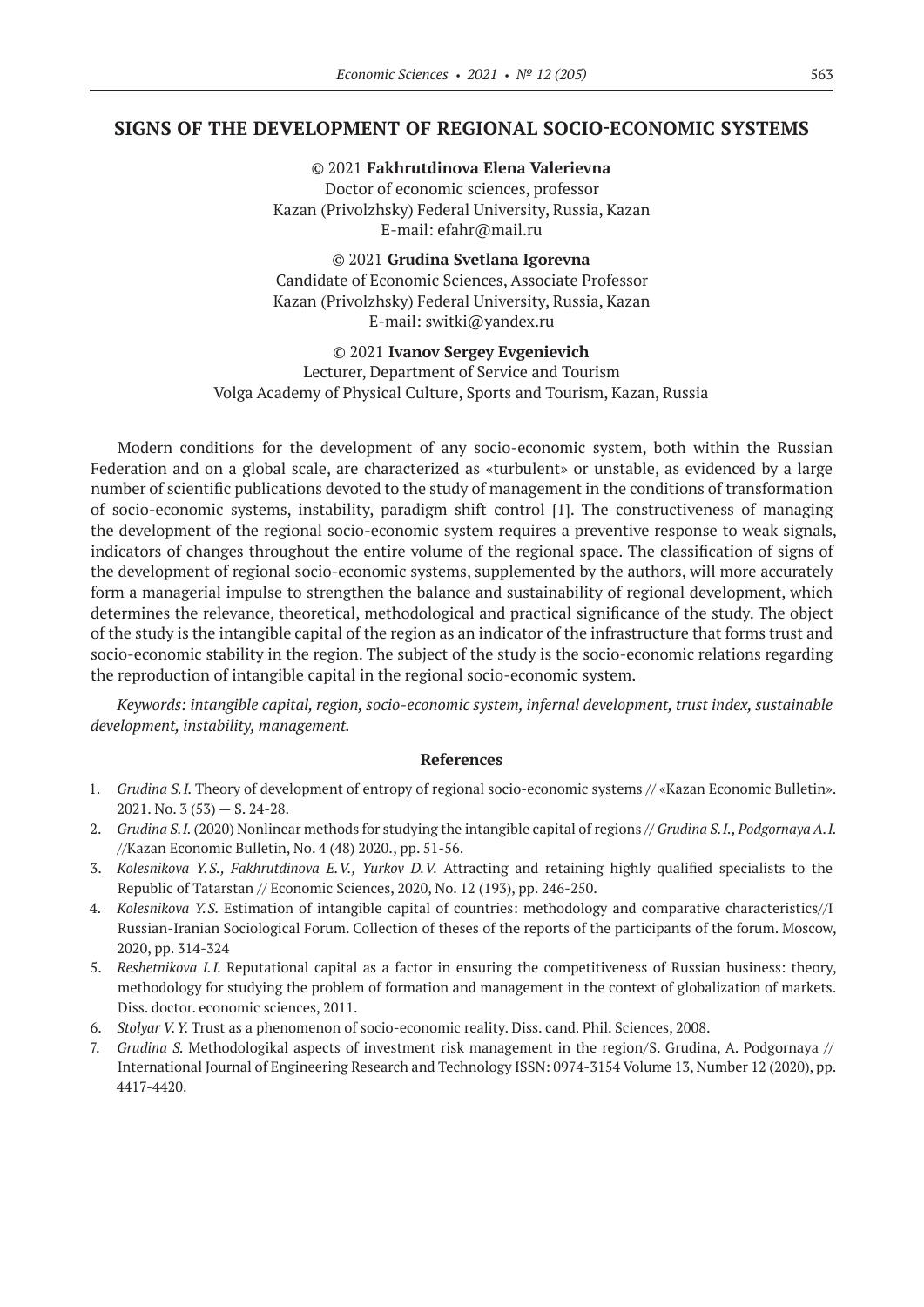### **PLANNING AND MANAGEMENT: EXPERIENCE, TRENDS, PROSPECTS**

© 2021 **Fomenko Natalya Mikhailovna**

Doctor of Economics, Professor of the Department of Management Theory and Business Technologies Russian Economic University named after G.V.Plekhanov, Moscow, Russia E-mail: fnata77@mail.ru

### © 2021 **Zhuravlev Pavel Viktorovich**

Doctor of Economics, Professor of the Department of Management Theory and Business Technologies Russian Economic University named after G.V.Plekhanov, Moscow, Russia E-mail: pzhurav@mail.ru

#### © 2021 **Busalova Aglaya Dmitrievna**

Assistant of the Department of Management Theory and Business Technologies Russian Economic University named after G.V.Plekhanov, Moscow, Russia Е-mail: Busalova.AD@rea.ru

This article analyzes research in the field of planning and management. The evolution of the concept of «management» is considered on the basis of the analysis of interpretations of the concept by domestic researchers. The authors also present a research methodology that has been practically tested on the articles of domestic scientists posted in the scientific electronic library Elibrari.ru. As a result of the analysis, six main areas of scientific research in the field of organization, planning and management were identified, the period of the greatest publication activity of domestic research and the citation of articles was determined, and the prospects for the development of management science were determined.

*Keywords: management, planning, organization, field of study, modern management*

# **ON THE ISSUE OF ENSURING PERSONNEL SECURITY IN HUMAN RESOURCE MANAGEMENT IN ORGANIZATIONS OF VARIOUS FORMS OF OWNERSHIP**

© 2021 **Shakiryanova Alsu Ildarovna**

Candidate of Economic Sciences, Associate Professor of the Department of Human Resource Management Kazan Federal University, Kazan, Russia E-mail: alsu.shakiryanova@yandex.ru

© 2021 **Zhelaeva Daria Igorevna**

postgraduate student of State Budgetary Institution «Center for Advanced Economic Research of the Academy of Sciences of the Republic of Tatarstan», Kazan, Russia E-mail: dkananuha@mail.ru

> © 2021 **Khalikov Artem Lenarovich** Assistant of the Department of Human Resource Management Kazan Federal University, Kazan, Russia E-mail: artkzn16@gmail.com

The relevance of the article lies in the fact that in modern conditions of development of economic relations, the issues and problems of personnel security of the organization are typical for each organization. Solving the tasks of organizing personnel security requires execution and is relevant not only in a crisis economy, moreover, their importance increases in a developing and stable economic environment. The article deals with the issues of content disclosure, the study of aspects of the organization»s personnel security, as well as the principles of ensuring personnel security in the organization.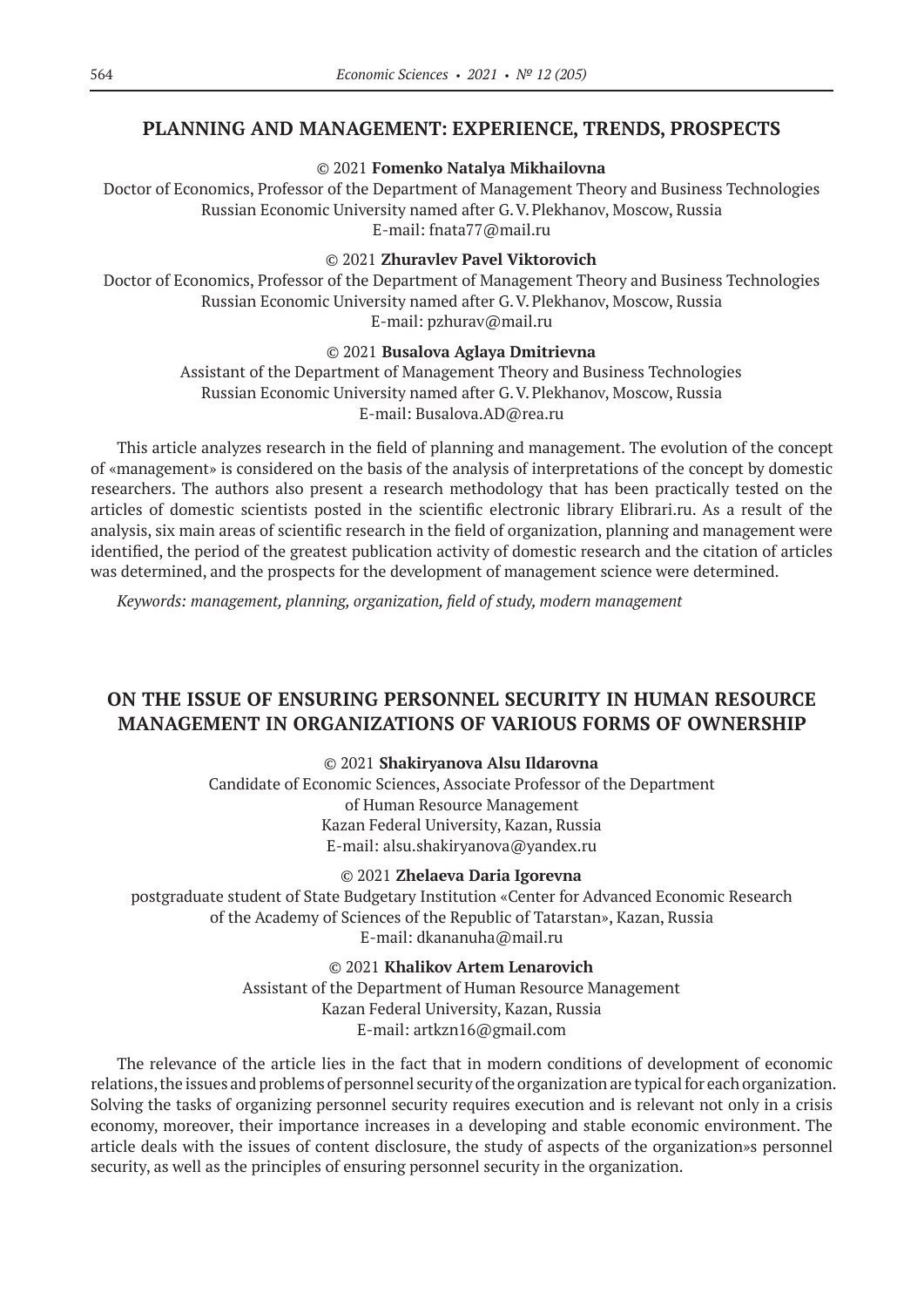*Keywords: personnel security, personnel management, human resource management, personnel potential, enterprise personnel security problems, personnel security threat processes, personnel risks, ways to improve personnel personnel security, principles of personnel security, personnel policy.*

### **TO THE QUESTION OF MANAGING THE COMPETITIVENESS OF THE PERSONNEL OF THE ENTERPRISE**

#### © 2021 **Shakiryanova Alsu Ildarovna**

Candidate of Economic Sciences, Associate Professor of the Department of Human Resource Management Kazan Federal University, Kazan, Russia E-mail: AIShakiryanova@kpfu.ru

#### © 2021 **Fatkhullin Albert Rashitovich**

Candidate of Economic Sciences, Assistant of the Department of Human Resources Management Kazan Federal University, Kazan, Russia E-mail: 2512252@gmail.com

#### © 2021 **Mukhametshin Damir Faridovich**

Candidate of Economic Sciences, Associate Professor of the Department of Human Resources Management Kazan Federal University, Kazan, Russia Е-mail: DFMuhametshin@kpfu.ru

The relevance of the article lies in the fact that in modern conditions of the development of economic relations, competition between enterprises of all forms of ownership is increasing at an intensive pace. One of the factors of production is labor resources. According to experts, it is important to take into account the correlation between the competitiveness of labor resources and the estimated results of the enterprise. In the context of the globalization of economic relations, the management of the competitiveness of labor resources is a success factor.

*Keywords: management, personnel, competitiveness of the enterprise, management of competitiveness of labor resources, problems of competitiveness of the enterprise, ways to increase the competitiveness of personnel, factors of competitiveness of personnel, quality of personnel.*

# **THREAT FACTORS AND APPROACHES TO THEIR MANAGEMENT IN THE IMPLEMENTATION OF THE PERSONNEL POLICY OF THE STATE (MUNICIPAL) SERVICE**

#### © 2021 **Yurkov Dmitry Vasilievich**

Doctor of Economics, Associate Professor, Department of Human Resource Management Kazan Federal University, Kazan, Russia E-mail: yd72@mail.ru

### © 2021 **Shakiryanova Alsu Ildarovna**

Candidate of Economic Sciences, Associate Professor of the Department of Human Resource Management Kazan Federal University, Kazan, Russia E-mail: AIShakiryanova@kpfu.ru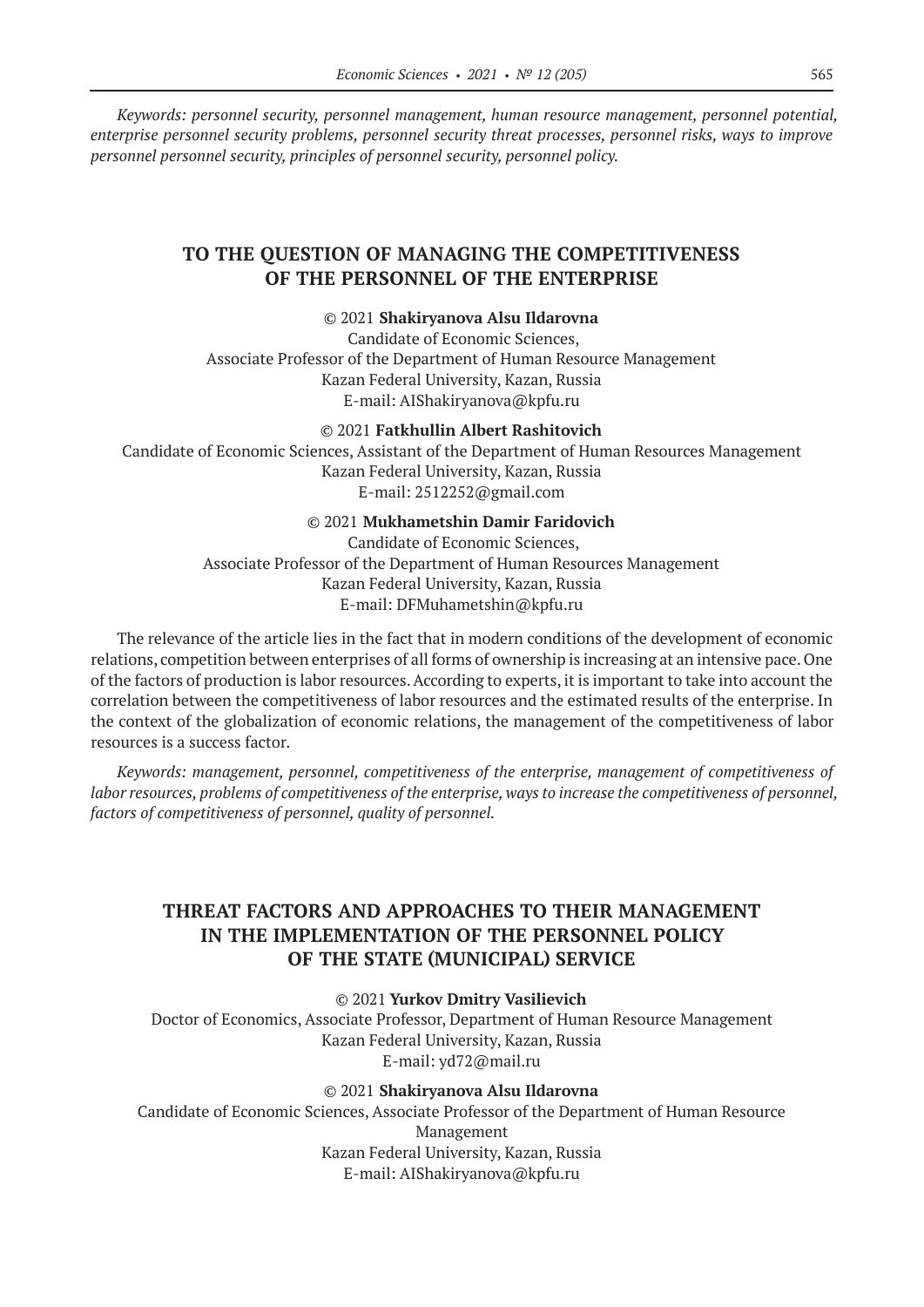The relevance of the article lies in the fact that in modern conditions of the development of economic relations, issues and problems of personnel policy are paramount and always significant. The improvement of personnel policy, its monitoring, and updating in accordance with the changing economic situation require consideration and consideration of a number of individual processes and elements of the human resource management system, both in a crisis, in a developing, and in a stable economic environment. The article discusses the issues of disclosure of the content, the study of aspects of the personnel policy of the organization, as well as the principles of ensuring personnel security on the example of the state municipal service.

*Keywords: personnel security, personnel management, human resources management, personnel potential, problems of personnel policy, personnel risks, ways to improve personnel security, deviant behavior, recruitment, personnel policy, public service, state (municipal) service.*

### **IMPLEMENTATION OF INNOVATIVE PROJECTS WITHIN THE FRAMEWORK OF EURASIAN INTEGRATION IN THE CONDITIONS OF TURBULENCE**

© 2021 **Yagudin Ramil Khaevich** Doctor of Medical Sciences, Candidate of Economic Sciences, Associate Professor of the Higher School of Business Kazan Federal University, Kazan, Russia E-mail: rh65@mail.ru

© 2021 **Shigapova Aliya Aidarovna**

Postgraduate student Institute of Management, Economics and Finance Kazan Federal University, Kazan, Russia E-mail: anurgatina@inbox.ru

The article outlines the modern benchmark of the Eurasian Economic Union to increase the level of innovative development in economic turbulence conditions. The author examines the mechanisms and institutions aimed at the implementation of innovative projects on the territory of the participating countries. The recommendations are the creation of sectoral project offices and funds in the structure of the EAEU in priority areas of industry.

*Keywords: EAEU, innovative projects, innovative development, economic integration, institutes for development, industrial cooperation, project office, foresight-research.*

- 1. Project Office for implementing Agreement on mechanism of traceability of goods imported into EAEU started working in EEC. Available at: http://www.eurasiancommission.org/en/nae/news/Pages/24\_09\_2020–1. aspx (accessed 25 January 2022).
- 2. Glaz»ev S.U. O strategicheskih napravlenijah razvitija EAJeS [On the strategic directions of the development of the EAEU] // Evrazijskaja integracija: jekonomika, pravo, politika. — 2020. —  $N^2$  1. — S. 11-30. Fond cifrovyh iniciativ Evrazijskogo banka razvitija. Available at: https://fci.eabr.org/(accessed 25 January 2022).
- 3. Declaration on the further development of integration processes within the framework of the Eurasian Economic Union 2018. Available at: https://docs.eaeunion.org/docs/ru-ru/01420213/ms\_10122018 (accessed 25 January 2022).
- 4. Dogovor o EAJeS (red. ot 15 marta 2018 g.) [Treaty on the EAEU (as amended on March 15, 2018)]. Available at: http://www.consultant.ru/document/cons\_doc\_LAW\_163855/(accessed 25 January 2022).
- 5. Koncepcija razvitija rynka sistem sohranenija jelektrojenergii v Rossijskoj Federacii [The concept of development of the market for energy storage systems in the Russian Federation.]. Ministry of Power Engineering of the Russian Federation. Available at: https://minenergo.gov.ru/view-pdf/9013/74739 (accessed 25 January 2022).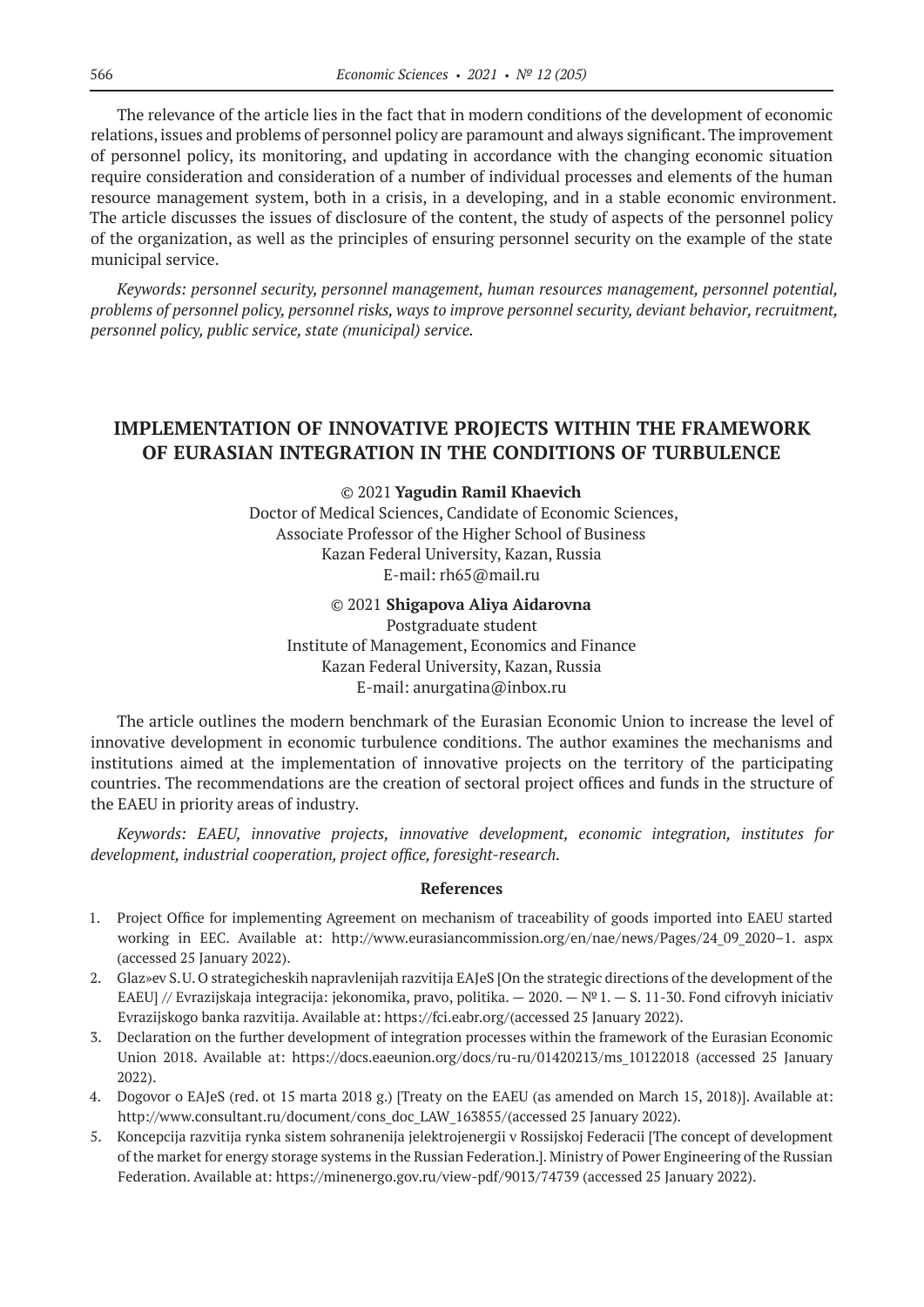- 6. Round table «Prospects for the implementation of cooperation projects in the field of science and technology for the formation of the Eurasian Innovation Space» on April 15, 2021 as part of the XXII April Conference of the HSE ISSEK. Available at: https://globalcentre.hse.ru/en/stieaeu/(accessed 25 January 2022).
- 7. Ministry of Industry and Trade of the Russian Federation. Available at: http://government.ru/department/54/eve nts/(accessed 25 January 2022).
- 8. Nauchno-tehnicheskij sovet predlozhili sozdat» v kollegii EJeK [The Scientific and Technical Council was proposed to be created in the EEC Board]. Available at: https://rg.ru/2020/07/16/nauchno-tehnicheskij-sovet-predlozhilisozdat-v-kollegii-eek. html (accessed 25 January 2022).
- 9. United Nations Organization. Available at: https://www.un.org/en/coronavirus (accessed 25 January 2022).
- 10. Reshenie Vysshego Evrazijskogo jekonomicheskogo soveta ot 11 dekabrja 2020 g. № 12 «O Strategicheskih napravlenijah razvitija evrazijskoj jekonomicheskoj integracii do 2025 goda» [Decision of the Supreme Eurasian Economic Council of December 11, 2020 No. 12 «On the Strategic Directions for the Development of Eurasian Economic Integration until 2025»]. Available at: https://docs.eaeunion.org/docs/ru-ru/01228321/err\_12012021\_12 (accessed 25 January 2022).
- 11. Reshenie Evrazijskogo mezhpravitel»stvennogo soveta ot 8 sentjabrja 2015 g. №9 «Osnovnye napravlenija promyshlennogo sotrudnichestva v ramkah EAJeS» [Decision of the Eurasian Intergovernmental Council dated September 8, 2015 No. 9 «Main Directions of Industrial Cooperation within the EAEU»]. Available at: https://docs. cntd.ru/document/420301148 (accessed 25 January 2022).
- 12. Reshenie Evrazijskogo Mezhpravitel»stvennogo soveta ot 2 fevralja 2018 g. «Ob utverzhdenii polozhenija o razrabotke, finansirovanii i realizacii mezhgosudarstvennyh programm i proektov v promyshlennoj sfere» (ne vstupilo v silu) [Decision of the Eurasian Intergovernmental Council of February 2, 2018 «On approval of the regulation on the development, financing and implementation of interstate programs and projects in the industrial sector» (did not enter into force)]. Available at: https://www.garant.ru/products/ipo/prime/doc/71772462/(acces sed 25 January 2022).
- 13. Reshenie Soveta Evrazijskoj jekonomicheskoj komissii ot 17 marta 2016 g. № 17 «Ob utverzhdenii plana razrabotki aktov i meroprijatij po realizacii Osnovnyh napravlenij promyshlennogo sotrudnichestva v ramkah Evrazijskogo jekonomicheskogo sojuza» [Decision of the Council of the Eurasian Economic Commission dated March 17, 2016 No. 17 «On approval of the plan for the development of acts and measures for the implementation of the Main Directions of Industrial Cooperation within the Eurasian Economic Union»]. Available at: http://www.consultant. ru/document/cons\_doc\_LAW\_196996/(accessed 25 January 2022).
- 14. Reshenie Soveta Evrazijskoj jekonomicheskoj komissii ot 30 marta 2018 g. № 23 «Ob utverzhdenii Koncepcii sozdanija i funkcionirovanija evrazijskoj seti transfera tehnologij» [Decision of the Council of the Eurasian Economic Commission dated March 30, 2018 No. 23 «On Approval of the Concept for the Creation and Operation of the Eurasian Technology Transfer Network»]. Available at: https://docs.cntd.ru/document/557013895 (accessed 21 January 2022).
- 15. *Fahrutdinova E.V., Mokichev S.D.* Setevaya organizaciya struktury sobstvennosti v moderniziruemoj ekonomike// Ekonomicheskie nauki. 2011. № 77. S. 123‑129.
- 16. Digital Initiative Fund of the Eurasian Development Bank. Available at: http://fci.eabr.org/(accessed 25 January 2022).
- 17. Competence Center for Interaction with International Organizations ISSEK NRU HSE. Available at: https:// globalcentre.hse.ru/(accessed 25 January 2022).
- 18. *Curkan M.V.* Proektnyj podhod kak metod realizacii soglasovannoj jekonomicheskoj politiki mezhdu stranami EAJeS [Project approach as a method of implementing a coordinated economic policy between the EAEU countries] // Gipoteza/Hypothesis. — SPb: SPbGJeU. — №3 (4). — 2018. — P. 147‑157.
- 19. *Shigapova A.A.* Strategicheskoe upravlenie mnogostadijnym innovacionnym proektom na osnove metoda real»nyh opcionov [Strategic management of a multi-stage innovation project based on the real options method]: master»s thesis. — Kazan, 2020. — 120 p.
- 20. *Shugurov M.V.* Perspektivy razvitija programmnogo regulirovanija nauchno-tehnologicheskoj integracii v ramkah EAJeS v uslovijah novyh jekonomicheskih trendov [Prospects for the development of program regulation of scientific and technological integration within the framework of the EAEU in the context of new economic trends] // Journal of Economy and Business.  $-2020$ .  $-$  vol. 11-3 (69).  $-$  P. 209-219.
- 21. The International Renewable Energy Agency. Electricity Storage and Renewables: Costs and Markets to 2030/Abu Dhabi // 2017. — 131 p.
- 22. The Global Innovation Index 2018: Energizing the World with Innovation // Ithaca, Fontainebleau, and Geneva; Cornell University, INSEAD, and WIPO. — 2018. — 430 р.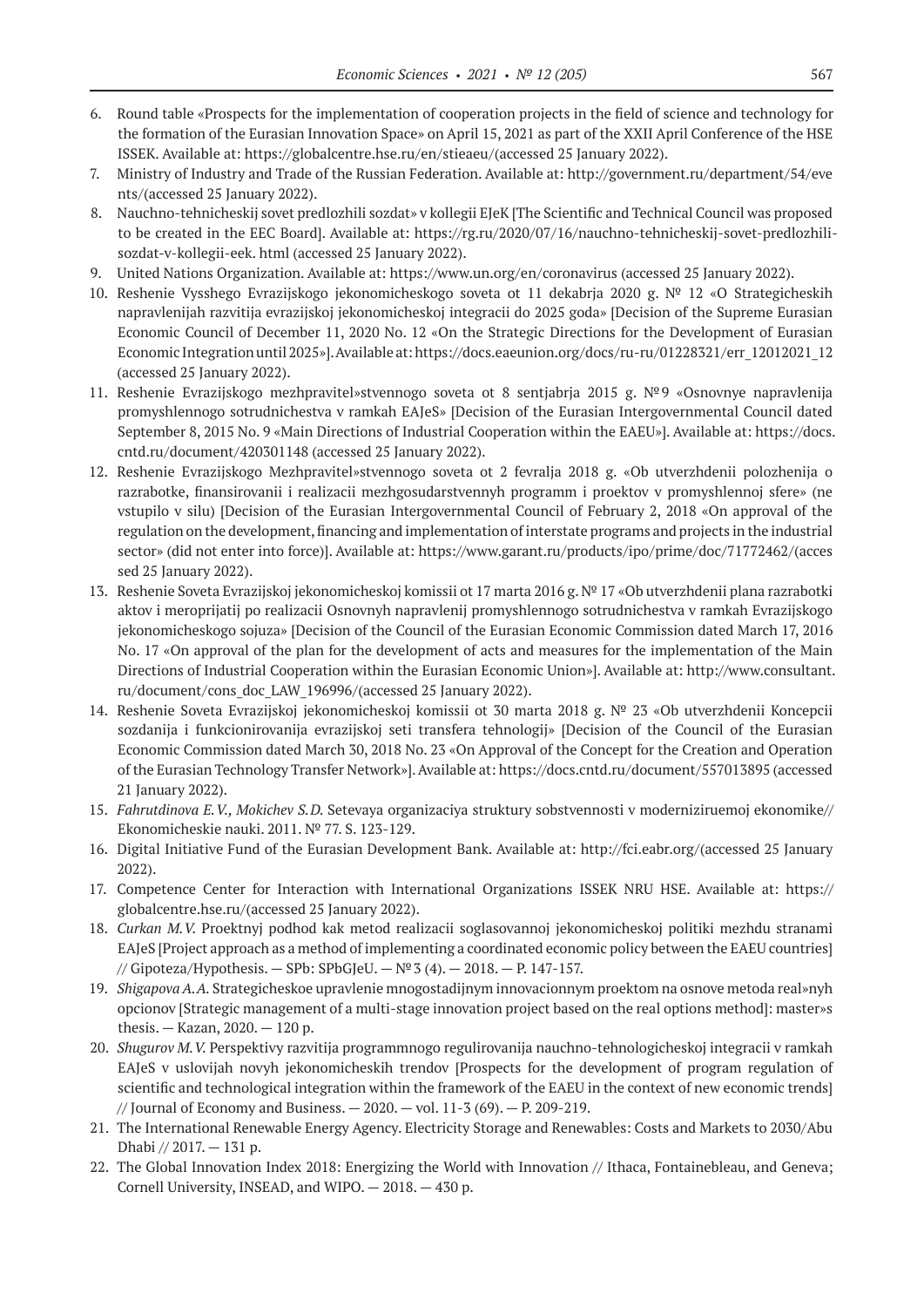- 23. The Global Innovation Index 2019: Creating Healthy Lives the Future of Medical Innovation // Ithaca, Fontainebleau, and Geneva; Cornell University, INSEAD, and WIPO. — 2019. — 451 р.
- 24. The Global Innovation Index 2020: Who Will Finance Innovation? // Ithaca, Fontainebleau, and Geneva; Cornell University, INSEAD, and WIPO. — 2020. — 448 р.
- 25. The Publications Office of the European Union. Available at: https://op.europa.eu/en/home (accessed 25 January 2022).

# **DEVELOPMENT OF THE TOURISM INDUSTRY AS A FACTOR IN THE COMPETITIVENESS OF THE REGION**

#### © 2021 **Ivanov Sergey Evgenievich**

teacher

Volga Region State University of Physical Culture, Sports and Tourism, Kazan, Russia E-mail: S. Ivanov@tatar.ru

In modern conditions of disequilibrium of economic sectors in most countries and regions, the task of finding new ways to enhance competitiveness is becoming more urgent, taking into account the unique features of the environment, spaces, territorial and regional features. The purpose of the article is a comprehensive study of the development of the tourism industry as a competitive factor. The subject of the study is the tourism industry as a key factor in the competitiveness of the region. The object of the study is the socio-economic relations that arise in the process of activating the resources of the tourism industry.

The relevance of the study is due to the need to resolve the systemic contradiction in the tourism market: on the one hand, due to the Covid-19 pandemic, there is a pent-up demand for tourism services, on the other hand, the simultaneous threat of blocking the tourism industry provokes the emergence of new forms of meeting the needs of the hospitality industry [6]. In this study, the author analyzed the tourism industry as a catalyst for the competitiveness of the region, which determines the theoretical and practical significance of the study.

*Keywords: tourism, competitiveness, intangible capital, industry, sustainable development, human capital, Covid-19 pandemic, socio-economic system.*

- 1. *Dracheva Ya.V., Lazovskaya S.V.* The economics of tourism. Tutorial. Krasnodar, Southern Institute of Management, 2012.
- 2. *Kolesnikova Yu.S., Fakhrutdinova E.V., Yurkov D.V.* Attracting and retaining highly qualified specialists to the Republic of Tatarstan // Economic Sciences, 2020, No. 12 (193), pp. 246‑2503. *Fakhrutdinova E.V., Kamasheva A.V., Valeev E.R.* Statistical Analysis of the Differentiation of the Subjects of the Russian Federation by the Quality of Life of the Population // Economic Sciences.  $-2019$ .  $-$  No. 12.  $-$  P. 356-362.
- 3. *Temnij Y.V.* Economics of tourism: textbook/Y.V. Dark, L.R. Dark. Moscow: Finance and statistics, 2014. 448 p. — Access mode: by subscription. — URL: https://biblioclub.ru/index. php?page=book&id=63605 (date of access: 01/26/2022). — Bibliography. in book. — ISBN 978‑5‑279‑03468‑0. — Text: electronic.
- 4. *Fakhrutdinova E.V., Kamasheva A.V., Valeev E.R.* Statistical Analysis of the Differentiation of the Subjects of the Russian Federation by the Quality of Life of the Population // Economic Sciences.  $-2019$ .  $-$  No. 12.  $-$  P. 356-362
- 5. Increasing the tourist attractiveness of the regions as a strategic development factor. Crisis opportunities. International Foundation «Property». Yekaterinburg, 2010 [Electronic resource] URL: http://analytical-report. ru/2010/
- 6. Global Intangible Finance Tracker (GIFT™)/an annual review of the world»s intangible value/November 2019/[Электронный ресурс https://brandfinance.com/wp-content/uploads/1/gift\_2. pdf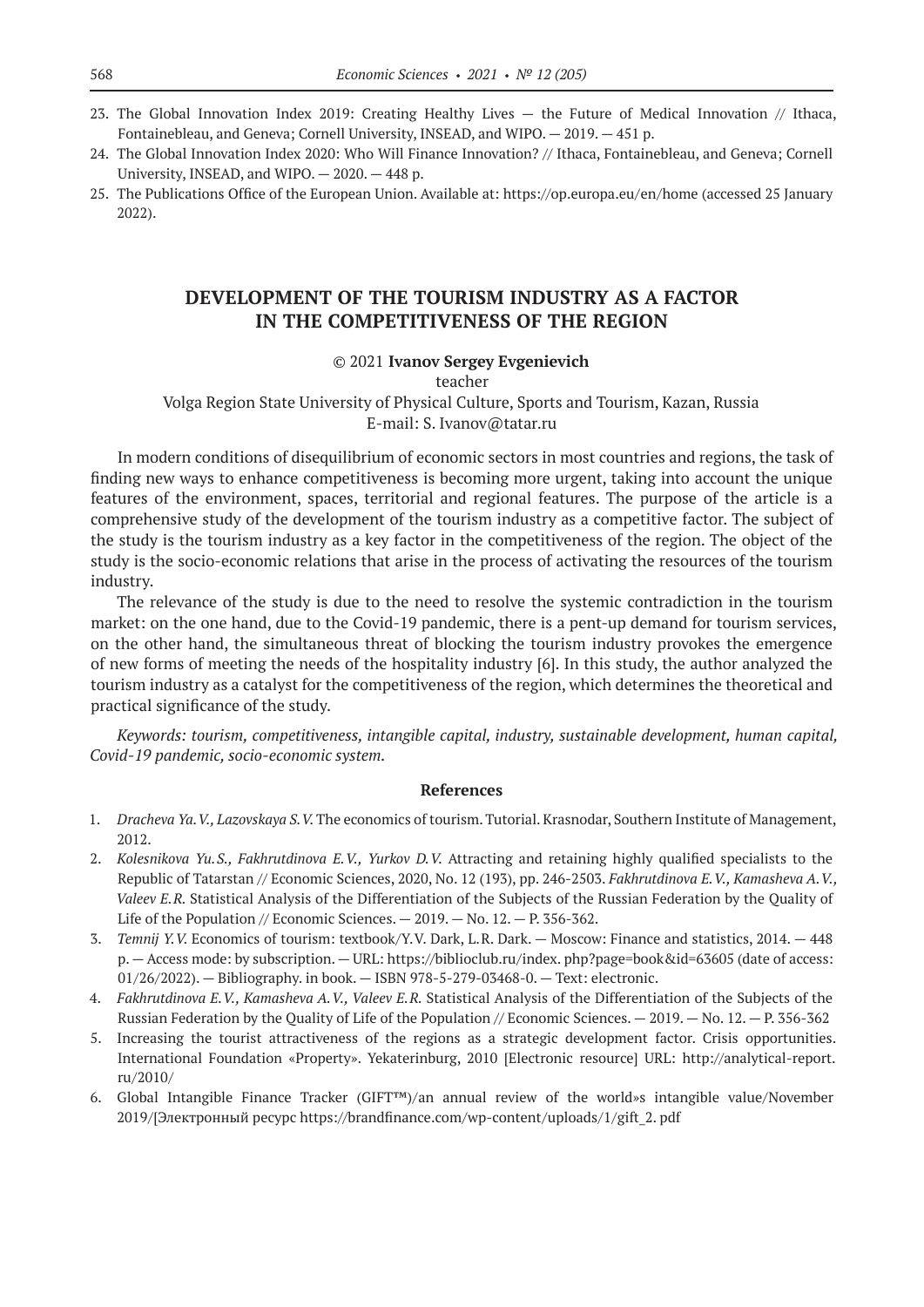# **HISTORICAL MODEL OF STUDIES OF THE QUALITY OF LIFE OF THE POPULATION**

© 2021 **Ryzhova Asya Sergeevna**

Assistant of the Department of Human Resources Management, Institute of Management, Economics and

Finance

Kazan (Privolzhsky) Federal University, Kazan, Russia E-mail: a.s.ryzhova@yandex.ru

The paper presents the evolution of studies of the quality of life of the population. The existing ideas about the quality of life of the population are analyzed, their advantages and disadvantages are identified, and the author»s interpretation is presented.

*Keywords: quality of life of the population, standard of living of the population, welfare, human capital*

# **INFLUENCE OF CULTURAL FACTORS ON MIGRATION GROWTH IN THE CENTRAL FEDERAL DISTRICT**

© 2021 **Tregub Ilona Vladimirovna**

Doctor of Economics, Professor of the Department of Mathematics Financial University under the Government of the Russian Federation, Moscow, Russia E-mail: ilonavl\_fa@mail.ru

#### © 2021 **Komleva Kamilla Erikovna**

Bachelor student

Financial University under the Government of the Russian Federation, Moscow, Russia E-mail: komlevaker@yandex.ru

**Subject**. Migration processes in the regions of Russia.

**Goals/tasks**. The analysis is carried out within the framework of considering the relationship between the migration rate of the population to the Central Federal District and socio-cultural factors and the environmental situation in the region.

**Methodology**. The correlation and regression analysis technique is used for data analysis and model development.

**Results**. The study was conducted in several directions: identifying positive or negative correlations between the key factors of the model, determining the presence and significance of the relationship between the variables of the econometric model, testing the prerequisites of the Gauss-Markov theorem to determine the properties of linear regression coefficients. This model reflects the strong influence of socio-cultural factors on the migration of the population to the central Federal District. The model is suitable for forecasting.

*Keywords: Central Federal District; population migration, environmental factors, socio-cultural factors.*

- 1. *Antosik L.V., Ivashina N.V.* Modeling of spatial dependence of migration flows of graduates of universities of the Russian Federation // Applied Econometrics. 2019. No.54. pp. 70–89.
- 2. *Dianov D.V.* Migration and the standard of living of the population in modeling economic security and sustainable development // KnoRus. 2021. No. 211. pp. 49–78.
- 3. *Djurko N.G.* Modeling of interregional migration in the context of gravitational analogies // Institute of Economic Research FEB RAS. 2018. No.2. pp. 75–85.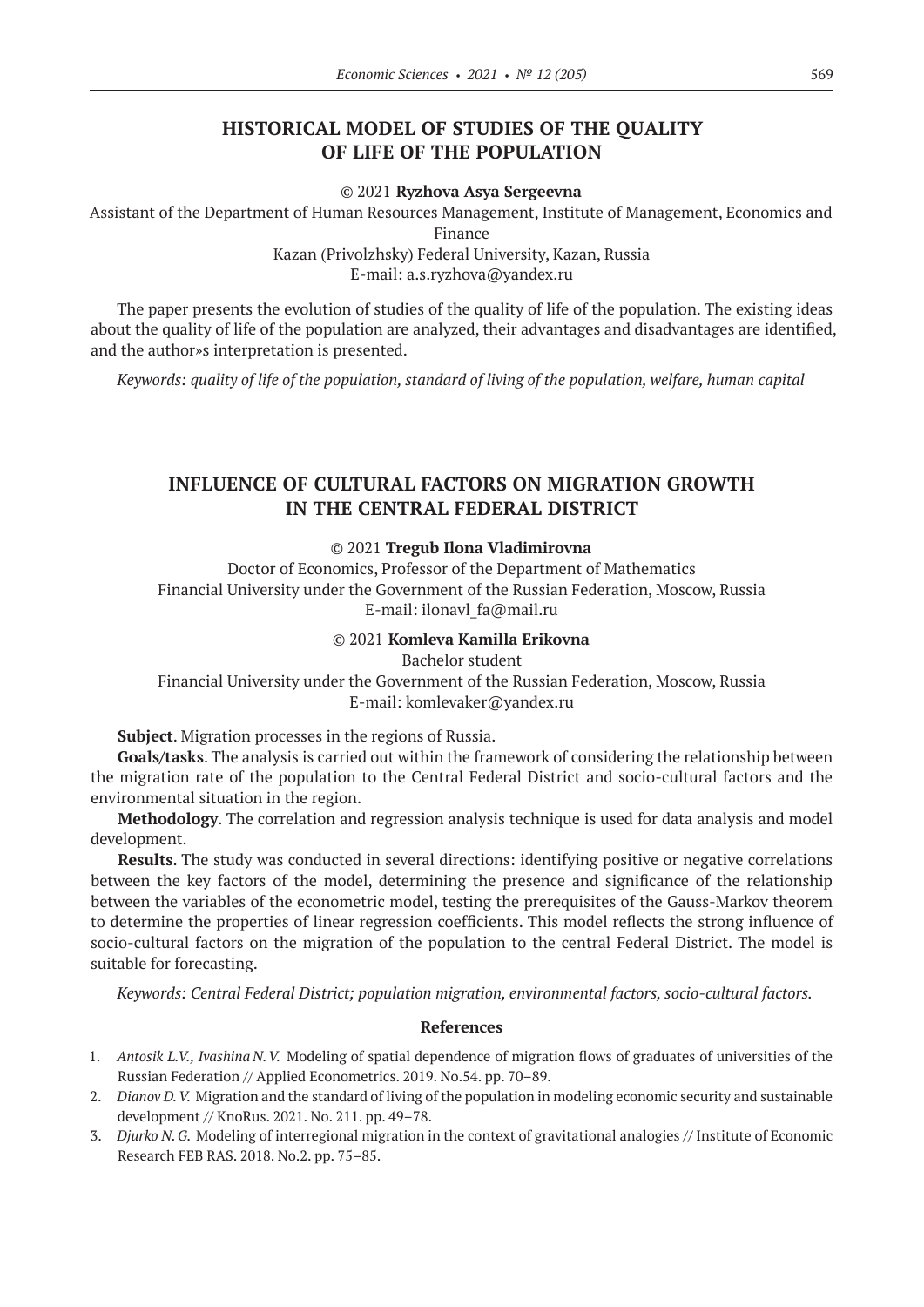- 4. *Kobzeva O., Kolomoets E., Lukyanets A., Korotaeva L.* Cultural and language effects of migration: The case of migrants and chuvash people in the republic of bashkortostan (russia) // Journal of Ethnic and Cultural Studies. 2021. № 24. p. 134–148.
- 5. *Latynina N.A., Latynin D.A.* Analysis and assessment of the impact of migration in the Russian Federation on GDP and unemployment // Innovative economy: prospects for development and improvement. 2018. No.31. pp. 63–75.
- 6. *Mkrtchyan N.V.* Problems in the statistics of internal Russian migration generated by the change in the accounting methodology in 2011 // Demographic Review. 2020. No. 7. pp. 83–99.
- 7. *Ostrovskaya E.A., Mamontov D.S., Spiridonov K.A., Levy I.V.* Analysis of interregional migration flows in Russia in the projection of certain types of migration // Journal of the New Economic Association. 2021. No. 2. pp. 36–55.
- 8. *Tregub I.V.* Mathematical models of the dynamics of economic systems. M.: Rusains. 2018. 120 p.
- 9. *Tregub I.V.*Methods of visualization of model studies. Saarbrucken, 2013.
- 10. *Tregub I.V.*Econometrics. Model of a real system. M. 2016. p.164.
- 11. *Tregub I.V., TregubA.V.*Methods of analysis and planning of economic dynamics. M.: Knorus. 2021. 186 p.

### **ECONOMIC THEORY**

# **FORMATION OF INSTITUTIONAL CONDITIONS FOR THE DEVELOPMENT OF SIBERIA AND THE FAR EAST: URBAN PLANNING ASPECT**

#### © 2021 **Naumov Alexander Sergeevich**

Candidate of Economic Sciences, Senior Research Fellow Institute of Economics, Russian Academy of Sciences, Moscow, Russia E-mail: as.naumov@mail.ru

Historical, foreign and modern Russian views and strategies on structural changes in the economic development of Siberia and the Far East are analyzed from the point of view of the formation of their institutional conditions and taking into account foreign experience. Negative tendencies slowing down this process are indicated. Recommendations and suggestions are given that contribute to their elimination.

*Keywords: development strategy, urban agglomerations, population migration, administrative resource, socio-economic development, institutional features, infrastructure, population mobility, mentality.*

- 1. *Rozhkov N.A.* Town and Country in Russian History (A Brief Sketch of the Economic History of Russia). St. Petersburg. Printing house I.N. Skorokhodova. 1902.
- 2. *Semenov-Tyan-Shanskiy V.* City and village in European Russia (essay on economic geography). St. Petersburg. V.A. Kirshbaum. 1910.
- 3. *Gachev G.* Mentality of the peoples of the world. // Eksmo Algorithm. M., 2008.
- 4. *Nikiforov L.* Interpretation of spatial potential and its role in the strategy of socio-economic development of Russia. // IE RAS. M,. 2011. — S. 25, 47‑48.
- 5. *Hill F., Gaddy K.* The Siberian Burden. Journal «International Processes».M. 2007. S. 328
- 6. Analytical report. Development scenarios for Eastern Siberia and the Russian Far East. Scientific hands. Academician-secretary of the UN RAS A. Kokoshin // ed. Editorial URSS. M., 2011.
- 7. Russia: eastern vector. Proposals for the development strategy of Siberia and the Far East. Analytical report/ed. V.S. Efimova, V.A. Kryukov. — Krasnoyarsk: Sib. federal un-t, 2014. — 92 p. https://zen. me/1WUqmH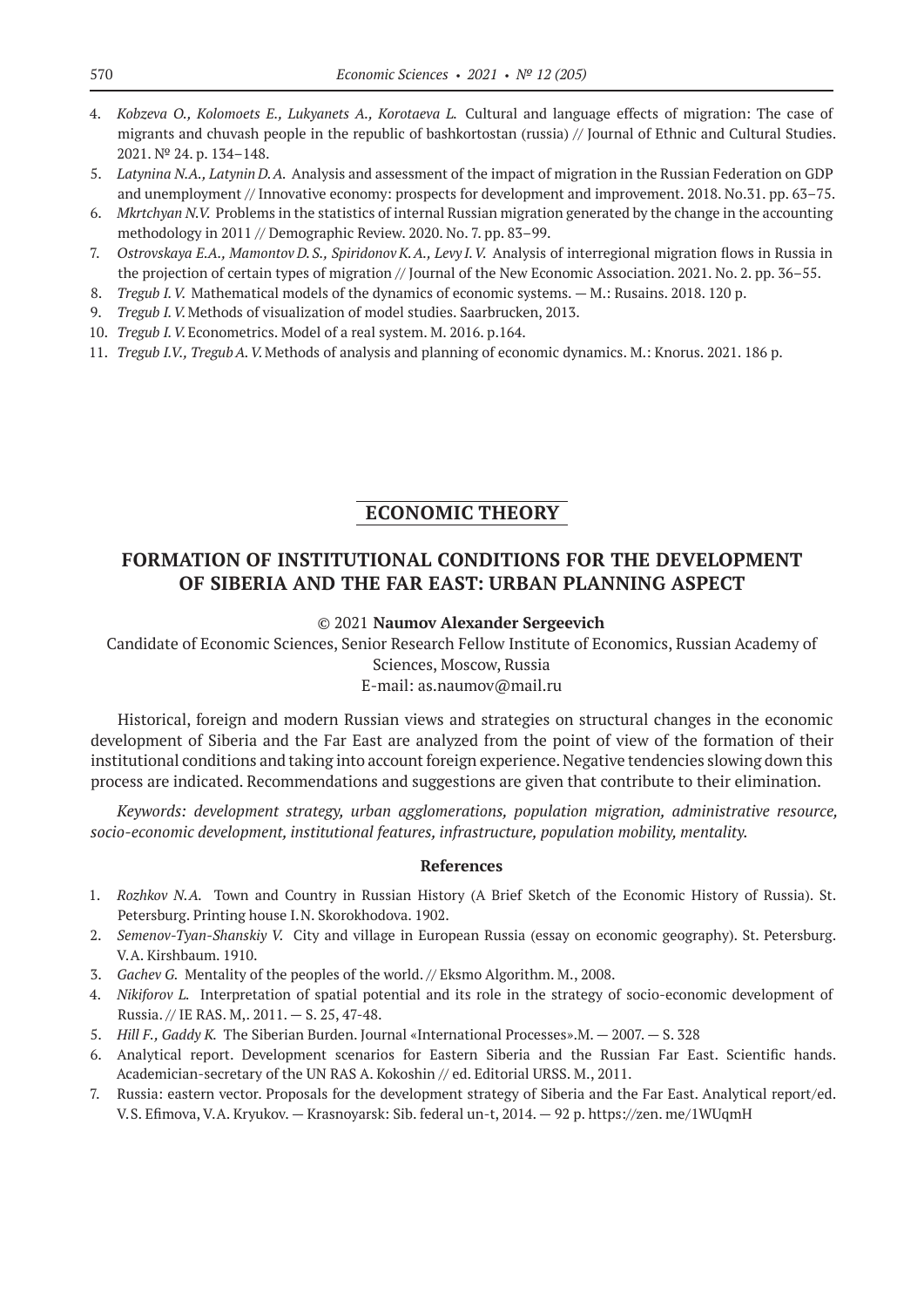# **FINANCE, MONEY CIRCULATION AND CREDIT**

# **APPROACHES TO FORMATION OF A MODEL OF KEY COMPETENCES OF THE DIGITAL ECONOMY, AGREED WITH THE COMPETENCIES OF THE FGOS, TAKING INTO ACCOUNT THEIR CONTINUITY IN HIGHER EDUCATION LEVELS**

### © 2021 **Bakulina Anna Alexandrovna**

Doctor of Economics, Professor, Professor of the Department of Public Administration Moscow State Institute of International Relations of the Ministry of Foreign Affairs of Russia, Moscow, Russia

E-mail: anbakdoc@mail.ru

#### © 2021 **Chalenko Nikolay Nikolaevich**

Lecturer, Department of Public Administration Moscow State Institute of International Relations of the Ministry of Foreign Affairs of Russia, Moscow, Russia

### E-mail: n\_chili@mail.ru

### © 2021 **Solodovnikova Kristina Igorevna**

Chief Specialist of the Appraisal Department of LLC «Property Appraisal Center «MORF», Moscow, Russia E-mail: kristina.solodovnikova@inbox.ru

In order to develop approaches to the implementation of the activities of the federal project «Personnel for the Digital Economy» of the national program «Digital Economy of the Russian Federation», aimed at achieving the goal determined by the Decree of the President of the Russian Federation of July 21, 2020 No. until 2030", which will contribute to the achievement of the following target provisions:

- improving the education system to provide the digital economy with competent personnel;
- creation of a motivation system for mastering the necessary competencies of the digital economy;
- determination of key areas of transformation of the labor market in accordance with the requirements of the digital economy.

A study was carried out on the formation of approaches to the development of a model of key competencies of the digital economy, consistent with competencies.

*Keywords: competence-based approach, digital economy, digital competencies, FSES competencies, levels of higher education.*

# **ANALYSIS OF THE FEATURES AND RISKS OF DIGITALIZATION DEVELOPMENT AND ITS CONSEQUENCES FOR THE STATE**

### © 2021 **Bakulina Anna Alexandrovna**

Doctor of Economics, Professor, Professor of the Department of Public Administration of the Moscow State Institute of International Relations of the Ministry of Foreign Affairs of Russia Moscow State Institute of International Relations, Moscow, Russia E-mail: anbakdoc@mail.ru

### © 2021 **Chalenko Nikolay Nikolaevich**

Lecturer, Department of Public Administration of the Moscow State Institute of International Relations of the Ministry of Foreign Affairs of Russia Moscow State Institute of International Relations, Moscow, Russia

E-mail: n\_chili@mail.ru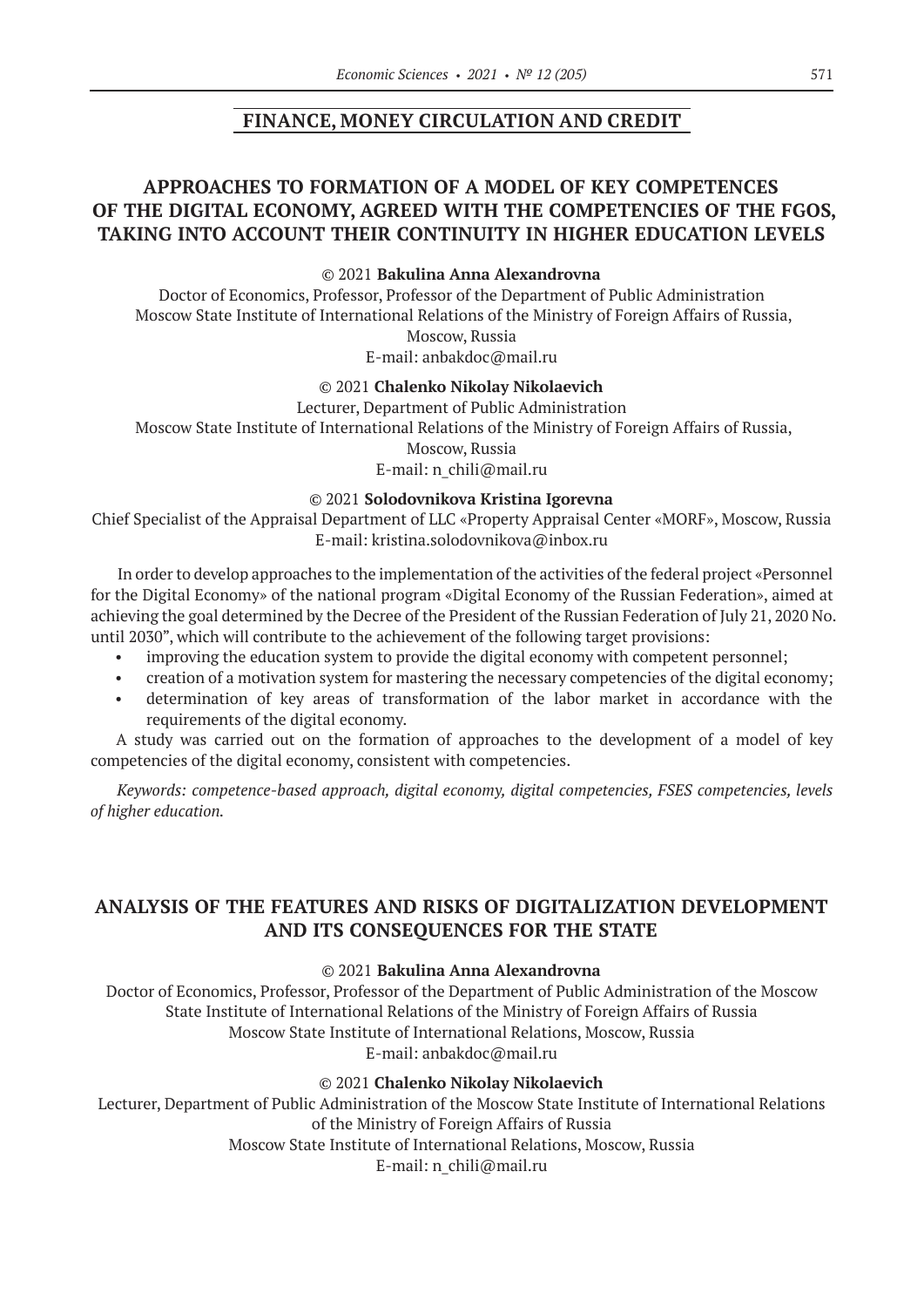#### © 2021 **Solodovnikova Kristina Igorevna**

Chief Specialist of the Appraisal Department of LLC «Property Appraisal Center» MORF», Moscow, Russia E-mail: kristina.solodovnikova@inbox.ru

The rapid spread of digital technologies is destroying established models of production and trade, creating both opportunities and challenges for sustainable development.

The purpose of this research article is to systematize methods and approaches to identify risks of the state and society in the context of global digitalization.

To achieve this goal, the paper analyzes the features of the development of digitalization and its consequences for the state.

Digital technologies bring not only new opportunities, but also new risks. These risks need systematization, classification, assessment of their impact on the economy and society, as well as the development of concepts and tools for their management. The protection of Russian companies and citizens, both legal and technological, is currently one of the main topics of the digital transformation of the economy. It is necessary to find a compromise between working with large amounts of data and confidentiality of information. The task of the regulator and politicians is to provide guarantees for the development of digitalization in Russia at a high technological level and to minimize risks for the state and society.

*Keywords: digital economy, economic security, risk monitoring program, digital risk management.*

# **BOOK KEEPING, STATISTICS**

### **RENT ACCOUNTING: QUESTIONS AND PROBLEMS OF THE TENANT**

© 2021 **Blinova U.Yu.**

Doctor of Economics, Professor of the Audit and Corporate Reporting Department Financial University under the Government of the Russian Federation, Moscow, Russia E-mail: ublinova@fa.ru

#### © 2021 **Golyshevа N.I.**

Candidate of Economic Sciences, Associate Professor of the Audit and Corporate Reporting Department Financial University under the Government of the Russian Federation, Moscow, Russia E-mail: ngolysheva@fa.ru

In 2022, the new accounting standard FSB 25/2018 «Lease Accounting» comes into force on the territory of the Russian Federation. Organizations, starting to apply this standard, are faced with such new concepts and definitions as «right to use an asset», discounted value, present value of future lease payments. The correct economic and financial meaning of these concepts, their use in the practice of applying the new standard is important for effective accounting and the formation of reporting indicators.

*Keywords: accounting, IFRS, operating lease, finance lease, lessee, right to use the asset, discounted value, present value, fair value.*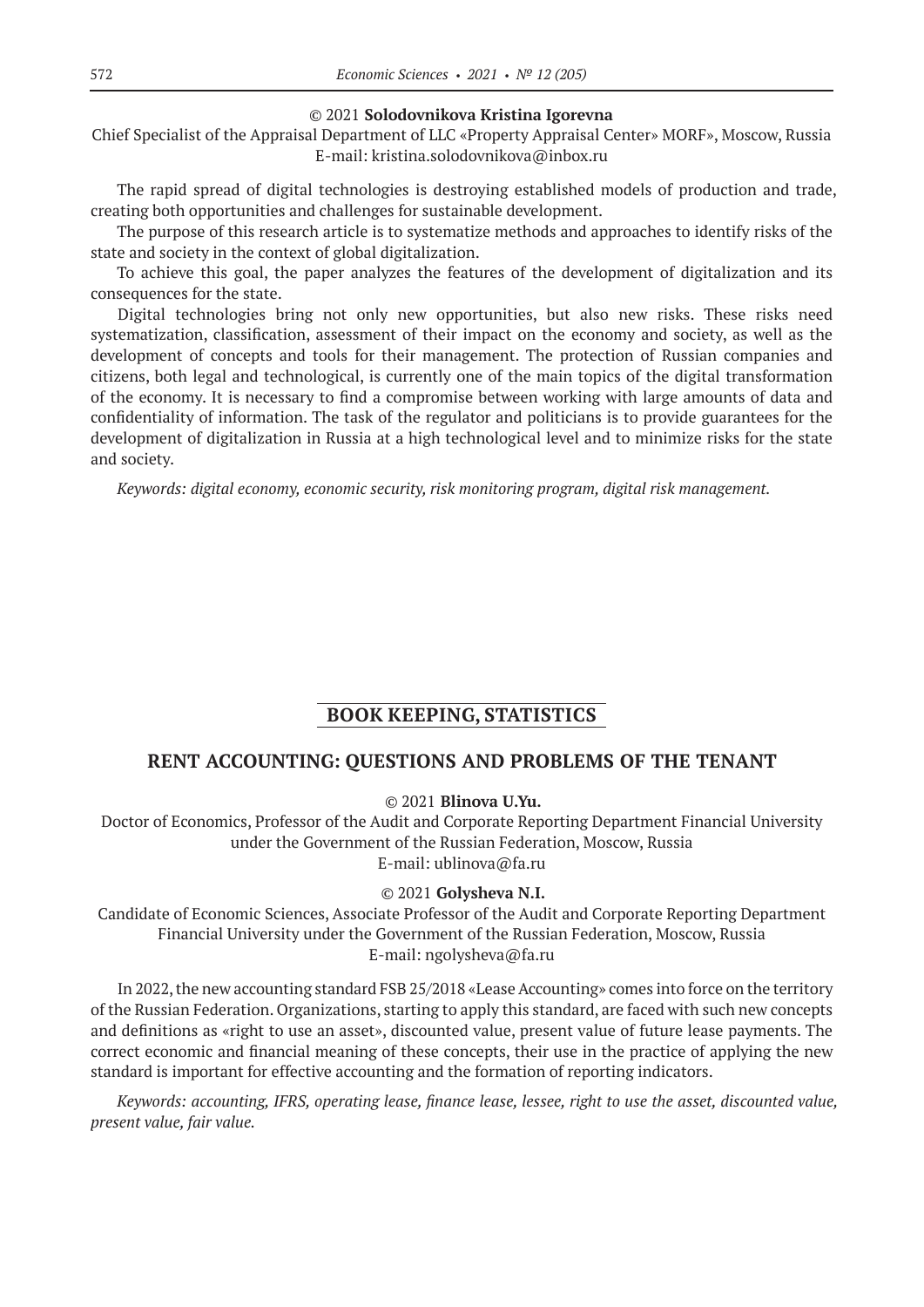# **BALANCED SCORECARD FOR ASSESSING THE ACTIVITIES OF TOURISM ORGANIZATIONS**

### © 2021 **Gizatullina O.M.**

Сandidate of economic Sciences, associate Professor of the Department of business analysis Financial University under the Government of the Russian Federation, Moscow, Russia E-mail: OMGizatullina@fa.ru

Tourism is one of those industries that, due to the spread of the virus, have found themselves in the most difficult situation. Therefore, in anticipation of more favorable conditions, representatives of the tourism sector need to focus now on reducing costs and increasing communication channels with potential consumers of services, building a partner ecosystem with neighboring organizations.

*Keywords: tourism, tourism activity assessment indicators, balanced scorecard, sustainable development.*

# **RECOMMENDATIONS FOR IMPROVING THE CURRENT SYSTEM OF INTERNAL FINANCIAL CONTROL**

### © 2021 **Petrov А.M.**

Doctor of Economic Sciences (Advanced Doctor), professor of Business Analysis Department Financial University under the Government of the Russian Federation, Moscow, Russia E-mail: palmi@inbox.ru

The effective execution of federal projects, in terms of spending the funds allocated for them, relies on the operational and preventive tools of internal financial control. The article provides recommendations for improving the current system of internal financial control

*Keywords: budget violations, internal financial control, federal project, industry risk, key risk indicators.*

### **NEW FINANCIAL ANALYSIS TOOLS IN COMPANY MANAGEMENT**

© 2021 **Petrov Alexander Mikhailovich** Doctor of Economics, Professor, Associate Professor Business Intelligence Department Financial University under the Government of the Russian Federation, Moscow, Russia E-mail: ampetrov@fa.ru

© 2021 **Tsypin Alexander Pavlovich** Candidate of Economic Sciences, Associate Professor Business Intelligence Department Financial University under the Government of the Russian Federation, Moscow, Russia E-mail: aptsypin@fa.ru

### © 2021 **Kuzin Maxim Alekseevich**

student of group GFK19–1 Department of State Financial Control and Treasury Financial University under the Government of the Russian Federation, Moscow, Russia E-mail: Erfe.erf2015@yandex.ru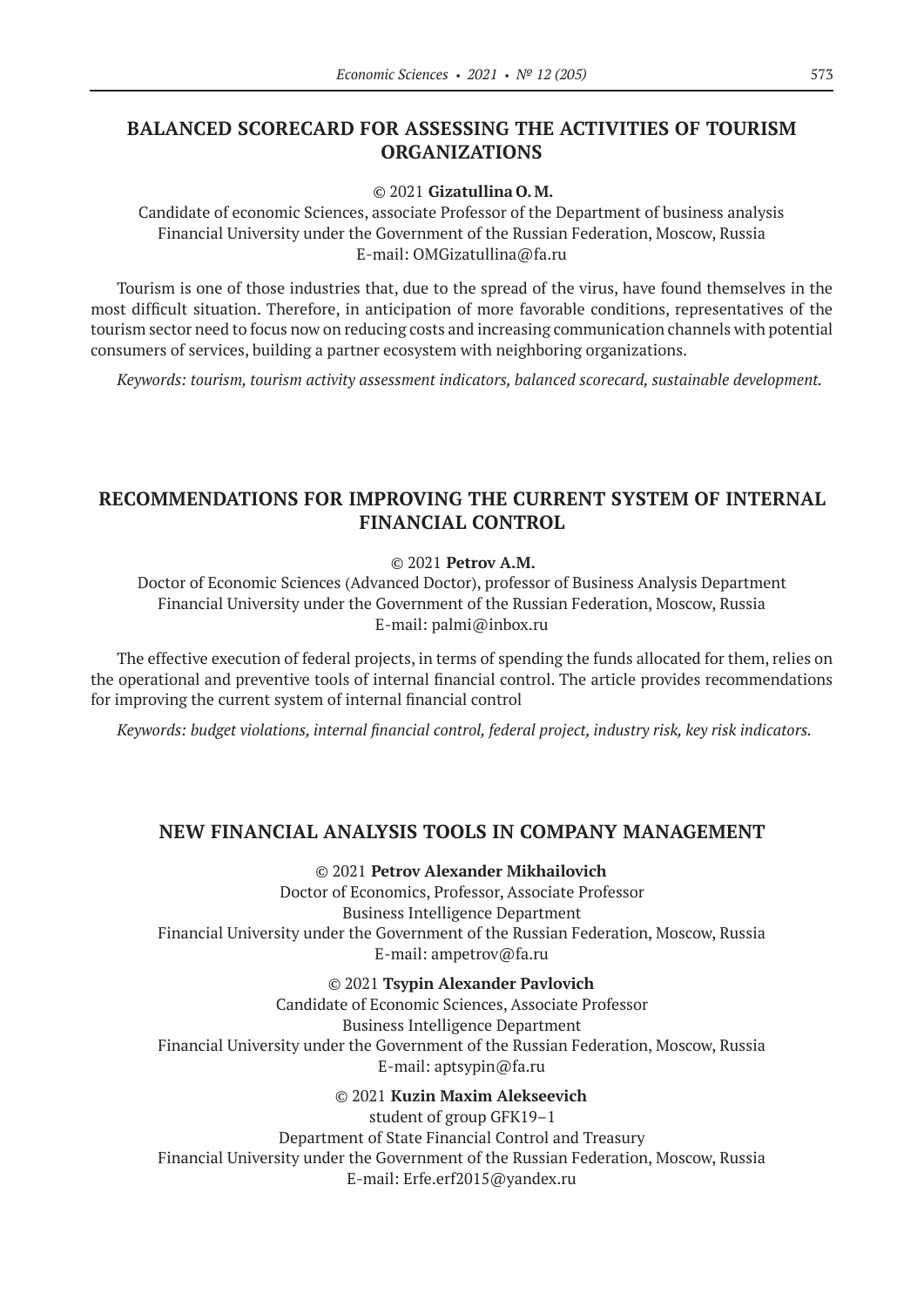Effective management of the enterprise is based on the study and analysis of business processes, which makes financial analysis in the process of management and formation of the company's development strategy unsuitable, for this reason the consideration of new, creative methods and approaches in analysis is an urgent task solved within the framework of economic science. The purpose of the scientific work is theoretical understanding of the application of creative (non-standard) approaches for conducting financial analytics to improve management processes in the company. To achieve the goal, the research used such methods of scientific cognition as analysis, comparisons and historical. The main results of the study are the following: increased information flow leads to the need to use modern information and analytical systems at the enterprise, but the available solutions to date do not cover all business processes and require significant costs for their implementation; the development of databases by enterprises leads to the need to use new methods and algorithms in financial analysis, in this direction the most promising can be considered the use of artificial neural networks. The direction of further research is seen in the consideration of the possibilities of using information technologies and, in particular, neural networks in the analysis of the real activities of the enterprise and the formation of a strategy for its further development.

*Keywords: analysis, financial analysis, management, statistics, data analysis, enterprise, business processes, neural networks.*

### **THE CONCEPT OF SOCIAL BUSINESS RESPONSIBILITY**

### © 2021 **Petrova O.A.**

Senior Lecturer professor of Business Analysis Department Financial University under the Government of the Russian Federation, Moscow, Russia E-mail: olga1717@bk.ru

The introduction of corporate social responsibility is primarily due to the fact that companies are aware of their obligations to society. Increasingly, in the modern world, companies strive to implement their activities taking into account the social tasks and problems facing society. Companies that think about the consequences of their activities make CSR (corporate social responsibility) their strategic priority.

*Keywords: accounting, analysis, audit, taxation, regulations, national level*

# **DEVELOPMENT OF AN ACCOUNTING REGULATION SYSTEM AT THE NATIONAL LEVEL**

© 2021 **Petrova O.A.**

Senior Lecturer professor of Business Analysis Department Financial University under the Government of the Russian Federation, Moscow, Russia E-mail: olga1717@bk.ru

In recent years, the accounting regulation system at the national level has undergone significant changes through the publication of new regulations and changes and additions to previously issued regulations. The global practice of reforming accounting and reporting, changes in the global economic and financial market conditions have a significant impact on the accounting regulation processes at the national level.

*Keywords: accounting, analysis, audit, taxation, regulations, national level*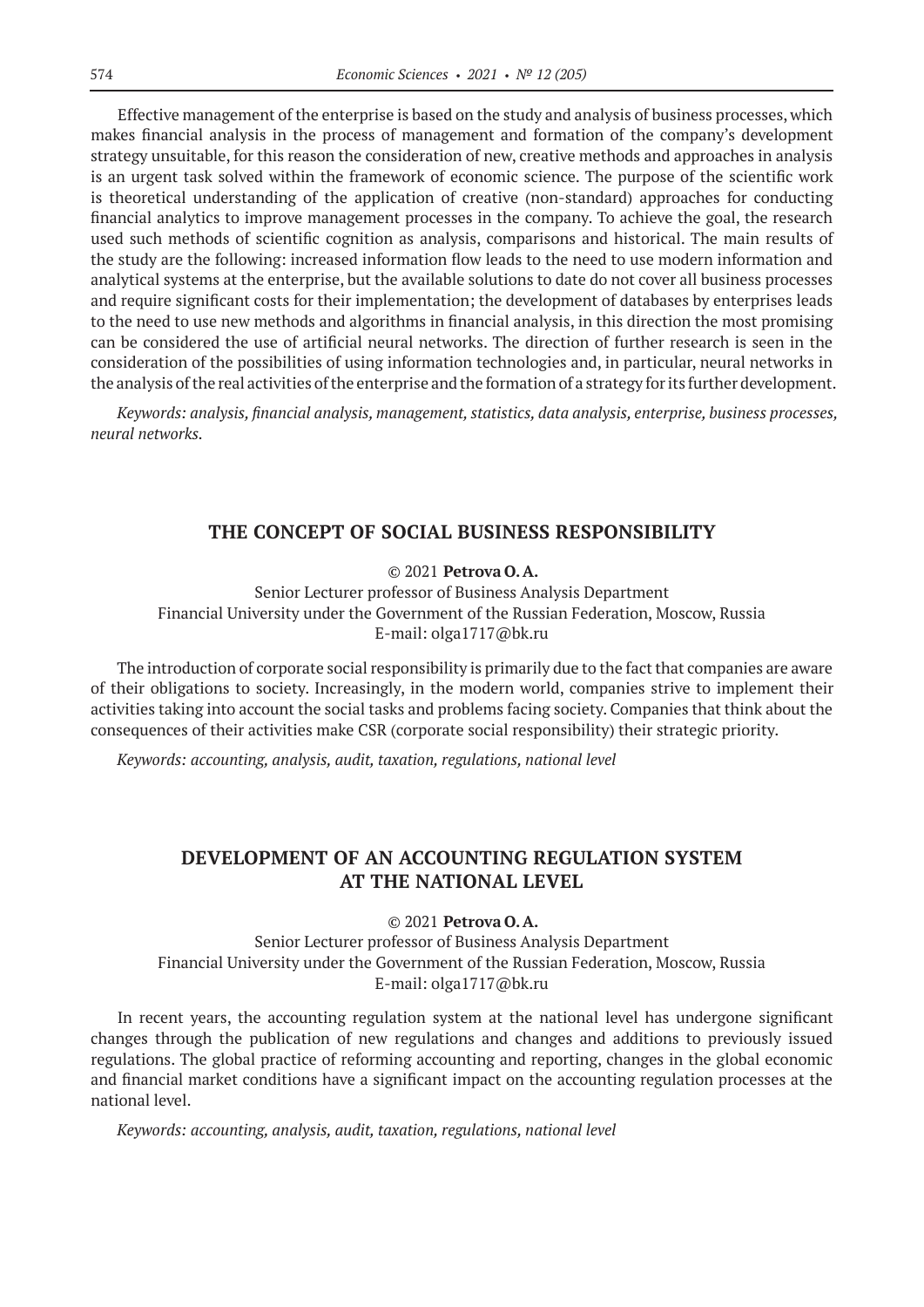# **AUTOMATION OF STRATEGIC PLANNING AS AN IMPROVEMENT TOOL FOR BUSINESS INFORMATION SPACE**

### © 2021 **Sidorova M.I.**

Doctor of Economics, Associate Professor, Deputy Dean for Scientific Work of the Faculty of International Economic Relations, Head of the Scientific and Educational Laboratory «ANAPLAN (Analytical Planning)» Financial University under the Government of the Russian Federation, Moscow, Russia E-mail: MISidorova@fa.ru

In the XXI century the idea of building a single information space for an organization has become popular. The article examines the problem of improving the quality of the information space of a business, identifies and systematizes the factors influencing the appearance of barriers in cross-functional business processes of information flows. Based on the concept of boundary objects by S.Star, the author of the article formulates a hypothesis about the possibility of using the ANAPLAN software platform for strategic planning purposes as a means of integrating the efforts of employees to remove barriers and achieve mutual goals.

*Keywords: strategic planning, cross-functional business processes, information space, information technology*

- 1. *Barilenko V.I.* Fundamentals of Business Analysis / *Tutorial Ed. Barilenko V.I.* Moscow, Knorus, 2018. 271 p.
- 2. *Belaychuk A.A.*Vulgar understanding of cross-functional business processes— Personal website. URL: http:// mainthing.ru/ru (Accessed 19 December 2021).
- 3. *Vakhrushina M.A.*Management accounting and management: synergy of unity // Corporate management. 2018. Nº 1. pp. 86–93.
- 4. *Gordeeva E.I.*Accounting and analytical support of cross-functional business processes // Audit. 2016. № 3. pp. 31–37.
- 5. *Kozlov V.A.*Open information systems. Moscow, Finance and statistics. 1999. 222p.
- 6. *Koptelov A.*Personal website. URL: https://koptelov.info/ (Accessed 19 December 2021).
- 7. *Markova V.D.*Business model: essence and innovative component // Problems of modern economy. 2010. № 2.
- 8. *Sidorova M.I.*Accounting methodology in the context of modern information technologies: Monograph. Moscow, Publishing house «Accounting». 2013. — 140 p.
- 9. *Sidorova M.I., GulyaevaA.A.*Management accounting as an element of a single information space of the organization // Accounting. Analysis. Audit. 2016. № 5. pp.50–65.
- 10. *Baldvinsdottir G.*The validity of management accounting language games а pragmatic constructive perspective // The British Accounting Review. 2021. Vol.53. Issue 6. 101039. p.1–11.
- 11. *Campanale С., Cinquini L., Grossi G.*The role of multiple values in developing management accounting practices in hybrid organisations // The British Accounting Review. 2021. Vol.53. Issue 6. 100999. p.1–20.
- 12. *Star S.L., GriesemerJ.L.*Institutional ecology, 'translations' and boundary objects. Amateurs and professionals in Berkeley's Museum of Vertebrate Zoology 1907–1939 // Social Studies of Science. 1989. Vol. 19. p. 387–420.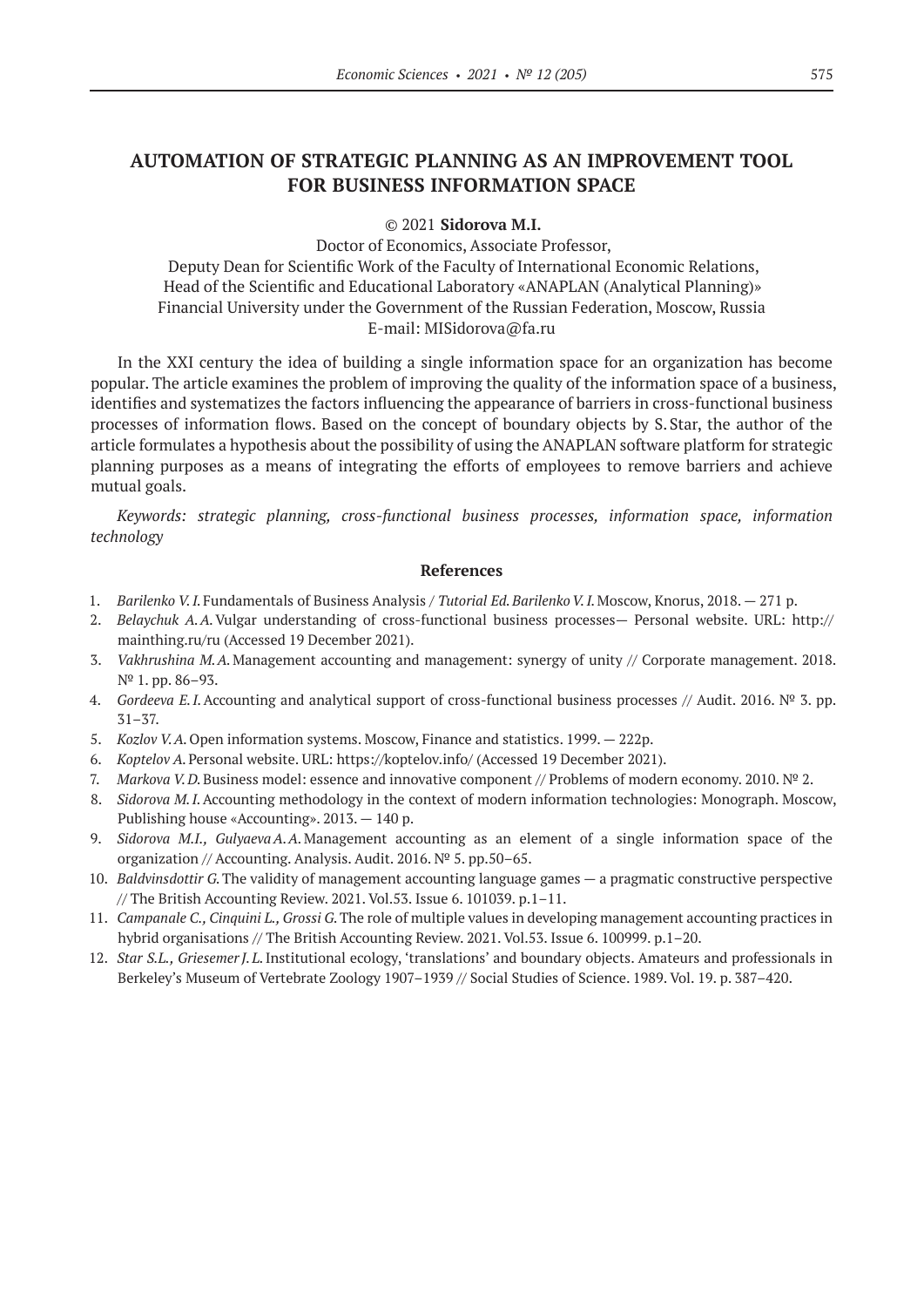# **METHODOLOGY OF INTERNAL CONTROL SYSTEM BASED ON SARBANES-OXLEY LAW**

### © 2021 **Sidorova M.I.**

Doctor of Economics, Associate Professor, Deputy Dean for Research at the Faculty of International Economic Relations, Head of the Scientific and Educational Laboratory «ANAPLAN (Analitical Planning)» Financial University under the Government of the Russian Federation, Moscow, Russia E-Mail: MISidorova@fa.ru

### © 2021 **Golubkina V.I.**

Student of the Faculty of International Economic Relations, Scientific and Educational Laboratory «ANAPLAN (Analitical Planning)» Financial University under the Government of the Russian Federation, Moscow, Russia E-mail: sgolubkina@mail.ru

The Sarbanes-Oxley (SOX) Act was passed in the United States back in 2002 with the aim of protecting investors from fraudulent actions by the management of organizations in relation to the latter's financial statements. The main requirement of this legislative act is the construction and functioning in economic entities whose securities are registered with the US Securities and Exchange Commission (SEC), an effective system of internal control over the formation of financial statements.

*Keywords: accounting, analysis, audit, automation, modeling, internal control system, risk-based approach*

# **FINANCIAL OBLIGATIONS MANAGEMENT AS A PART OF THE COMPANY'S STRATEGIC PLANNING SYSTEM**

#### © 2021 **Sidorova M.I.**

Doctor of Economics, Associate Professor, Deputy Dean for Scientific Work of the Faculty of International Economic Relations, Head of the Scientific and Educational Laboratory «ANAPLAN (Analitical Planning)» Financial University under the Government of the Russian Federation, Moscow, Russia E-mail: MISidorova@fa.ru

### © 2021 **Goroshnikov M.A.**

student of the Faculty of International Economic Relations, Scientific and Educational Laboratory «ANAPLAN (Analitical Planning)» Financial University under the Government of the Russian Federation, Moscow, Russia E-mail: 183285@edu.fa.ru

This article reveals the main aspects of the formation of financial obligations, their impact and importance on the economy of the enterprise, considers the importance of financial obligations as the main source, evaluates the key points of their administration.

*Keywords: financial obligations, payments, debt, obligatory payment, key source, administration, crisis, default, financial stability.*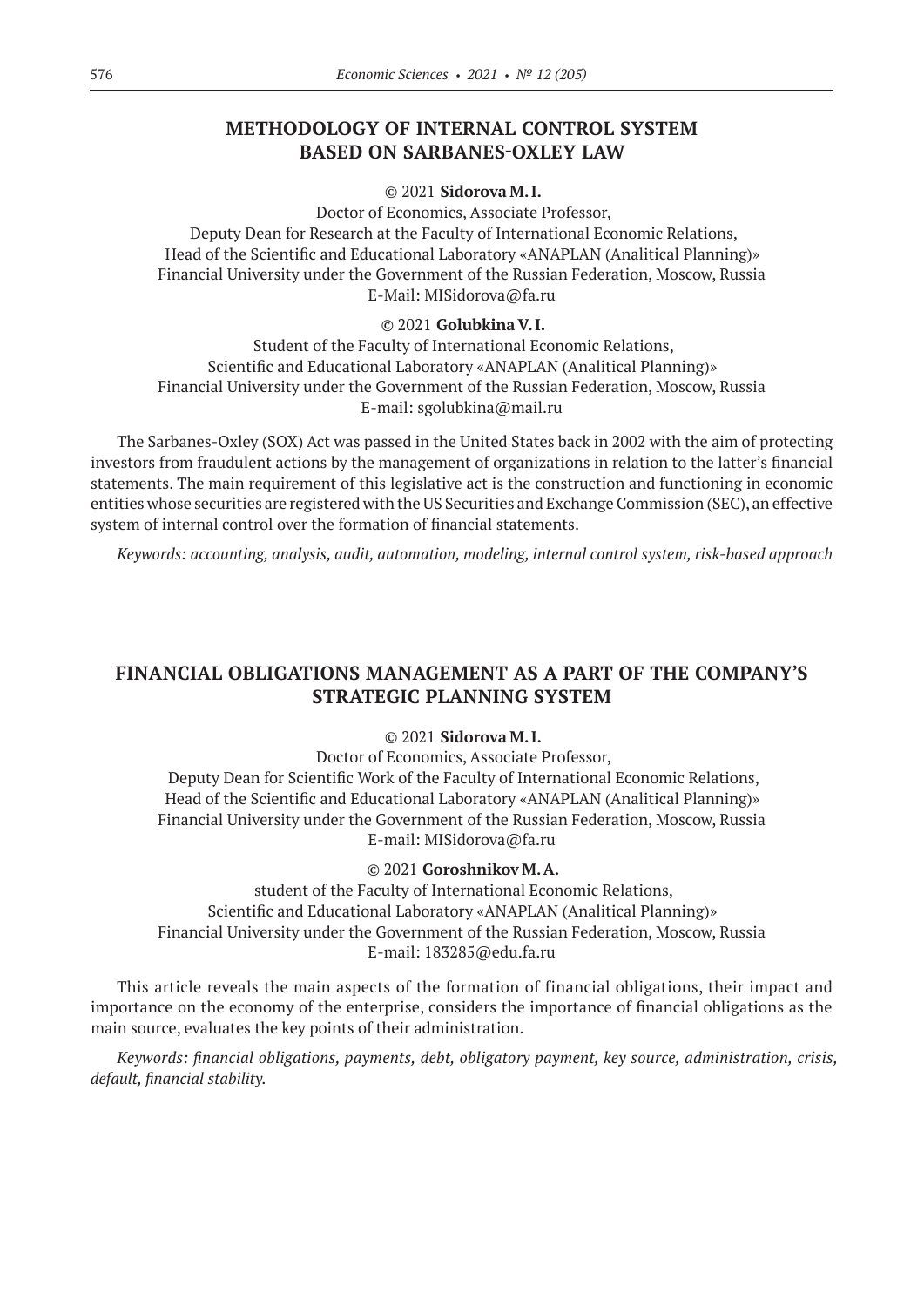### **BUSINESS PROCESS SIMULATION BASED ON MODERN SOFTWARE**

### © 2021 **Sidorova M.I.**

Doctor of Economics, Associate Professor,

Deputy Dean for Scientific Work of the Faculty of International Economic Relations, Head of the Scientific and Educational Laboratory «ANAPLAN (Analitical Planning)» Financial University under the Government of the Russian Federation, Moscow, Russia E-mail: MISidorova@fa.ru

### © 2021 **Demenkova E.A.**

Student of the Faculty of International Economic Relations, Scientific and Educational Laboratory «ANAPLAN (Analitical Planning)» Financial University under the Government of the Russian Federation, Moscow, Russia E-mail: demenkova.jane@gmail.com

Entering the era of the digital economy, every organization is faced with the need to change many aspects of its activities. The introduction of information technologies and IT systems is an important condition for maintaining the competitiveness of an organization in the market. Modeling business processes involves solving rather complex problems, which are discussed in this article.

*Keywords: accounting, analysis, audit, automation, modeling, internal control system, risk-based approach*

# **AUTOMATION OF SIMULATION OF THE INTERNAL CONTROL SYSTEM BASED ON A RISK-BASED APPROACH**

### © 2021 **Sidorova M.I.**

Doctor of Economics, Associate Professor, Deputy Dean for Research at the Faculty of International Economic Relations, Head of the Scientific and Educational Laboratory «ANAPLAN (Analitical Planning)» Financial University under the Government of the Russian Federation, Moscow, Russia E-mail: MISidorova@fa.ru

### © 2021 **Kravtsov M.S.**

student of the Faculty of International Economic Relations, Scientific and Educational Laboratory «ANAPLAN (Analitical Planning)» Financial University under the Government of the Russian Federation, Moscow, Russia E-mail: crawtzov.misha@yandex.ru

In modeling the system of internal control of financial reporting, the most effective is the use of a riskbased approach. Accordingly, automation must also be carried out on the basis of building a model, taking into account the possible risks.

*Keywords: accounting, analysis, audit, automation, modeling, internal control system, risk-based approach*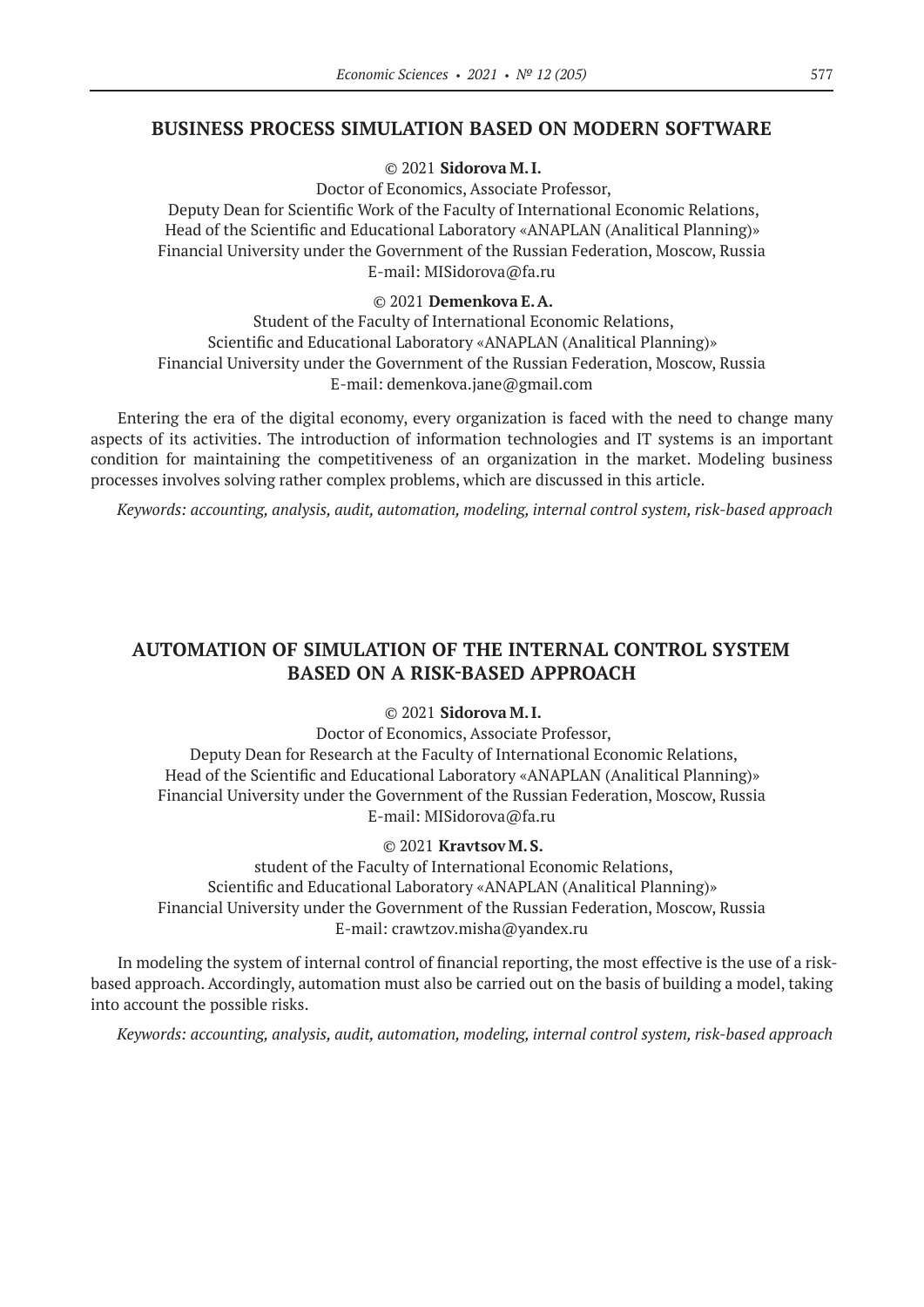### **TRENDS IN FINANCIAL STATEMENTS DURING A PANDEMIC**

© 2021 **Shlychkov Dmitry Sergeevich**

PhD in Economics, Associate Professor, Associate Professor of the Audit and Corporate Reporting Department Financial University under the Government of the Russian Federation, Moscow, Russia E-mail: sds457@mail.ru

### © 2021 **Korzun Ilya Alexandrovich**

Student at the Faculty of Economics and Business, Department of Corporate Finance and Business Analytics Financial University under the Government of the Russian Federation, Moscow, Russia E- mail: Nuzrokeli@gmail.ru

> © 2021 **Urusova Elizaveta Olegovna** Student at the Faculty of Economics and Business,

Department of Corporate Finance and Business Analytics Financial University under the Government of the Russian Federation, Moscow, Russia

E- mail: liz.urusova02@mail.ru

This article examines the financial crises of the banking sector, changes in the accounting (financial) statements of companies, as well as the relationship of the banking sector with the economy. Impact of the Covid‑19 pandemic on the accounting (financial) statements of banks, their changes. Identifying existing trends and new ways of growth.

*Keywords: аccounting (financial statements), banking sector, financial crisis, liquidity, statement of financial results, multipliers, trends, financial liability*

- 1. Law of the Russian Federation «On accounting» dated 06.12.2011 No. 402 // Russian newspaper. Art. 15.20.26
- 2. Ordinance of the Bank of Russia dated May 31, 2019 N 5158-U «On mandatory reserve requirements» [Electronic resource]. URL: http://www.consultant.ru/document/cons\_doc\_LAW\_325827/ (date of treatment 12/11/2021).
- 3. Federal Law of 02.12.1990 N 395–1 (revised from 02.07.2021) «On banks and banking activities» (as amended. And additional, Effective from 01.09.2021) [Electronic resource]. URL: http://www.consultant.ru/document/cons\_doc\_ LAW 5842/ (date of treatment 12/11/2021).
- 4. «Civil Code of the Russian Federation (part one)» dated 30.11.1994 N 51-FZ (as amended on 28.06.2021, as amended on 08.07.2021) [Electronic resource]. URL: http://www.consultant.ru/document/cons\_doc\_LAW\_5142/ (date of treatment 12/11/2021).
- 5. *Chernetsov S.A.* Money, credit, banks: textbook. allowance Chernetsov S.A. M .: Magister, 2019.— 494 p. ISBN 978–5–9776–0108–5. — Text: electronic. — URL: https://znanium.com/catalog/product/929635 (date of access: 12/14/2021). — Access mode: by subscription. https://znanium.com/catalog/document?pid=929635
- 6. Banking operations: textbook Lavrushin O.I., ed., Valentseva N.I., Larionov I.V., Mamonov I.D., Moskovskaya N.A., Olkhova R.G., Sokolinskaya N. .E. — Moscow: KnoRus, 2021.— 379 p. — ISBN 978–5–406–07874–7. — URL: https:// book.ru/book/938243 (date of access: 12/14/2021). — Text: electronic.
- 7. Finance and credit: textbook / ed. O.V.Sokolova. 2nd ed., Revised. and add. Moscow: Master: INFRA-M, 2020.— 912 p. — ISBN 978–5–9776–0196–2. — Text: electronic. — URL: https://znanium.com/catalog/product/1044526 (date accessed: 09/05/2021). — Access mode: by subscription. http://dspace.bsu.edu.ru/bitstream/123456789/27725/1/ Rudenko\_Sistema\_17%20%281%29.pdf
- 8. *Aganbegyan A.G.*Finance, budget and banks in new Russia / A.G.Aganbegyan. Aganbegyan. Moscow: Publishing house «Delo» RANEPA, 2019. — 400 p. — ISBN 978–5–7749–1277–3. — Text: electronic. — URL: https://znanium. com/catalog/product/1043292 (date of access: 12/14/2021). — Access mode: by subscription. https://znanium. com/catalog/document?pid=1043292
- 9. *Gorlovoy D.N., MaziyV.V.*Banking innovations: prospects and implementation problems // Bulletin of Eurasian Science, 2020 No. 1, https://esj.today/PDF/65ECVN120.pdf (free access). Title from the screen. Language. rus., eng.